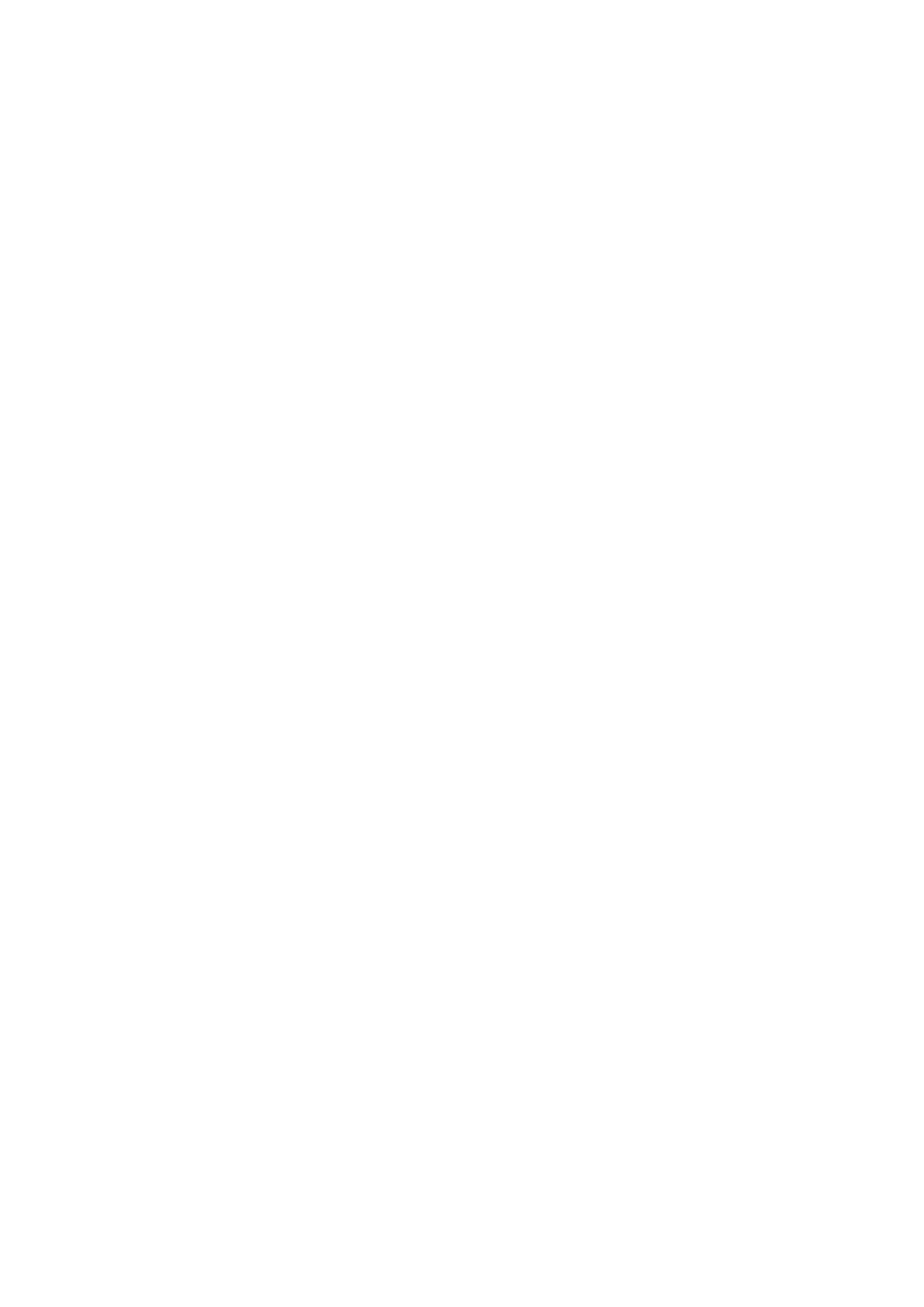# **CITY OF COCKBURN**

## **SUMMARY OF AGENDA TO BE PRESENTED TO THE ORDINARY COUNCIL MEETING TO BE HELD ON TUESDAY, 25 MAY 1999 AT 7:30 P.M.**

**Page**

| $\mathbf{1}$ .  |                                                 |                                                                                                                                                                          |  |
|-----------------|-------------------------------------------------|--------------------------------------------------------------------------------------------------------------------------------------------------------------------------|--|
| 2.              | APPOINTMENT OF PRESIDING MEMBER (IF REQUIRED) 1 |                                                                                                                                                                          |  |
| 3.              |                                                 |                                                                                                                                                                          |  |
| 4.              |                                                 | ACKNOWLEDGEMENT OF RECEIPT OF WRITTEN<br>DECLARATIONS OF FINANCIAL INTERESTS (by Presiding                                                                               |  |
| 5.              |                                                 |                                                                                                                                                                          |  |
| 6.              |                                                 | ACTION TAKEN ON PREVIOUS PUBLIC QUESTIONS TAKEN ON                                                                                                                       |  |
| 7 <sub>1</sub>  |                                                 |                                                                                                                                                                          |  |
| 8.              | 8.1                                             | (OCM2_5_1999) - ORDINARY MEETING OF COUNCIL - 11/5/1999 2                                                                                                                |  |
| 9.              |                                                 |                                                                                                                                                                          |  |
| 10 <sub>1</sub> |                                                 |                                                                                                                                                                          |  |
| 11.             |                                                 | BUSINESS LEFT OVER FROM THE PREVIOUS MEETING (If                                                                                                                         |  |
| 12 <sub>1</sub> |                                                 |                                                                                                                                                                          |  |
| 13.             |                                                 |                                                                                                                                                                          |  |
|                 |                                                 | 13.1 (OCM2 5 1999) - PROPOSED NEW CODES OF CONDUCT AND                                                                                                                   |  |
|                 |                                                 | 13.2 (OCM2_5_1999) - PROPOSED REVOCATION OF COUNCIL<br>DECISION 19/1/99 - OCM ITEM 9.6 - PACKHAM DEVELOPMENT<br>AREA OPEN SPACE FUNDS (CLR PECOTIC) (9235; 104081) (DMG) |  |
|                 |                                                 | 13.3 (OCM2_5_1999) - PROPOSED REVOCATION OF COUNCIL<br>DECISION 18/3/97 - (SPC3/97) ITEM 17.1 - OMBUDSMAN - MR G.N.<br>GRLJUSICH, LOT 17 HAMILTON ROAD, SPEARWOOD        |  |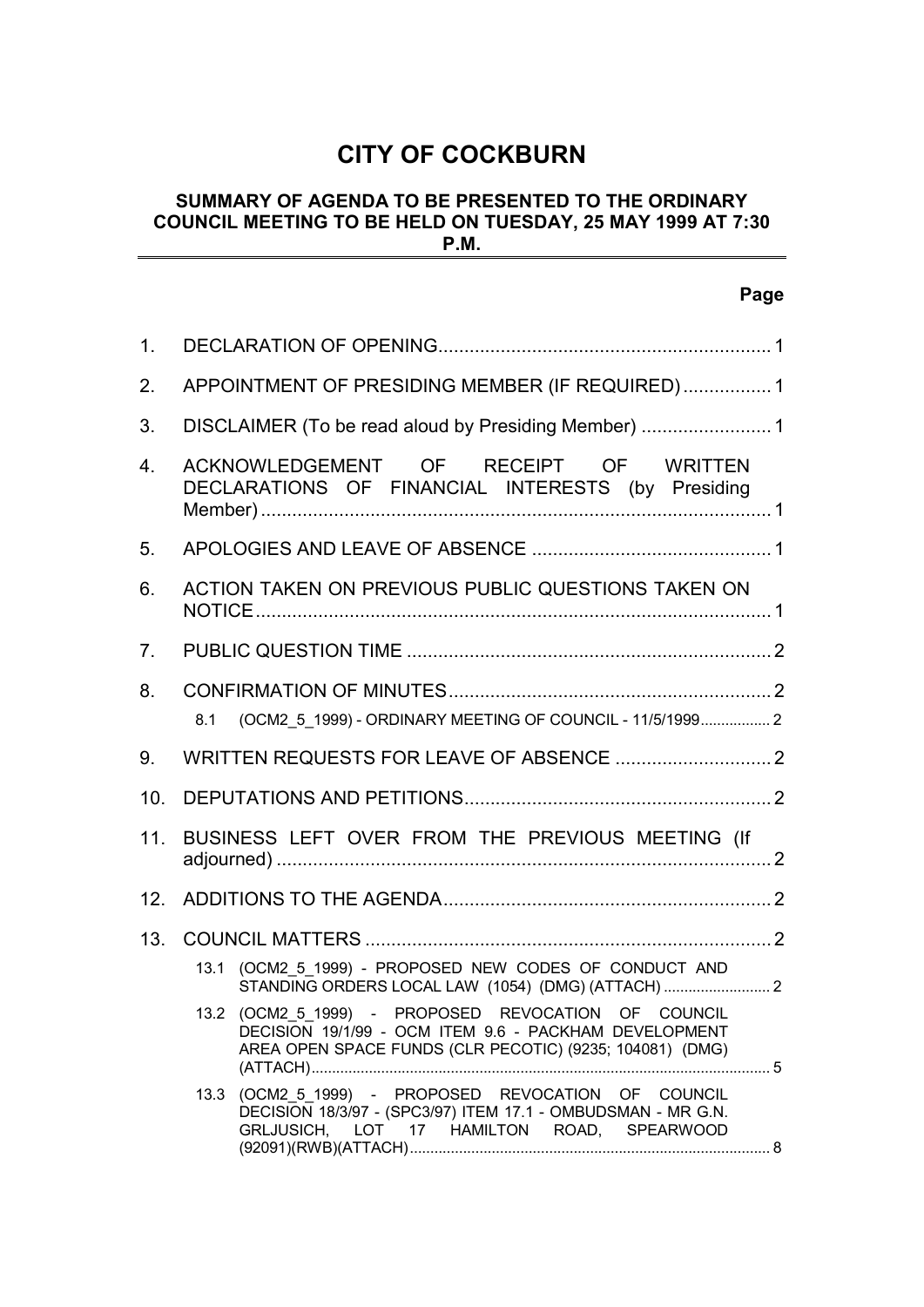|     |      | 13.4 (OCM2 5 1999) - OMBUDSMAN'S REPORT - MR G.N. GRLJUSICH,<br>LOT 17 HAMILTON ROAD, SPEARWOOD (92091) (DMG) 10                                                                                                                                                                 |  |
|-----|------|----------------------------------------------------------------------------------------------------------------------------------------------------------------------------------------------------------------------------------------------------------------------------------|--|
| 14. |      | PLANNING AND DEVELOPMENT DIVISION ISSUES 12                                                                                                                                                                                                                                      |  |
|     |      | 14.1 (OCM2 5 1999) - PROPOSED CLOSURE OF PEDESTRIAN<br>ACCESSWAY - BETWEEN LESSING PLACE AND LITTLE RUSH<br>CLOSE, SOUTH LAKE (450502) (PT) (EAST) (MAP 14) (ATTACH)  12                                                                                                         |  |
|     |      | 14.2 (OCM2 5 1999) - PROPOSED CLOSURE OF PEDESTRIAN<br>ACCESSWAY - BETWEEN BICKFORD PLACE AND CASSIO PLACE,<br>HAMILTON HILL (450396) (PT) (WEST) (MAP 7) (ATTACH) 14                                                                                                            |  |
|     |      | 14.3 (OCM2 5 1999) - REQUEST FOR VARIATION TO WINDOW AREA -<br>LOT 75 ANITRA COURT, COOGEE - OWNER/APPLICANT: O & R M<br>McDERMOTT (3300094) (CP) (COASTAL) (MAP 15.12)  15                                                                                                      |  |
|     |      | 14.4 (OCM2 5 1999) - PROPOSED AMENDMENT NO. 191 - DISTRICT<br>ZONING SCHEME NO. 2 - ADOPTION OF POLICIES (92191) (SOS)                                                                                                                                                           |  |
|     | 14.5 | (OCM2 5 1999) - PROPOSED AMENDMENT NO. 210 - YANGEBUP<br>OWNER DEVELOPMENT AREA - STOCK ROAD / SPEARWOOD<br>AVENUE, YANGEBUP - OWNER: VARIOUS (45093) (92210) (SR)                                                                                                               |  |
|     |      | 14.6 (OCM2 5 1999) - FINAL ADOPTION OF AMENDMENT NO.189 -<br>REZONE PORTIONS OF GATEWAYS SHOPPING CENTRE TO<br>PUBLIC PURPOSE, COMMUNITY PURPOSE & COMMERCIAL - PT<br>LOTS 12 AND 1 NORTH LAKE ROAD, LOT 223 & PT LOT 232<br>BEENYUP ROAD, SUCCESS - OWNER: GOLD ESTATES (92189) |  |
|     |      | 14.7 (OCM2 5 1999) - DUPLEX DEVELOPMENT REQUEST - PACKHAM<br>URBAN DEVELOPMENT AREA - LOT 101, 2 BACICH MEWS,<br>MUNSTER - OWNER/APPLICANT: M N PESICH AND K M EVERY                                                                                                             |  |
|     |      | 14.8 (OCM2 5 1999) - APPEAL OF COUNCIL CONDITIONS OF<br>APPROVAL FOR SAND EXTRACTION - LOT 130 CNR FRASER AND<br>JANDAKOT ROADS, BANJUP - OWNER: VINCENT NOMINEES -<br>APPLICANT: NLG SAND SUPPLIES (5513178) (CC) (EAST) (MAP 19)                                               |  |
|     |      | 14.9 (OCM2 5 1999) - PROPOSED NEW VEHICLE STORAGE YARD -<br>LOT 77 JANDAKOT ROAD, JANDAKOT - OWNER: SCHAEFFER<br>CORPORATION - APPLICANT KOLTSZ SMITH & PARTNERS                                                                                                                 |  |
|     |      | 14.10 (OCM2 5 1999) - PACKHAM URBAN DEVELOPMENT AREA<br>INVESTIGATION REPORT - DEPARTMENT OF LOCAL                                                                                                                                                                               |  |
|     |      | 14.11 (OCM2 5 1999) - SMOKING IN ENCLOSED PUBLIC PLACES (6003)                                                                                                                                                                                                                   |  |
|     |      | 14.12 (OCM2 5 1999) - ROCKINGHAM - FREMANTLE TRANSITWAY                                                                                                                                                                                                                          |  |
|     |      |                                                                                                                                                                                                                                                                                  |  |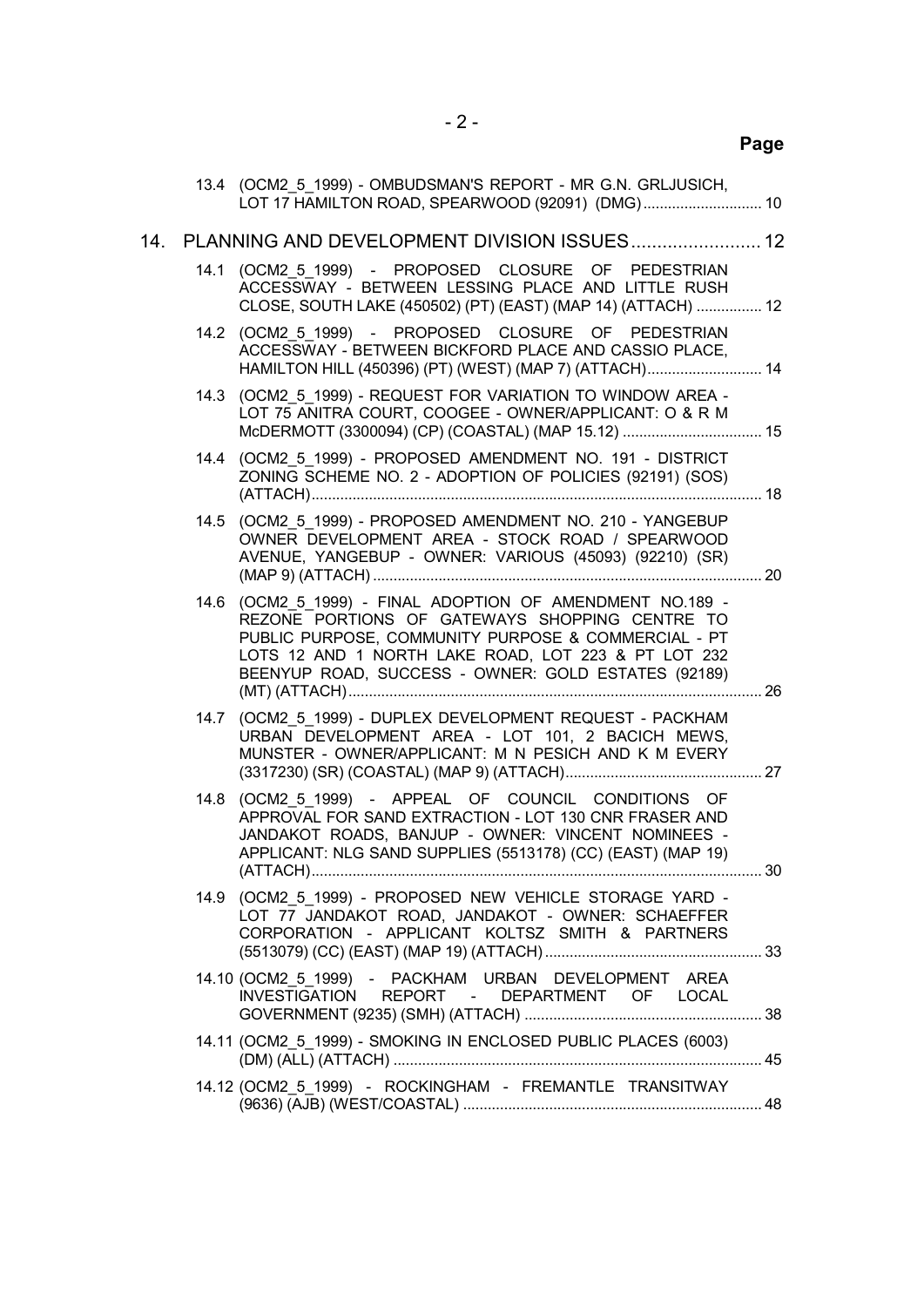|     |      | 14.13 (OCM2_5_1999) - PROPOSED AMENDMENT NO. 195 TO DISTRICT<br>ZONING SCHEME NO. 2 - PORTION OF LOT 9 COCKBURN ROAD,<br>HENDERSON - OWNER: WATER CORPORATION - APPLICANT:<br>CITY OF COCKBURN (92195) (SA) (COASTAL) (MAP 5) (ATTACH) 51                                            |  |
|-----|------|--------------------------------------------------------------------------------------------------------------------------------------------------------------------------------------------------------------------------------------------------------------------------------------|--|
|     |      | 14.14 (OCM2 5 1999) - PROPOSED OVERSIZE RURAL SHED - LOT 24,<br>128 BRITANNIA AVENUE, BEELIAR - OWNER: K DASBOROUGH -<br>APPLICANT: D CHEONG & ASSOCIATES (3318251) (PT) (SOUTH)                                                                                                     |  |
|     |      | 14.15 (OCM2_5_1999) - PROPOSED TOWN PLANNING SCHEME NO. 3<br>AND LOCAL PLANNING STRATEGY - REQUEST FOR ADVERTISING                                                                                                                                                                   |  |
|     |      | 14.16 (OCM2 5 1999) - CLAIM FOR REIMBURSEMENT OF LEGAL COSTS<br>- LOT 13 THOMAS STREET, SOUTH LAKE - OWNER/APPLICANT: N                                                                                                                                                              |  |
|     |      | 14.17 (OCM2 5 1999) - SAND EXTRACTION - PT LOT 135 ARMADALE<br>ROAD, BANJUP - OWNER: CSR READYMIX CONCRETE -<br>APPLICANT: CSR READYMIX QUARRIES (5513296) (CC) (EAST)                                                                                                               |  |
|     |      | 14.18 (OCM2_5_1999) - PROPOSED AMENDMENT NO. 194 TO DISTRICT<br>ZONING SCHEME NO. 2 - PORTION OF RESERVE 24309<br>COCKBURN ROAD, HENDERSON AND PART OF COCKBURN<br>SOUND - OWNER: RESERVE VESTED IN THE CITY OF COCKBURN<br>- APPLICANT: GRAY & LEWIS (92194) (SA) (COASTAL) (MAP 5) |  |
|     |      | 14.19 (OCM2 5 1999) - HAMMOND ROAD WIDENING (IMPORTANT<br>REGIONAL ROADS) - PT LOT 433 HAMMOND ROAD, BEELIAR -<br>OWNER: ISPARO FARMING (4309297) (CC) (SOUTH) (MAP 15)                                                                                                              |  |
| 15. |      |                                                                                                                                                                                                                                                                                      |  |
|     |      | 15.1 (OCM2_5_1999) - REPORT ON FINANCIAL STATEMENTS (5505)                                                                                                                                                                                                                           |  |
|     |      | 15.2 (OCM2_5_1999) - LIST OF CREDITORS PAID (5605) (KL) (ATTACH) 77                                                                                                                                                                                                                  |  |
|     |      | 15.3 (OCM2 5 1999) - FIRE SERVICE LEVY - VOLUNTEER BUSH FIRE                                                                                                                                                                                                                         |  |
|     |      | 15.4 (OCM2 5 1999) - TENDER NO.11/99 - SALE OF 75 BRITANNIA                                                                                                                                                                                                                          |  |
|     |      | 16. ENGINEERING AND WORKS DIVISION ISSUES 82                                                                                                                                                                                                                                         |  |
|     | 16.1 | (OCM2_5_1999) - TENDER NO. 9/99 - SALVAGE AND RECOVERY<br>RIGHTS - HENDERSON LANDFILL SITE (AS) (4433) (COASTAL)                                                                                                                                                                     |  |
| 17. |      |                                                                                                                                                                                                                                                                                      |  |
| 18. |      |                                                                                                                                                                                                                                                                                      |  |
|     |      | 18.1 (OCM2 5 1999) - RE-AFFIRMATION OF 1998/99 BUDGET                                                                                                                                                                                                                                |  |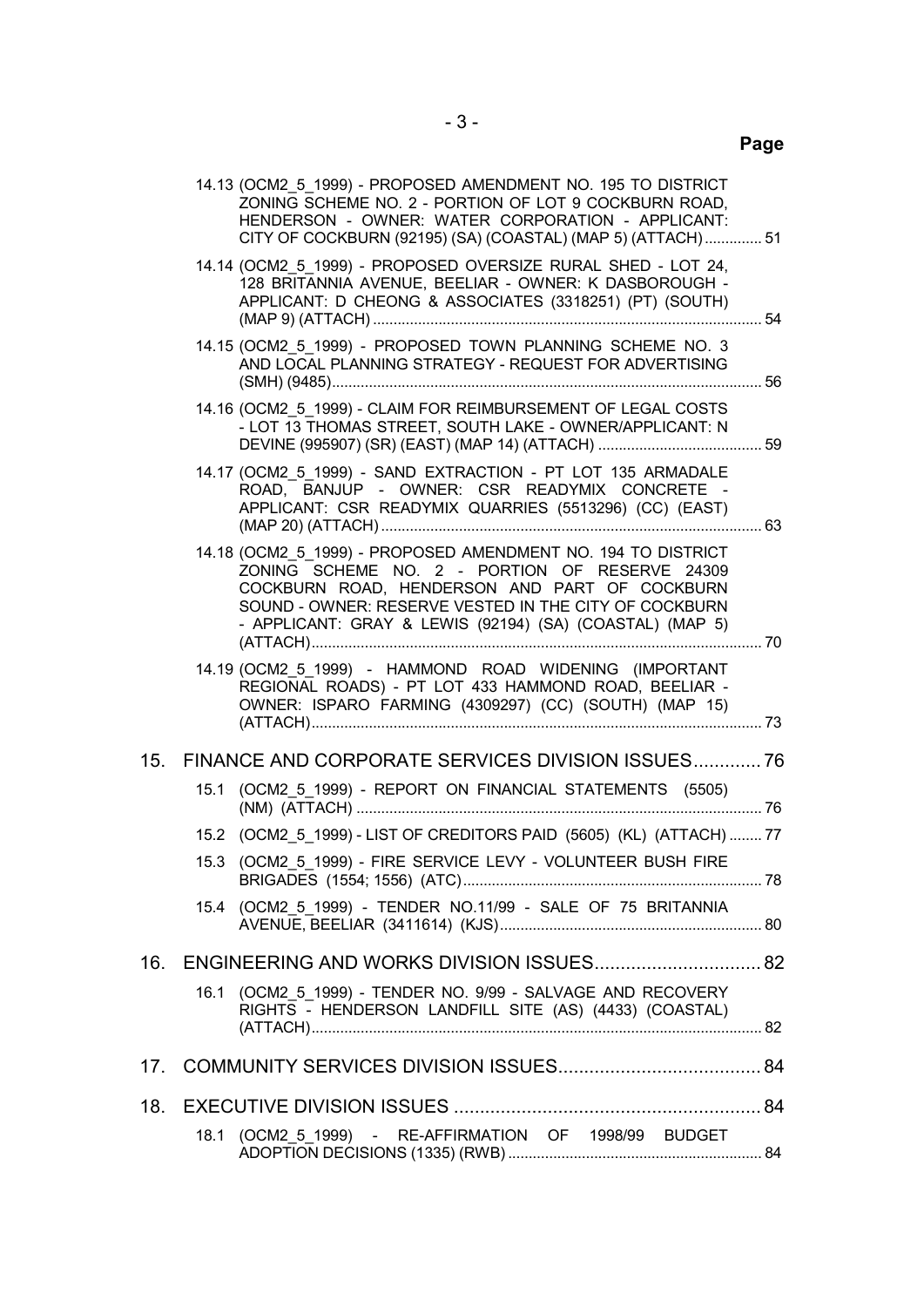| . .<br>×<br>۰.<br>×<br>٠ |
|--------------------------|
|--------------------------|

|     | 18.2 (OCM2_5_1999) - DEPARTMENT OF LOCAL GOVERNMENT                                                             |  |
|-----|-----------------------------------------------------------------------------------------------------------------|--|
|     | 18.3 (OCM2 5 1999) - REPORT OF THE INQUIRY INTO THE CITY OF<br>COCKBURN - DEPARTMENT OF LOCAL GOVERNMENT (1335) |  |
|     | 19. MOTIONS OF WHICH PREVIOUS NOTICE HAS BEEN GIVEN 100                                                         |  |
|     |                                                                                                                 |  |
|     | 21. QUESTIONS OF WHICH DUE NOTICE HAS BEEN GIVEN                                                                |  |
|     | 22. NOTICES OF MOTION GIVEN AT THE MEETING FOR                                                                  |  |
|     | 23. MATTERS TO BE NOTED FOR INVESTIGATION, WITHOUT                                                              |  |
| 24. | RESOLUTION OF COMPLIANCE (Section 3.18(3), Local                                                                |  |
|     |                                                                                                                 |  |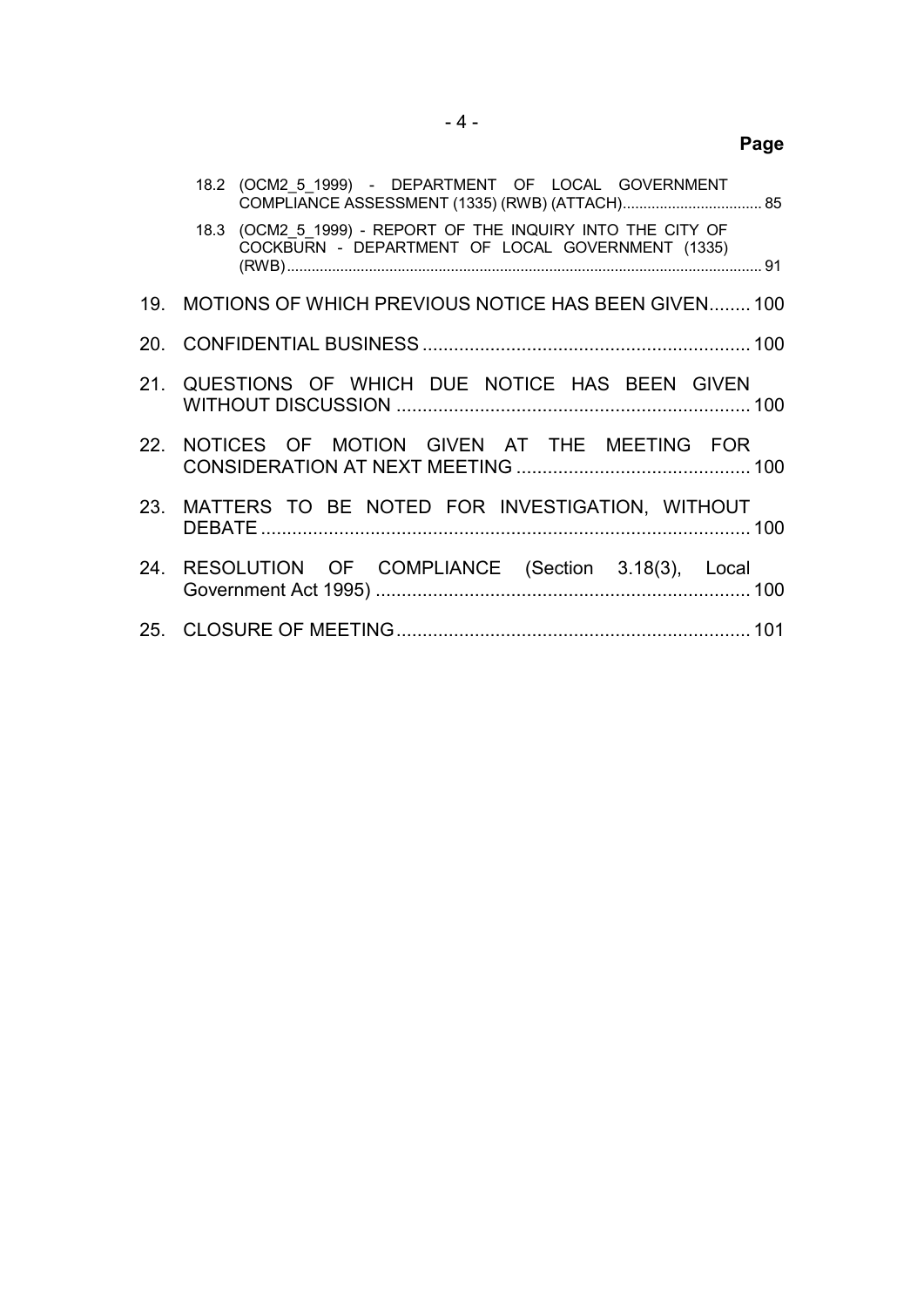# **CITY OF COCKBURN**

# **AGENDA TO BE PRESENTED TO THE ORDINARY COUNCIL MEETING TO BE HELD ON TUESDAY, 25 MAY 1999 AT 7:30 P.M.**

# **1. DECLARATION OF OPENING**

**2. APPOINTMENT OF PRESIDING MEMBER** (IF REQUIRED)

Nil

**3. DISCLAIMER** (To be read aloud by Presiding Member) Members of the public who attend Council Meetings, should not act immediately on anything they hear at the Meetings, without first seeking clarification of Council's position. Persons are advised to wait for written advice from the Council prior to taking action on any matter that they may have before Council.

## **4. ACKNOWLEDGEMENT OF RECEIPT OF WRITTEN DECLARATIONS OF FINANCIAL INTERESTS (by Presiding Member)**

Nil

# **5. APOLOGIES AND LEAVE OF ABSENCE**

Nil

#### **6. ACTION TAKEN ON PREVIOUS PUBLIC QUESTIONS TAKEN ON NOTICE**

Nil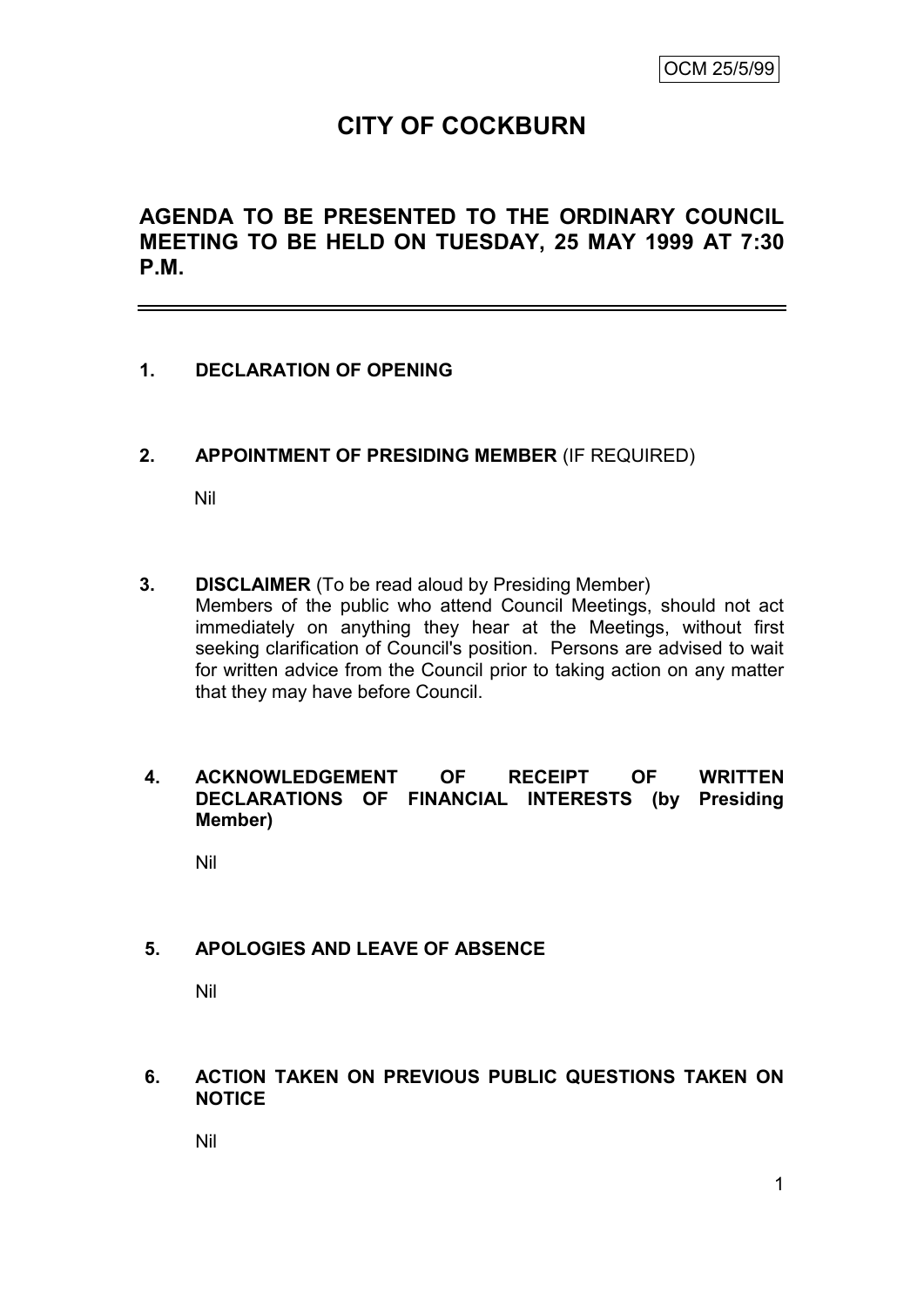# **7. PUBLIC QUESTION TIME**

Nil

# **8. CONFIRMATION OF MINUTES**

**8.1 (OCM2\_5\_1999) - ORDINARY MEETING OF COUNCIL - 11/5/1999**

# **9. WRITTEN REQUESTS FOR LEAVE OF ABSENCE**

Nil

# **10. DEPUTATIONS AND PETITIONS**

Nil

**11. BUSINESS LEFT OVER FROM THE PREVIOUS MEETING (If adjourned)**

Nil

# **12. ADDITIONS TO THE AGENDA**

Nil

# **13. COUNCIL MATTERS**

**13.1 (OCM2\_5\_1999) - PROPOSED NEW CODES OF CONDUCT AND STANDING ORDERS LOCAL LAW (1054) (DMG) (ATTACH)**

**RECOMMENDATION** That Council: (1) adopt the Codes of Conduct for Councillors and Staff, as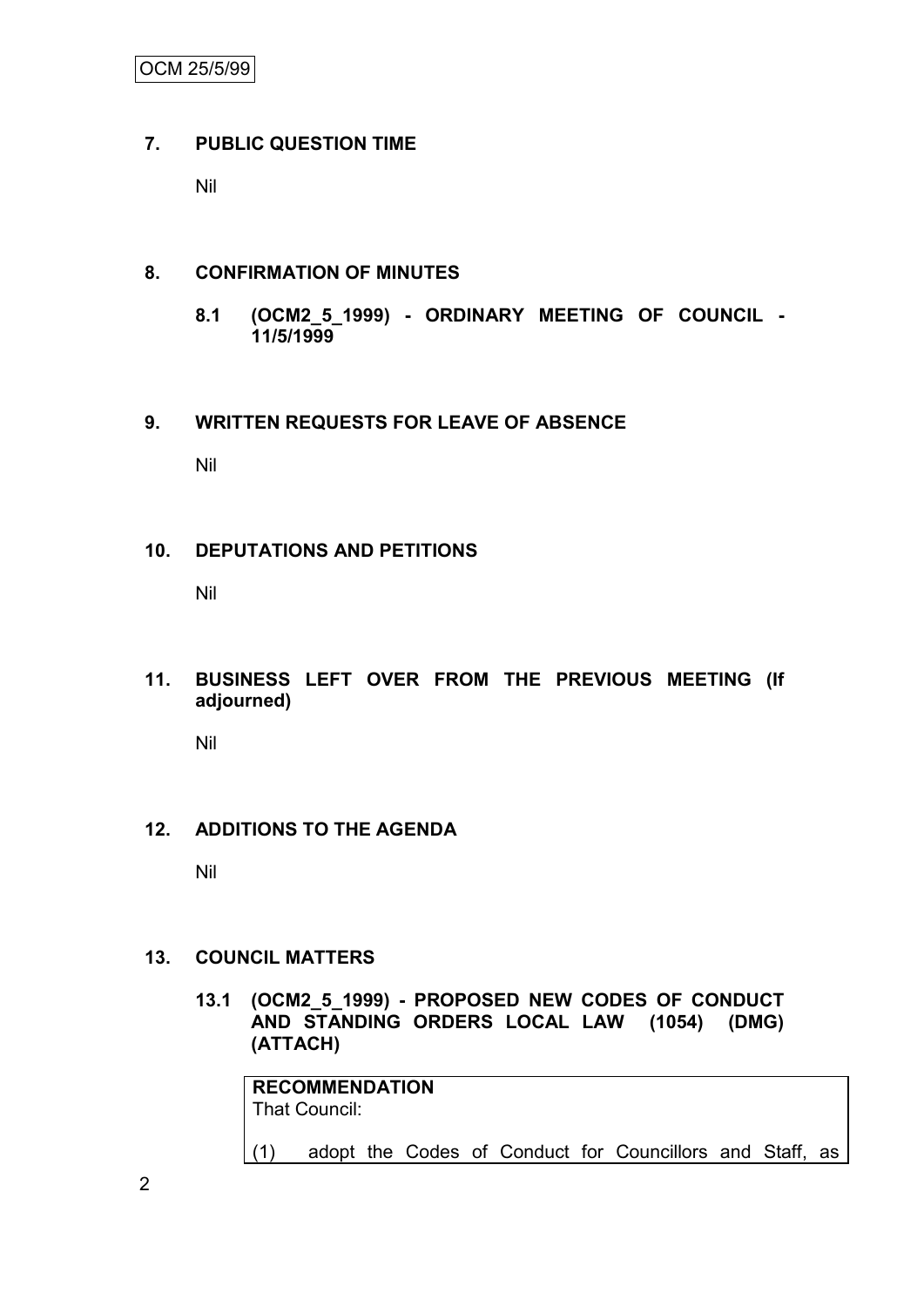contained in the attachments to the Agenda, and;

(2) submit for public comment the proposed Draft Local Law Relating to the Conduct of Proceedings and the Business of Council, as contained in the attachments to the Agenda.

*Note:* The Presiding Member is to read aloud or cause to read aloud, a summary of the purpose and effect of the proposed local law.

## **COUNCIL DECISION**

## **Background**

Amendments to the Local Government (Administration) Regulations, effective from 23 April, 1999, requiring Council to review its Codes of Conduct and insert provisions relative to the receipt of gifts and the disclosure of personal (non-financial) interests. It is considered appropriate for Council to simultaneously contemplate relevant issues of the Inquiry Report recently conducted and review its Standing Orders Local Law in light of the Report's recommendations.

#### **Submission**

N/A

#### **Report**

Recent amendments to the Local Government (Administration) Regulations require all Councils in this State to:-

- (1) Require reasons for decisions to be included in the minutes of a meeting where Council makes a decision which is **SIGNIFICANTLY** different to a written recommendation from an employee. This does not apply where a deferral motion to return the matter to the employee for further information and re-presentation to a future Council meeting to consider, is passed.
- (2) Require the Codes of Conduct for Councillors and Staff to contain provisions relating to the acceptance of token gifts and the declaration of non-financial (personal) interests.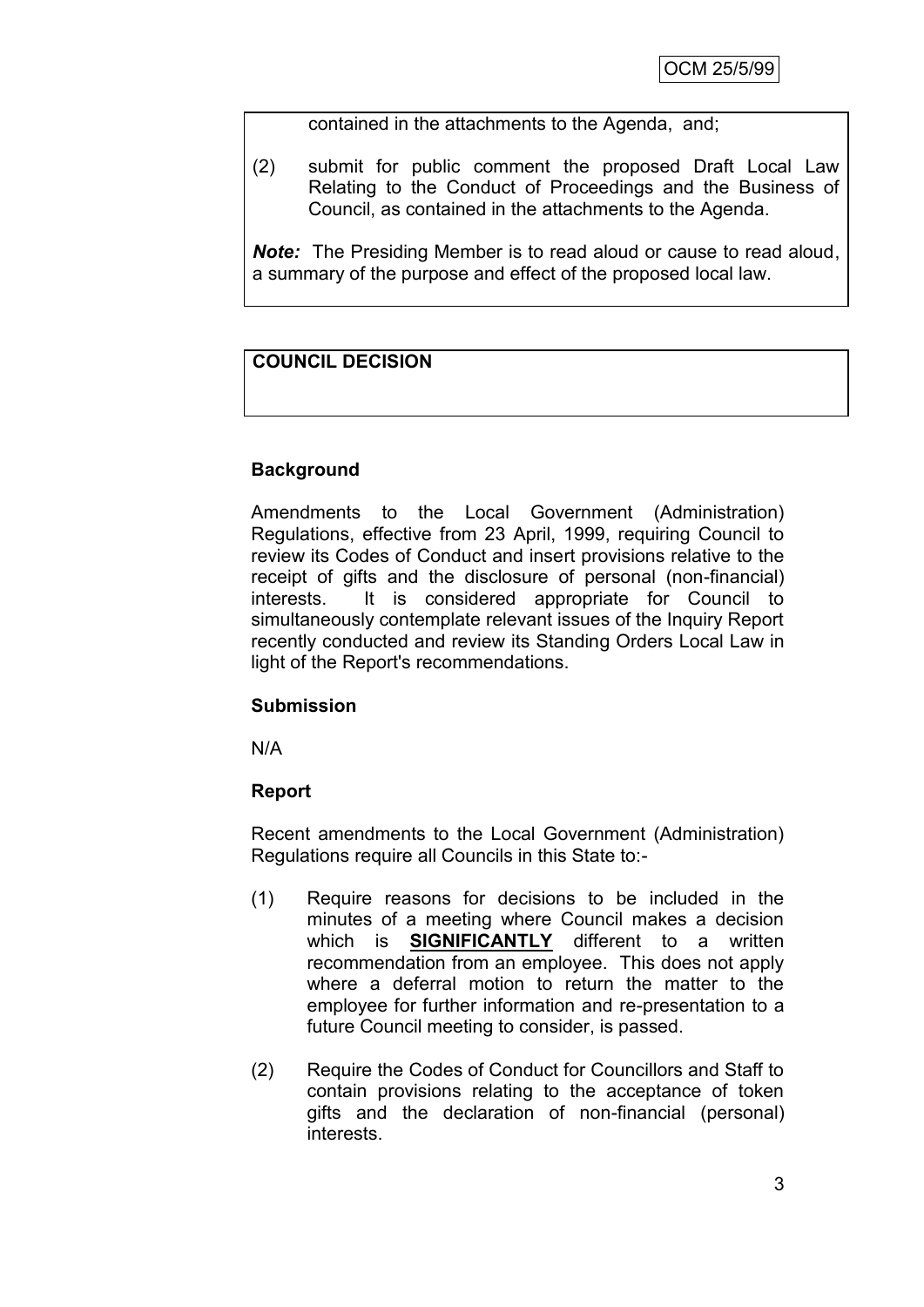(3) Require that a Councillor or staff member shall not answer a question directed to them at Public Question Time in which they have a financial interest, and that another person will need to respond to the question in these circumstances. The obligation to otherwise disclose interests in matters raised at Public Question Time has been removed.

In addition, the recent Inquiry into the City of Cockburn recommended that Council establish a dispute resolution procedure in order to address issues upon which Councillors and staff have conflicting views and cannot be satisfactorily resolved.

In order to address these issues, the following actions are recommended:-

- (1) Council adopt new Codes of Conduct for Councillors and Staff which include provisions referring to the receipt of gifts and the declaration of personal, or non-financial interests. A copy of the proposed Codes is attached.
- (2) Council amend its Standing Orders Local Law to include the requirement to disclose interests of a non-financial nature. This has been included as Part 21 of the attached Draft Standing Orders.
- (3) Council include in its Standing Orders amendment the requirement for Councillors proposing to alter the substance or effect of a recommendation to provide where practicable, the proposed alteration in writing, to the Chief Executive Officer, including the reason for the proposed alteration. This has been included as an addition to Part 10.1 of the Draft.
- (4) Council include in its Standing Orders amendment a dispute resolution procedure, to address matters of conflicting views between Councillors and Staff. This has been included as Part 22.5 of the Draft.
- (5) Council include in its Standing Orders amendment a requirement for the disclosure of an interest in matters arising from Public Question Time only apply when a question is being directed to a relevant person, in which circumstances the person is to declare an interest in the matter and have the question responded to by another person. This has been included as an addition to Part 19.2(3) of the Draft, and the inclusion of a new Part 20.1(7).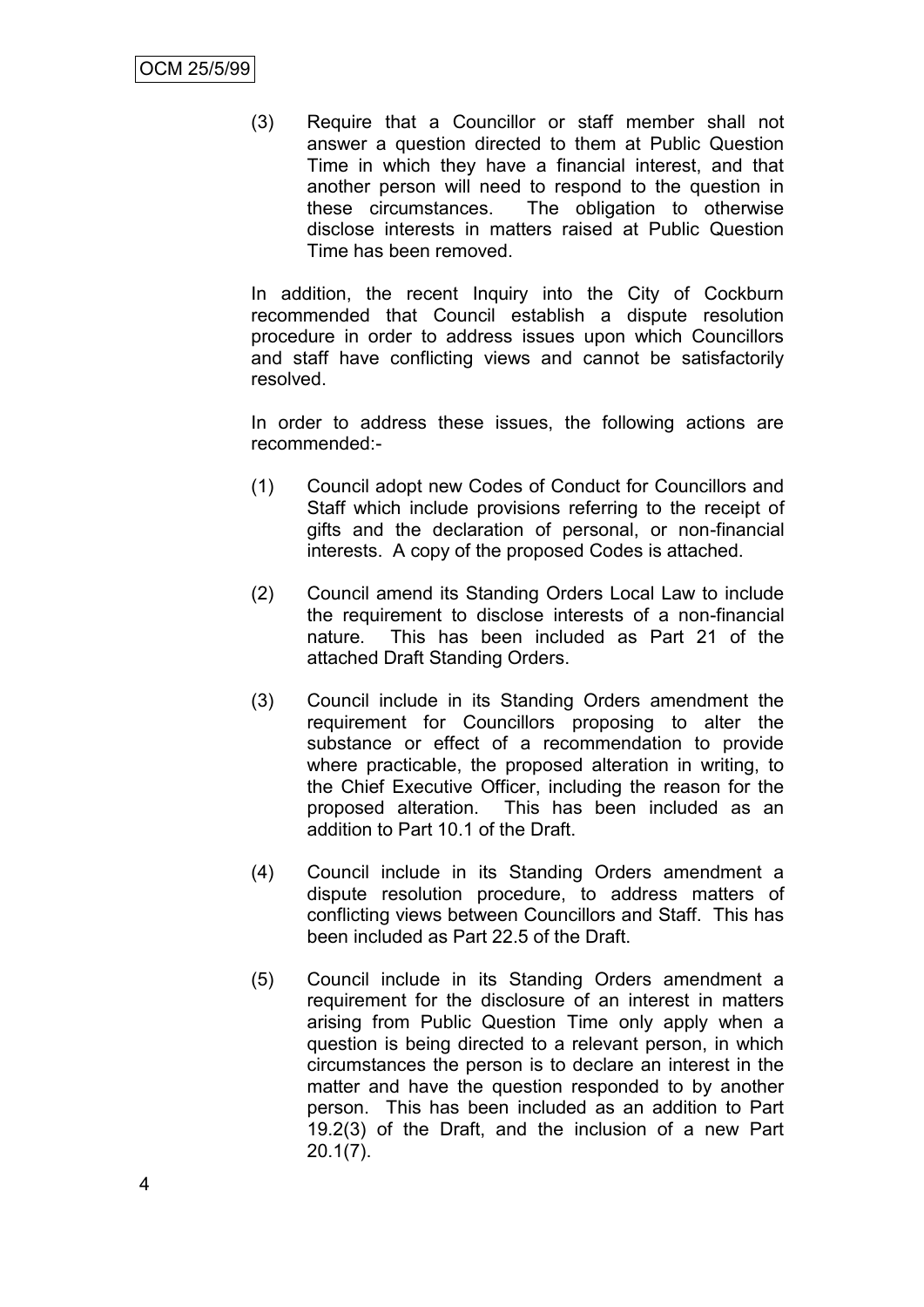With the exception of these proposed amendments, the Draft Standing Orders are identical to those recently rejected by Council, the primary reason for which was a disagreement with the inclusion of the conflict of interest provisions (Part 21) by some Councillors at that time.

It is considered that the inclusion of these matters in the manner recommended will strengthen the effect of these documents and portray the decision making process of Council in a more accountable way.

#### **Strategic Plan/Policy Implications**

Strategic Plan Items 1.2.1 and 1.7.1.

#### **Budget/Financial Implications**

Advertising requirements provided for within Operational Budget.

#### **Implications of Section 3.18(3) Local Government Act, 1995**

Nil

### **13.2 (OCM2\_5\_1999) - PROPOSED REVOCATION OF COUNCIL DECISION 19/1/99 - OCM ITEM 9.6 - PACKHAM DEVELOPMENT AREA OPEN SPACE FUNDS (CLR PECOTIC) (9235; 104081) (DMG) (ATTACH)**

#### **RECOMMENDATION**

That Council revoke that part of the decision of Council taken on the 19<sup>th</sup> January 1999 and which has not been actioned, as follows:-

- *1. that the City of Cockburn distribute as progress payments all of the funds held for Packham Development Area POS purposes together with interest including funds held by Urban Focus, to all the landowners who contributed their land for POS in excess of 10% requirement;*
- *2. that distributions be made in correct proportions to all the landowners who contributed their land for POS in excess of the 10% requirement within 14 days of this meeting;*
- *3. that all Packham Development Area POS funds collected from the future subdivisions together with interest be paid in correct proportions to all the landowners who contributed their land for POS in excess of 10%*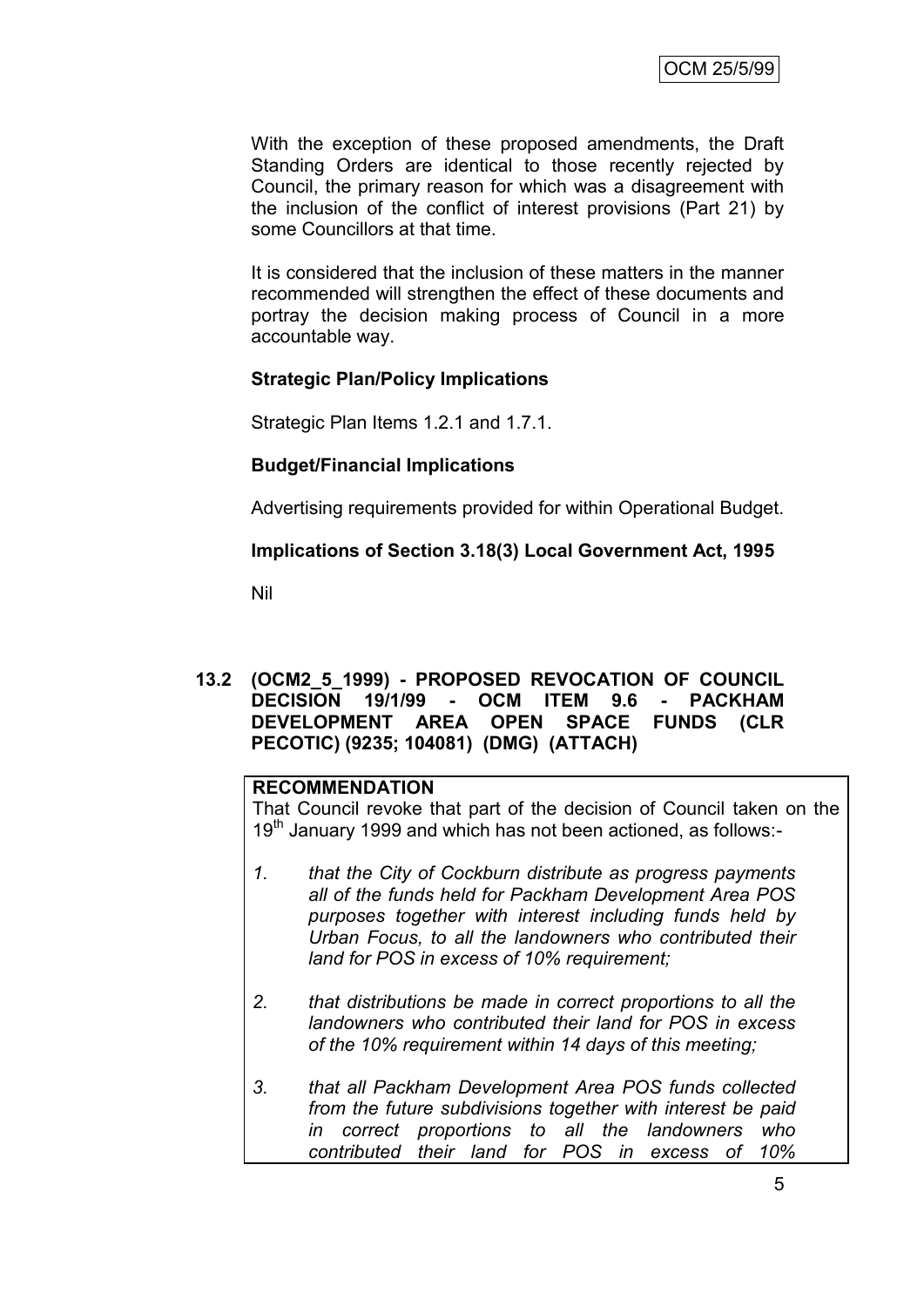*requirement, within 14 days of the date the funds received by this Council and continue to do so until all the funds for Packham Development Area POS are received and paid in full to the landowners;*

- *4. that Council's authority to distribute the Packham Development Area POS funds is in accordance with the verbal and implied agreements by this Council and the landowners who contribute their land for POS purposes in excess of their 10% requirement.*
- *5. that with approval of this resolution this Council is ratifying verbal and implied agreements with the landowners who contributed their land for POS in excess of their 10% requirement. Furthermore, that the City of Cockburn prepare at its cost written agreements which reflect the verbal and implied agreements which are to be signed by both the landowners and this Council.* "

## **TO BE CARRIED BY ABSOLUTE MAJORITY OF COUNCIL**

## **COUNCIL DECISION**

#### **Background**

At the Council Meeting of the  $19<sup>th</sup>$  January 1999, Council resolved as follows in respect to the abovementioned item:-

"*That the Packham Development Area Public Open Space (POS) funds to take place as follows:*

- *1. that the City of Cockburn distribute as progress payments all of the funds held for Packham Development Area POS purposes together with interest including funds held by Urban Focus, to all the landowners who contributed their land for POS in excess of 10% requirement;*
- *2. that the City of Cockburn demand repayment of all Packham Development Area POS funds held by Urban Focus together with interest for distribution purposes by this Council, in accordance with Council's 6th of June 1989 resolution and in accordance with District Zoning Scheme No.1 Amendment 240. The above complies with Section 20C of the Town Planning and Development Act;*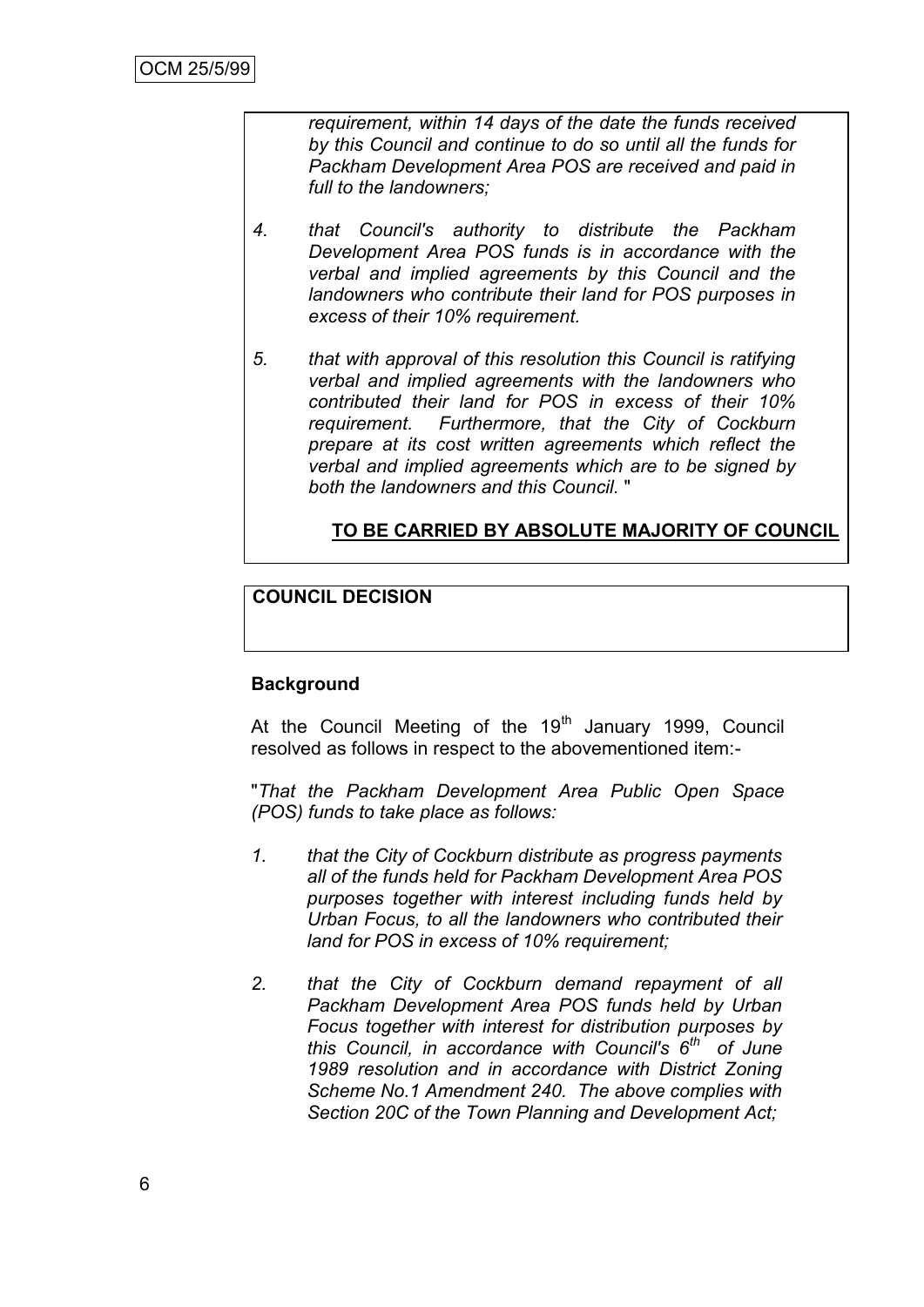- *3. that distributions be made in correct proportions to all the landowners who contributed their land for POS in excess of the 10% requirement within 14 days of this meeting;*
- *4. that all Packham Development Area POS funds collected from the future subdivisions together with interest be paid in correct proportions to all the landowners who contributed their land for POS in excess of 10% requirement, within 14 days of the date the funds received by this Council and continue to do so until all the funds for Packham Development Area POS are received and paid in full to the landowners;*
- *5. that Council's authority to distribute the Packham Development Area POS funds is in accordance with the verbal and implied agreements by this Council and the landowners who contribute their land for POS purposes in excess of their 10% requirement.*
- *6. that with approval of this resolution this Council is ratifying verbal and implied agreements with the landowners who contributed their land for POS in excess of their 10% requirement. Furthermore, that the City of Cockburn prepare at its cost written agreements which reflect the verbal and implied agreements which are to be signed by both the landowners and this Council.*

# **CARRIED**"

By facsimile message dated the  $27<sup>th</sup>$  January 1999, containing the requisite number of signatures pursuant to Regulation 10 of the Local Government (Administration) Regulations 1996, a request to revoke this decision was received. The signatories were Clr Separovich, Clr Hunt, Clr Lee, Clr Humphreys and Clr Waters.

Accordingly, no administrative action to carry out this decision of Council took place, pending consideration of the proposal to revoke it.

The revocation motion was subsequently lost due to the lack of an absolute majority of Council supporting it. Council's administration took legal advice on the outcome and were advised that it was possible to implement paragraph 2. Of the decision. Accordingly, Urban Focus was sent a letter of demand and responded that it did not hold any funds (see attached letter).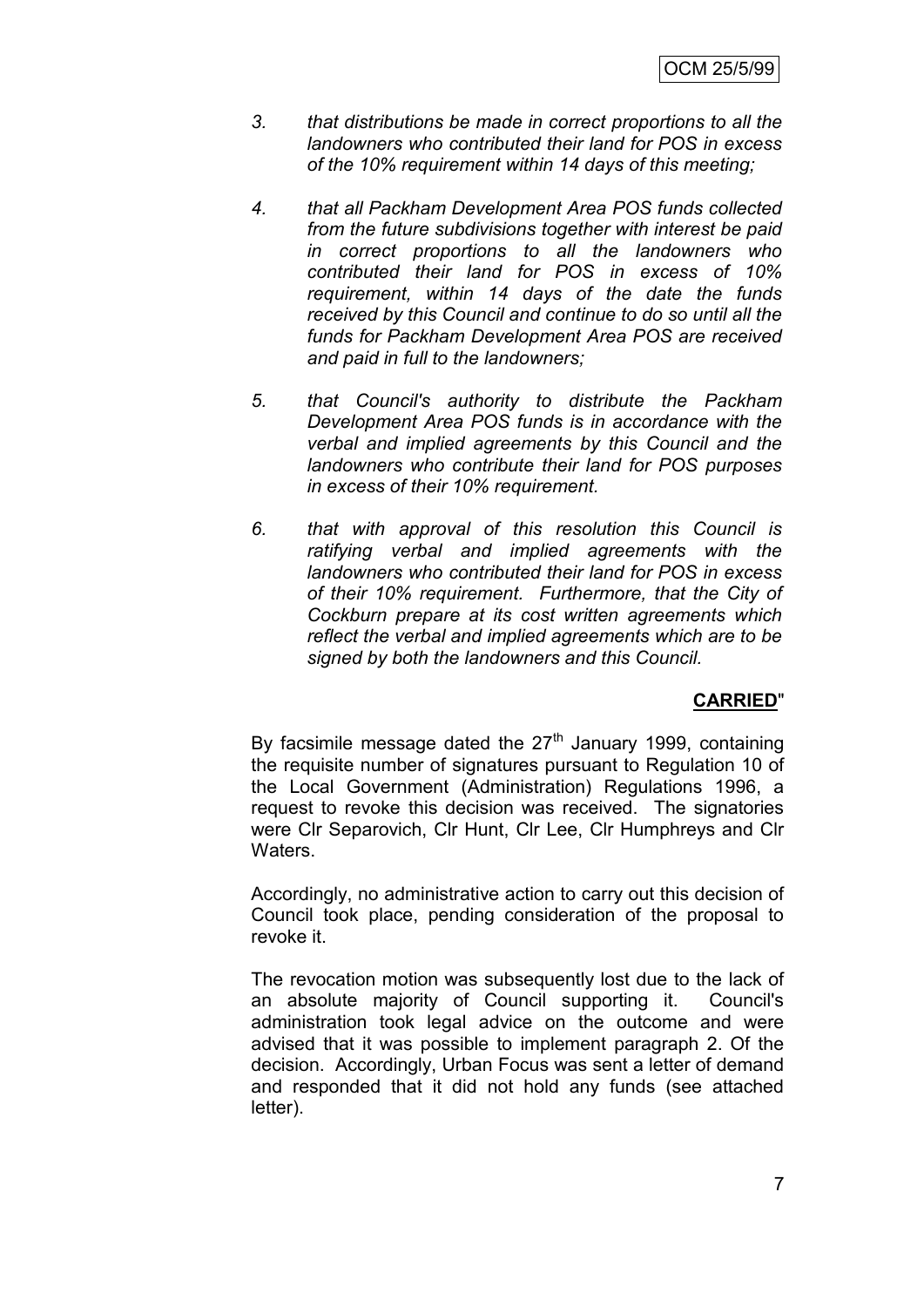# **Submission**

N/A

### **Report**

The recent Inquiry into the City, identified this issue as one which should be reconciled. This can be achieved by revoking those parts of the decision not capable of being implemented, thereby clearing that decision from Council's records. Accordingly, Commissioner Donaldson submitted the revocation notice in accordance with the Local Government Act and Regulations requirements.

It is appropriate for this matter to be finalised in the recommended manner.

## **Strategic Plan/Policy Implications**

N/A

## **Budget/Financial Implications**

N/A

**Implications of Section 3.18(3) Local Government Act, 1995**

Nil

**13.3 (OCM2\_5\_1999) - PROPOSED REVOCATION OF COUNCIL DECISION 18/3/97 - (SPC3/97) ITEM 17.1 - OMBUDSMAN - MR G.N. GRLJUSICH, LOT 17 HAMILTON ROAD, SPEARWOOD (92091)(RWB)(ATTACH)**

#### **RECOMMENDATION**

That Council revoke the decision of Council taken on the 18<sup>th</sup> March 1997 as follows:-

"*the Ombudsman be advised that Council does not consider that it has acted improperly in relation to the rezoning of Lot 17 Hamilton Road and therefore, is not prepared to make an ex gratia payment to Mr G.N. Grljusich, now or in the future.*"

# **TO BE CARRIED BY ABSOLUTE MAJORITY OF COUNCIL**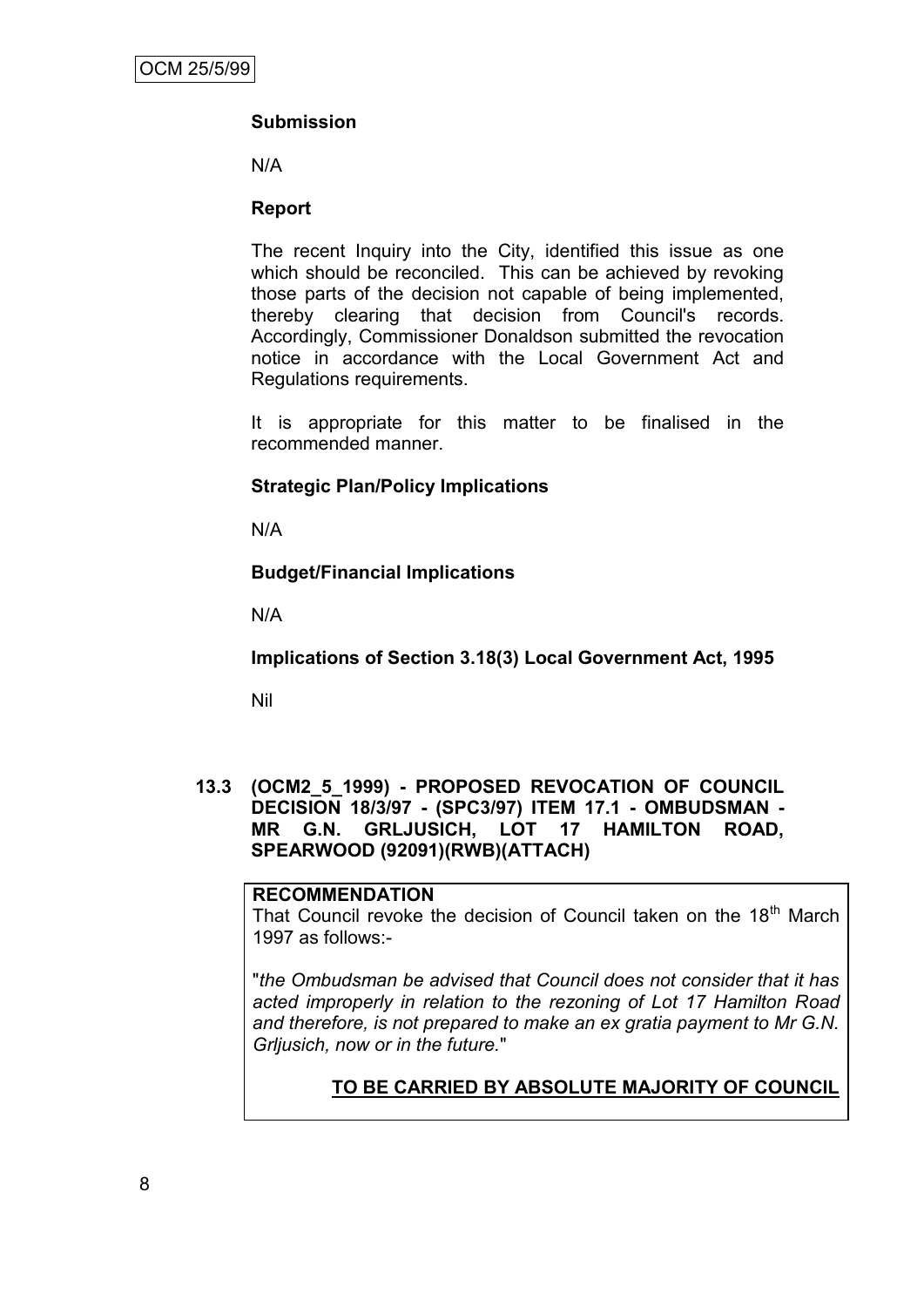#### **COUNCIL DECISION**

#### **Background**

The background of this matter covers a period of many years culminating in the decision of Council taken on the  $18<sup>th</sup>$  March 1997. The attached correspondence adequately covers the sequence of events which took place over that time and explains the reasons for the outcome.

#### **Submission**

N/A

#### **Report**

Correspondence has been received from the Ombudsman requesting Council to reconsider its decision of the 18<sup>th</sup> March 1997, particularly in view of the fact the matter was highlighted in the Inquiry Report (pages 45 & 46).

In the circumstances, it is considered prudent to revoke the previous decision and have the matter reconsidered, taking into account, the comments put forward in the Inquiry Report and also those made by the Ombudsman in the past.

Because of the rigid wording of Council's decision of the  $18<sup>th</sup>$ March 1997, the resolution should be revoked and be the subject of a separate decision. Accordingly, Commissioner Donaldson submitted the revocation notice in accordance with the Local Government Act and Regulations requirements.

#### **Strategic Plan/Policy Implications**

N/A

#### **Budget/Financial Implications**

Dependent upon outcome of Item 13.4.

#### **Implications of Section 3.18(3) Local Government Act, 1995**

Nil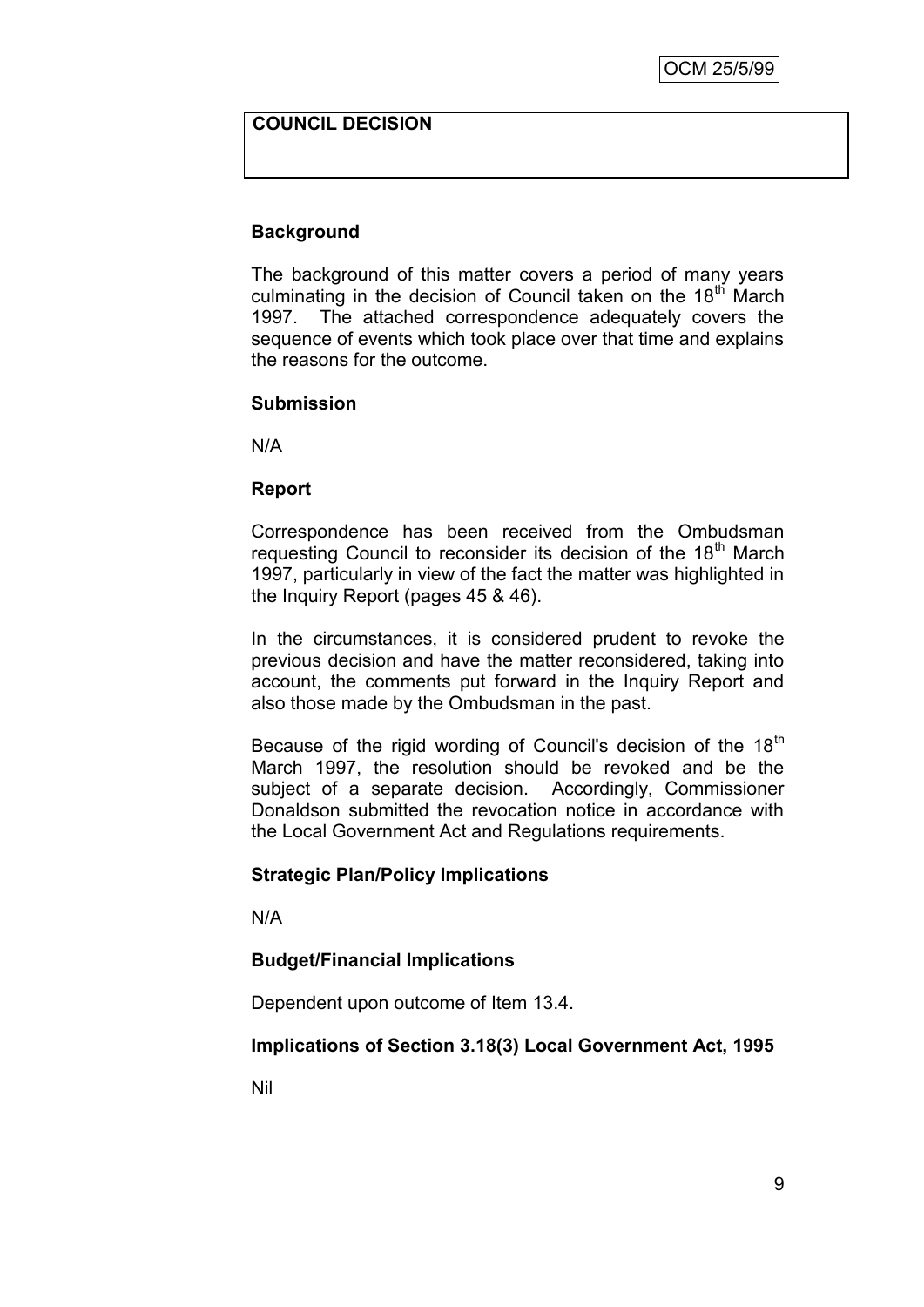### **13.4 (OCM2\_5\_1999) - OMBUDSMAN'S REPORT - MR G.N. GRLJUSICH, LOT 17 HAMILTON ROAD, SPEARWOOD (92091) (DMG)**

# **RECOMMENDATION**

That Council:

- (1) informs the Ombudsman that, while it reiterates its position that it does not consider that it has acted improperly in relation to the rezoning of Lot 17 Hamilton Road, it is prepared to make a "Without Prejudice" payment of \$4,000 to Mr G.N. Grljusich for out of pocket expenses, in line with the Ombudsman's recommendation and after consideration of the comments made in the Inquiry into the City of Cockburn Report on this matter; and
- (2) transfer the sum of \$4,000 from Account No.110428 (Swearing In Function - \$3,000) and Account No.110423 (Liquor - \$1,000\_ and the budget be amended accordingly.

# **TO BE CARRIED BY AN ABSOLUTE MAJORITY OF COUNCIL**

# **COUNCIL DECISION**

# **Background**

Refer to Item 13.3 and the attachments to the Agenda relative to this item.

## **Submission**

N/A

#### **Report**

In view of the findings of the Inquiry Report, the Ombudsman wishes Council to reconsider its position on this matter. Should Council have decided to revoke its decision of the  $18<sup>th</sup>$  March 1999 as a result of the previous item 13.3, then it is appropriate for this reconsideration to take place in view of the findings of the Report of the Inquiry into the City of Cockburn.

The Report findings emphasise that Council's decision gave little or no regard to the Ombudsman's recommendation, which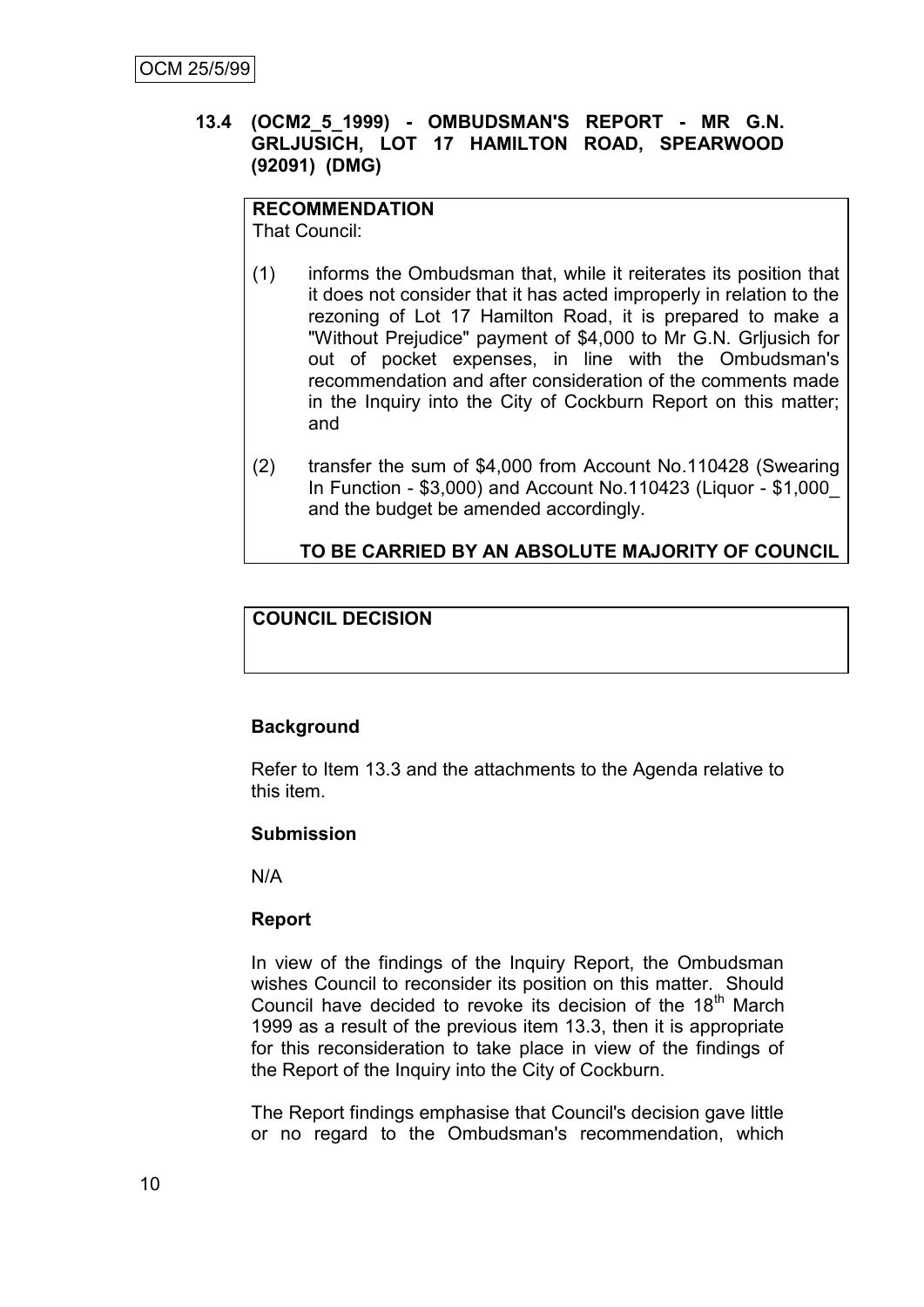conveyed an image of inflexibility in the Council decision making process.

Notwithstanding this opinion, the Council decision in question, was made in defence of the propriety of the Council at that time, which appeared to be the focus of the Ombudsman's attention in his final analysis. Accordingly, Council's decision was as much about defending its own integrity as it was about not believing it should pay expenses incurred by Mr G. Grljusich in his pursuit against Council's original decision relative to the rezoning of Lot 17 Hamilton Road.

However, in considering that both the Ombudsman and Inquiry Reports perceive the actions of Council to be inappropriate in this instance, the opportunity to reconsider the matter is timely.

While it is considered a suitable gesture to offer the sum of \$4,000 to Mr Grijusich as recommended by the Ombudsman, for his out of pocket expenses incurred in the past, it should be stipulated that this is made on a "Without Prejudice" basis and that it represents an acceptance of the view held by the Ombudsman as an independent arbiter.

However, the opportunity should also be taken to advise the Ombudsman, that reference to the decision of Council as being "improper", was not the case as the decision had legal standing and was not considered the result of undue influence.

#### **Strategic Plan/Policy Implications**

N/A

#### **Budget/Financial Implications**

Funds of \$4,000 to be transferred from Account 110428 (Swearing In Function - \$3000) and Account 110423 (Liquor - \$1000) and the budget to be amended accordingly.

#### **Implications of Section 3.18(3) Local Government Act, 1995**

Nil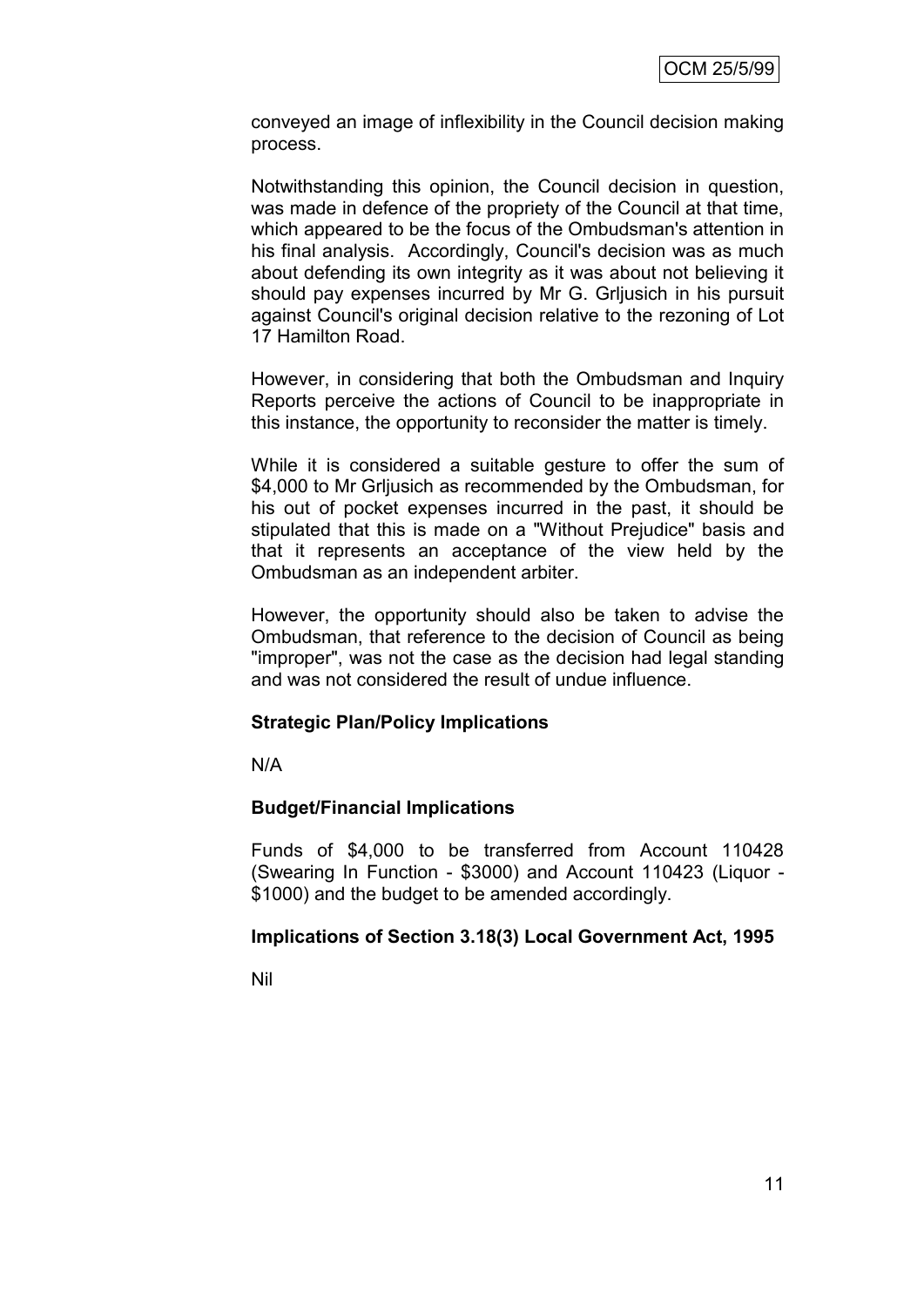# **14. PLANNING AND DEVELOPMENT DIVISION ISSUES**

#### **14.1 (OCM2\_5\_1999) - PROPOSED CLOSURE OF PEDESTRIAN ACCESSWAY - BETWEEN LESSING PLACE AND LITTLE RUSH CLOSE, SOUTH LAKE (450502) (PT) (EAST) (MAP 14) (ATTACH)**

# **RECOMMENDATION**

That Council:

- (1) seek the assistance of the Department of Land Administration to close the pedestrian accessway from Lessing Place to Little Rush Close, South Lake;
- (2) request DOLA to seek a valuation taking into account the cost of any service relocation;
- (3) upon receipt of the above valuation, adjoining residents be requested to advise if they are prepared to purchase the land;
- (4) request DOLA to finalise closure procedures, subject to the adjacent owners agreement to purchase the land;
- (5) in the event that the adjacent owners are not prepared to purchase the land, the accessway will remain open.

#### **COUNCIL DECISION**

# **Background**

Council received several letters from residents requesting Council to investigate the closure of the walkway. These residents lived at properties that were directly adjoining the walkway.

The main grounds for this closure stem from the increasing incidence of theft, vandalism, drug use and noise pollution emanating from the walkway.

#### **Submission**

A strong response was received from residents in the vicinity of the accessway. There was a number of letters both for and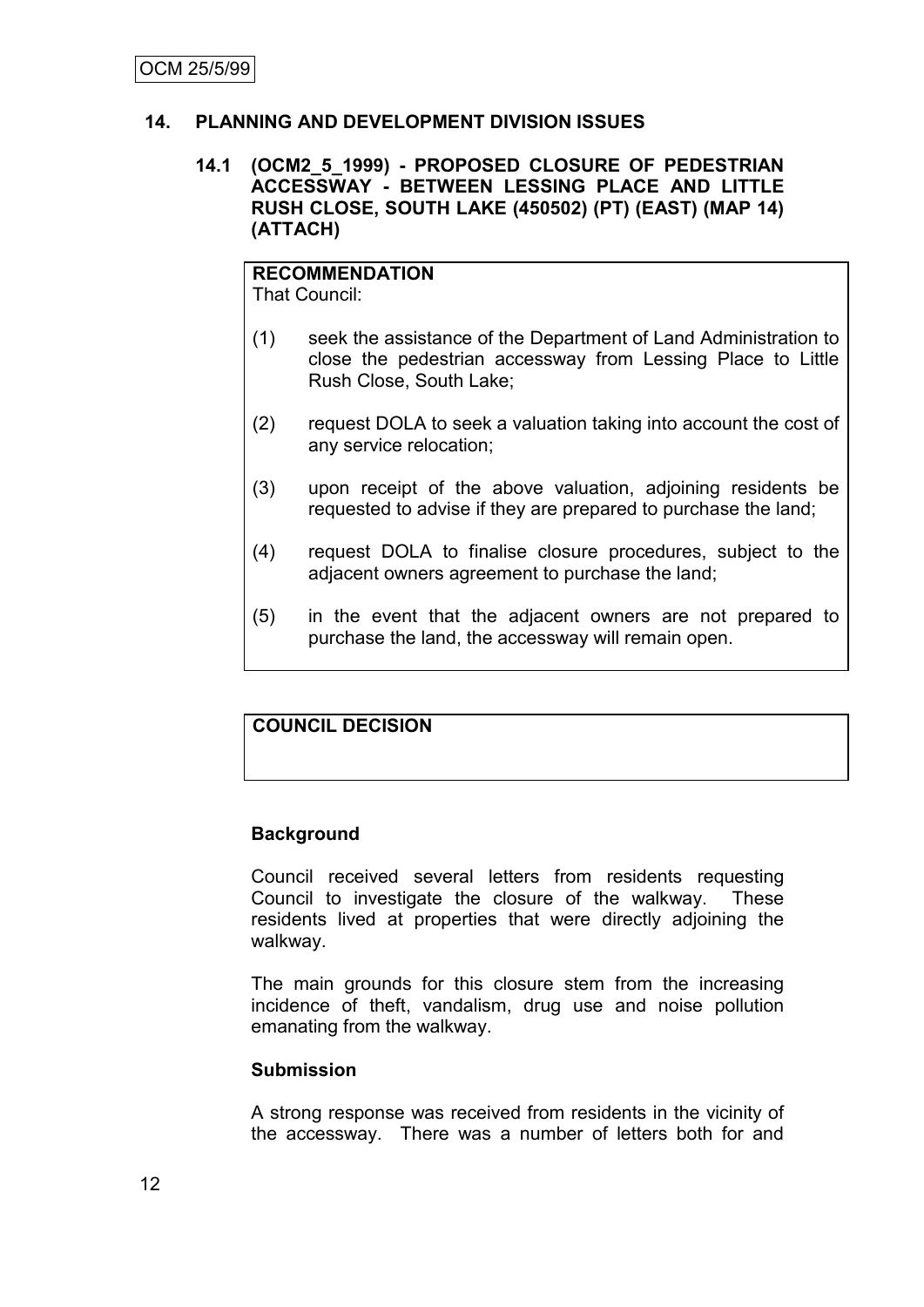against the closure of the walkway. Refer to the Schedule of Submissions in Agenda Attachments.

Telstra has plant in the vicinity of the walkway and raises an objection to the proposal. The objection will be withdrawn where a 3m easement is created over their network in the vicinity of the proposal.

The Water Corporation also raises an objection as an existing water main is located within the closure. The main can be cut, capped and the reticulation system modified, relocated at a cost of \$1,315 (valid for three months from 3 May 1999) not including the cost of associated restoration works (repair to footpaths, paving disturbed during the works).

Letters received from the other major Government Departments that provide services to the area advise that they have no objections to the proposal.

#### **Report**

The proposed closure was advertised by way of letters to the householders in the catchment area of the accessway.

In total five responses (3 for and 2 against) were received from residents. This was in addition to the original letters that were sent in by the residents that adjoin the walkway. Refer to the Schedule of Submissions in Agenda Attachments.

The people who live adjacent to the accessway cite problems of anti-social behaviour, rocks being thrown over the fence, breakins, used syringes being disposed of on the pathway and vandalism.

#### **Strategic Plan/Policy Implications**

N/A

#### **Budget/Financial Implications**

N/A

**Implications of Section 3.18(3) Local Government Act, 1995**

Nil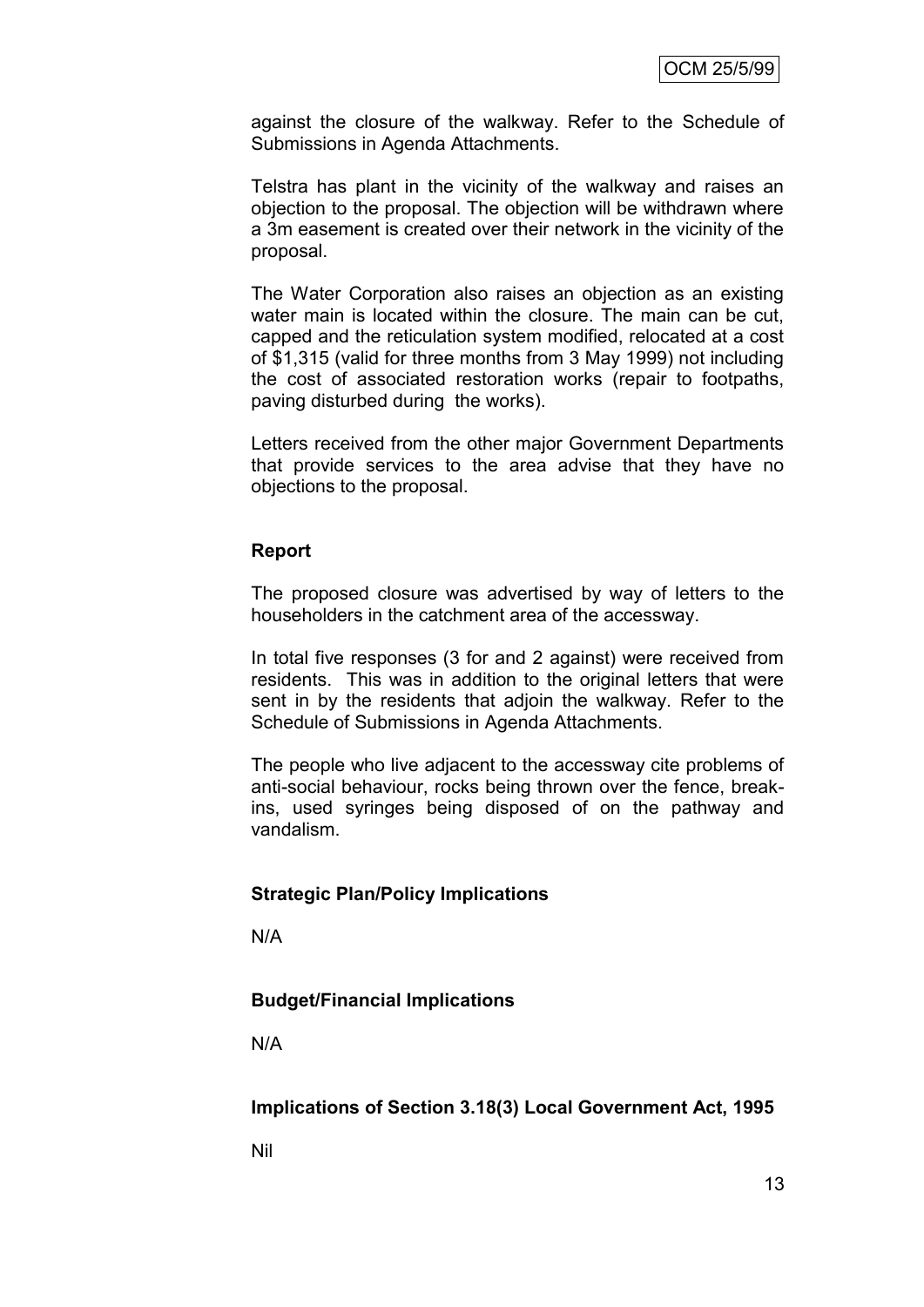#### **14.2 (OCM2\_5\_1999) - PROPOSED CLOSURE OF PEDESTRIAN ACCESSWAY - BETWEEN BICKFORD PLACE AND CASSIO PLACE, HAMILTON HILL (450396) (PT) (WEST) (MAP 7) (ATTACH)**

### **RECOMMENDATION**

That Council resolve to:

- (1) seek the assistance of the Department of Land Administration to close the pedestrian accessway from Bickford Place to Casio Place, Hamilton Hill;
- (2) request DOLA to seek a valuation taking into account the cost of any service relocation;
- (3) upon receipt of the above valuation, adjoining residents be requested to advise if they are prepared to purchase the land;
- (4) subject to the adjacent owners agreement to purchase the land, Council request DOLA to finalise closure procedures;
- (5) in the event that the adjacent owners are not prepared to purchase the land, the accessway will remain open.

#### **COUNCIL DECISION**

#### **Background**

A request was received by Council to close the walkway on 4 February 1999 and 8 March 1999 by an adjoining resident to the walkway who resided on Bickford Place.

The main grounds for this closure stem from the increasing incidence of theft, vandalism, drug use and noise pollution emanating from the walkway.

#### **Submission**

A weak response was received from residents in the vicinity of the accessway.

In total two responses were received by residents who used the pathway.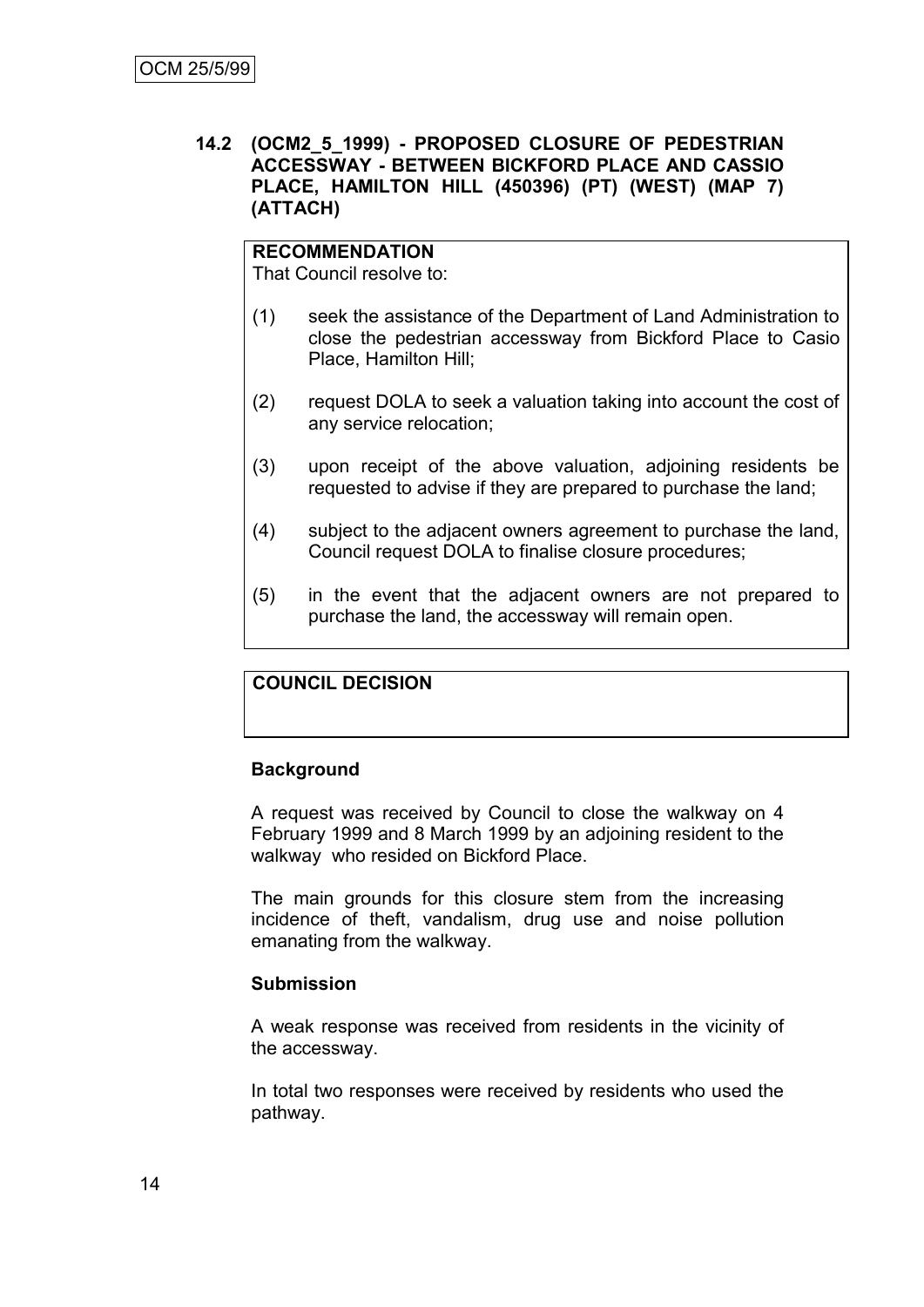The first was received from an elderly lady who cited the need for the accessway for getting to the bus stop, shops and Cockburn Medical centre. She stated that she would be disadvantaged by any additional walking distance because she was in a poor state of health and without a vehicle.

Another resident phoned in to say that he supported the closure of the pathway.

Letters received from the major Government Departments that provide services to the area advise that they have no objections to the proposal.

#### **Report**

The proposed closure was advertised by way of letters to the householders in the catchment area of the accessway. The weak response could indicate that the pathway is not being utilised or is not required by many of the surrounding residents.

In total two responses (1 for and 1 against) were received from residents.

Problems of anti-social behaviour, rocks being thrown over the fence, break-ins, used syringes being disposed of on the pathway and vandalism have been experienced, which could be solved by closing the walkway.

#### **Strategic Plan/Policy Implications**

N/A

#### **Budget/Financial Implications**

N/A

**Implications of Section 3.18(3) Local Government Act, 1995**

Nil

**14.3 (OCM2\_5\_1999) - REQUEST FOR VARIATION TO WINDOW AREA - LOT 75 ANITRA COURT, COOGEE - OWNER/APPLICANT: O & R M McDERMOTT (3300094) (CP) (COASTAL) (MAP 15.12)**

#### **RECOMMENDATION**

That Council resolve to approve the proposed increase in size of the living room window located on the southern side at Lot 75 Anitra Court,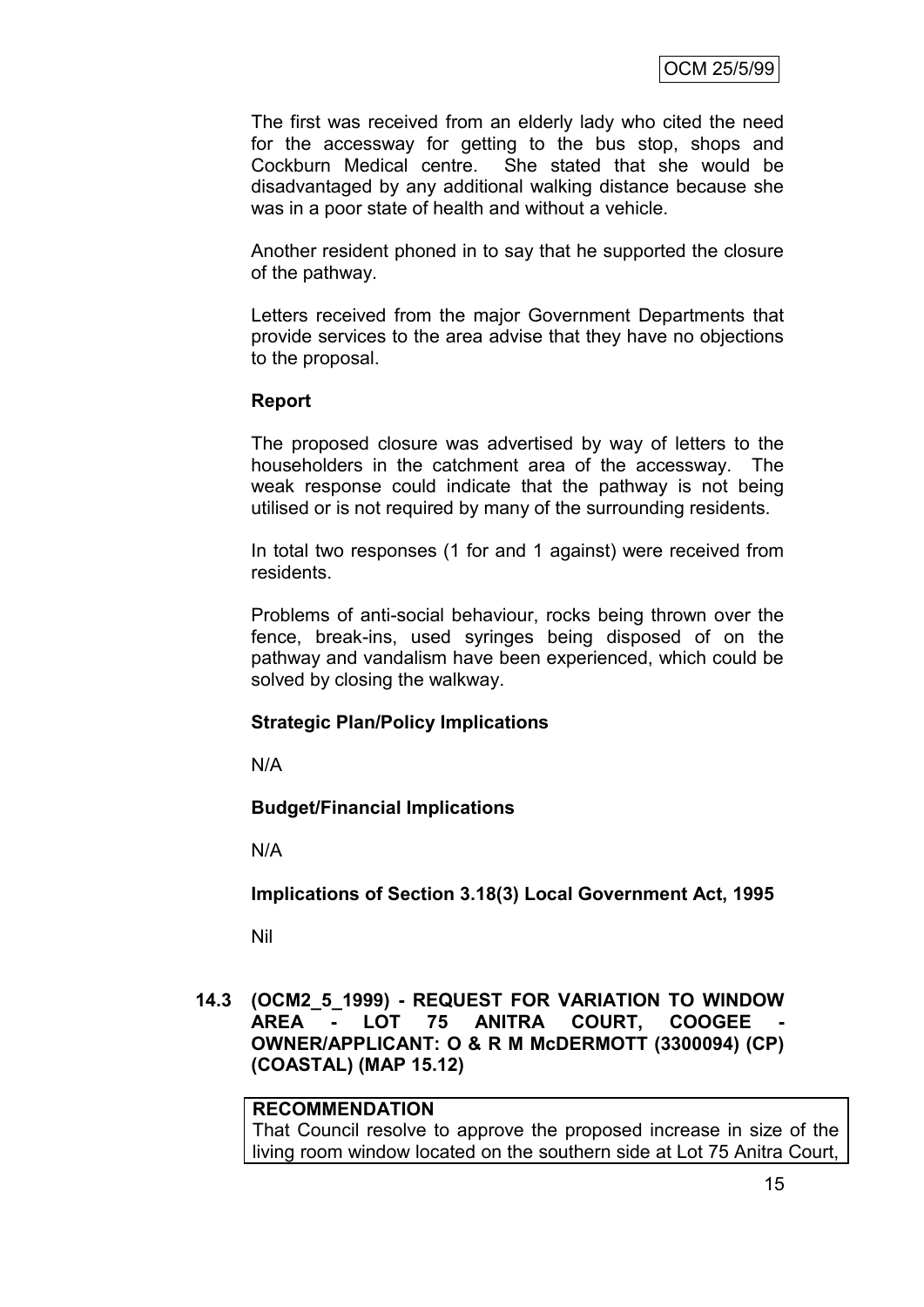Coogee by 200mm in width subject to amended plans being submitted and approved to Council's Building Department.

#### **COUNCIL DECISION**

#### **Background**

| ZONING:           | MRS:                      | Urban                         |
|-------------------|---------------------------|-------------------------------|
|                   | DZS:                      | R <sub>15</sub> - Residential |
| LAND USE:         | <b>Single Residential</b> |                               |
| LOT SIZE:         | 753m <sup>2</sup>         |                               |
| AREA:             | N/A                       |                               |
| <b>USE CLASS:</b> | N/A                       |                               |

On the 17th April 1998 a building licence application was submitted for a proposed two storey brick and colourbond residence at Lot 75 Anitra Court, Coogee. The application included a request for a setback variation to a section of the southern side boundary.

The application proposed to locate a major opening (window) to the southern wall of the first floor living room. The variation sought was for a side setback of 2.48 metres in lieu of 3.3 metres as required under Figure 3 of the Residential Planning Codes. As per Clause 1.5.10 of the "R-Codes" the adjoining property owner was advised of the proposed variation who agreed to the variation and endorsed the plans accordingly.

The setback variation was considered to have no significant adverse effects on the amenity of the adjoining property and consistent with the objectives of the Residential Planning Codes. Subsequently on the 23rd April 1988 the building application was approved in accordance with the submitted plans.

#### **Submission**

On the 27th April 1999 a submission from the owner of Lot 75 Anitra Court, Coogee was received seeking determination of a request to increase the size of the major opening window located to the first floor living room. The owner seeks to increase the window area from 2.63 square metres to 2.94 square metres by increasing the width of the window from 1700mm to 1900mm.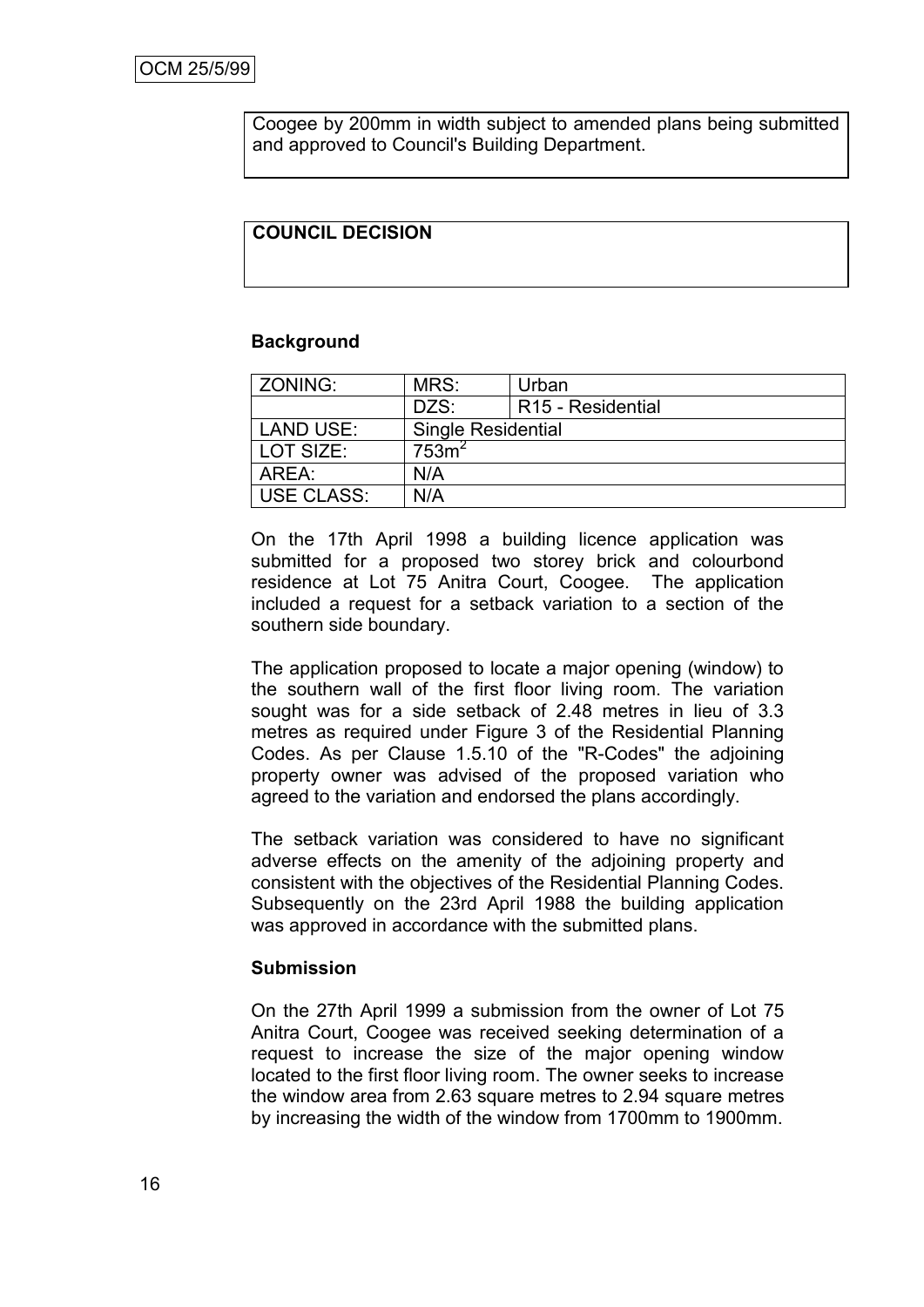In accordance with Clause 1.5.10 of the "R-Codes" the adjoining property owner was advised of the proposed variation and afforded time to comment. On the 5th May 1999 the adjoining property owner at Lot 76 Anitra Court, Coogee submitted an objection to the proposed variation.

No reasons supporting the objection were provided by the adjoining property owner.

#### **Report**

When considering the increase in area of the window the major issue to be determined is whether the amenity of the adjoining property is significantly affected.

A site inspection carried out on the 6th May 1999 revealed the residence at Lot 75 Anitra Court is currently under construction. Observation from the first floor living room window established the view to the adjoining property was across the front yard and balcony and no intrusion into private open space areas.

The effect on the amenity of the adjoining property is deemed to be negligible as the additional increase in window size is only slightly larger than which currently exists and previously supported by the adjoining property owner.

In view of the observations and comments it is considered the increase in window size by 200mm in width is minor and would not impose any significant adverse effect on the amenity of the adjoining property. Accordingly it is recommended that the proposed increase in window size be approved subject to amended plans being submitted.

#### **Strategic Plan/Policy Implications**

N/A

**Budget/Financial Implications**

N/A

**Implications of Section 3.18(3) Local Government Act, 1995**

Nil.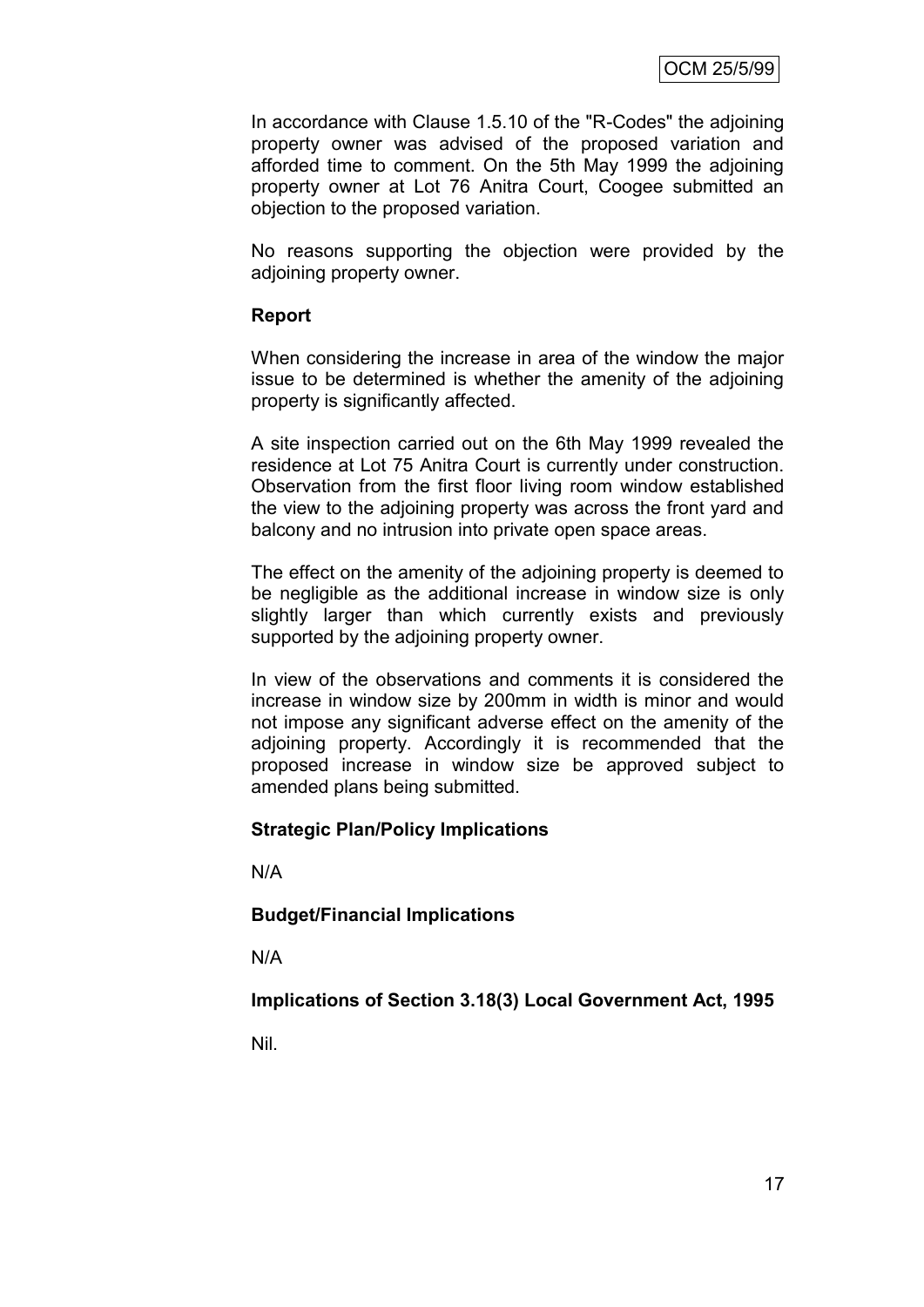## **14.4 (OCM2\_5\_1999) - PROPOSED AMENDMENT NO. 191 - DISTRICT ZONING SCHEME NO. 2 - ADOPTION OF POLICIES (92191) (SOS) (ATTACH)**

# **RECOMMENDATION**

That Council:

- (1) to adopt the following modification to Amendment No. 191:
	- 1. Addition of a provision relating to the rescission of a Policy;
	- 11.6 Rescission of a Policy
		- 11.6.1.1 A Clause 11 Policy may be rescinded by:
			- a) the preparation or final adoption of a new Policy pursuant to Clause 11.1 specifically worded to supersede an existing Policy; or
			- b) publication of a formal notice of rescission by the Council once a week for two consecutive weeks in a local newspaper circulating within the Scheme Area.
- (2) advise the Western Australian Planning Commission that there were no submissions on the Amendment;
- (3) in anticipation of the Hon Minister's advice that final approval will be granted, the modified documents be signed, sealed and forwarded to the Western Australian Planning Commission.

# **COUNCIL DECISION**

#### **Background**

Council, at its meeting held on 18 August 1998, resolved to adopt an Amendment to District Zoning Scheme No.2 to introduce provisions relating to procedures for the preparation and amendment of policies. (Min – SPC 8/98 – 12.2)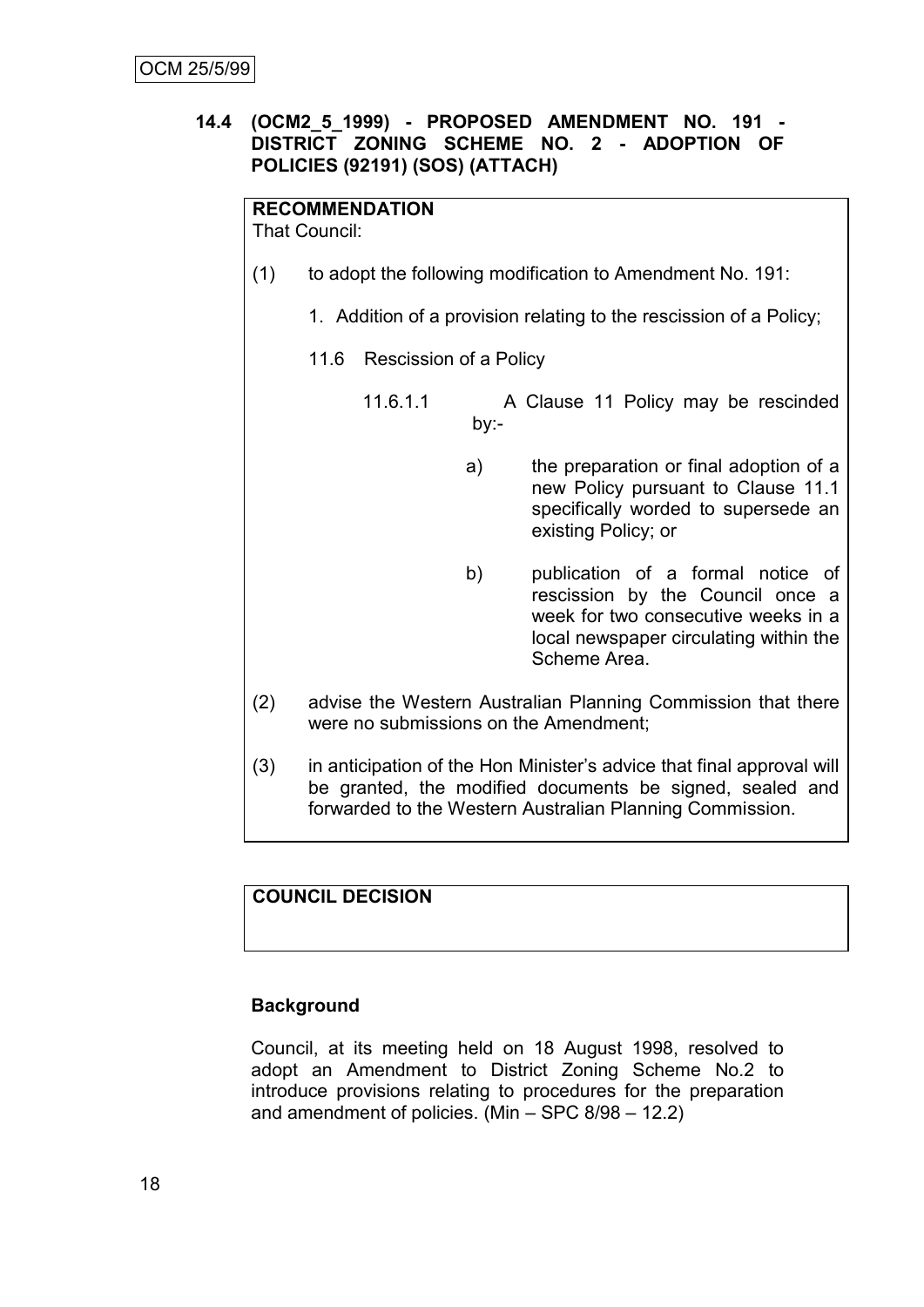The Western Australian Planning Commission replied suggesting several minor changes prior to the Amendment being formally assessed. Council subsequently adopted a modified amendment at its meeting held on 15 December 1998 (Min - SPC 12/98-12.2)

The Commission, subject to one condition, granted consent to advertise Amendment No.191 on 26 February 1999. Details of the Amendment are included in the Attachments.

#### **Submission**

Advertising of Amendment No.191 concluded on 20 April 1999. No submissions were received.

The Commission, when granting consent to advertise, requested Council consider the addition of a provision relating to procedures for rescission of a policy.

#### **Report**

The purpose of this Amendment is to incorporate into the Scheme a framework for the preparation and amendment of planning policies. In effect this will add status and enforceability to policies and enable public input into the policy making/amendment process.

In accordance with the request of the Commission to include a rescission provision, the following text should be added to the Amendment:

*11.6 Rescission of a Policy*

*11.6.1.2 A Clause 11 Policy may be rescinded by:-*

- *a) the preparation or final adoption of a new Policy pursuant to Clause 11.1 specifically worded to supersede an existing Policy; or*
- *b) publication of a formal notice of rescission by the Council once a week for two consecutive weeks in a local newspaper circulating within the Scheme Area.*

The addition reflects the provisions of the Commission's proposed Model Scheme Text. Final adoption is recommended.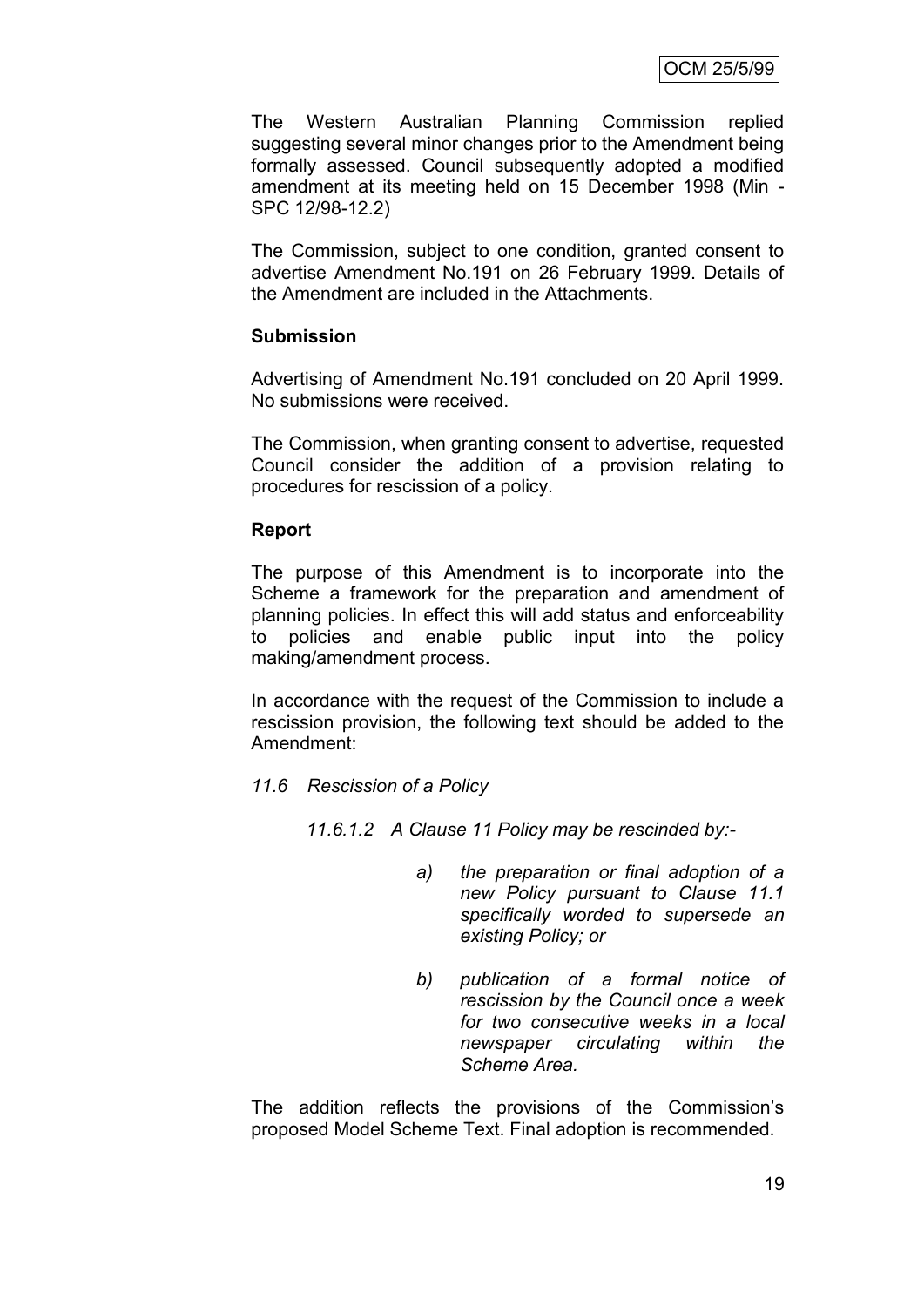# **Strategic Plan/Policy Implications**

N/A

# **Budget/Financial Implications**

N/A

**Implications of Section 3.18(3) Local Government Act, 1995**

Nil

**14.5 (OCM2\_5\_1999) - PROPOSED AMENDMENT NO. 210 - YANGEBUP OWNER DEVELOPMENT AREA - STOCK ROAD / SPEARWOOD AVENUE, YANGEBUP - OWNER: VARIOUS (45093) (92210) (SR) (MAP 9) (ATTACH)**

# **RECOMMENDATION**

That Council:

(1) adopt the following amendment:-

TOWN PLANNING AND DEVELOPMENT ACT 1928 (AS AMENDED) RESOLUTION DECIDING TO AMEND A TOWN PLANNING SCHEME CITY OF COCKBURN – DISTRICT ZONING SCHEME NO.2

AMENDMENT NO. 210

Resolved that Council, in pursuance of Section 7 of the Town Planning and Development Act 1928 (as amended) amend the above Town Planning Scheme by:-

1. Inserting in the Scheme Text the following addition to the Tenth Schedule:

| Ref No. | <b>Scheme Name</b> | <b>Requirements</b>                                                                                                                                                                              |
|---------|--------------------|--------------------------------------------------------------------------------------------------------------------------------------------------------------------------------------------------|
| ODA4    | Yangebup West      | All landowners within ODA 4 shall<br>make a proportional contribution to<br>Beeliar Drive between Stock Road<br>and Spearwood Avenue.<br>The<br>contribution shall include<br>the<br>following:- |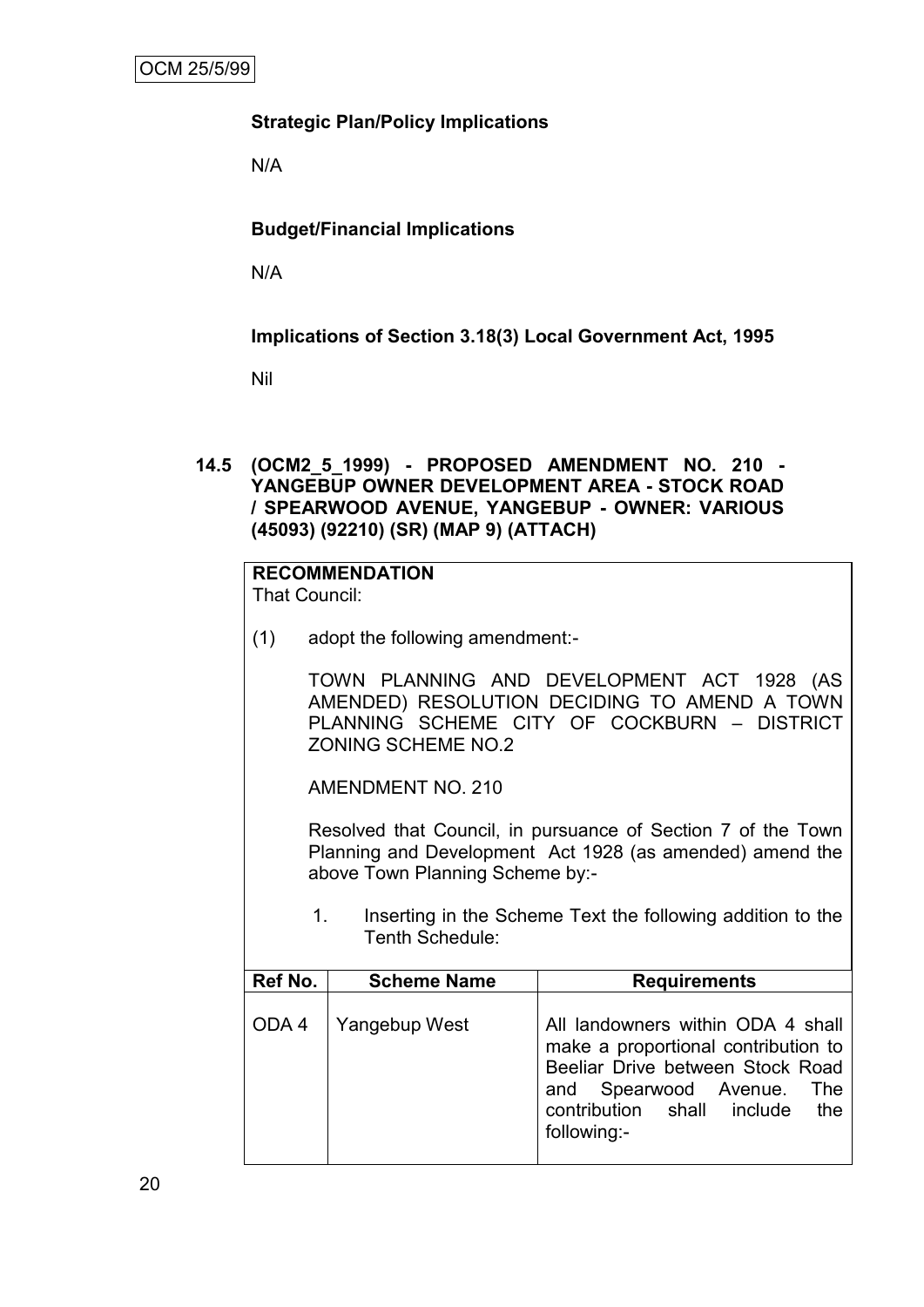|                  |               | requirements for<br>Land<br>the<br>Important Regional<br>Road<br>reserve between Watson Road<br>and Spearwood Avenue;<br>Land requirements for<br>an<br>average 45 metre wide road<br>reserve between Watson Road<br>and Stock Road;<br>Full earth works;<br>Construction of a two<br>lane<br>unkerbed road;<br>Dual use path (one side only);<br>Drainage crossings;<br>$\bullet$<br>Cost to administer cost sharing<br>including<br>arrangements<br>preliminary engineering design<br>and costings, valuations, annual<br>reviews<br>audits<br>and<br>and<br>administration costs;<br>Costs for the repayment of any<br>loans raised by the local<br>authority for the purchase of any<br>land for Beeliar Drive or for any<br>of the abovementioned works. |
|------------------|---------------|---------------------------------------------------------------------------------------------------------------------------------------------------------------------------------------------------------------------------------------------------------------------------------------------------------------------------------------------------------------------------------------------------------------------------------------------------------------------------------------------------------------------------------------------------------------------------------------------------------------------------------------------------------------------------------------------------------------------------------------------------------------|
| ODA <sub>5</sub> | Yangebup East | All landowners within ODA 5 shall<br>make a proportional contribution to<br>Beeliar Drive between Stock Road<br>Spearwood Avenue.<br>The<br>and<br>contribution<br>shall<br>include<br>the<br>following:-                                                                                                                                                                                                                                                                                                                                                                                                                                                                                                                                                     |
|                  |               | Land<br>requirements for<br>the<br>Important Regional<br>Road<br>reserve between Watson Road<br>and Spearwood Avenue;<br>Land requirements for<br>an<br>average 45 metre wide road<br>reserve between Watson Road<br>and Stock Road;<br>Full earth works;                                                                                                                                                                                                                                                                                                                                                                                                                                                                                                     |
|                  |               | Construction of<br>a two<br>lane<br>unkerbed road;<br>Dual use path (one side only);<br>Pedestrian Overpass;<br>Drainage;<br>Cost to administer cost sharing                                                                                                                                                                                                                                                                                                                                                                                                                                                                                                                                                                                                  |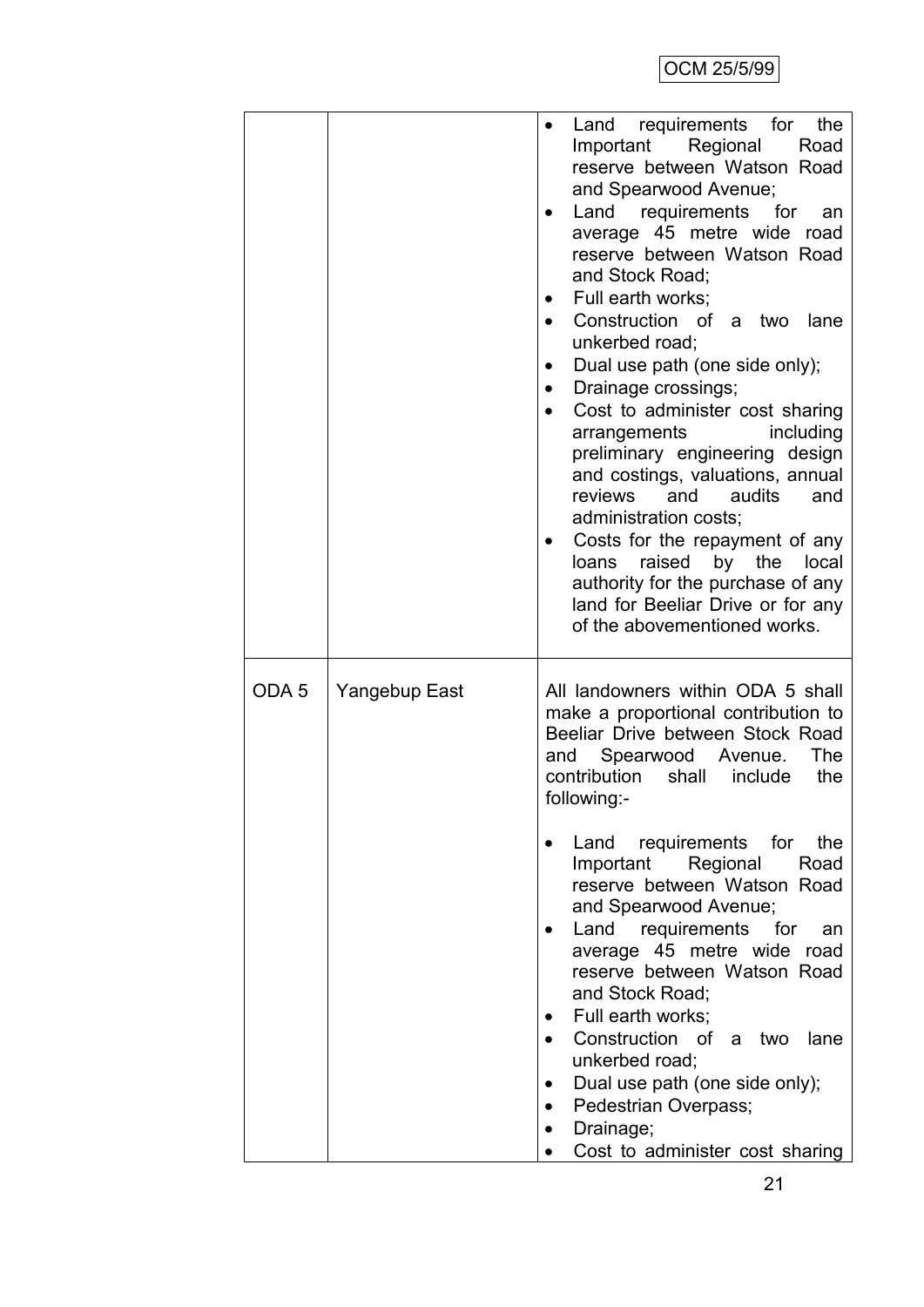|     |    | arrangements including<br>preliminary engineering design<br>and costings, valuations, annual<br>and audits<br>reviews<br>and<br>administration costs;<br>Costs for the repayment of any<br>loans raised by the local<br>authority for the purchase of any<br>land for Beeliar Drive or for any<br>of the abovementioned works.                           |
|-----|----|----------------------------------------------------------------------------------------------------------------------------------------------------------------------------------------------------------------------------------------------------------------------------------------------------------------------------------------------------------|
|     | 2. | Amending the Scheme Map to include the Owner<br>Development Areas.                                                                                                                                                                                                                                                                                       |
|     |    |                                                                                                                                                                                                                                                                                                                                                          |
|     |    | <b>CHIEF EXECUTIVE OFFICER</b>                                                                                                                                                                                                                                                                                                                           |
| (2) |    | sign the amending documents, and forward a copy to:-                                                                                                                                                                                                                                                                                                     |
|     | 1. | The Environmental Protection Authority in accordance with<br>Section 7A(1) of the Act; and                                                                                                                                                                                                                                                               |
|     | 2. | The Western Australian Planning Commission<br>for<br>information;                                                                                                                                                                                                                                                                                        |
| (3) |    | forward a copy of the signed documents to the Western<br>Australian Planning Commission with a request to advertise the<br>amendment, following receipt of formal advice from the<br>Environmental Protection Authority that the Scheme or Scheme<br>Amendment should not be assessed under Section 48A of the<br>Environmental Protection Act; and      |
| (4) |    | notwithstanding (3) above, the Director of Planning and<br>Development may refer a Scheme or Scheme Amendment to<br>the Council for further consideration following formal advice from<br>the Environmental Protection Authority that the Scheme or<br>Scheme Amendment should not be assessed under Section 48A<br>of the Environmental Protection Act. |

# **COUNCIL DECISION**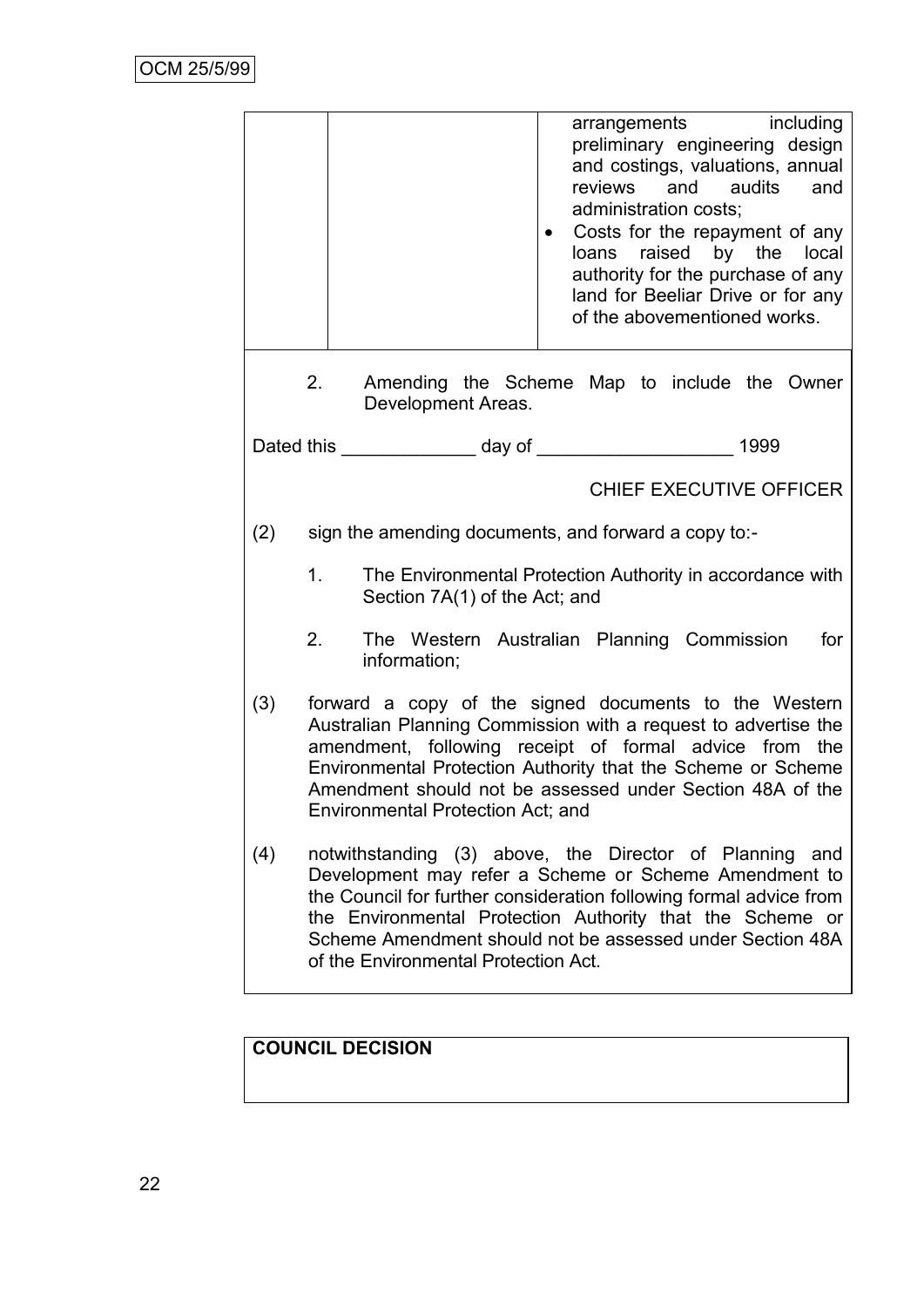## **Background**

In February 1997 the Western Australian Planning Commission issued guidelines for developers contributions towards infrastructure costs (Planning Bulletin No.18). The purpose of the Bulletin was to set out developer, state and local government obligations in respect to the provision of common infrastructure when developing new areas. It also aimed to ensure there was a constant approach to the provision of infrastructure, that the costs were distributed fairly and equitably between all owners and, that the processes were transparent and accountable.

The Bulletin also notes that in areas where there is fragmented land ownership the land required for district distributor roads and the initial stage of road construction is generally funded by the equitable contributions from all landowners.

On 15 September 1998 the Council resolved to amend its District Zoning Scheme No. 2 inserting a new part titled Owner Development Areas (ODA) establishing the provision for the cost sharing arrangements relating to the planning, design and installation of common infrastructure between owners (Amendment No. 193). The purpose of this report is to introduce into the Tenth Schedule an Owner Development Area listing the infrastructure works requiring contributions from the owners within the Yangebup Urban Development Area.

#### **Submission**

The purpose of this amendment is to identify the Yangebup ODA and the works requiring a contribution from the owners. The ODA involves land in the Yangebup locality shown on the Scheme Amendment Map and requires contributions from the owners towards the following works for Beeliar Drive between Stock Road and Spearwood Avenue: -

Land Full earthworks Construction of a two lane unkerbed road Dual use path (one side only) Pedestrian crossings where required Drainage

These items are specifically referred to in the Tenth Schedule.

The aforementioned works are consistent with the advice in Planning Bulletin No.18 and conditions of subdivision previously imposed by the WAPC on existing subdivisions within Cells 8, 9 and 10. (ODA 4 and 5)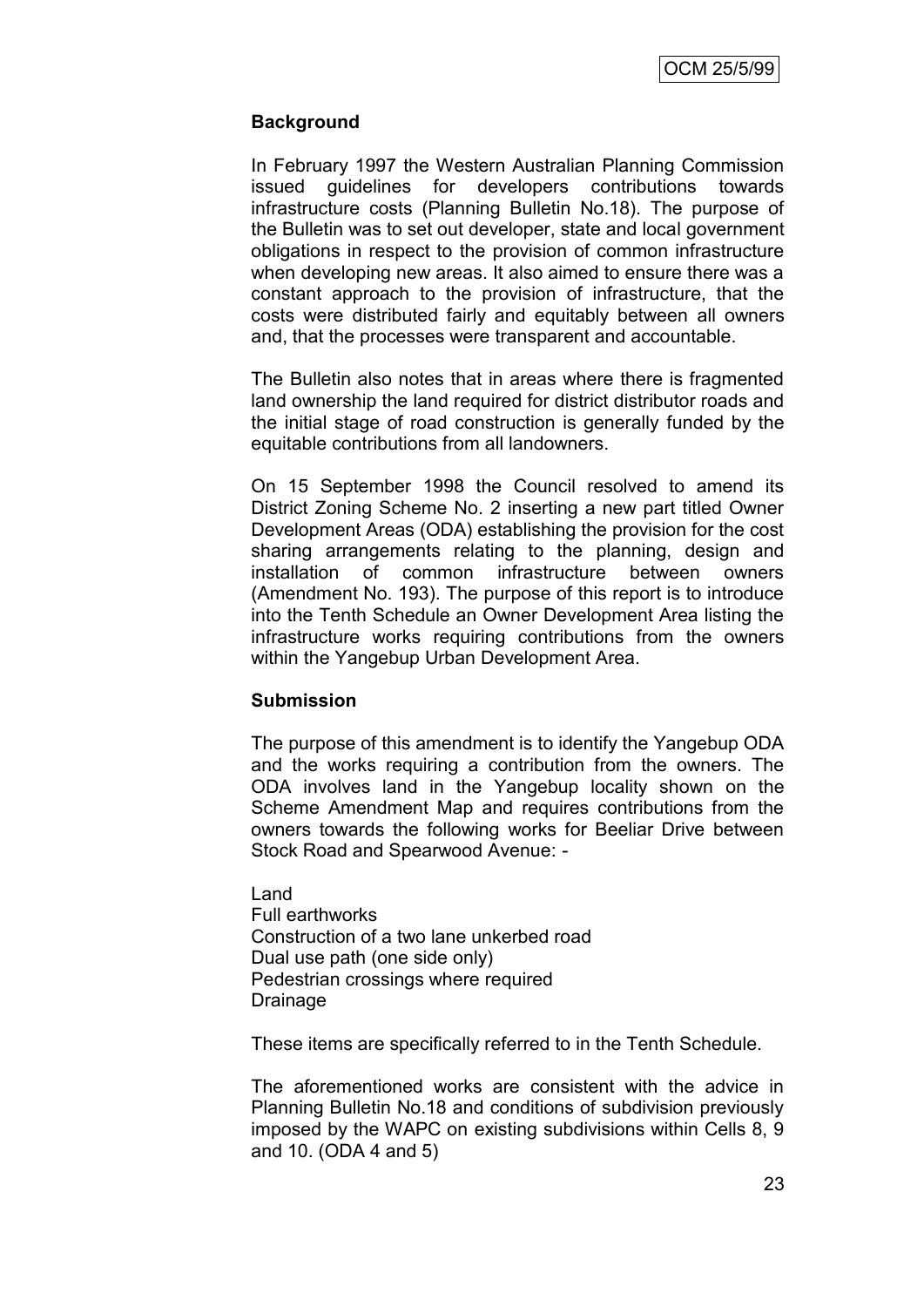The requirement for the contribution will be imposed as a condition of the subdivision and/ or development and payable in accordance with clause 12.4.1 of the Scheme as contained in the Amendment 193. Amendment No. 193 aims to:

- Provide for contribution to only such common infrastructure costs as the Council considers are fair and reasonable for landowners to contribute to in the relevant Owner Development Area;
- Matters requiring land contribution, such as public open space, shall be treated as common infrastructure costs with any necessary adjustments to establish, where appropriate, a money equivalent;
- Require contribution by landowners only to such proportion of the costs of any common infrastructure item as the Council considers to be fair and reasonable for that Owner Development Area;
- Provide a method of apportionment of common infrastructure costs which the Council considers to be fair and reasonable for the Owner Development Area;
- Allow for contributions to items in the form of land and / or money and for adjustments in land or money or both in cases where an owner contributes or is required to contribute more than that owner's equitable proportion for any purpose;
- The cost contribution of any landowner shall be based upon the proportion that the area of that landowner's land bears to the total area of land within the Owner Development Area;
- In calculating both the area of a landowner's land and the total area of land in an Owner Development Area, the area provided or required in that Scheme shall exclude:
	- i) Roads designed under the Metropolitan Region Scheme as controlled access highways, other major highways and important regional roads; and
	- ii) Government primary and secondary schools;
- Common infrastructure costs shall be based on amounts expended, but where no expenditure has occurred, shall be based on best and latest estimates obtained by the Council.

The contributions shown on the attached schedule have been calculated on the basis of the gross subdividable areas, that is the title area less the above-mentioned major road and school areas to be excluded.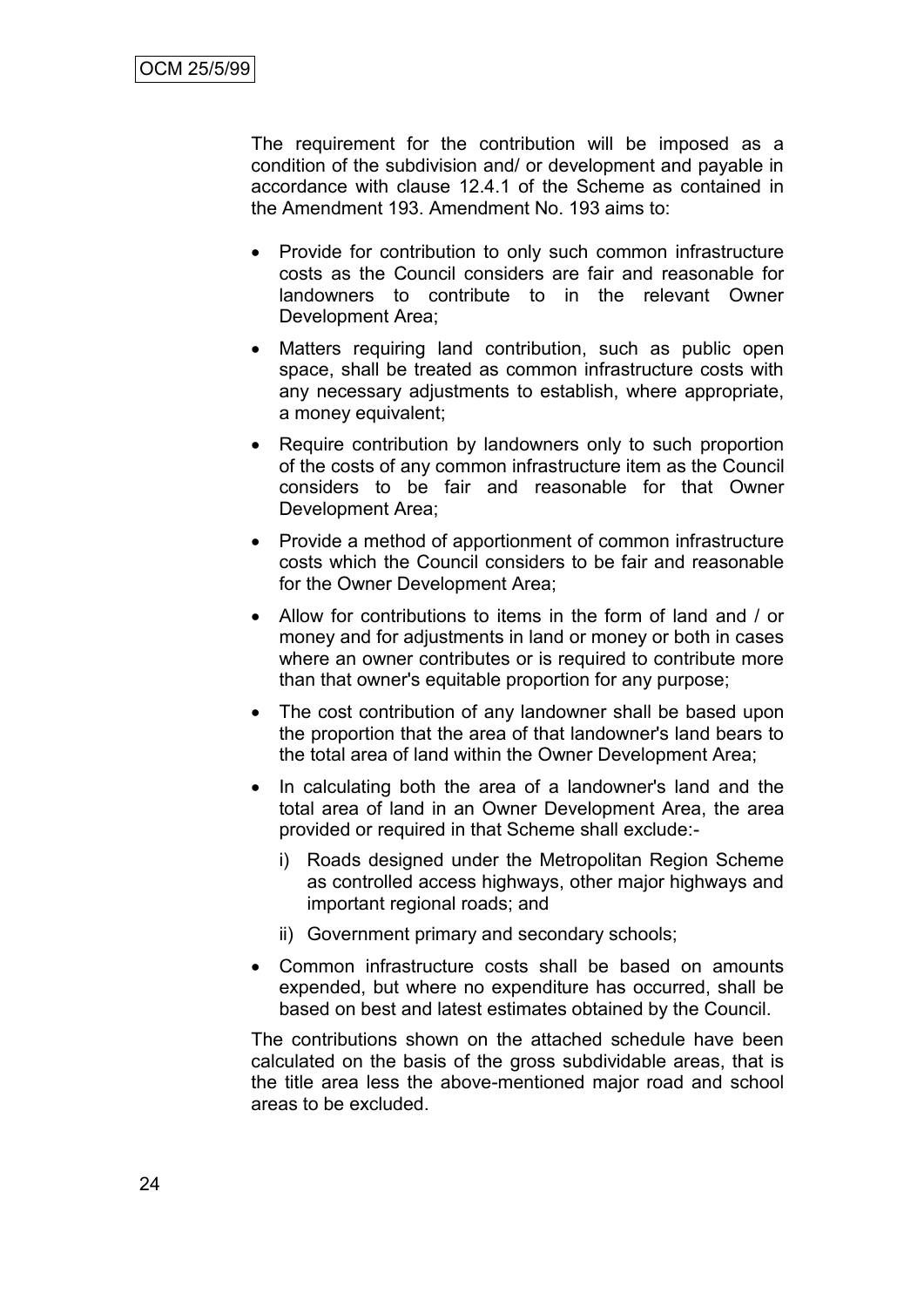In the case of the Yangebup ODA, a weighting has been applied to that portion of Lot 621 (owned by the City of Cockburn) designated for retail and related commercial uses. This reflects the higher traffic generation for such uses compared to residential use based upon a Traffic Study by Uloth and Associates.

The Yangebup ODA has been divided into 2 sub-areas, namely, ODA 4 comprising Cells 6 and 8 west of the railway and ODA 5 comprising Cells 9 and 10 east of the railway. This reflects the requirement for owners within Cells 9 and 10 to contribute to the construction of a pedestrian overpass required in accordance with the subdivision approval for this area. This is in order to provide residents in Cell 9 with safe and convenient access to the proposed major public open space area in Cell 10.

Detailed cost estimates for the works outlined will be provided to owners and the Commission at the earliest opportunity.

#### **Strategic Plan/Policy Implications**

N/A

#### **Budget/Financial Implications**

The total estimated cost of the land and works for Beeliar Drive is in the order of \$6.0 Million. Funds of \$3.5 Million have been expended to date on land acquisition, the construction of the railway bridge and earthworks.

The proposed amendment provides for a substantial portion of Council funds to be reimbursed over time as staged subdivision occurs and subdivider contributions are made in accordance with the Schedule applicable to the Amendment.

Provision for the prefunding of works for the construction of Beeliar Drive will need to be made in future.

# **Implications of Section 3.18(3) Local Government Act, 1995**

Nil.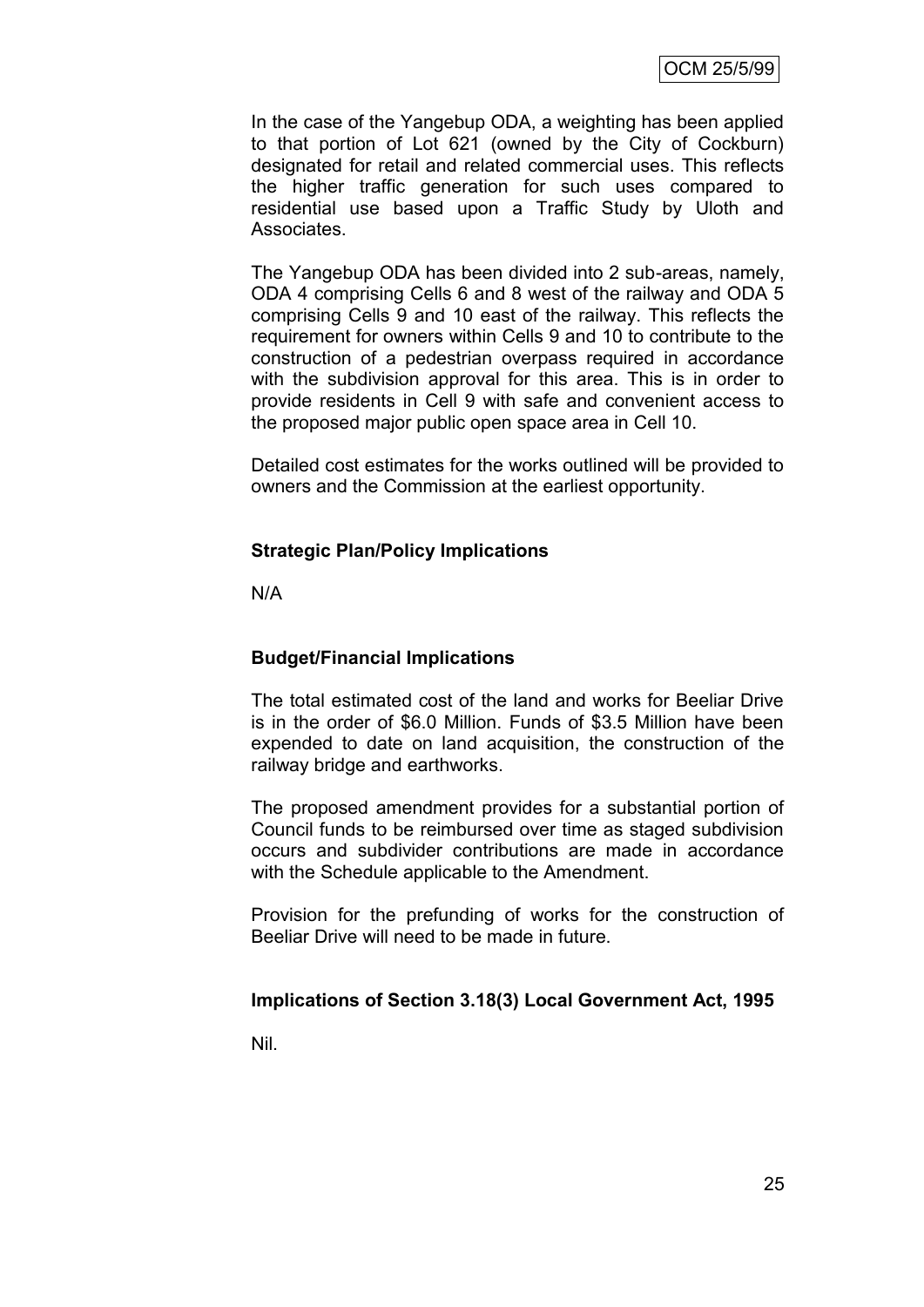**14.6 (OCM2\_5\_1999) - FINAL ADOPTION OF AMENDMENT NO.189 - REZONE PORTIONS OF GATEWAYS SHOPPING CENTRE TO PUBLIC PURPOSE, COMMUNITY PURPOSE & COMMERCIAL - PT LOTS 12 AND 1 NORTH LAKE ROAD, LOT 223 & PT LOT 232 BEENYUP ROAD, SUCCESS - OWNER: GOLD ESTATES (92189) (MT) (ATTACH)**

# **RECOMMENDATION**

That Council:

- (1) adopt the recommendations in the Schedule of Submissions;
- (2) adopt the Amendment with the modifications to the resolution as instructed by the WAPC;
- (3) in anticipation of the Honourable Minister for Planning's advice that Final Approval will be granted, the Amendment documents be signed and sealed, and forwarded to the Western Australian Planning Commission.

# **COUNCIL DECISION**

# **Background**

| ZONING:        | MRS:                   | l Urban                                   |  |
|----------------|------------------------|-------------------------------------------|--|
|                |                        | DZS:   Commerical, Rural & Public Purpose |  |
| LAND USE:      | <b>Shopping Centre</b> |                                           |  |
| l LOT SIZE:    | N/A                    |                                           |  |
| AREA:          | N/A                    |                                           |  |
| USE CLASS: N/A |                        |                                           |  |

Council resolved to initiate the amendment to its Scheme on 18 August 1998. The WAPC instructed Council to advertise the amendment by letter dated 3 March 1999. The advertising period closed on 16 April 1999.

The intent of the amendment is to rationalise the zoning following previous development and subdivision approvals for the Gateways Shopping Centre site. Portions of the lot are to be rezoned to facilitate a local community use site and a bus lane along the Kwinana Freeway. Additional land is to be rezoned "Commercial" along the southern boundary of the existing lot in line with previous amalgamation and resubdivision of the Shopping Centre site.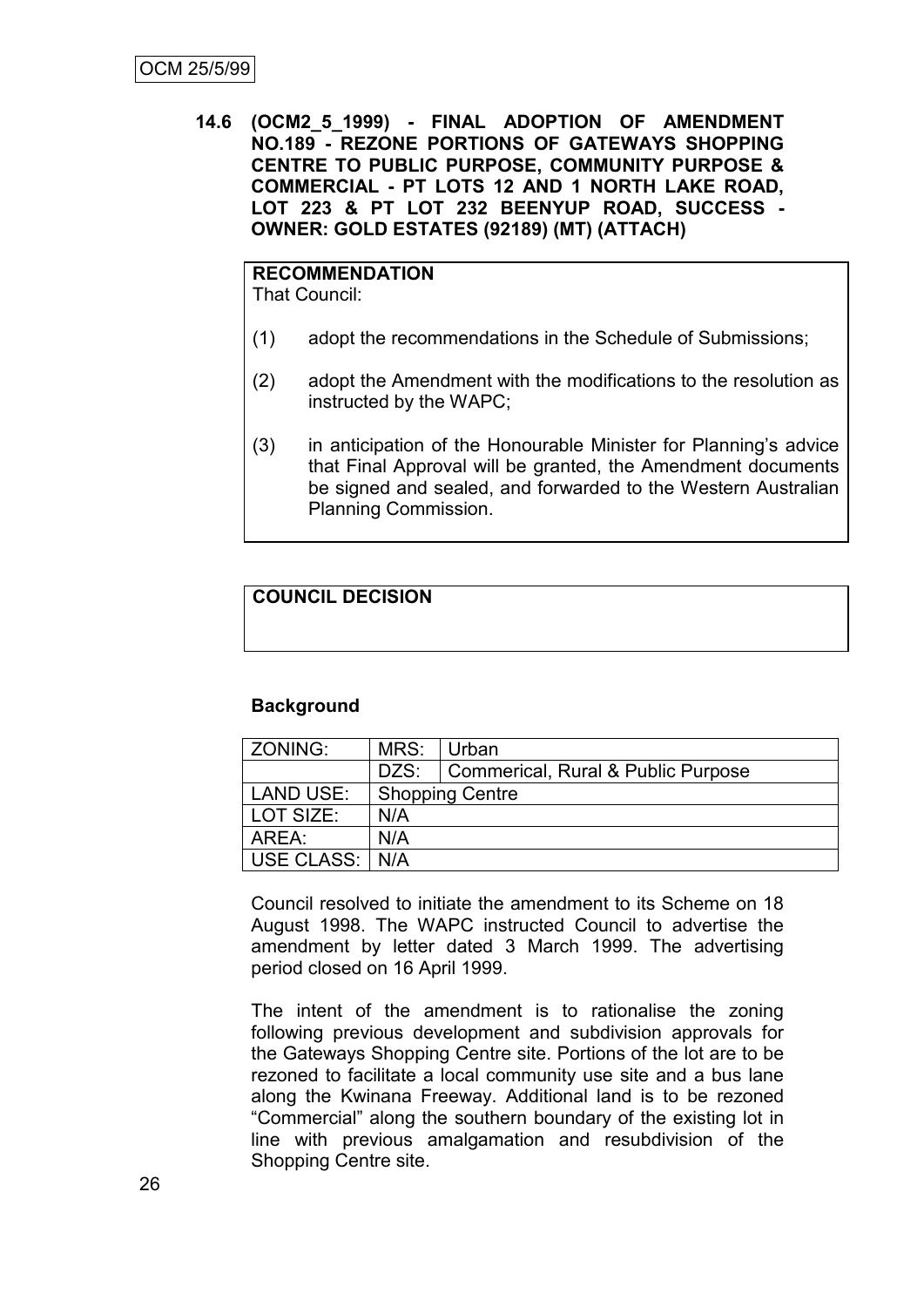## **Submission**

One submission was received during the advertising period. It was from the Water Corporation and contained general advice. A Schedule of Submissions is contained in the Agenda Attachments.

## **Report**

The WAPC, in their letter dated 3 March 1999, instructed a number of minor modifications to be made to the text and maps in the scheme documents (see Agenda Attachments). The modifications to the text have been made in the documents. They constitute minor changes to the wording of the resolution and do not alter the intent of the amendment. No modifications to the amendment maps were made. Following discussions between Council officers and officers of the WAPC it was agreed the original amendment maps were correct. Given there were no objections to the Amendment, it is recommended that the Amendment be forwarded to the Minister with the recommendation that final approval be granted.

## **Strategic Plan/Policy Implications**

N/A

# **Budget/Financial Implications**

N/A

**Implications of Section 3.18(3) Local Government Act, 1995**

Nil

**14.7 (OCM2\_5\_1999) - DUPLEX DEVELOPMENT REQUEST - PACKHAM URBAN DEVELOPMENT AREA - LOT 101, 2 BACICH MEWS, MUNSTER - OWNER/APPLICANT: M N PESICH AND K M EVERY (3317230) (SR) (COASTAL) (MAP 9) (ATTACH)**

# **RECOMMENDATION**

That Council reiterate the advice contained in the letter dated 9 March 1999, being that Council cannot approve a duplex development on Lot 101 Bacich Mews, due to the restrictions imposed by Clause 8.11 of Council's District Zoning Scheme No 2.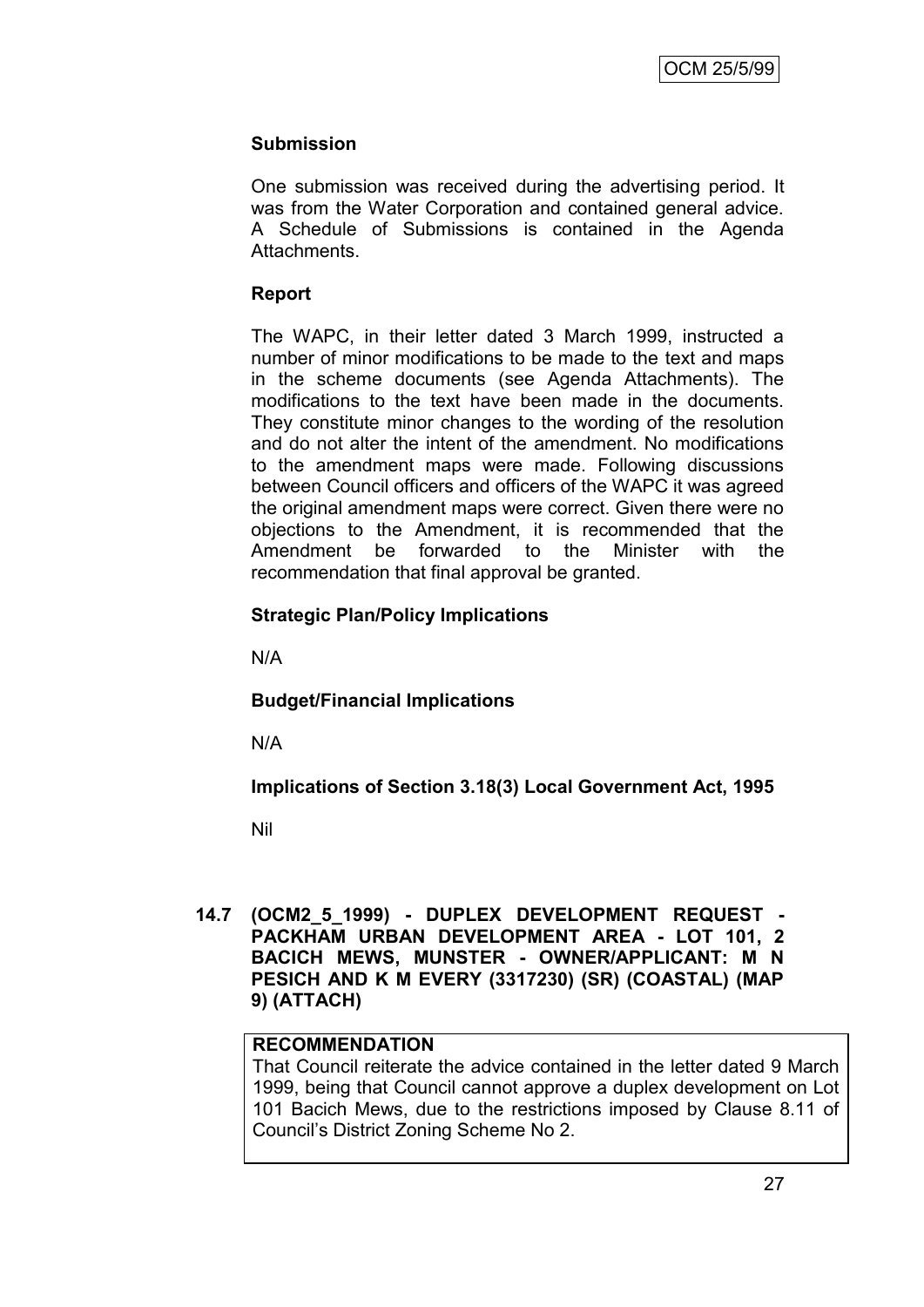## **COUNCIL DECISION**

#### **Background**

| l ZONING:         | MRS:         | ∣ Urban         |
|-------------------|--------------|-----------------|
|                   | DZS:         | Residential R30 |
| LAND USE:         | Vacant       |                 |
| l LOT SIZE:       | 939m2        |                 |
| AREA:             |              |                 |
| <b>USE CLASS:</b> | $\mathbf{W}$ |                 |

#### **Submission**

The owner of Lot 101 Bacich Mews, Munster is aggrieved that a duplex cannot be developed on the lot as outlined in the exchanges of correspondence dating back to November 1995 attached to the Agenda. They have requested Council's review of the advice given to them by staff that a duplex development cannot be approved on the lot.

The lot was purchased in 1993, apparently with an expectation of duplex development.

Lot 101, being a corner lot, is physically suited to duplex development by virtue of its size and extensive street frontage.

#### **Report**

The land is zoned "Residential R30", however, Clause 8.11 restricts the extent of duplex development in the Packham Urban Development Area to not more than 25 percent of the lots shown on the relevant Diagram of Survey. In the case of Lot 101 Bacich Mews, there were 17 lots created on the Diagram of Survey, four (4) of which were developed as duplexes. There are eight (8) lots which by virtue of their lot size would otherwise be suitable for duplex development under the R30 zoning, ie, if not for the restriction of Clause 8.11.

Building Licences for Duplexes were approved in the Bacich Mews subdivision in 1993 on a "first in, first served" basis and the quota of four lots was soon reached. The owners of Lot 101 have consequently found that a duplex cannot now be approved on their lot.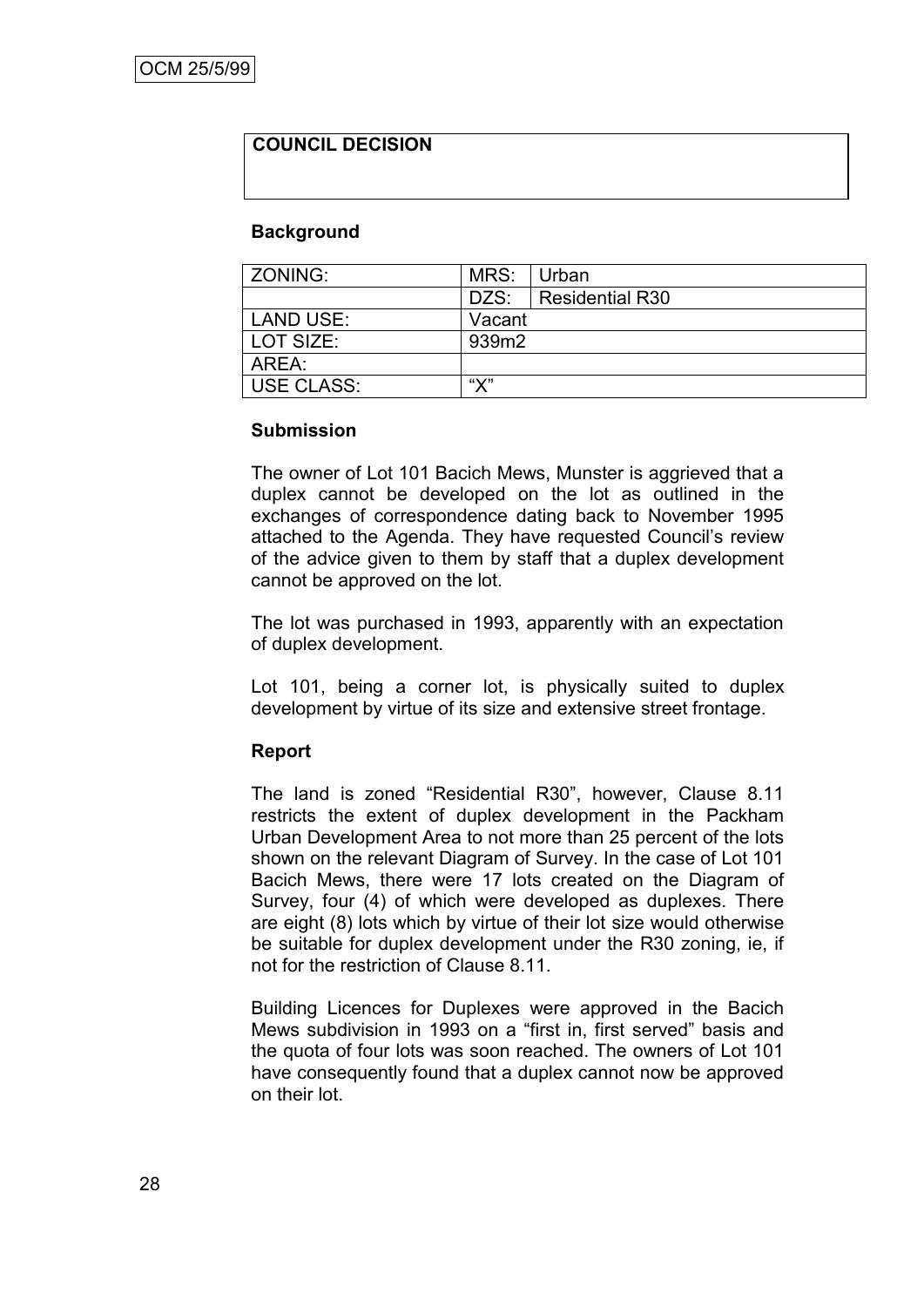In most subsequent stages of the Packham subdivision, Restrictive Covenants have been imposed by Urban Focus at the City of Cockburn's request to avoid a repetition of this type of situation . The Covenants are imposed on lots in excess of the 25 percent quota which would otherwise be suitable for duplex development by virtue of lot size under the R30 code. This practice has improved certainty for lot purchasers and reduced administrative difficulties for Council staff.

A sales plan obtained for the subdivision does not indicate any significant price difference between "duplex" lots and single residential lots as shown on the attachment. Lot 101 is not listed on the Sales Plan, however it is reasonable to assume that no major "premium" over a single residential lot price would have been paid at the time.

Council has on two previous occasions supported Amendments to its Scheme for lots in the Packham Urban Development Area in order to override the provisions of Clause 8.11 to permit duplex development on lots in similar circumstances. It is not recommended that the precedent of ad hoc Amendments be continued in this case.

In the event that Council wished to allow duplex development on the lot, an "Additional Use" amendment could be initiated for Lot 101 or, alternatively, consideration be given to deleting Clause 8.11 in its entirety. It would be necessary to further examine the wider implications of any deletion of this Clause prior to a Recommendation to this effect being made.

#### **Strategic Plan/Policy Implications**

N/A

**Budget/Financial Implications**

N/A

**Implications of Section 3.18(3) Local Government Act, 1995**

Nil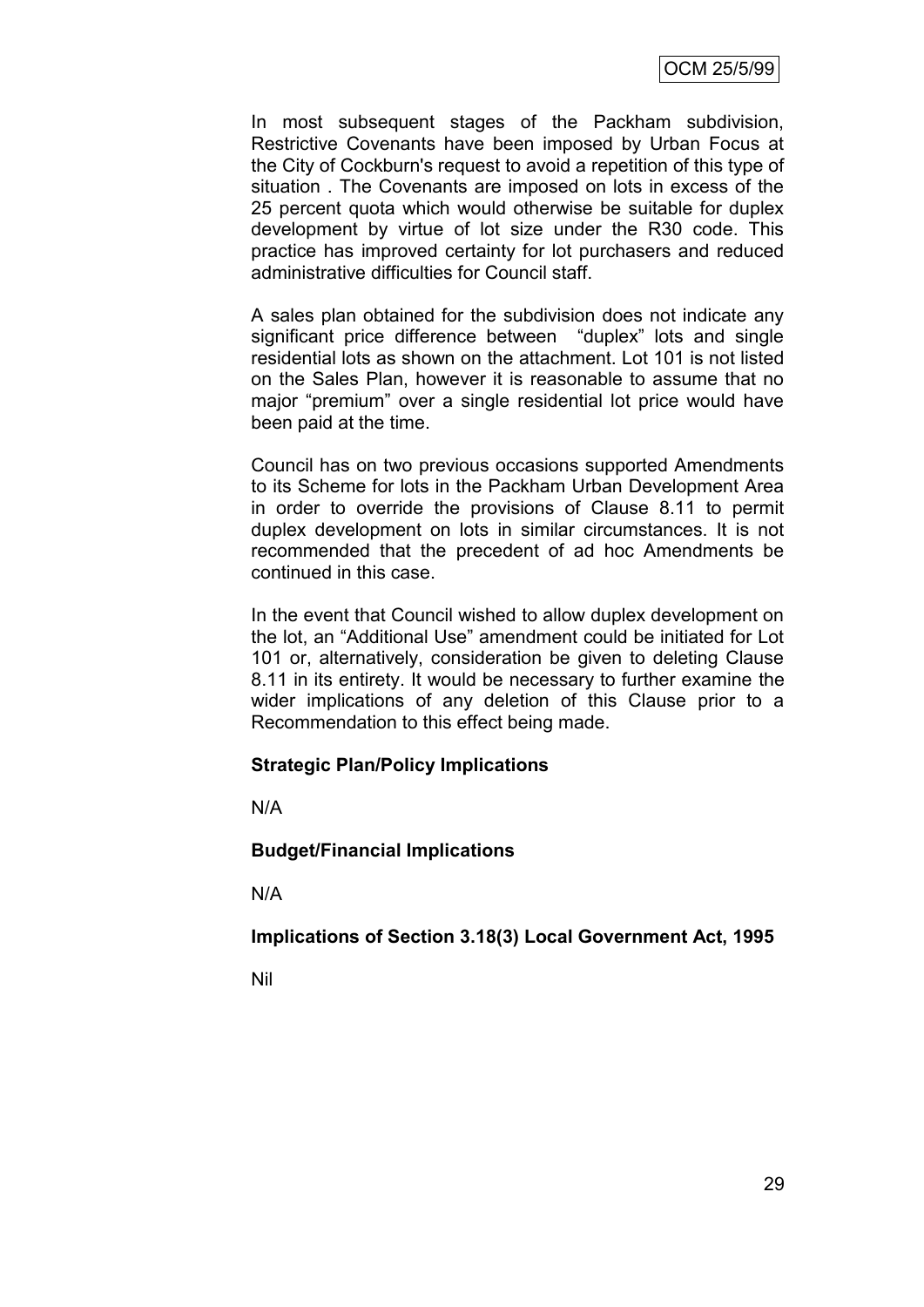**14.8 (OCM2\_5\_1999) - APPEAL OF COUNCIL CONDITIONS OF APPROVAL FOR SAND EXTRACTION - LOT 130 CNR FRASER AND JANDAKOT ROADS, BANJUP - OWNER: VINCENT NOMINEES - APPLICANT: NLG SAND SUPPLIES (5513178) (CC) (EAST) (MAP 19) (ATTACH)**

# **RECOMMENDATION**

That Council:

- (1) not support the suggested outcome by the Office of the Minister for Planning (Planning Appeals) for the Appeal of Conditions 13 and 14 of the Council's Development Approval of the 17 November 1998, and advise the Office of the Minister for Planning (Planning Appeals) accordingly and;
- (2) further advise the Office of the Minister for Planning (Planning Appeals) that in respect to the amount of the bond/guarantee required in Condition 14, Council would be willing to accept an amount of \$46,500, which is the sum of the rate (\$3,000) for sand extraction indicated in City of Cockburn Local Laws multiplied by the number of hectares approved for excavation under Council's Development Approval of 17 November 1998.

# **COUNCIL DECISION**

#### **Background**

| ZONING:          |                              | MRS: Rural-Water Protection             |  |  |
|------------------|------------------------------|-----------------------------------------|--|--|
|                  | DZS:                         | Rural (Proposed Resource-zone Amendment |  |  |
|                  |                              | 202                                     |  |  |
| <b>LAND USE:</b> | <b>Extractive Industries</b> |                                         |  |  |
| LOT SIZE:        | 41 ha                        |                                         |  |  |
| AREA:            |                              |                                         |  |  |
|                  |                              | USE CLASS:   SA use majority of Council |  |  |

At its meeting of 17 November 1998 Council resolved to conditionally approve an extension to the sand excavation operation on Lot 130 corner Jandakot and Fraser Roads, Banjup. **See Agenda Attachments for Location Plan**

An appeal has been lodged with the Minister for Planning in respect to Conditions 13 and 14 of the Approval. The conditions are as follows: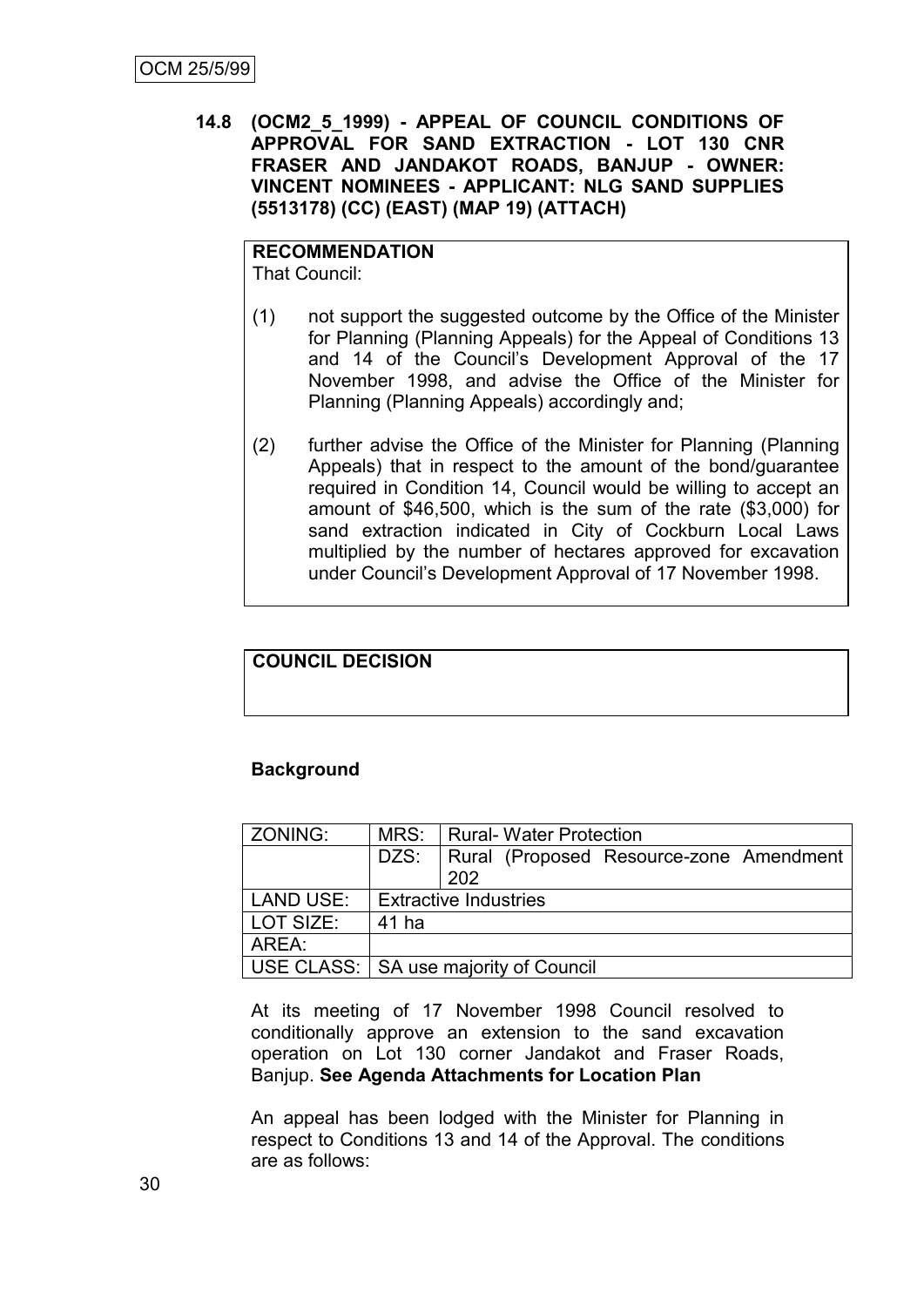- *'13) The owner(s) of the land entering into an agreement with the City covenanting to excavate and rehabilitate the land in accordance with this approval and conditions. Such Deed shall create a caveatable interest in the land in favour of the City and allow the City powers to effect rehabilitation of the land in the event of default by the operator, using the existing bonds and bond/guarantee held in trust by the City, by seven (7) days notice in writing and the deed shall contain such matters as are relevant to the conditions herein mentioned. The Deed is to be prepared by the City's solicitors at the cost of the applicant.*
- *14) A bank guarantee or bond for the rehabilitation of the site in a form acceptable to and from a bank approved by the City, in the sum of \$74,000 to be lodged with the City. If demand is made under the guarantee and the money paid by the guarantor to the City, the applicant shall, within 7 working days of such payment by the guarantor restore the amount of the guarantee to \$74,000.'*

A mediation hearing was held at Council Offices attended by the landowner/operator (Vincent Nominees/NLG Sand Supplies), consultants (Lindsay Stevens) on behalf of the landowner/operator, Officers of Council's Planning and Environmental Departments and Officers of the Appeals Office.

#### **Report**

The Planning Appeals Office has prepared a report on the appeal and suggested modified conditions for Council's and the appellant's consideration**. See Agenda Attachment for details of Report.**

The Planning Appeals Office suggests Condition 13 be modified to the extent that the requirement for the lodgement of a caveat over the site be deleted.

NLG objects to the lodgement of a caveat over the site the grounds that: the City has not required a caveat in the past; there are no caveats on its other sites in the metro-region; the City has had no cause to complain about NLG's operation in the past and; NLG is the owner/operator of the site.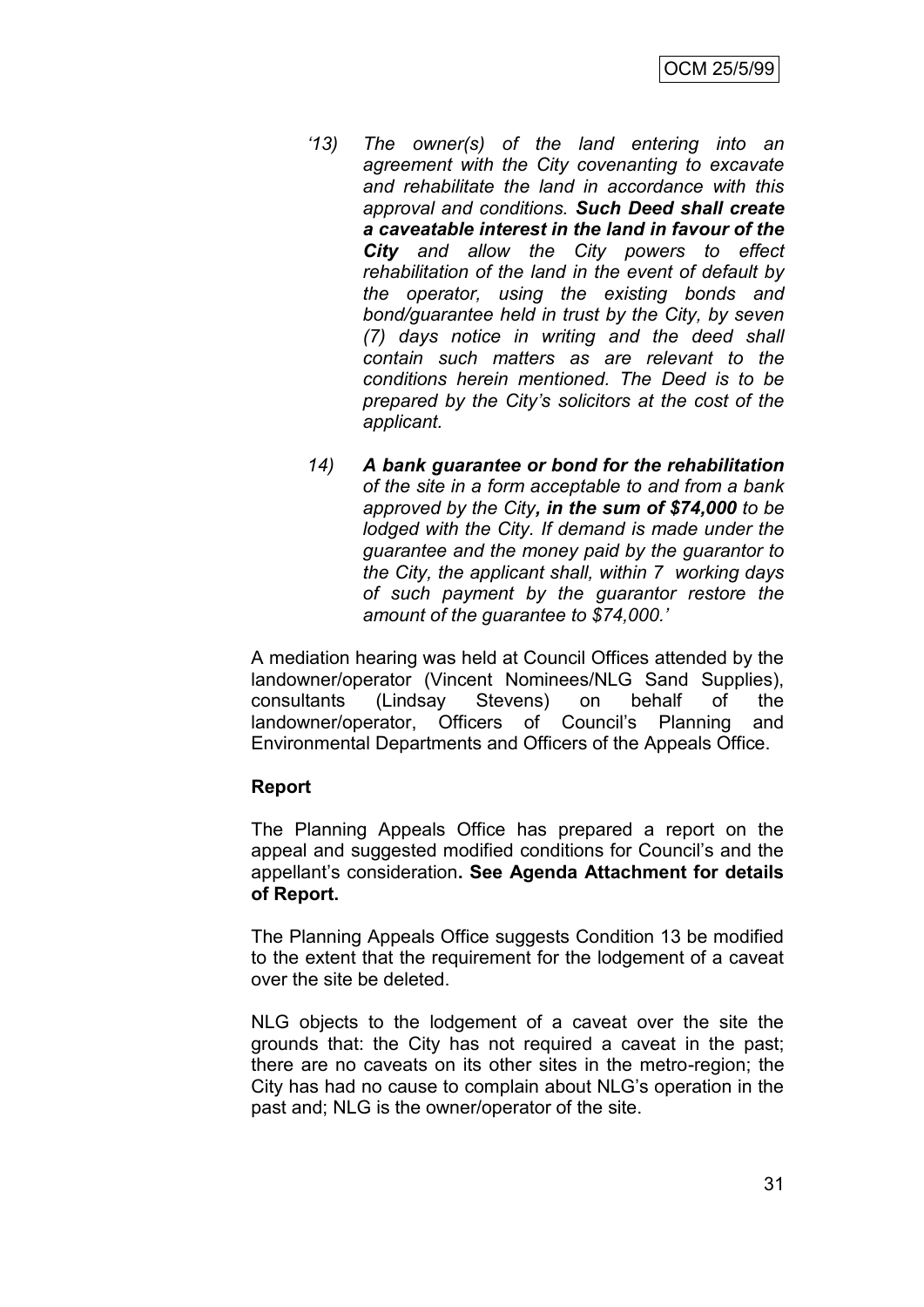The caveat is an essential part of the deed of agreement for rehabilitation and excavation. The caveat is the mechanism to transfer rehabilitation requirements onto any successive owner, especially in instances where approvals have lapsed or excavation is completed. An agreement without the caveat would not be binding any successive landowner, and may allow owner/operators to avoid rehabilitation requirements. Furthermore, Council has required caveats on sites of other owner/operators.

In view of the above, it is considered that Council should not support the modified Condition 13, as suggested by the Appeals Office.

In respect to Condition 14, the Appeals Office has suggested a reduced rehabilitation bond of \$20,000, on the ground that areas excavated under previous approvals should not be included in the calculation. Council current holds a bond of \$11,000 for land excavated under previous approvals.

Local Laws indicate that bond monies should be calculated at a rate of \$3,000 per hectare of land to be excavated annually. The Planning Department has applied this rate to the entire area excavated under previous approvals and to be excavated under the current approval. The holding of bond monies only for areas to be excavated annually is unwieldy given the often-sporadic nature of excavation and inability to gauge the success of rehabilitation in the short term.

If bond money were calculated only on the land to be excavated under the current approval, then \$46,500 would be payable as bond. The recommended sum of \$20,000 is well short of even this figure.

It is considered that Council should not support the revised sum for the guarantee/bond for the site. Council however, should advise the Appeals Office that it would be willing to accept a revised sum of \$46,500 as a guarantee/bond for rehabilitation of the entire site.

#### **Strategic Plan/Policy Implications**

PD 21 Extractive Industries Proposed Amendment 186 Extractive City of Cockburn Local Laws-Extractive Industries

#### **Budget/Financial Implications**

N/A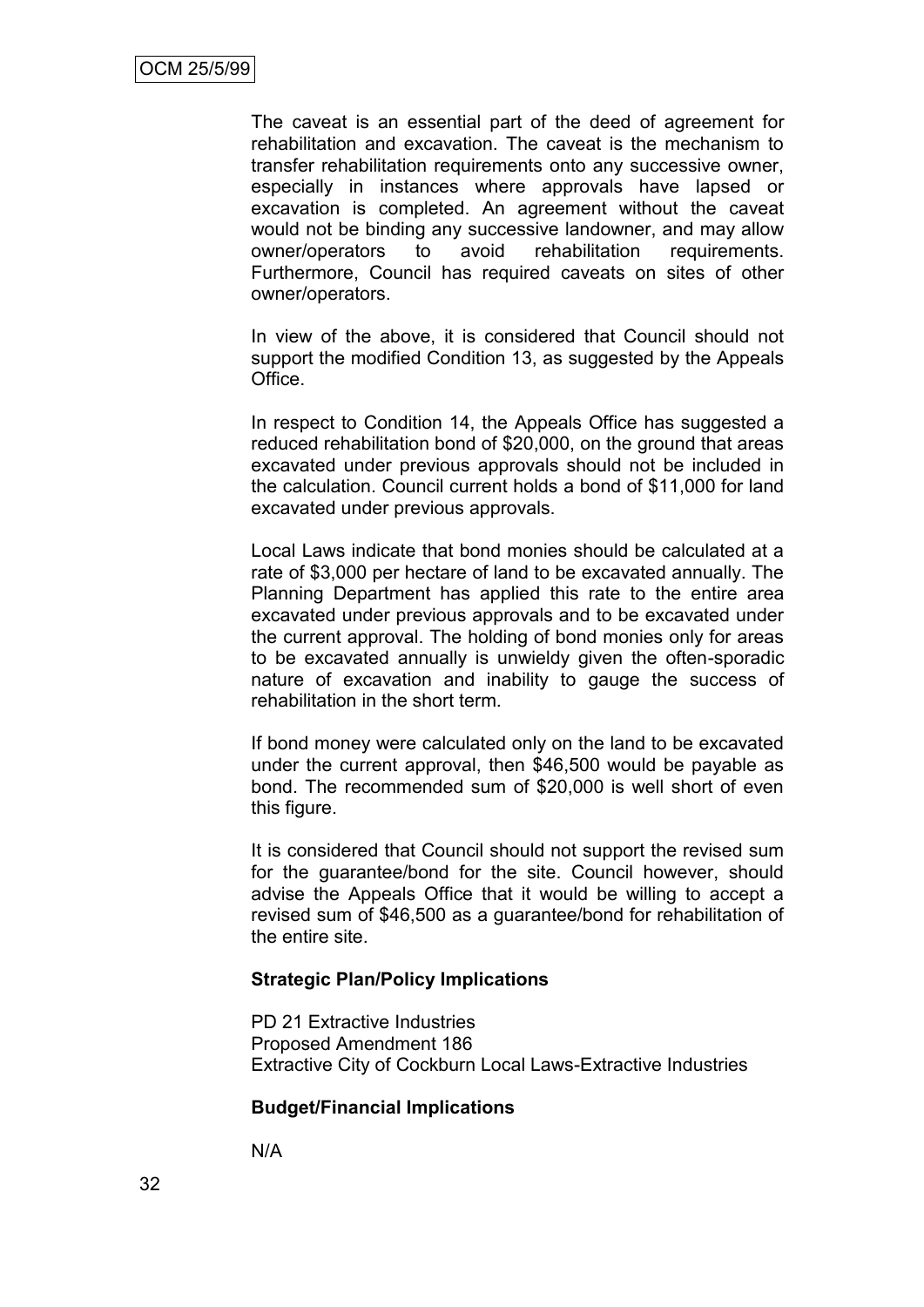# **Implications of Section 3.18(3) Local Government Act, 1995**

Nil

### **14.9 (OCM2\_5\_1999) - PROPOSED NEW VEHICLE STORAGE YARD - LOT 77 JANDAKOT ROAD, JANDAKOT - OWNER: SCHAEFFER CORPORATION - APPLICANT KOLTSZ SMITH & PARTNERS (5513079) (CC) (EAST) (MAP 19) (ATTACH)**

# **RECOMMENDATION**

That Council:

- (1) refuse the proposal to store new vehicles at Lot 77 Jandakot Road, Jandakot for the following reasons:
	- 1. The proposed use is considered to be of a commercial/industrial character by reason of traffic generation, nature of product, visual appearance and scale of development and is inappropriate to locate in the Rural zone of the Council's District Zoning Scheme No. 2. Approval to the proposal would be contrary to orderly and proper planning in the Rural zone.
	- 2. The proposal is contrary to Council Policy PD 43 (Rural Water Protection Zone (MRS) Jandakot) and initiatives of Council to incorporate land use requirements of the Western Australian Planning Commission's Statement of Planning Policy No. 6- Jandakot Ground Water Protection Zone, in the City's District Zoning Scheme No. 2 via Amendment 202.
	- 3. Approval to the proposal would result in increased potential for ground water contamination in a Priority 2 Ground Water Resource Protection Area.
	- 4. The proposal is contrary to the objectives of the Western Australian Planning Commission's Statement of Planning Policy No. 6- Jandakot Ground Water Protection Zone, and there is a general presumption against approval to use not listed in the Policy.
	- 5. The proposal would have a detrimental effect on the rural amenity of nearby and adjoining landowners.
	- 6. Approval to the proposal would create an undesirable precedent for the intrusion of other commercial/industrial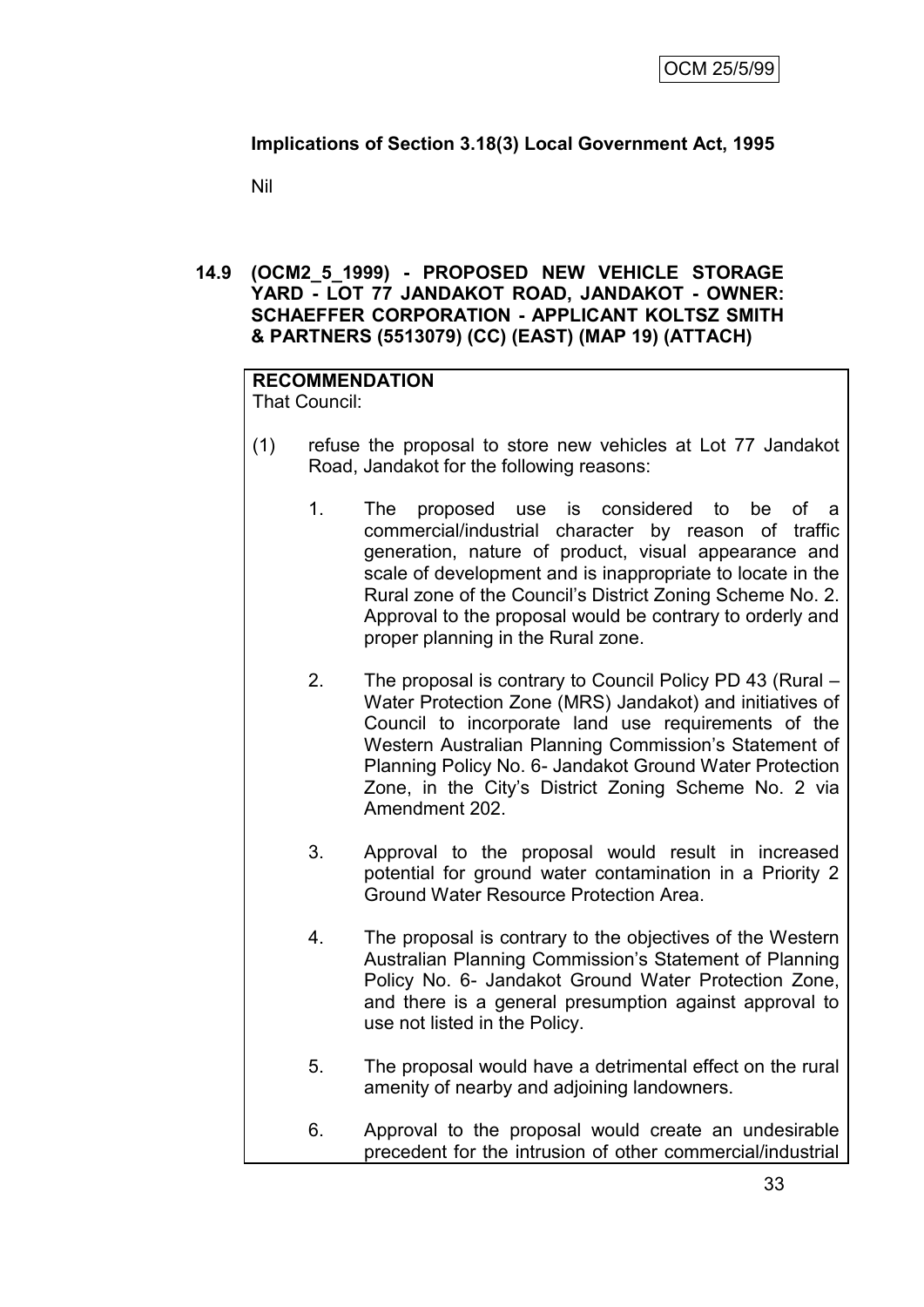type use into the Rural Zone, which would collectively jeopardise rural amenity.

- (2) issue a MRS Form 2 Notice of Refusal and;
- (3) advise referral authorities and those that made submissions of the Council's decision.

# **COUNCIL DECISION**

#### **Background**

| ZONING:           | MRS:                                   |       | <b>Rural-Groundwater Protection</b> |      |
|-------------------|----------------------------------------|-------|-------------------------------------|------|
|                   | DZS:                                   | Rural | (proposed Resource                  | Zone |
|                   |                                        |       | Amendment 198)                      |      |
| <b>LAND USE:</b>  | Paving block factory & sand excavation |       |                                     |      |
| LOT SIZE:         | 52 Hectares                            |       |                                     |      |
| AREA:             |                                        |       |                                     |      |
| <b>USE CLASS:</b> | Use not Listed                         |       |                                     |      |

There are two approved uses on Lot 77.

Sand excavation has occurred since 1981 and the operator (ROCLA) has advised that excavation and rehabilitation are scheduled for completion in the middle of this year.

A portion of site has the additional use of 'Mineral Processing' and is occupied by the Urban Stone brick paving factory. Consolidation of this use has occurred with approvals for various factory extensions.

Lot 77 is bounded by the Jandakot Airport site to the north, 2 hectare Special Rural lots to the east and west and larger Rural lots south of Jandakot Road. The Glen Iris residential/golf estate is nearby to the west, and the site enjoys ready access to the Kwinana Freeway via Berrigan Drive.

#### **Submission**

Application has been made to use a 10 hectare portion of the site as a new vehicle storage yard to accommodate up to 5,000 vehicles. See Agenda Attachments for Site Plan.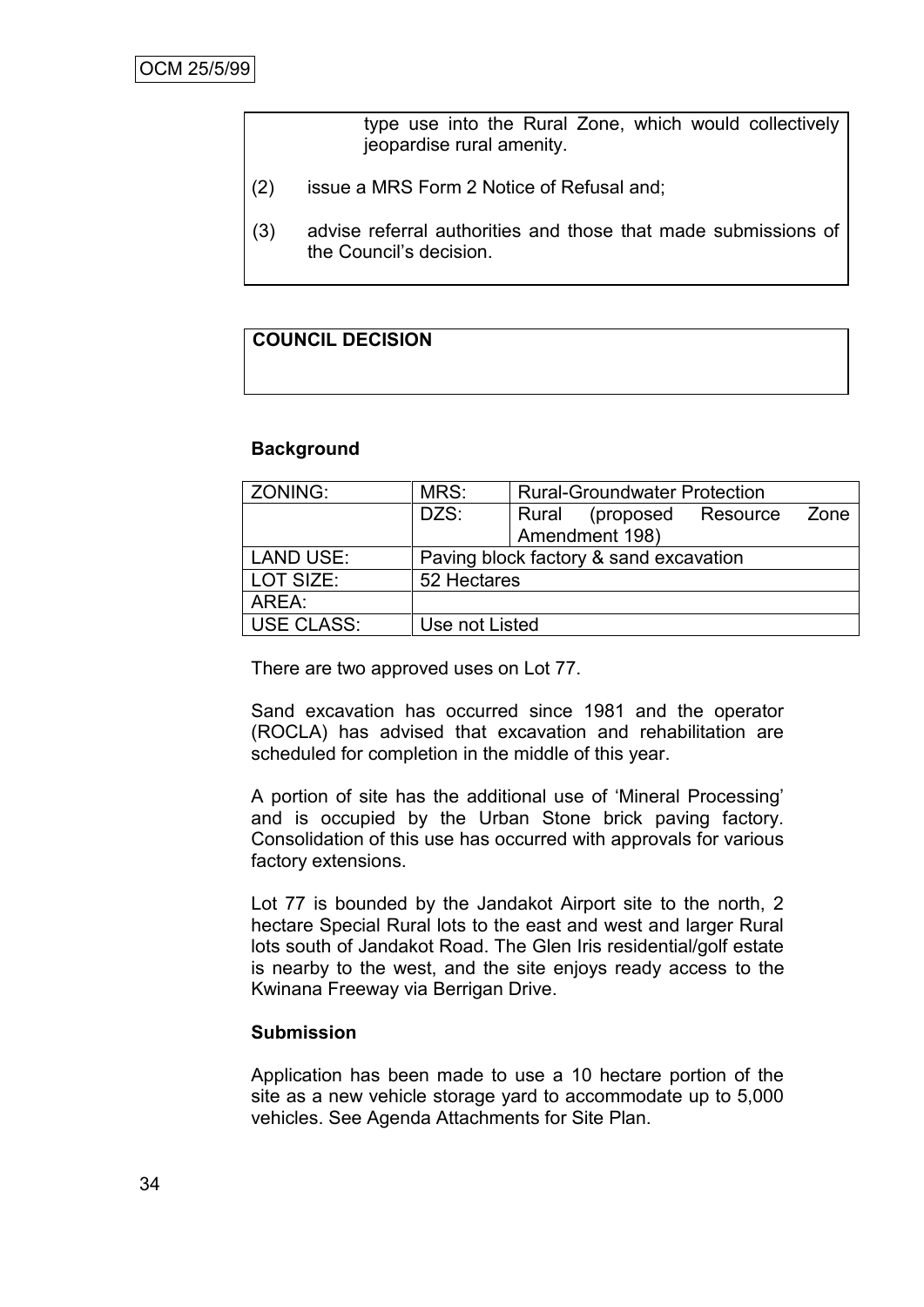The physical and operation aspects of the proposal are:

- 10 hectares of fenced hard stand;
- office (250 $\text{m}^2$ ) and store (300 $\text{m}^2$ ) buildings;
- an internal accessway with staff parking area (no additional access to Jandakot Road);
- security lighting and shade cloth carport structures;
- shipment of 200–300 vehicles per fortnight with 50% delivered by transporter and 50% driven to the site;
- Approximately 20 employees;
- no refuelling, detailing or repairs on new vehicles and;
- normal operating hours with 10 outgoing transport movements per day.

The proposal represents the amalgamation of 3 existing storage yards in O'Connor, Kewdale and Fremantle.

#### **Report**

Although currently Rural in TPS No. 2, Council has resolved to rezone existing Rural and Special Rural land in Jandakot and Banjup (including Lot 77) to 'Resource' zone, via Amendment 202, to bring the Scheme in line with the Rural-Water Protection zone of the MRS, and the Jandakot Ground Water Protection Policy. Amendment 198 is pending the Department of Environmental Protection's consideration of environmental assessment and the Commission's consent to advertise.

Council's solicitors have provided written advice that the use is best considered as 'a use not listed' under TPS No.2. Similarly, the use would also be a use not listed under Amendment 202. The advice is attached together with a copy of the request.

The Jandakot Ground Water Protection Policy however, indicates that uses not listed should generally not be allowed in the Rural-Water Protection zone.

Council has adopted a Policy (PD 43) to cover development in the Rural Water Protection Zone. The Policy states that Council shall have due regard to the advice of the Waters and Rivers Commission

The Water and Rivers Commission have advised that the site is located in Priority 2 area of the Jandakot Underground Water Pollution Control Area. The Commission does not support the proposal on the grounds that it creates potential for ground water contamination from oil and petrol leaks, waste water from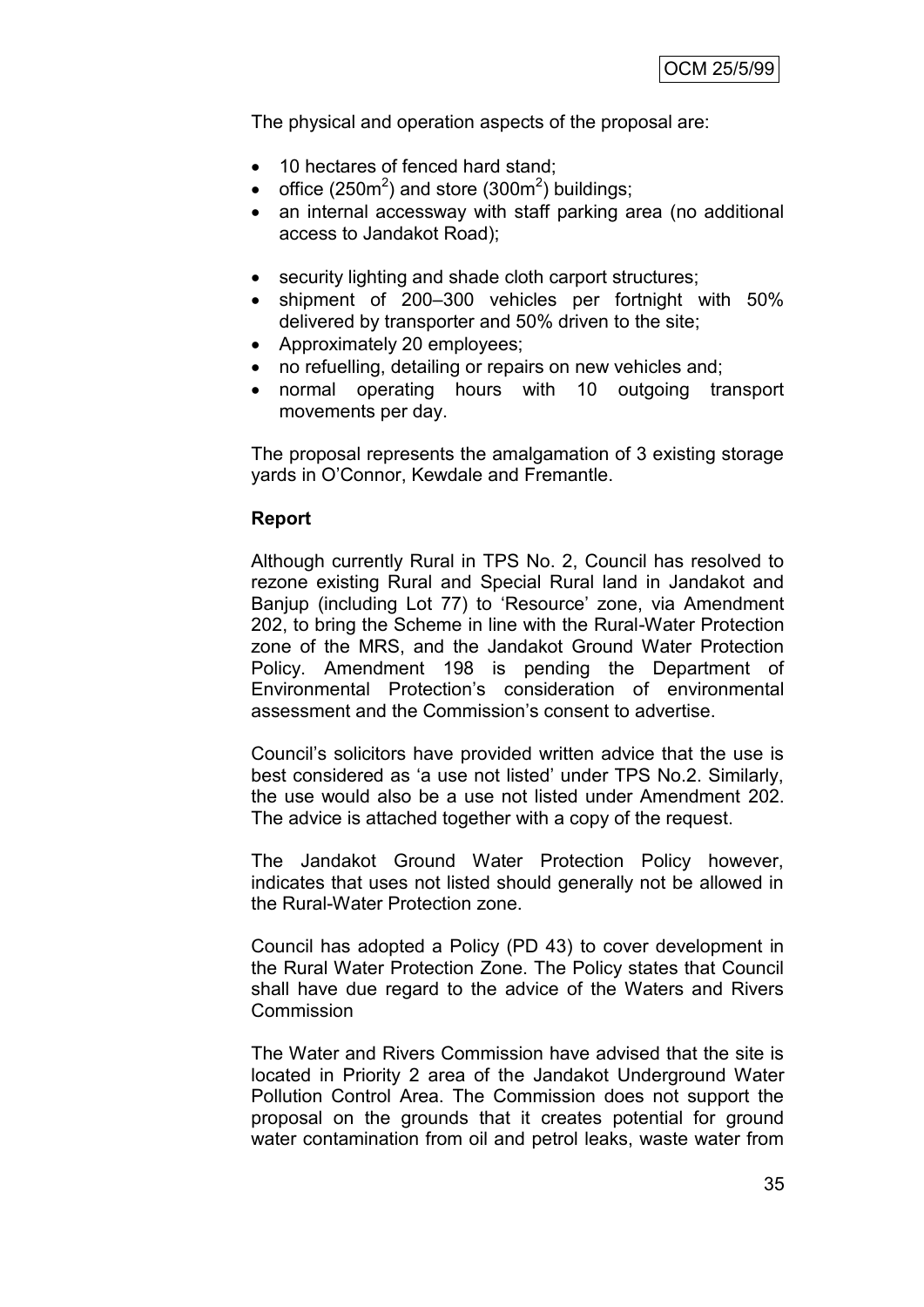additional effluent disposal, other solvents and hydrocarbons, and from a general intensification of use.

The site is affected by noise (30 max. and 25 to 30 ANEF noise contour) from Jandakot Airport. Council Policy PD 3 'Jandakot Airport' indicates that residential development in areas exceeding the 20 ANEF noise contour is permitted subject to conditions or is unacceptable. In this respect, it is considered unlikely that Council's Planning Department would support subdivision of the site for special rural purposes, which would otherwise be the highest use for the land.

Site inspection revealed that some views to the proposal area would be available in places from Jandakot Road. Views from adjacent Special Rural lots may only be available from site boundaries closest to the site.

The development would result in additional traffic movements on Berrigan Drive and the western most portion of Jandakot Road. It is likely that the shipments of driven vehicles (up to 150 at one time) and transporters may cause instances of localised traffic congestion on Berrigan Drive, especially at the intersection (roundabout) with Jandakot Road. The additional movements would be readily identifiable as non-regular traffic and easily associated with the site.

The proposed use area is designated for rehabilitation in the approved excavation and rehabilitation plan.

Jandakot Airport Holdings have advised of requirements in respect to lighting and structures to ensure the proposal does not interfere with the operation of the airport.

7 submissions were received from nearby landowners.

5 object generally on the following grounds: proposed use in industrial/commercial in nature; increase in traffic and hazards from transporter vehicles; proposed use would impact negatively on rural lifestyle and amenity;

potential for light spill, crime, ground water pollution.

1 submission of conditional support was received and another recommending restriction of the proposal. See Agenda Attachments for further details of submissions.

There are planning considerations for and against approval of the proposal.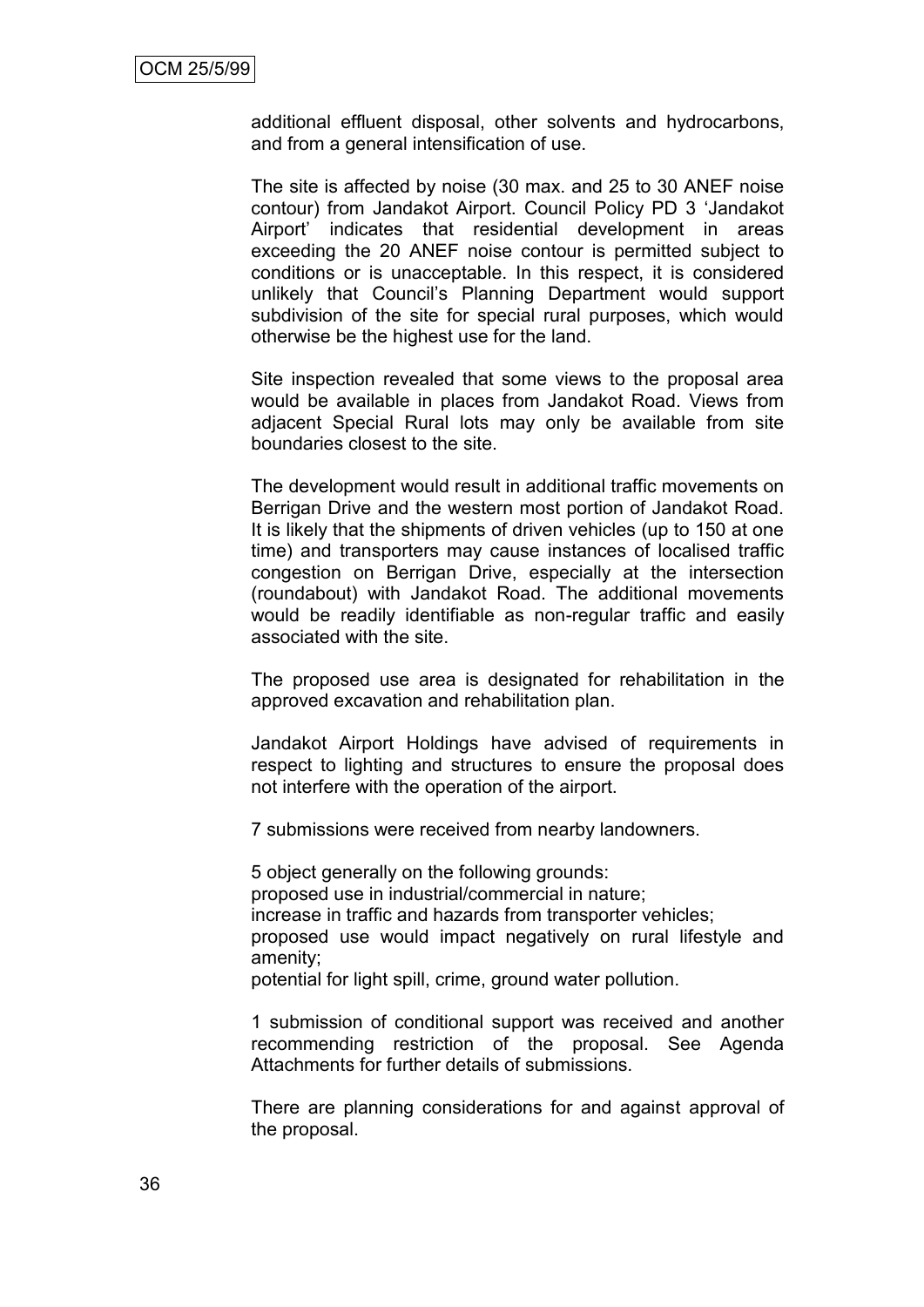#### **For**

Development of the site for Special Rural type purposes is considered unlikely given the existence of the Urban Stone factory, aircraft noise and absence of established vegetation. Allowing for an alternative use may therefore be appropriate.

Notwithstanding the comments of Waters and Rivers Commission, hard-standing of the proposed use area and the fact that new cars are unlikely to leak oil or petrol indicates that the potential for ground water contamination is limited. Conditions could be imposed on an approval to require capture and treatment of stormwater run off prior to discharge.

Site characteristics including the site's low elevation relative to adjoining Special Rural lots and Jandakot Road, and the vegetated buffers indicates that the proposed activity would be screened from external views. If any views were present then conditions for additional screen planting could also be imposed on a development approval.

#### **Against**

The mass storage of new vehicles is not considered a rural use. Indeed, the proposed use seeks to relocate from Industrial zones in O'Connor, Fremantle and Kewdale to the Rural zone in Jandakot on the grounds of economic rationalisation.

Not withstanding the constraints to developing the site with Special Rural lots, the Ground Water Protection Policy indicates a variety of allowable and discretionary uses, which could be developed on site.

The proposal is contrary to the objectives of the Ground Water Protection Policy, which seeks to protect ground water for public supply and ecosystem maintenance, represents a contamination risk and is not supported by the Waters and Rivers Commission. Measures to attenuate ground water contamination may not safeguard against mishaps and build-up of contaminants over time.

Additional traffic movements on Berrigan Drive and portion of Jandakot Road would be readily identifiable as non-local traffic, associated with site and may cause instances of traffic congestion and inconvenience at the roundabout at Berrigan Drive and Jandakot Road.

There is local opposition to the proposal. The concerns expressed by nearby landowners especially, that the proposal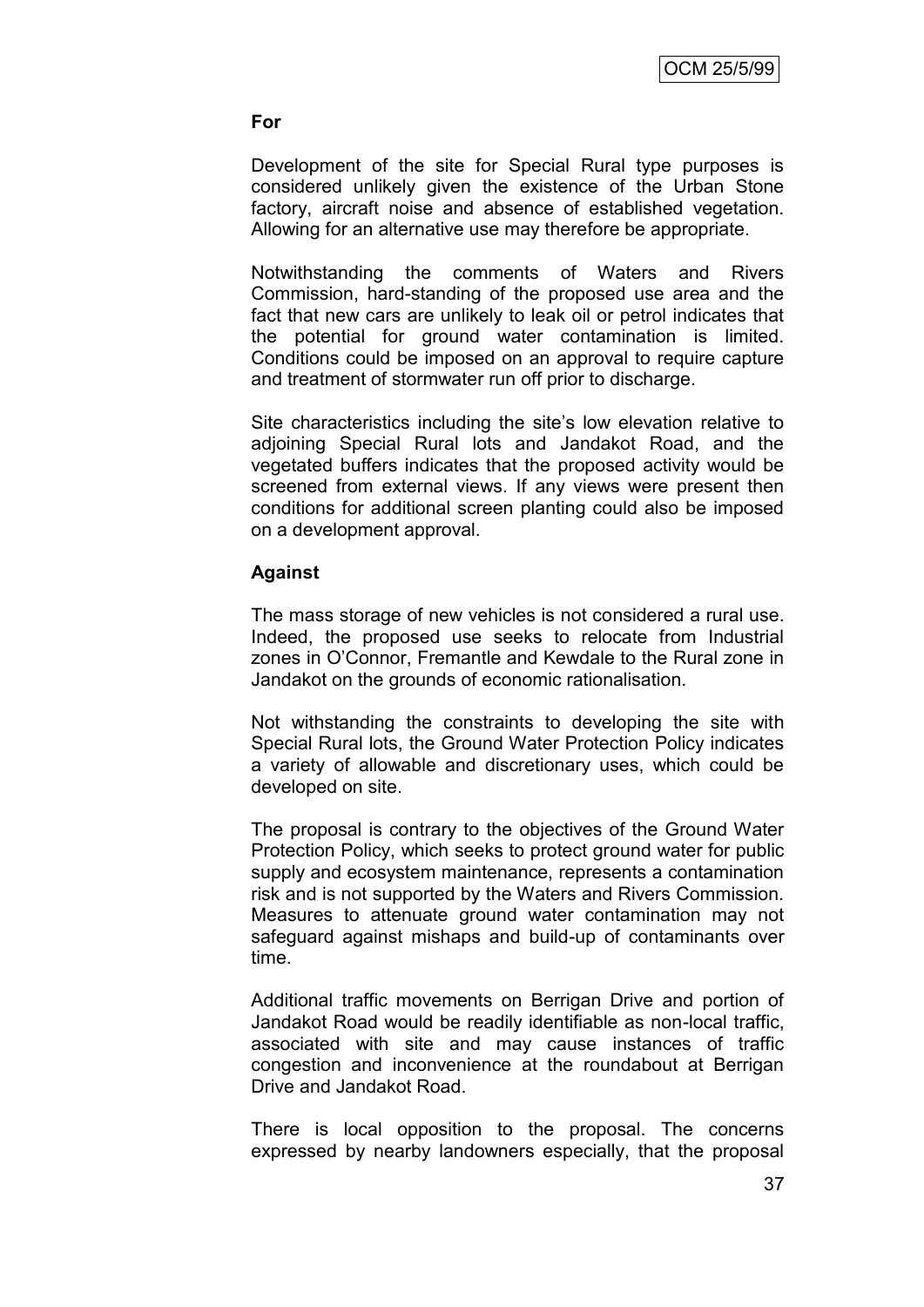represents an intrusion of an industrial/commercial use in the Rural zone is valid.

Planning considerations against the proposal out weigh those in favour, accordingly, Council should refuse the proposal.

#### **Strategic Plan/Policy Implications**

PD 3 Jandakot Airport PD 43 Rural Protection Zone (MRS) Jandakot

#### **Budget/Financial Implications**

N/A

#### **Implications of Section 3.18(3) Local Government Act, 1995**

Nil

# **14.10 (OCM2\_5\_1999) - PACKHAM URBAN DEVELOPMENT AREA INVESTIGATION REPORT - DEPARTMENT OF LOCAL GOVERNMENT (9235) (SMH) (ATTACH)**

# **RECOMMENDATION**

That Council:

- (1) receive the Report and note the findings and recommendations;
- (2) implement the Report recommendations by:-
	- 1. finalising the 'book entry' transfer of interest to reimburse \$222,934 to the Council's Packham Section 20C Account;
	- 2. reaffirming the Council's commitment to cost sharing infrastructure within the Packham Urban Development Area as provided for in Council Policy PD 11 - "Packham Urban Development Area";
	- 3. re-adopting the Packham Urban Development Area Proposals Structure Plan dated July 1994, (as amended) as a Consolidated Plan updated to May 1999.
	- 4. referring the adopted Structure Plan to the Western Australian Planning Commission for re-approval;
- (3) require Council's Development Services Department to endorse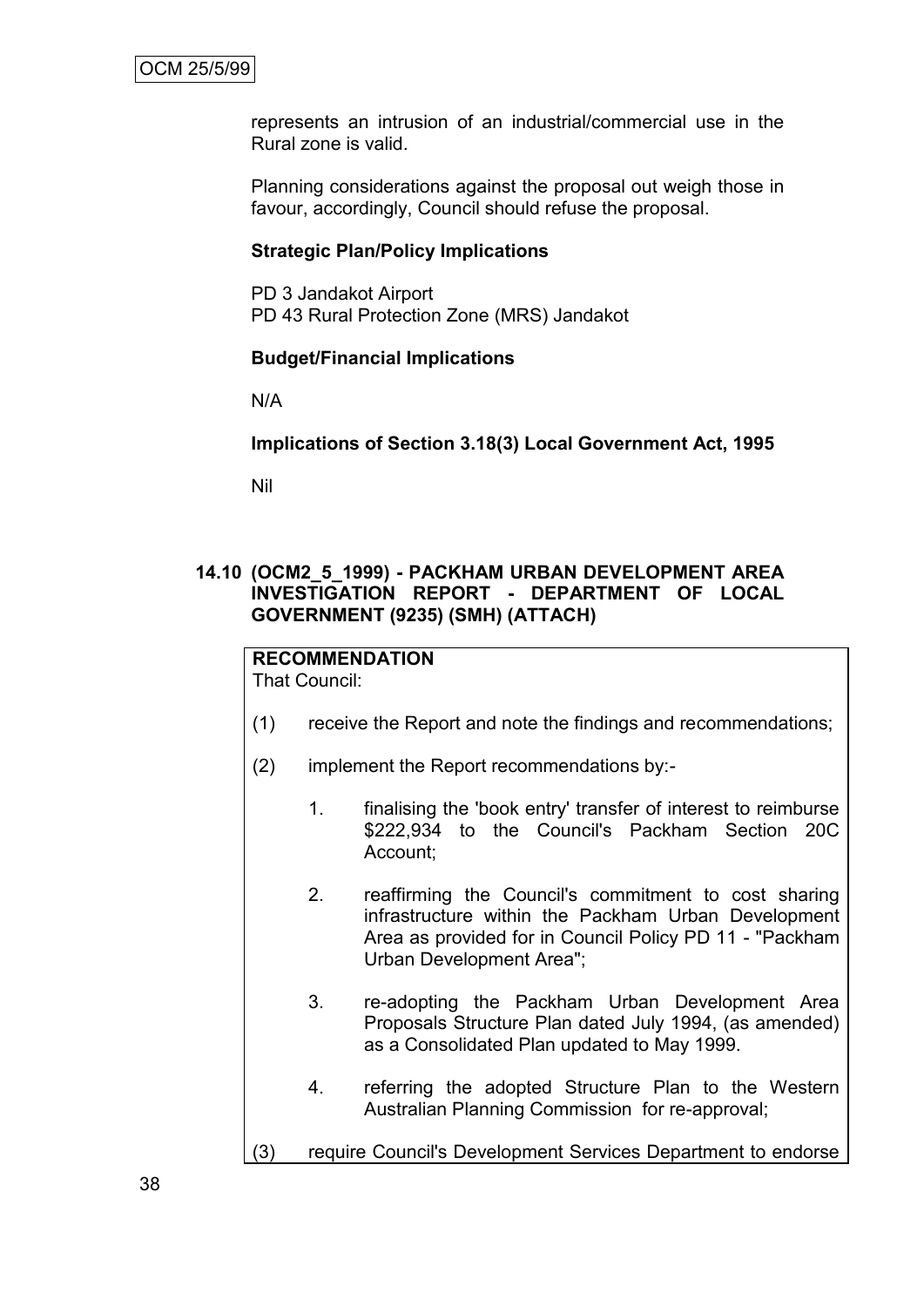all adopted structure plans with a stamp signed by the Director - Planning & Development and dated and when an adopted Structure Plan is amended it be stamped superseded, signed and dated and the amended plan adopted by the Council be signed and dated accordingly.

# **COUNCIL DECISION**

# **Background**

The Council at its meeting held on 16 February 1999 resolved as follows:-

- *(1) receive the report:*
- *(2) adopt the proposed brief as the basis of appointing a suitably qualified and experienced firm of consultants or person to undertake a review of the statutory basis, administration, operation and management of the Packham Urban Development Area;*
- *(3) formally request the Department of Local Government to review and agree to the brief and to accept responsibility for the management of the appointed consultant;*
- *(4) send a copy of the brief to selected consultants requesting a submission to undertake the work be lodged with the Chief Executive Officer by Tuesday, 9th March 1999, for the Council's consideration at its meeting of the 16th March 1999;*
- *(5) request submissions from the following selected consultants and individuals:-*
	- *Mr David Gray of Gray Lewis & Associates*
	- *Mr Gene Koltasz of Koltasz Smith & Partners*
	- *Mr Douglas Collins (retired) Ex-Deputy Commissioner of the Town Planning Department and currently member of the Ministerial Appeals Committee*
	- *Ms Cheryl Chaffer of Cheryl Chaffer and Associates, member of the PEER Review Committee (WAMA);*
- *(6) determine that, should additional monies be required to facilitate the appointment of the consultant, such funds be*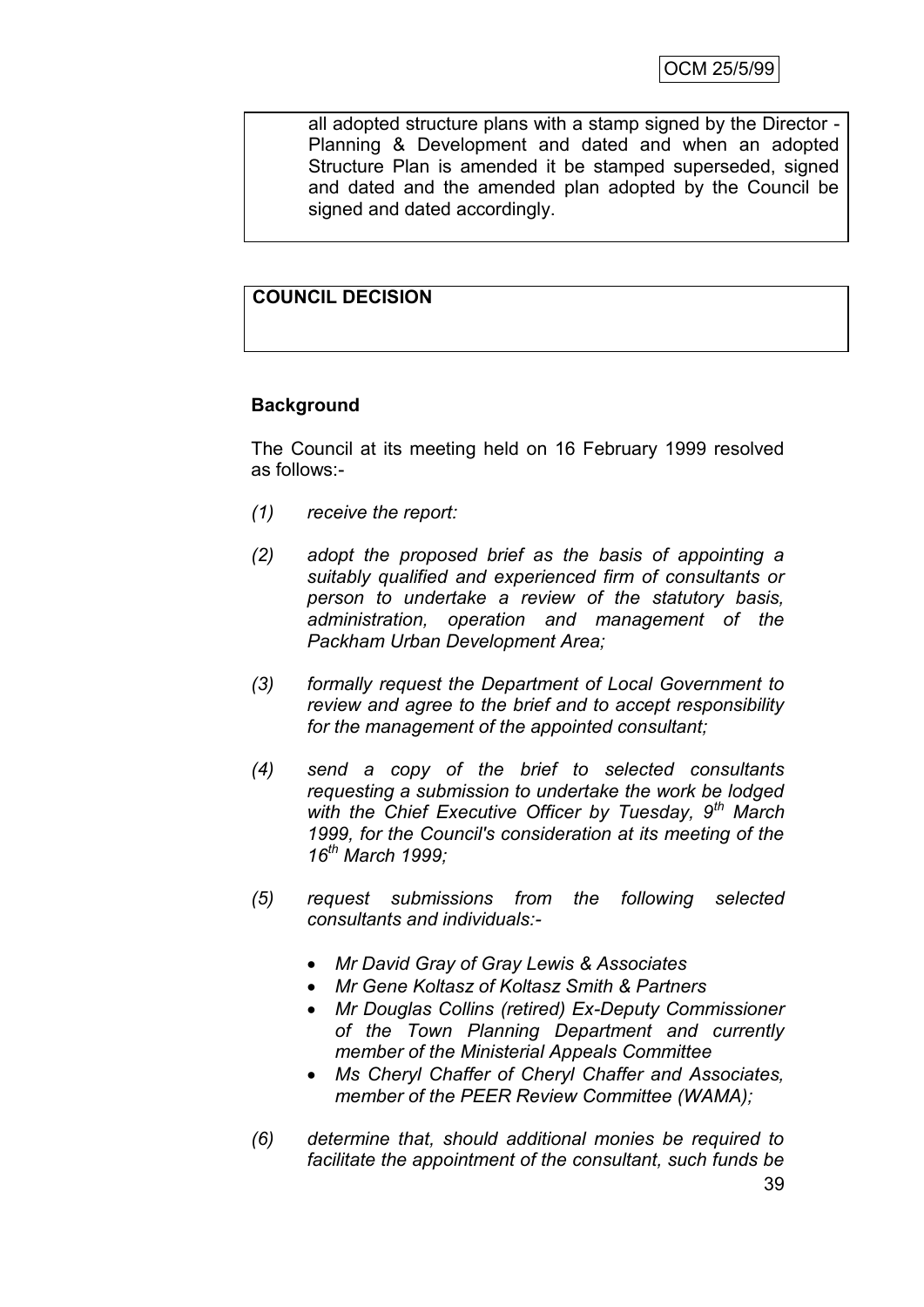*taken from the Chief Executive Officer's Consultancy Account No. 135310; and*

- *(7) Deputy Mayor Ostojich and the Chief Executive Officer, to be the Council representatives on the Joint Committee for the appointment and overseeing the consultant in accordance with Clause 7 of the brief, that Clr Pecotic act as Deputy in the event that Deputy Mayor Ostojich was not able to fill the position and that the Director, Planning & Development be the Chief Executive Officer's Deputy.*
- *(8) That the Chief Executive Officer advise Councillors of the estimated cost prior to the appointment of the Consultants and provided that this is acceptable to the majority of Councillors, that he proceed with the appointment.*

The firm of Gray and Lewis, Town Planning Consultants were appointed to undertake the investigation on behalf of the Department of Local Government.

The investigation commenced in April 1999, and was completed in May 1999.

#### **Submission**

A copy of the Report from the Department is attached to the Agenda, and is self explanatory.

#### **Report**

It is inappropriate for the staff to comment on the report, and has been included on the Agenda for the public record and to enable the recommendations to be implemented.

The principal findings of the report based on the brief are:-

#### "*Statutory Basis*

*To review all the statutory requirements, obligations and procedures associated with the adoption and implementation of the Packham Urban Development Area and identify any noncompliance."*

 There is no identifiable non-compliance with statutory requirements.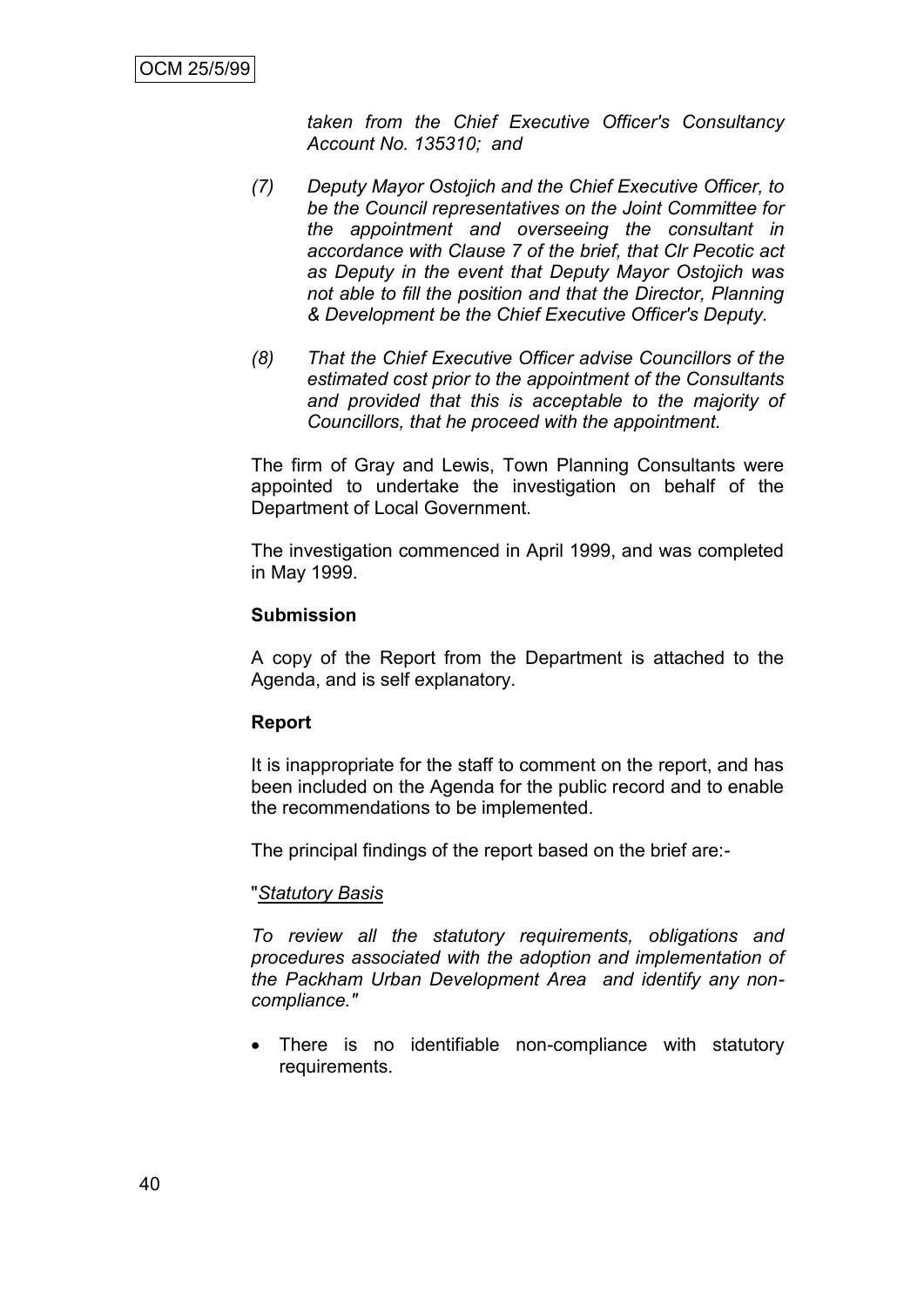# "*Administration*

*To review the administration of the collecting, holding and expenditure of cash-in-lieu monies paid to the Council by landowners under the provision of Section 20C of the Town Planning and Development Act within the Packham Urban Development Area, the purpose of which is to determine the level of compliance with the Town Planning & Development Act, the Council Scheme and Council Policy."*

 All other payments received by the Council under Section 20C are held in the Trust Account. These monies are held by the Council to be used in accordance with the provisions of Section 20C of the TP&D Act. Neither Urban Focus nor any landowner who has ceded land to the Crown under Section 20A of the TP&D Act has any rights to money held in the Trust Account. In all other respects there has been compliance with the TP&D Act, the Council's District Planning Scheme No. 2, and relevant Council Policy.

# "*Operation*

*To review the operation of the Packham Urban Development Area in terms of the conditioning and the clearance of subdivisions within the area and adherence to Western Australian Planning Commission requirements, guidelines and Council policy."*

• In the case of a subdivision outside a private development scheme, contributions to Public Open Space can be sought through the subdivider paying cash-in-lieu of land. The subdivider, the local government, and the WAPC must all agree to payment of cash-in-lieu. To date this has not been a problem as those subdividers outside a private development scheme who have been required to contribute Public Open Space have agreed to pay cash-in-lieu for all (Lambasa) or part (Lee) of their contribution.

Both the Lambasa and the Lee subdivisions have contributed to POS and infrastructure, consistent with the Council's Policies. It is relevant that the WAPC did not recognise the Council's Policies with respect to cost sharing for infrastructure, to the extent it has not included Conditions to be satisfied prior to completion of the subdivision.

The Peremate subdivision application was made after the adoption of Policy PD 14 (Appendix F), and the policy provisions regarding cost-sharing for infrastructure were not followed.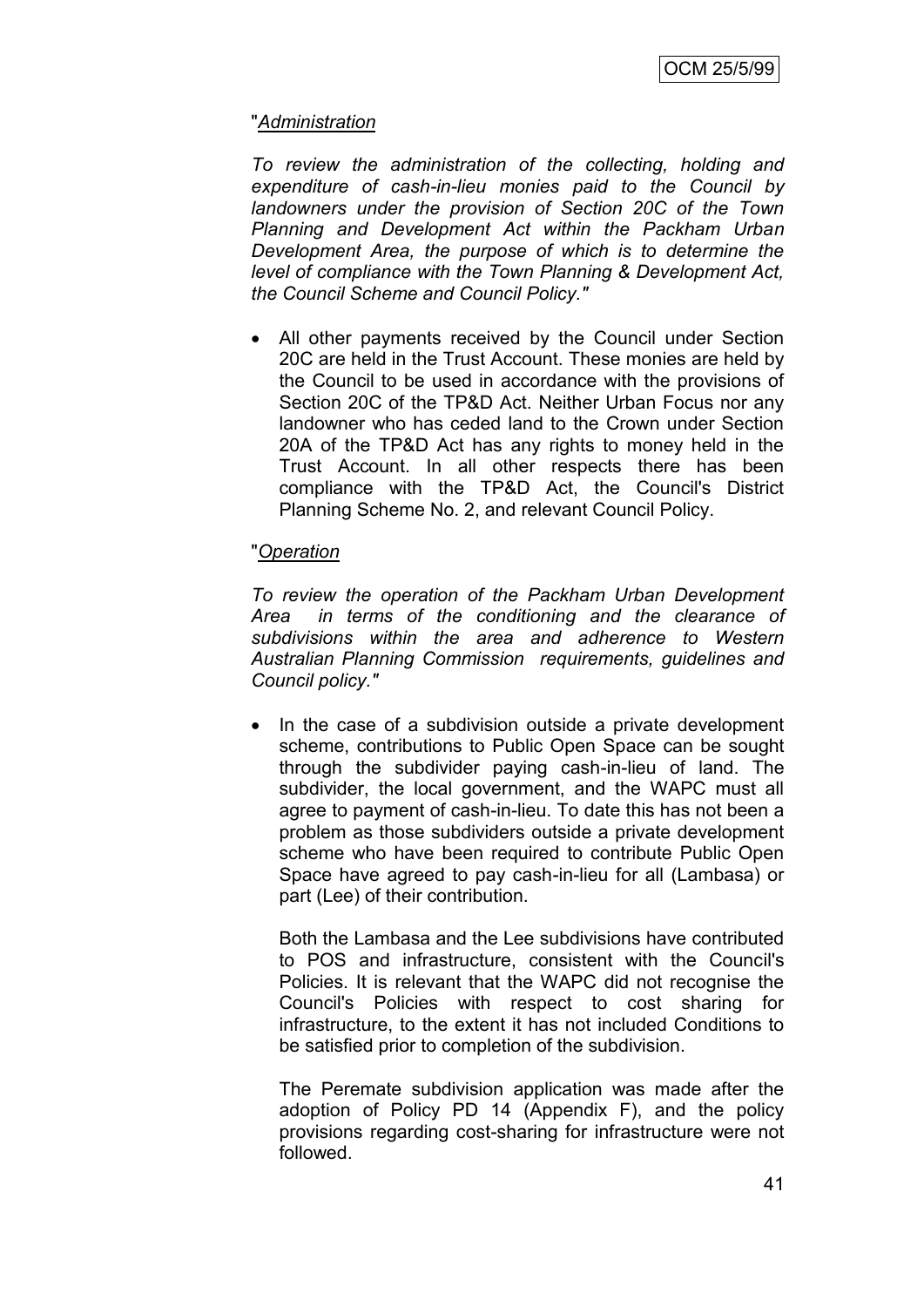#### "*Management*

*To review the management of the Packham Urban Development Area in respect to the owners agreement managed by Urban Focus, the method of determining the landowners interest in the equalisation schedule and determine the legality of such arrangements and clarify the roles and responsibilities in the implementation of the agreement by Urban Focus and the Council and participating and non participating landowners in the arrangement."*

 As for the relationship with participating owners, they are represented by Urban Focus which is the single applicant for subdivision. Those owners have agreed on the equalisation arrangements. The Council is not a party to the contracts, and the participating owners are represented in subdivision applications by Urban Focus.

The Council's concerns should be to ensure land designated in the Structure Plan for public open space and drainage is progressively revested in the Crown. Until all of the land designated for these uses is revested, appropriate conditions should be attached to subdivision applications. This has been done by the WAPC and the Council's involvement has been limited to monitoring these conditions.

Urban Focus have suggested a claim may be made for a contribution from the cash-in-lieu payment made by the Lambasa subdivision for distribution to owners in the private development scheme in accordance with equalisation arrangements. Clearly any such payment would be outside the use of monies from the Section 20C Trust Account.

The Report draws the following conclusions:-

- 1. The investigation has not identified any divergence by the City of Cockburn from its statutory obligations with respect to public open space and land for drainage within the PUDA.
- 2. The Lambasa and Lee subdivisions were both dealt with in accordance with the Council's Policy with respect to cost sharing for infrastructure.
- 3. The recommendations to the WAPC on the Peremate subdivision were not in accordance with the Council's Policy with respect to cost sharing for infrastructure. The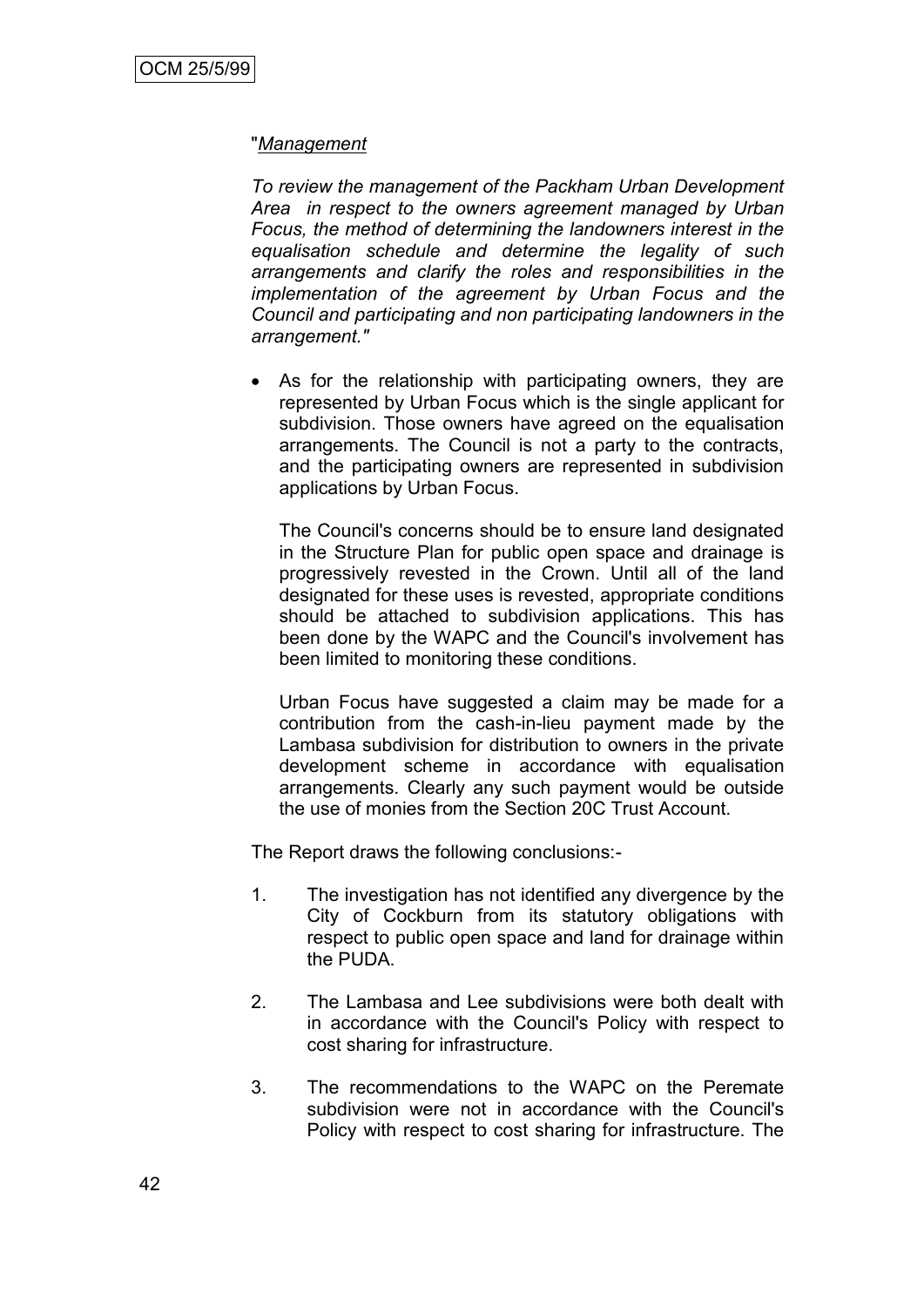estimated value of the off-site infrastructure was about \$35,000.00.

- 4. The City of Cockburn is not a party to the contractual arrangements between landowners and Urban Focus. Subdivision of land in a private development scheme with respect to public open space and drainage has been dealt with in accordance with WAPC policy.
- 5. The Structure Plan for the PUDA may not have been adopted pursuant to Part 8 of the City of Cockburn District Zoning Scheme No. 2. Although this is not a significant issue and much of the PUDA has already been subdivided, it may be appropriate for the Structure Plan to be adopted to provide a vehicle for future proposals in the buffer to George Weston Foods.

The Report makes the following recommendations:-

- 1. The Council finalise the 'book entry' transfer of interest to reimburse \$222,934.00 in the Section 20C Trust Account.
- 2. The Council reaffirm its commitment to cost sharing for infrastructure within the PUDA, as provided in Policy PD 14.
- 3. The Structure Plan for the PUDA be adopted pursuant to District Zoning Scheme No. 2.
- 4. This report be noted.

In relation to Recommendation 3, the Packham Urban Development Area Proposals Structure Plan was adopted by the Council and the Commission in 1989 and has been the basis of subdivision within the locality since, subject to minor amendments from time to time.

The plan was prepared by Russell Taylor and William Burrell, Town Planners, for Urban Focus (CMS) on behalf of the participating landowners.

Urban Focus have been responsible for submitting the majority of the subdivision applications in Packham over the past 10 years.

Given this it is recommended that the Council formally **re-adopt**  the Structure Plan (Consolidation of amendments) but not under Part 8 of the Scheme because of the ramifications of clause 8.5.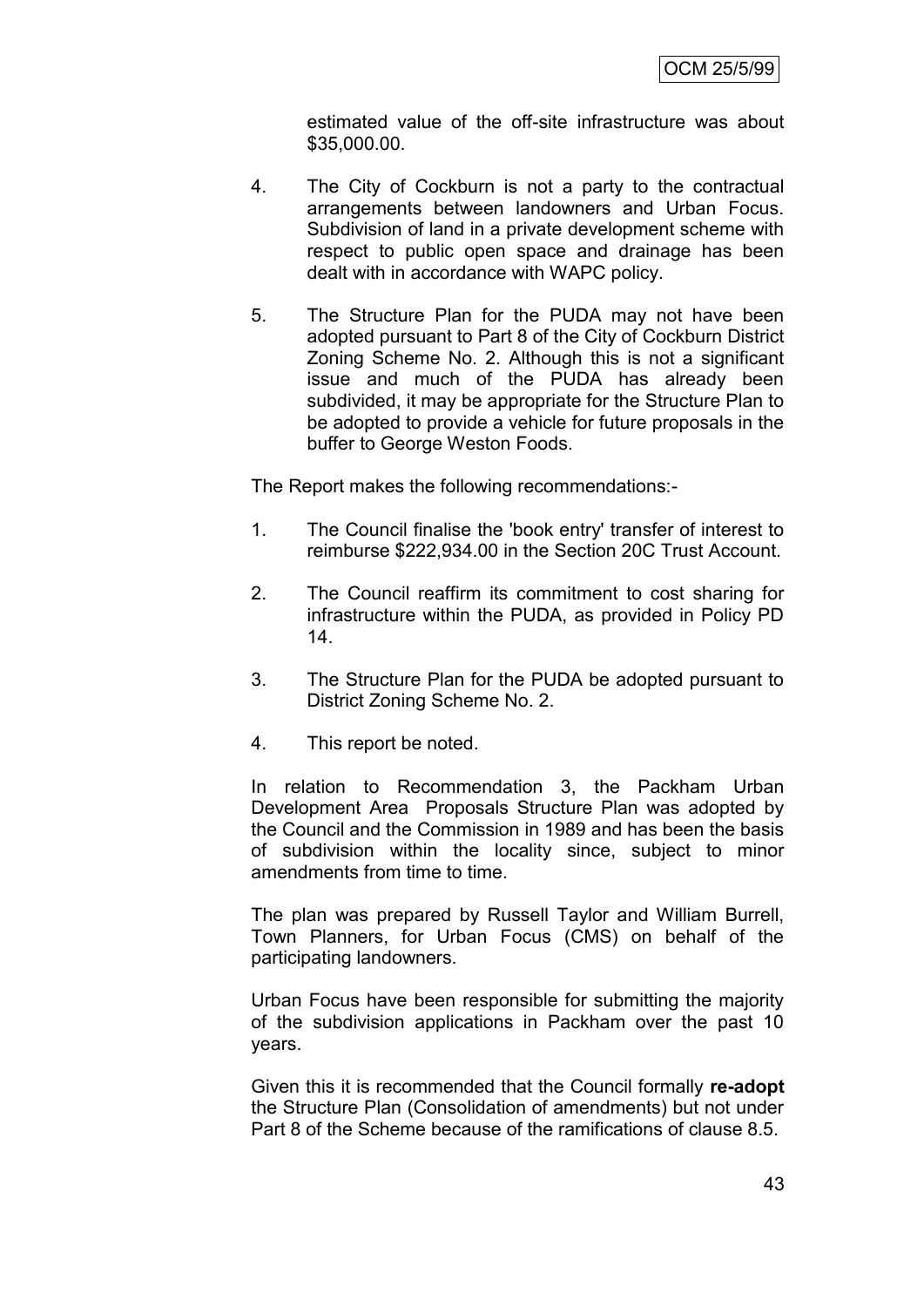"*8.5 Application for Adoption of Structure Plan*

*Every application for adoption of a Structure Plan shall be :*

- *(a) in writing;*
- *(b) signed by each owner of land within the Urban Development Area the subject of the Structure Plan;*
- *(c) accompanied by three (3) copies of a Structure Plan to a scale between 1:2000 and 1:5000 showing :*
	- *(i) all roads within the Urban Development Area;*
	- *(ii) proposed public open space drainage reserves within the Urban Development Area;*
	- *(iii) proposed new lot boundaries;*
	- *(iv) proposed use classes designated for land within the Urban Development Area;*
	- *(v) existing contours, water courses, buildings and natural vegetation;*
- *(d) accompanied by copies of the duplicate Certificates of Title of each lot within the Urban Development Area which copies were obtained from the Land Titles Office not less than seven (7) days prior to the lodging of the application.*
- *8.6 Determination of Application*

*The Council, having regard to :*

- *(a) the orderly and proper planning of the Urban Development Area and the surrounding locality;*
- *(b) the preservation of the amenities of the Urban Development Area and the surrounding locality;*
- *(c) the zoning of the Urban Development Area; and*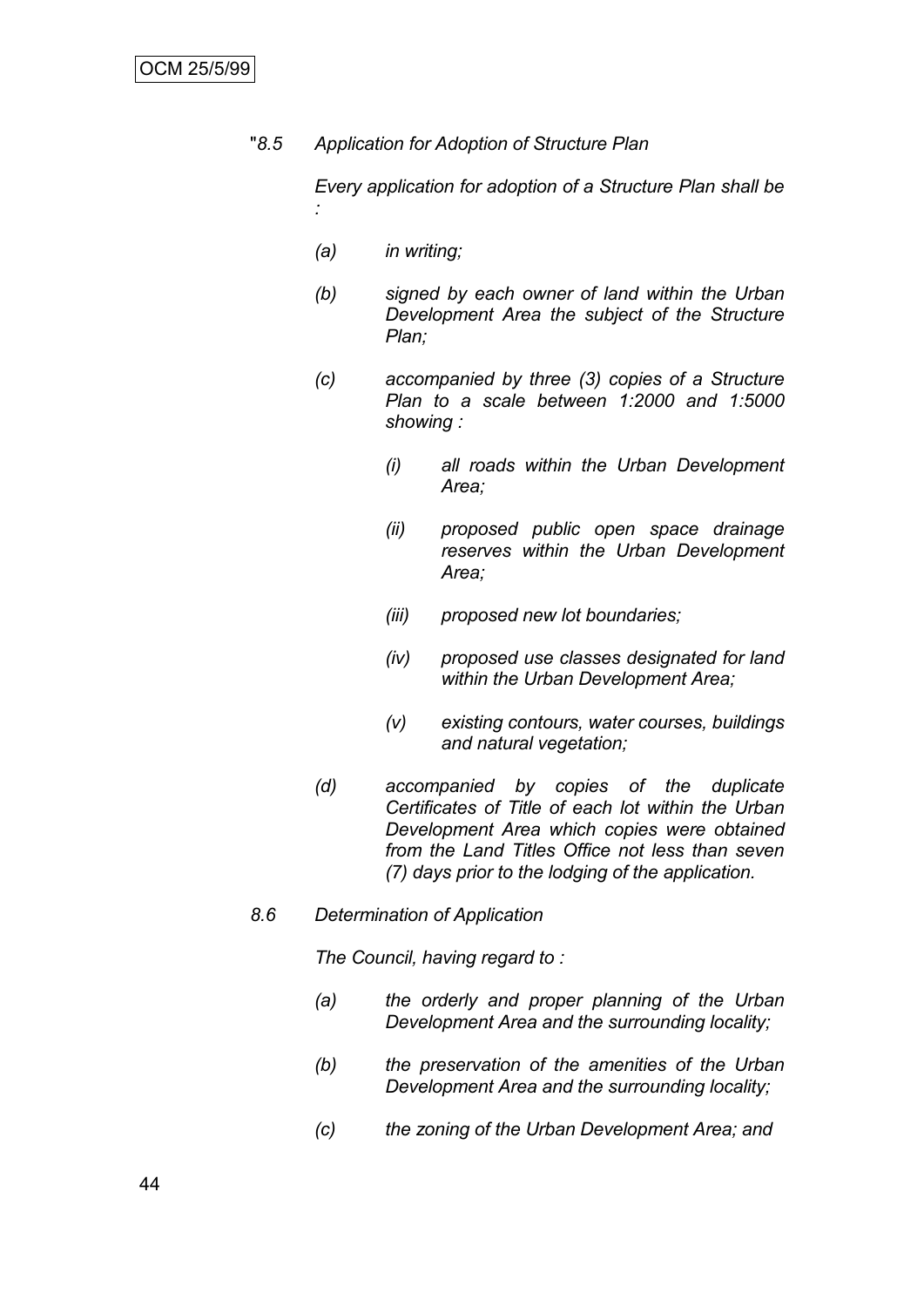*(d) in the case of an application for the adoption of a Structure Plan for part of an Urban Development Area, the need to ensure that the Structure Plan is in co-ordination with any adopted Structure Plan for other parts of the Urban Development Area,*

*may refuse to adopt a Structure Plan or may adopt a Structure Plan unconditionally or subject to such conditions as it may see fit."*

Given that a significant proportion of the Packham Area has already been subdivided and developed, the Structure Plan no longer applies. Moreover, given that this is a re-adoption of a currently operating Structure Plan, Clause 8.5(a) is not applicable, 8.5(b) and (d) are deemed inappropriate because of the increased number of new residential lots from the smaller number of original lots.

Another reason for not following the process set out in Clause 8.5 and Clause 8.6, is that there is no application being considered, but simply a matter of formalising a previous decision by the Council, a circumstance not contemplated under the Scheme.

The plan will also need to be re-approved by the Commission.

#### **Strategic Plan/Policy Implications**

Council Policy PD 11 "Packham Urban Development Area" applies.

#### **Budget/Financial Implications**

The investigation cost \$6,800. This cost does not include time and resources used by Council staff in dealing with the matter over the past months.

#### **Implications of Section 3.18(3) Local Government Act, 1995**

Nil

# **14.11 (OCM2\_5\_1999) - SMOKING IN ENCLOSED PUBLIC PLACES (6003) (DM) (ALL) (ATTACH)**

**RECOMMENDATION** That Council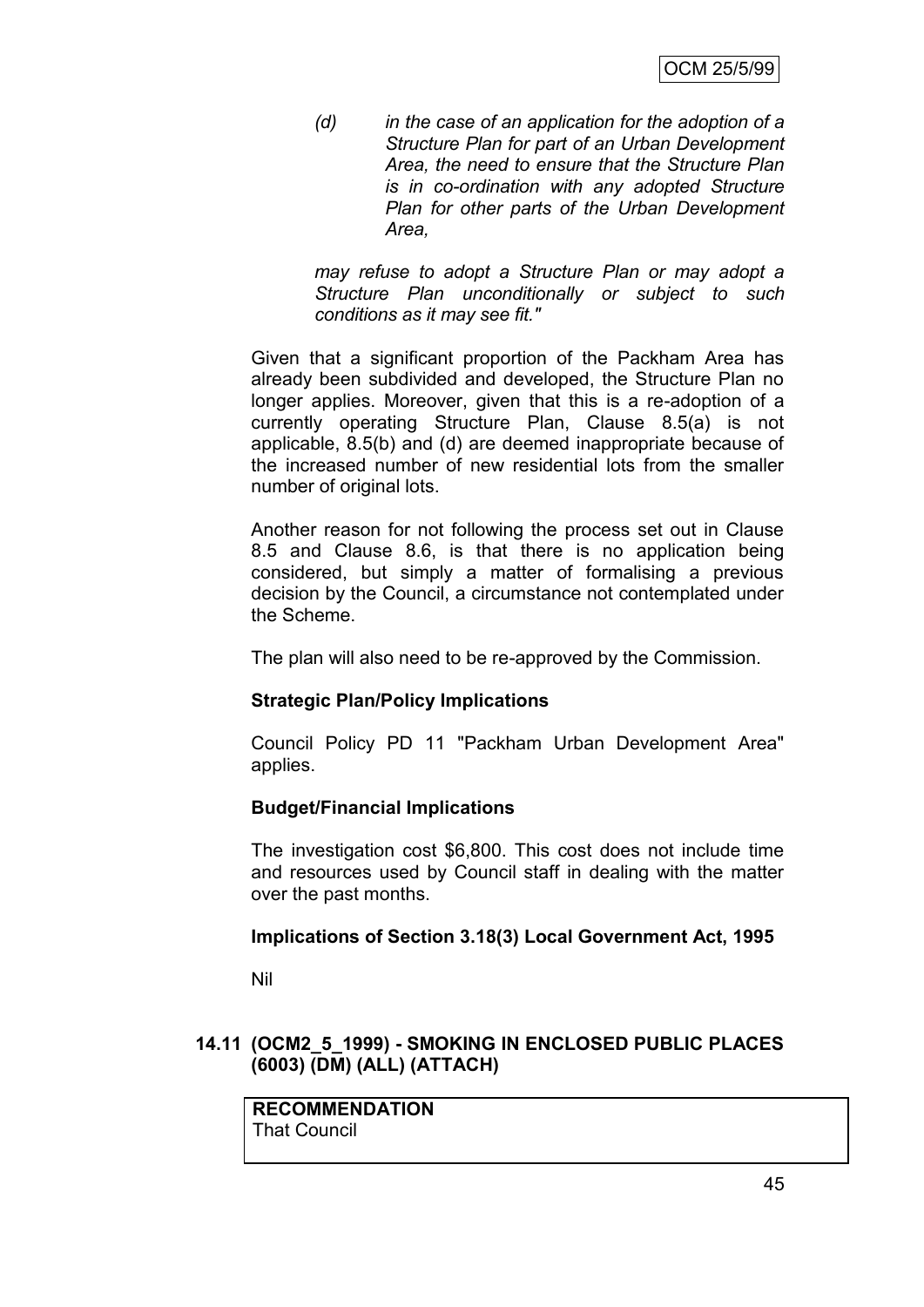- (1) repeal existing policy A5.5;
- (2) adopt the attached amended policy A5.5 NO SMOKING;
- (3) adopt the attached new policy PD45 SMOKING IN ENCLOSED PUBLIC PLACES.

# **COUNCIL DECISION**

# **Background**

The Health (Smoking in Enclosed Public Places) Regulations 1999 were gazetted on February  $19<sup>th</sup>$  1999. These regulations have been introduced in response to growing community concerns over the health effects of passive smoking and strong community support for smoking restrictions in public places.

The regulations prohibit smoking in all enclosed public places from March  $29<sup>th</sup>$  1999 with a limited number of exemptions. Bars, cabarets and nightclubs are given limited exemptions, under certain conditions, until 1 January 2000.

Examples of public places, which, if they are enclosed, are required to comply with the regulations include shopping centres, restaurants and cafes, hotels and nightclubs, schools, clubrooms of sporting and community groups, community halls and places of worship, public transport, nursing homes and fitness, sport and recreation centres.

#### **Report**

Council's involvement with the Health (Smoking in Enclosed Public Places) Regulations 1999 is two fold.

Firstly, Council, as an owner and occupier of enclosed public places, has a responsibility to ensure that the public comply with the regulations whilst on Council premises. This will involve adequate signage being placed in such numbers and in such positions as would ensure that a sign is likely to be seen by a person at a public entrance to the place or by a person in the place or area. Council, or persons having the management or control, or otherwise being in charge of the enclosed public place also have a duty to, as far as is practical, prevent the public from smoking in restricted areas.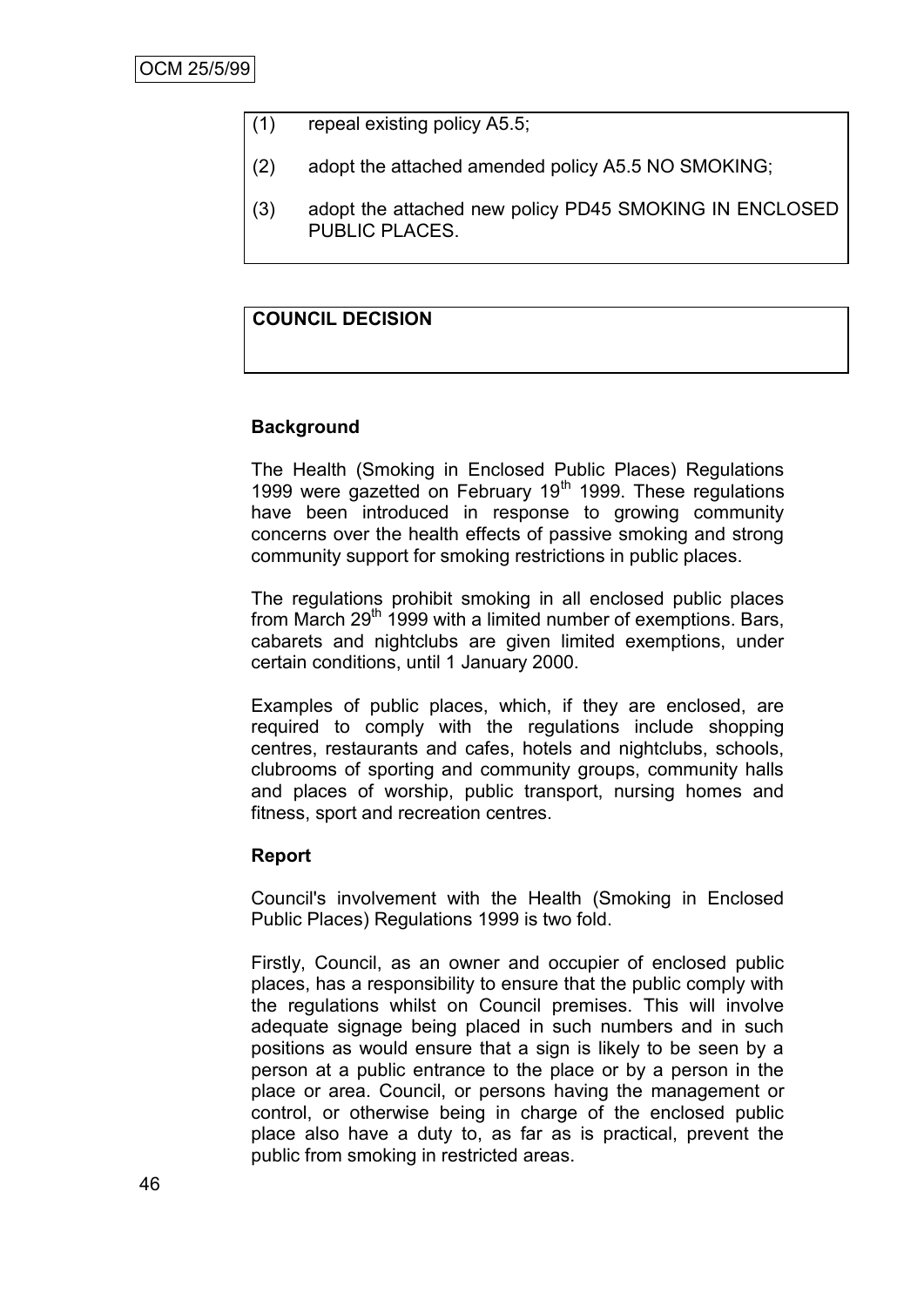Secondly, Council Environmental Health Officers have a statutory responsibility to monitor premise compliance and to enforce the regulations in all enclosed public places. Environmental Health Officers are empowered to carry out inspections of premises to ensure adequacy of requirements such as signage, exemptions and ventilation and to ensure that smoking is only being carried out within permitted areas.

To effect the necessary changes caused by the regulations, policy document A5.5 NO SMOKING, which covers smoking in the workplace, required amendment. The proposed new policy now refers to a ban on smoking within Council owned enclosed public places as well as within workplaces and vehicles. Additionally, a new policy PD45 SMOKING IN ENCLOSED PUBLIC PLACES has been prepared that outlines procedures for Environmental Health Officers to enforce the provisions of the regulations.

The State Government has adopted the regulations with little consultation with local authorities and has placed the burden of enforcement on Council Environmental Health Officers without providing any funding assistance. Therefore Council's Health Service will be required to enforce the regulations by utilising existing funds and personnel. The State Government has however declared the regulations to be largely self-regulating and has empowered the Executive Director of Public Health as the statutory authority responsible for approving all prosecutions for breaches of the regulations. All of these factors have been addressed in the formulation of new policy PD45.

In order for Council to comply with and enforce the regulations it is recommended that Council resolve to:

- 1. Repeal existing policy A5.5 NO SMOKING,
- 2. Adopt the attached amended policy A5.5 NO SMOKING,
- 3. Adopt the attached new policy PD45 SMOKING IN ENCLOSED PUBLIC PLACES.

#### **Strategic Plan/Policy Implications**

Amendment of policy A5.5 and adoption of policy PD45.

#### **Budget/Financial Implications**

The State Government has not provided any funding to local authorities for enforcement of the Health (Smoking in Enclosed Public Places) Regulations 1999. Therefore enforcement of the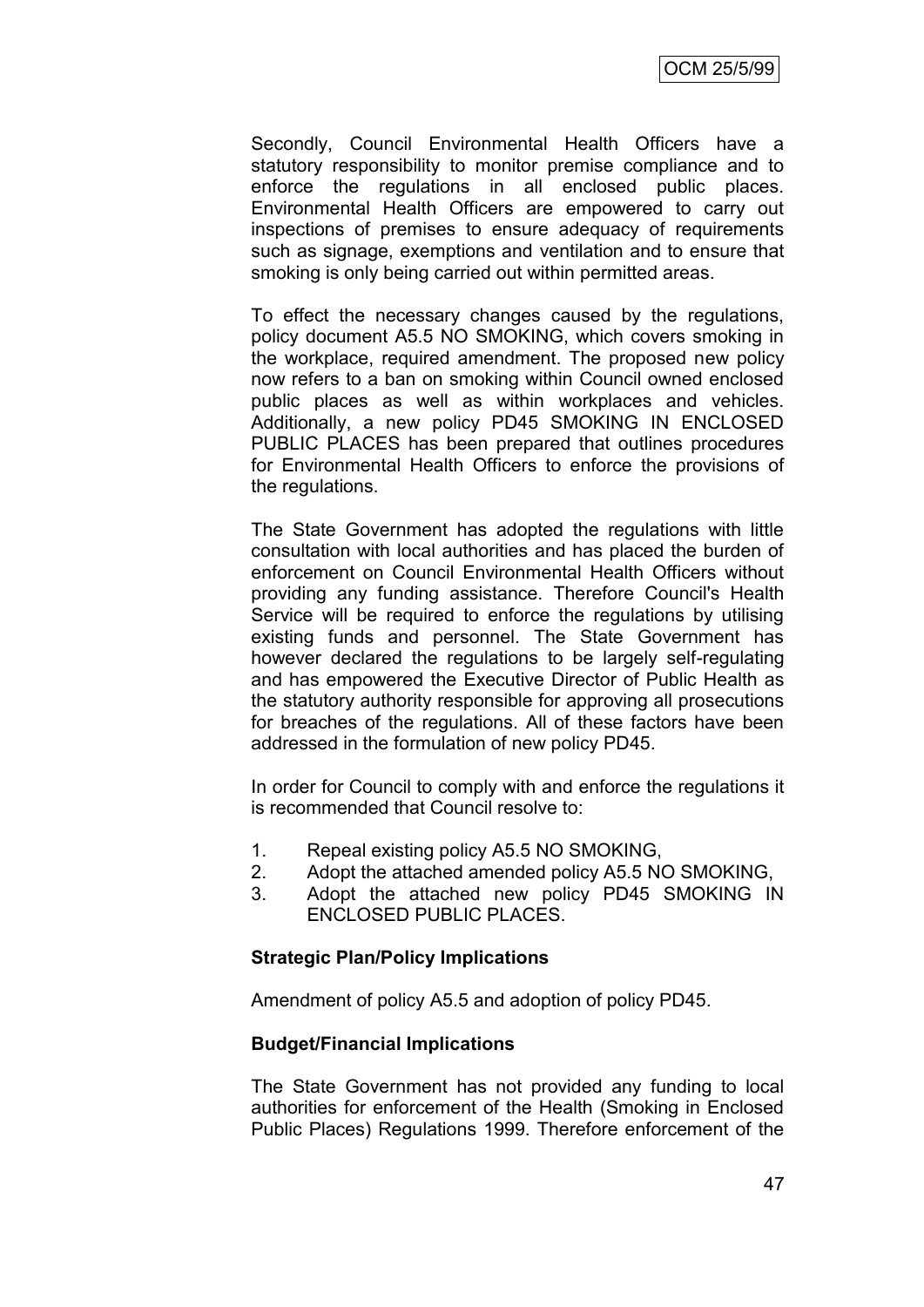regulations will be carried out using current Health Service funds.

#### **Implications of Section 3.18(3) Local Government Act, 1995**

Nil

# **14.12 (OCM2\_5\_1999) - ROCKINGHAM - FREMANTLE TRANSITWAY (9636) (AJB) (WEST/COASTAL)**

# **RECOMMENDATION**

That Council:

- (1) advise the petition organiser Mr Andrew Di Carlo:-
	- 1. That the objection by residents on Rockingham Road to the construction of a Transitway within that road is noted and will form part of the information included in the assessment of options for the Transitway being undertaken by Council's Strategic Planning Service;
	- 2. A decision will not be made on the Transitway until all current studies have been completed and all alternative options to Rockingham Road have been assessed;
- (2) forward a copy of the petition to the Department of Transport for their information together with the Council decision.

# **COUNCIL DECISION**

#### **Background**

Council at its meeting held on 11 May 1999 received a petition containing 289 signatures requesting that the Rockingham-Fremantle Transitway Project be stopped and resolved that the matter be referred to the Council Meeting of the 25 May 1999 for consideration.

#### **Submission**

N/A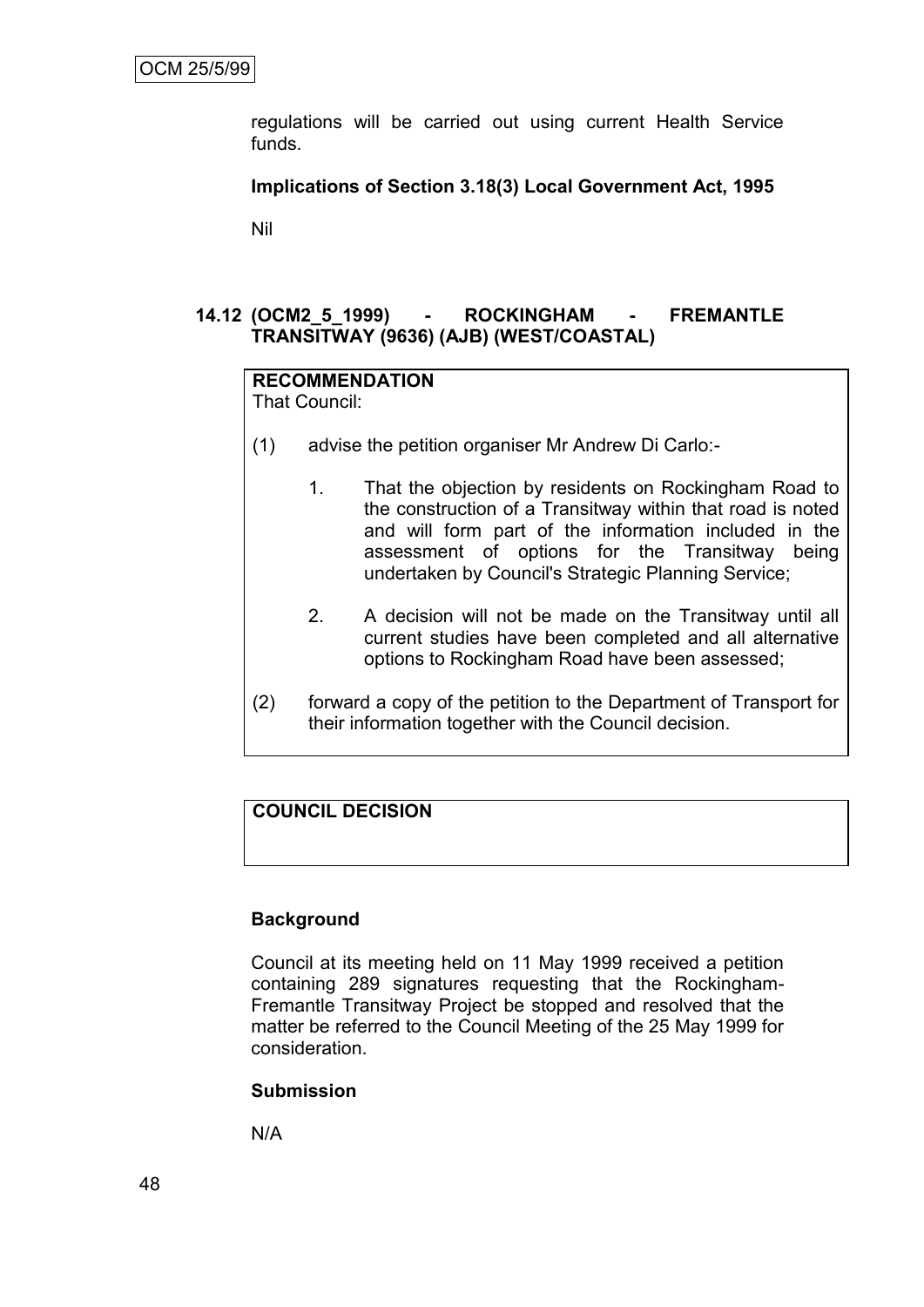#### **Report**

Proposals for a dedicated transit route linking Rockingham, Kwinana, Cockburn and Fremantle were outlined in the Government's Better Public Transport Plan announced by the then Hon Eric Charlton, Minister for Transport.

The proposal is for a busway which would be progressively implemented and designed so as being capable of adoption to other forms of transport over time including light rail.

A detailed assessment of route options was undertaken by PPK Environment and Infrastructure Pty Ltd. Department of Transport , Main Roads WA, Ministry for Planning and the affected local authorities worked closely with PPK to determine the most appropriate and effective alignment.

In May 1998 a comprehensive report was presented to Council detailing the options of Stock Road, Rockingham Road and Cockburn Road.

Council resolved as follows;

- "*1. The proposed transitway alignment within Rockingham Road is supported in principle for the purpose of undertaking more detailed studies to determine whether or not the transitway can be accommodated within the existing reserve, the impact on traffic including access to residential properties, impact on the amenity of residents fronting Rockingham Road;*
- *2. Council will reconsider the transitway proposal upon completion of the detailed studies;*
- *3. The community should be widely consulted as part of the preparation of the detailed studies*."

In November 1998 BSD Consultants were appointed by Department of Transport to undertake detailed local design study for the Rockingham Road portion of the Transitway. The study brief covers all of the elements outlined in Council's decision of May 1998 and includes property impact, noise, traffic and property values.

A public meeting and an information forum have been held by Department of Transport as part of the consultation process and further meetings are planned once the detailed studies have been completed.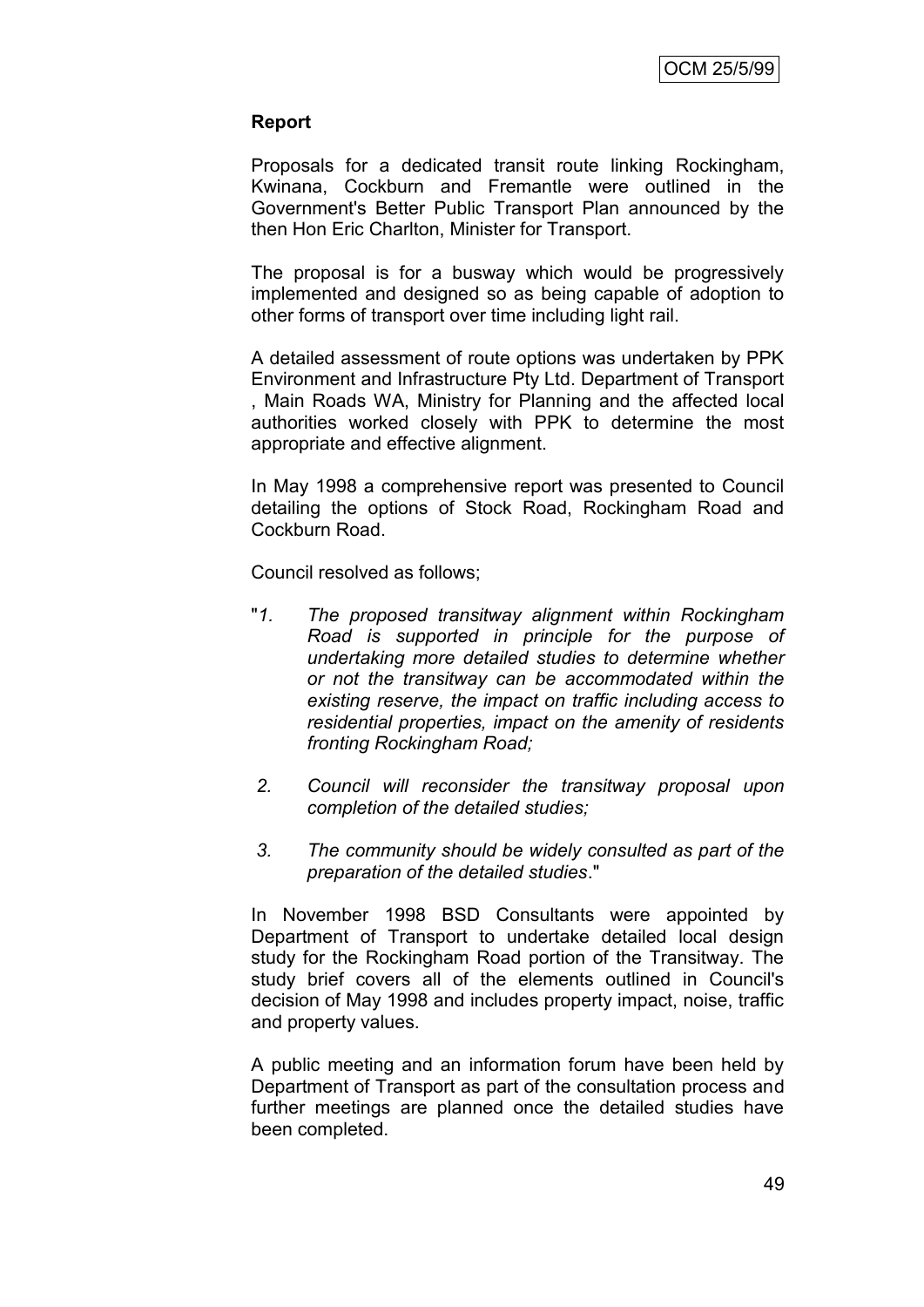The public meeting and information forum were well attended and generally by residents who live on Rockingham Road.

Typically the questions asked revolved around the impact on people's property including noise, access, land take and property values. Many expressed the view that the system was for the people of Rockingham and Kwinana and to get to Fremantle and was not going to be used by Cockburn residents who were already adequately serviced by the current bus system which was hardly used. The view expressed on numerous occasions was that the service should be on Cockburn or Stock Road where it would not affect anyone. The majority of the people in attendance oppose the Transitway for the reasons outlined above.

Council at its meeting held on 16 March 1999 resolved as follows:-

- "*1. To undertake a review, by Council's Strategic Planning Service, of alternative alignments for the proposed Rockingham-Fremantle Transitway using Cockburn and Stock Road, in the event that Rockingham Road is not an acceptable alignment; and*
- *2. Use this information, as appropriate, as part of any submission the Council may make in respect to the Transitway when the proposal is formally made public by the Department of Transport for community and Council consideration.*"

In accordance with the Council resolution four alternative route options based on Stock and Cockburn Roads have been identified and are being assessed. The Multi Criteria Assessment will include the items of concern to residents along Rockingham Road, eg noise, property value, access, traffic.

It is considered that the Department of Transport should be given the opportunity to complete the detailed studies and present the outcomes to both the community and Council and the Multi Criteria Assessment of alternative options completed before a final decision is made.

#### **Strategic Plan/Policy Implications**

Strategy 6.1, Action 6.1.1 applies.

Policy PD 15 "Ultimate Strategic District Plan" applies.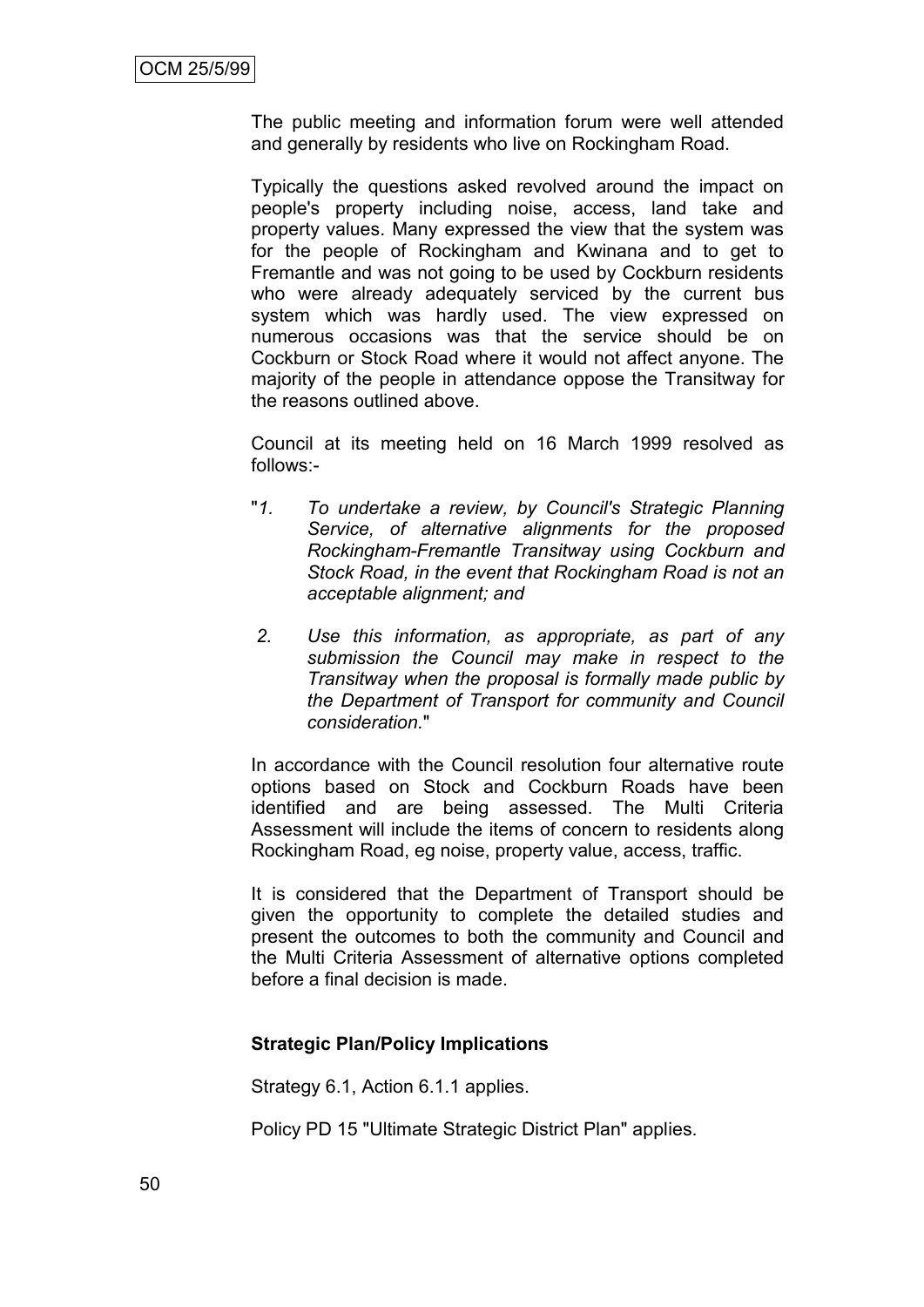Policy PD 25 "Liveable Neighbourhoods - Community Design Code" applies.

# **Budget/Financial Implications**

Nil.

**Implications of Section 3.18(3) Local Government Act, 1995**

Nil. State project.

**14.13 (OCM2\_5\_1999) - PROPOSED AMENDMENT NO. 195 TO DISTRICT ZONING SCHEME NO. 2 - PORTION OF LOT 9 COCKBURN ROAD, HENDERSON - OWNER: WATER CORPORATION - APPLICANT: CITY OF COCKBURN (92195) (SA) (COASTAL) (MAP 5) (ATTACH)**

# **RECOMMENDATION**

That Council:

(1) adopt the following amendment:-

TOWN PLANNING AND DEVELOPMENT ACT 1928 (AS AMENDED) RESOLUTION DECIDING TO AMEND A TOWN PLANNING SCHEME CITY OF COCKBURN - DISTRICT ZONING SCHEME NO.2.

AMENDMENT NO.195

Resolved that Council, in pursuance of section 7 of the Town Planning and Development Act 1928 (as amended) to amend the above Town Planning Scheme by:-

- 1. Rezoning Portion of Lot 9 Cockburn Road, Munster from "Public Purpose (WSD)" and "Important Regional Road Reserve" to "General Industry" and "Important Regional Road Reserve" in accordance with the Scheme Amendment Map;
- 2. Rezoning Portion of Lot 5 Russell Road, Munster and portion of Russell Road road reserve from "Important Regional Road Reserve" to "General Industry" in accordance with the Scheme Amendment Map;
- 3. Rezoning portion of Cockburn Road road reserve from "Local Reserve - Local Road" to "General Industry" in accordance with the Scheme Amendment Map; and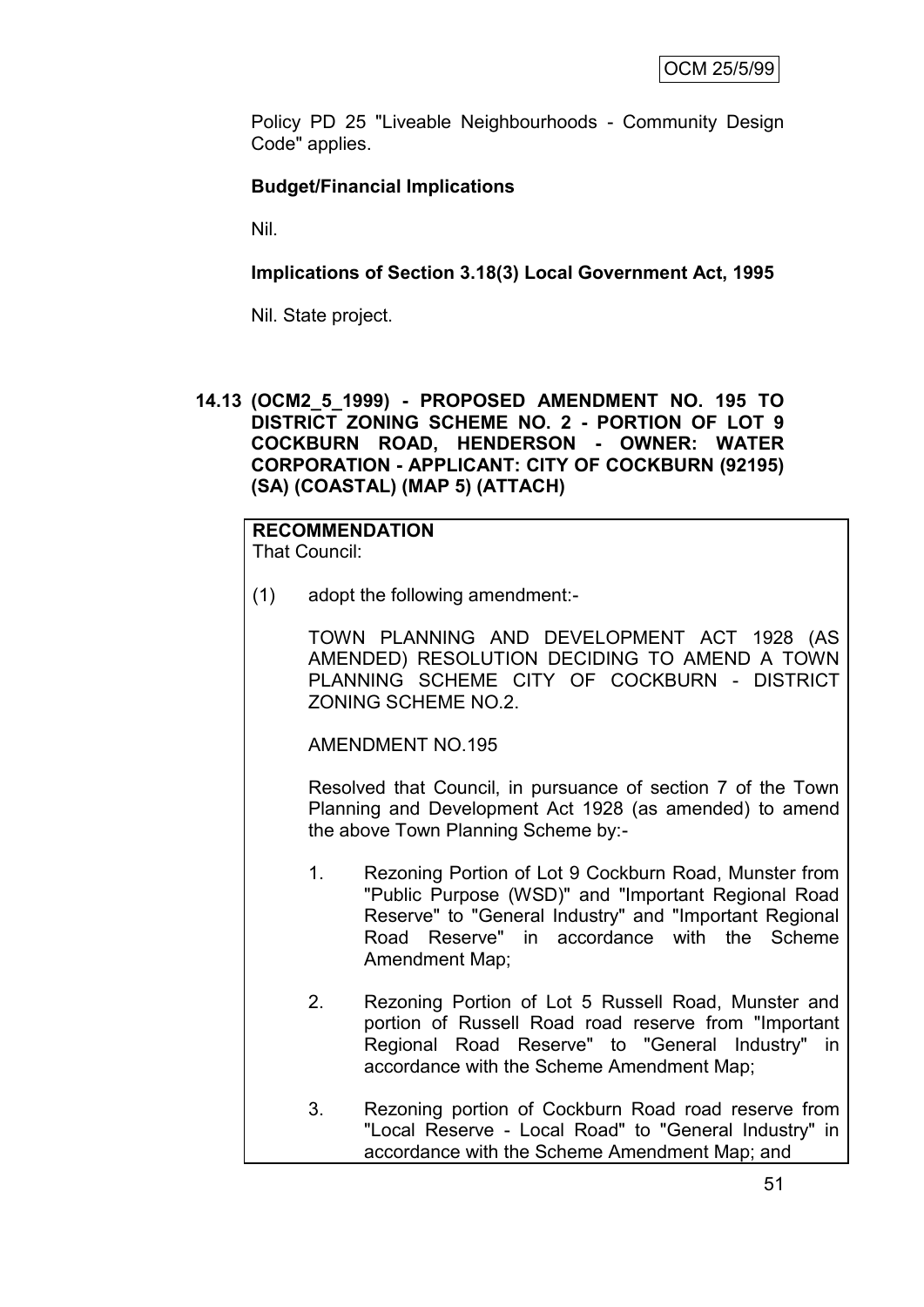4. Amend the Scheme Maps accordingly.

DATED THIS 25th DAY OF MAY 1999

CHIEF

#### EXECUTIVE OFFICER

- (2) upon preparation of the amending documents, sign the amending documents, and forward a copy to:-
	- 1. The Environmental Protection Authority in accordance with Section 7A(1) of the Act; and
	- 2. The Western Australian Planning Commission for information.
- (3) advertise the proposed amendment in accordance with the Town Planning Regulations 1967 (as amended), following receipt of formal advice from the Environmental Protection Authority that the Scheme or Scheme Amendment should not be assessed under Section 48A of the Environmental Protection Act, ;
- (4) notwithstanding (3) above, the Director of Planning and Development may refer a Scheme or Scheme Amendment to Council for further consideration following formal advice from the Environmental Protection Authority that the Scheme or Scheme Amendment should not be assessed under Section 48A of the Environmental Protection Act;
- (5) advise the applicant of Council's decision.

# **COUNCIL DECISION**

#### **Background**

The Western Australian Planning Commission has recently updated the Metropolitan Region Scheme (MRS) for the proposed Jervoise Bay Infrastructure Project. The MRS Amendment No.1001/33, which is subject to Section 38 Assessment by the Environmental Protection Authority, was finalised earlier this year.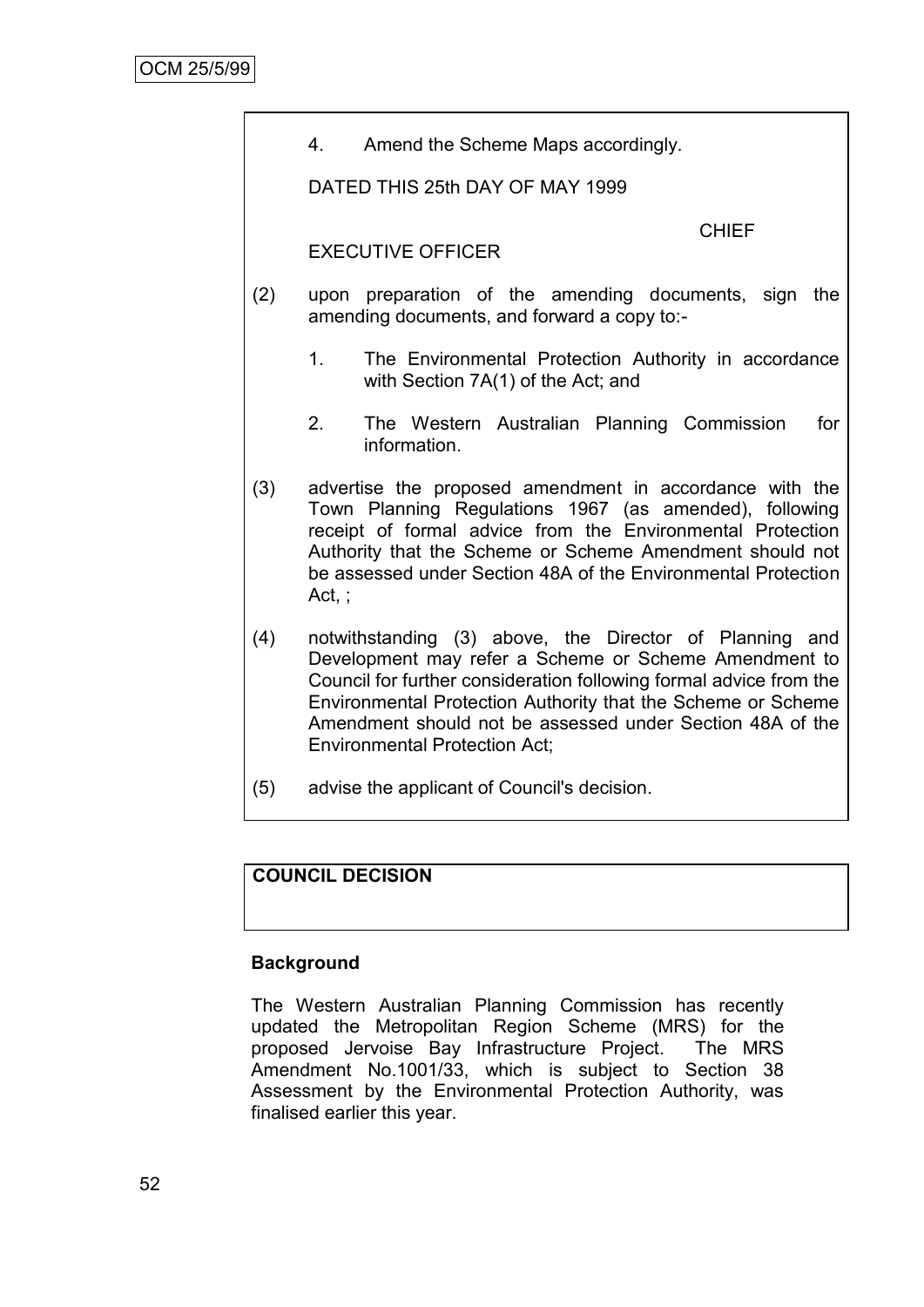The purpose of the MRS Omnibus Amendment is to incorporate changes to zones and reservations arising from decisions made by the WAPC or Government proposals for the use of land, more detailed studies of specific proposals, and generally to ensure the MRS is kept up to date as the statutory regional plan for Perth.

# **Submission**

Amendment No.195 will rezone:

- portion of Lot 9 Cockburn Road, Munster from "Public Purpose (WSD)" and "Important Regional Road Reserve" to "General Industry",
- portion of Lot 5 Russell Road, Munster and portion of Russell Road road reserve from "Important Regional Road Reserve" to "General Industry", and
- rezoning portion of Cockburn Road road reserve from "Local Reserve - Local Road" to "General Industry"

#### **Report**

The purpose of this proposal is to facilitate the realignment of the intersection of Russell and Cockburn Road with the intention of redirecting local traffic onto the Fremantle-Rockingham Highway. The modification to the intersection will discourage through-traffic into the Jervoise Bay Industrial Estate and facilitate the rationalisation of car parking and access to the ship building precinct.

The proposal provides for a road reservation of up to 70 metre width (to accommodate excavation batter slopes) along a 300 metre radius curve which transverses lot 9 Cockburn Road. This land is owned by the Water Corporation and is currently reserved for Public Purposes (WSD). In order to facilitate this proposal the subject land would need to be transferred to "Important Regional Road reserve".

The existing area of land currently designated Important Regional Road reservation would no longer be required and is to be rezoned to Local Road Reserve and together with the remaining superfluous area of land south of the new intersection alignment will be transferred to General Industry zone.

#### **Strategic Plan/Policy Implications:**

Corporate Strategic Plan Strategy - Clause 2.1 - Promotion of Henderson Ship building area.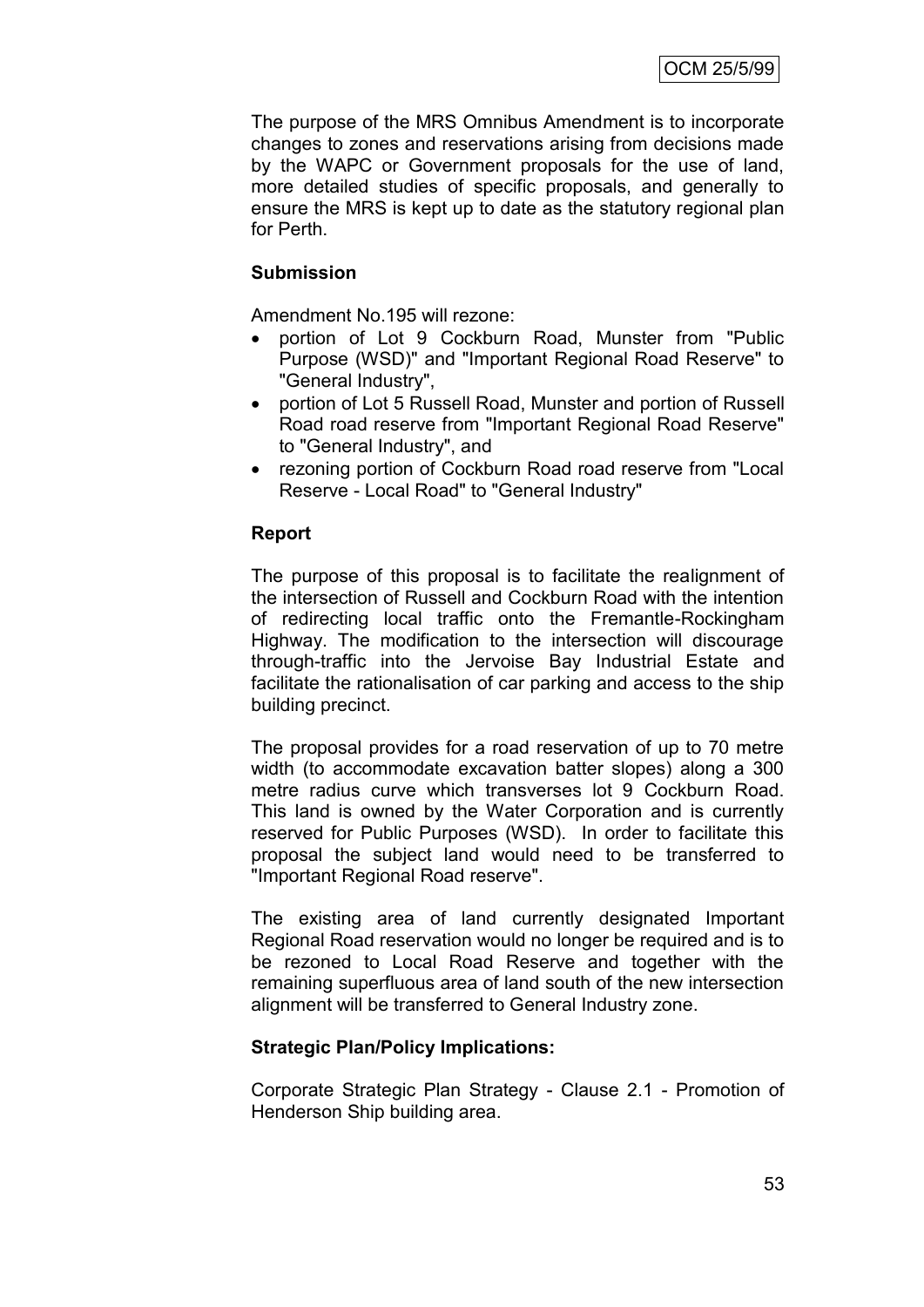# **Budget/Financial Implications:**

Council to pay costs associated with the Amendment from operationalfunds.

#### **Implications of Section 3.18(3) Local Government Act, 1995**

Nil

### **14.14 (OCM2\_5\_1999) - PROPOSED OVERSIZE RURAL SHED - LOT 24, 128 BRITANNIA AVENUE, BEELIAR - OWNER: K DASBOROUGH - APPLICANT: D CHEONG & ASSOCIATES (3318251) (PT) (SOUTH) (MAP 9) (ATTACH)**

#### **RECOMMENDATION**

That Council:

(1) approve the proposed rural shed on Lot 24, 128 Britannia Ave, Beeliar in accordance with the approved plan subject to the following conditions:

Standard Conditions

1. Standard conditions contained in Council Policy PD17 as determined appropriate to this application by the delegated officer under clause 7.6 of Town Planning Scheme District Zoning Scheme No. 2.

Special Conditions:

- 1. The shed is to be clad in a material of a type or colour of natural or earth tonings to complement the surroundings or make the shed less conspicuous to the adjoining developments and environment which it is located.
- 2. The use of the shed must comply with Council's requirements for the Rural zone.
- (2) Issue an MRS Form 2 Notice of Approval valid for a period of 24 months.

# **COUNCIL DECISION**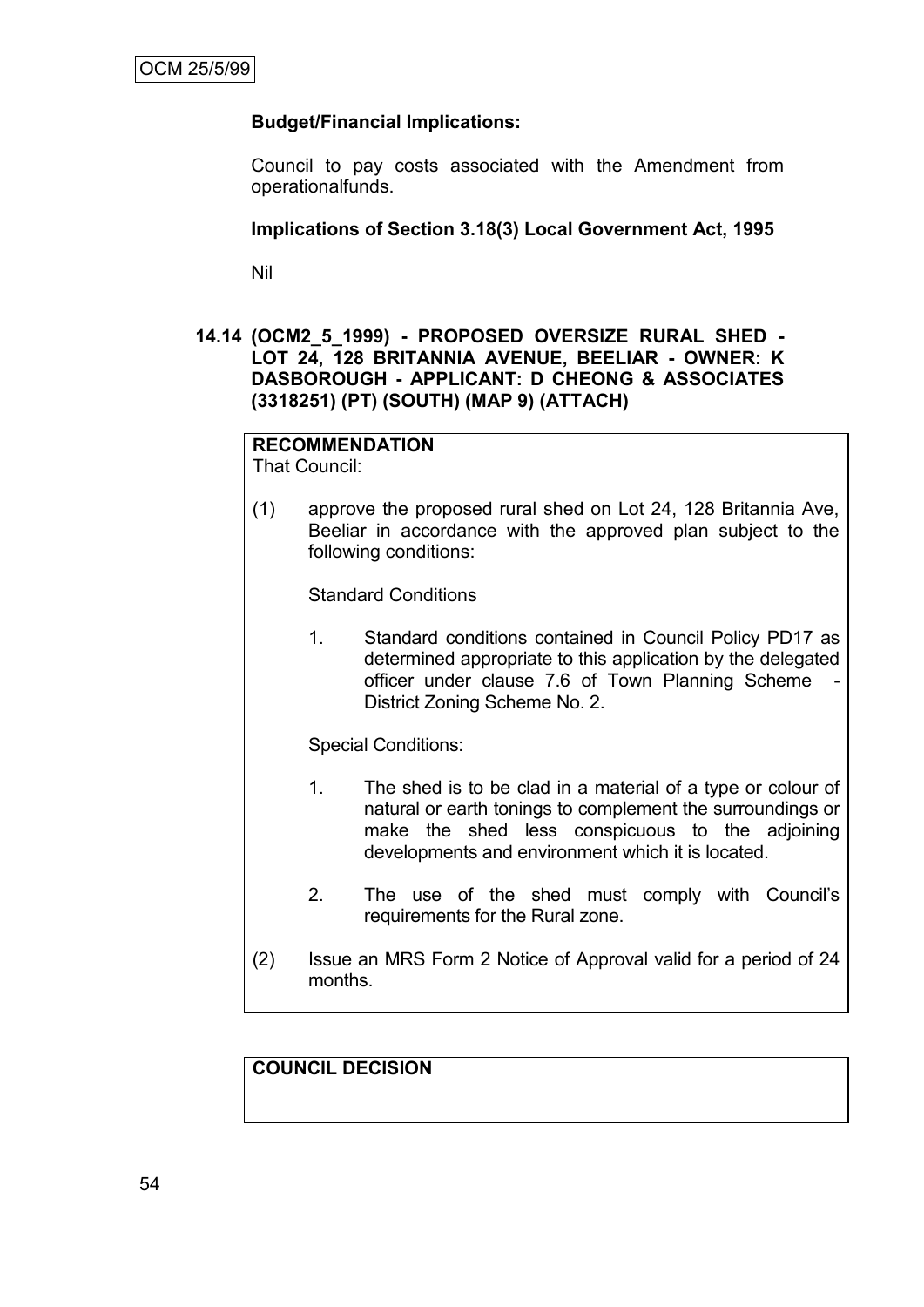# **Background**

| ZONING:          | MRS:              | Rural |
|------------------|-------------------|-------|
|                  | DZS:              | Rural |
| <b>LAND USE:</b> | Vacant            |       |
| LOT SIZE:        | 4053 $M^2$        |       |
| AREA:            | 216M <sup>2</sup> |       |
| USE CLASS:       | N/A               |       |

#### **Submission**

The submitted plans indicate the construction of a rural shed 216  $m^2$  in area. The shed will be constructed in trimdeck cladding and is 5.4 metres in height. (Refer to agenda attachment for a copy of the plan)

The shed will be used for domestic use including the storage of tools, small hobby truck, boat, camping gear, gardening equipment and children's outdoor toys. The owners want to store all domestic goods inside the shed, in order to keep the block neat and tidy. (Refer to agenda attachment for a copy of the statement of proposed use for the outbuilding)

# **Report**

The proposed development has been referred to Council as it is affected by Council Policy PD18 – Ancillary Outbuildings (Sheds) in Special Rural and Rural Zones (adopted 15 December 1998) which states that:

"1. Any shed in excess of 200m2 in area and/or 4.5 metres in height in a Special Rural or Rural zone must be referred to Council for development approval. The applicant must provide a statement of proposed use for the outbuilding for Council's determination. "

The proposed shed complies with the requirements of by Council Policy PD18 – Ancillary Outbuildings (Sheds) in Special Rural and Rural Zones and Council Policy PD2 – Rural Setback Policy (adopted 15 December 1998) and District Zoning Scheme No. 2. for rural zones, therefore approval is recommended.

# **Strategic Plan/Policy Implications**

N/A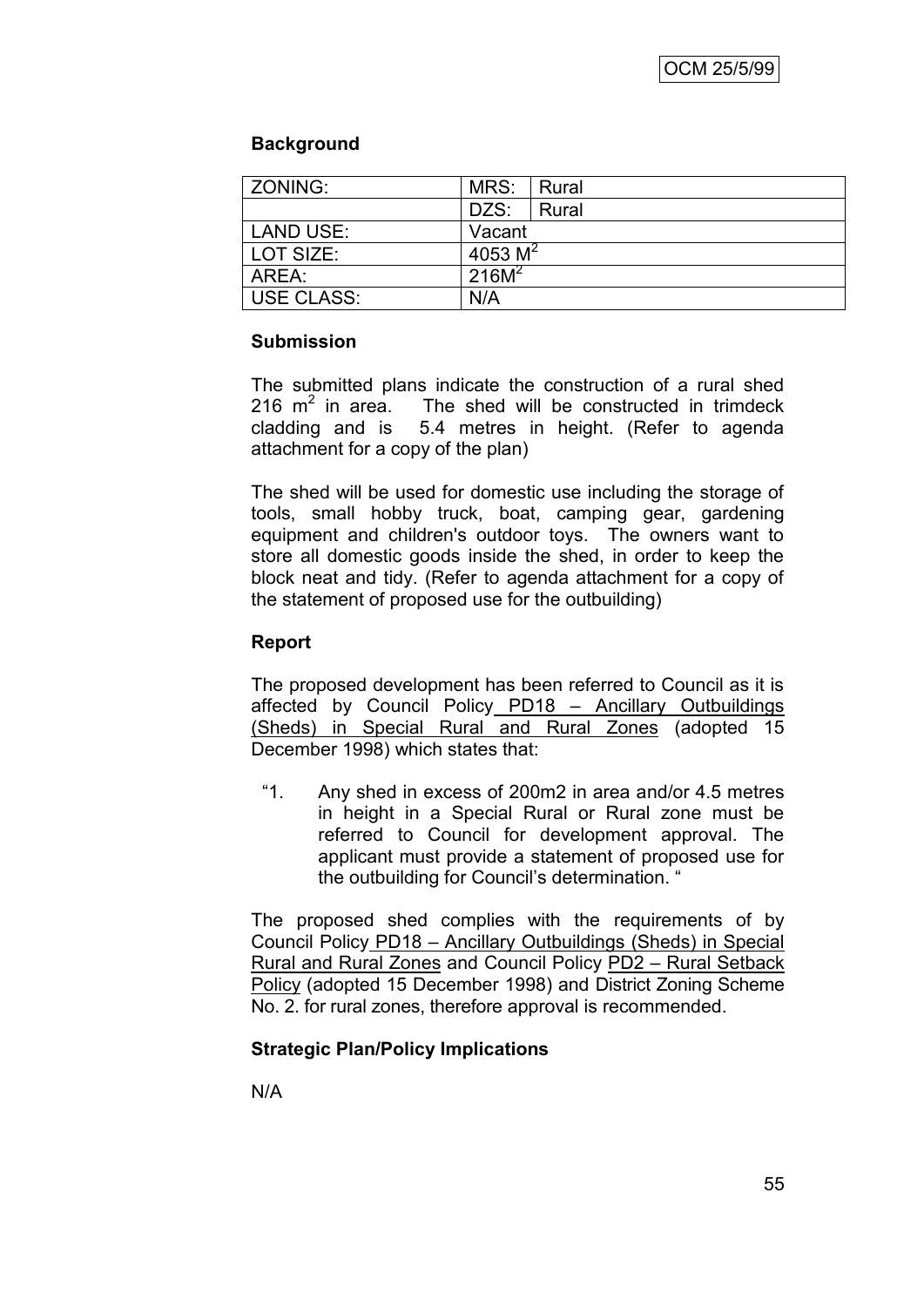# **Budget/Financial Implications**

N/A

**Implications of Section 3.18(3) Local Government Act, 1995**

Nil

#### **14.15 (OCM2\_5\_1999) - PROPOSED TOWN PLANNING SCHEME NO. 3 AND LOCAL PLANNING STRATEGY - REQUEST FOR ADVERTISING (SMH) (9485)**

# **RECOMMENDATION**

That Council:

- (1) adopt the Proposed Town Planning Scheme No. 3 Text and Maps under Regulation 13 of the Town Planning Regulations;
- (2) adopt the Local Planning Strategy;
- (3) forward two signed copies of Proposed Town Planning Scheme No. 3 Text and Maps to the Western Australian Planning Commission with a request to advertise the Scheme in accordance with Regulation 14 of the Town Planning Regulations;
- (4) forward two copies of the Local Planning Strategy to the Western Australian Planning Commission for information in support of the proposed Scheme.

# **COUNCIL DECISION**

#### **Background**

The Council's Planning and Development Division has been working on the preparation of a new Town Planning Scheme for the district since 1996.

District Zoning Scheme No. 2 was gazetted in 1992 and its five yearly review fell due in 1997.

Initially, the Division, with the Council's support pursued a new Scheme based on innovations which ultimately were not acceptable to the Ministry for Planning.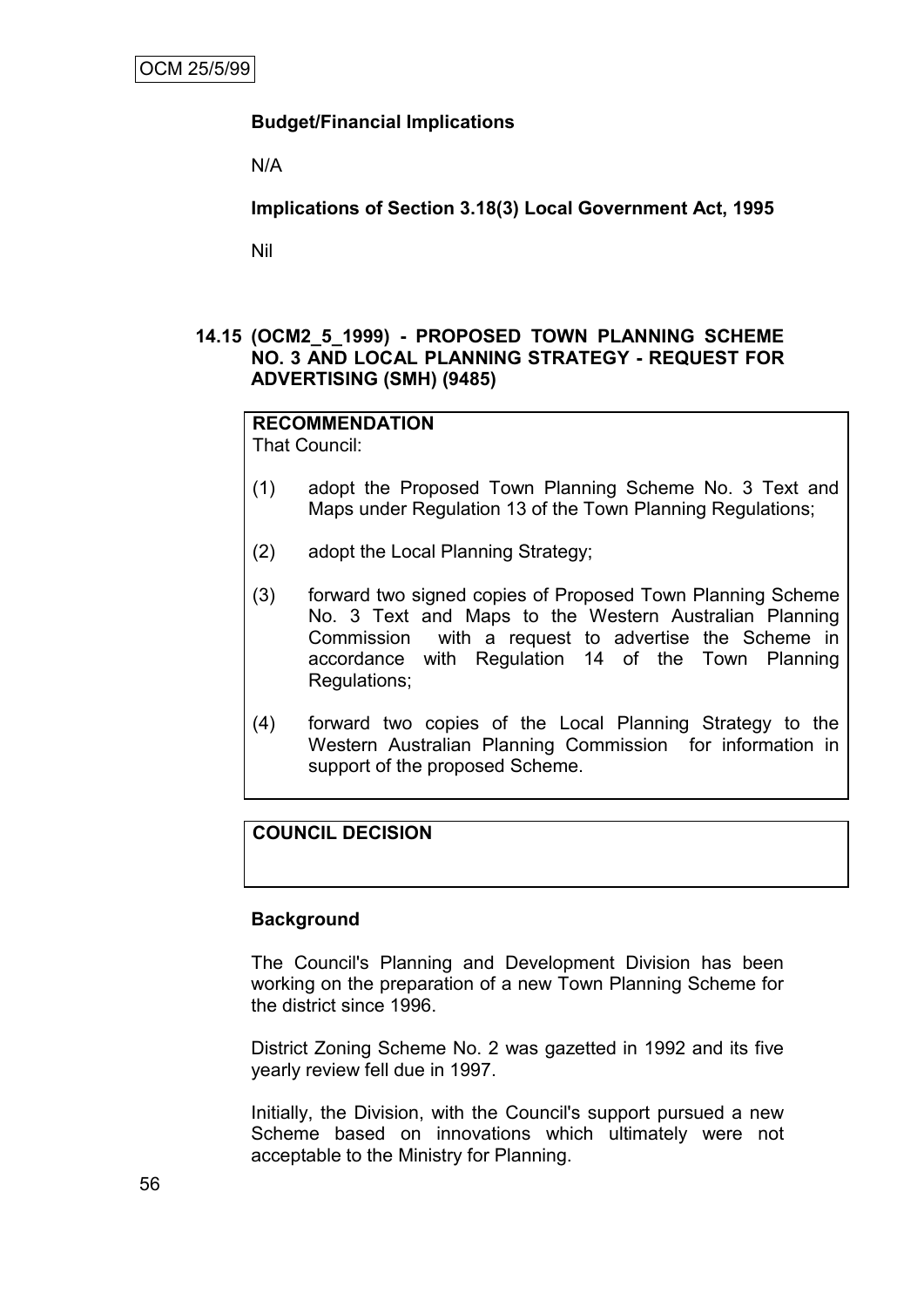In the interim, the Ministry for Planning published a draft version of a Model Scheme Text for public comment. During this time it was decided by the Council to revise the proposed new scheme to conform to the proposals contained in the Model Scheme Text, and by so doing abandon the initial version of the Scheme. (Refer to Council Meeting 15 December 19998)

The revised version of the Scheme, referred to as Version 2, was completed following liaison with the Council, particularly the range of zones and the proposals contained in the Zoning Table.

In August 1998, interested Councillors attended a workshop, facilitated by Planning Staff, to discuss the approach to the Scheme and the scheme map zoning options. The outcome of this workshop was used to finalise the Scheme Maps for public advertising.

Since the beginning of 1999, the proposed Scheme has been revised to reflect the draft Model Scheme Text provisions and the incorporation of Councillor's comments, the Local Planning Strategy has been written at the request of the Ministry, because it is currently not a requirement, and the Scheme Maps have been finalised ready for publication and display during the public advertising period.

In accordance with the Regulations, the Council has adopted all the preliminary resolutions to prepare a Scheme, an examination report prepared together with a Scheme Report.

Version 1 of the proposed Scheme was referred to the EPA as required and the Authority determined that the Scheme did not require assessment. The Ministry for Planning has been advised accordingly.

#### **Submission**

The proposed Scheme Text and Map together with the Local Planning Strategy is ready to be submitted to the Commission under Regulation 13.

A copy of the proposed Text, Maps and Strategy will be tabled at the Council Meeting.

#### **Report**

Initial informal advice from the Ministry for Planning is that the proposed Scheme Text is generally acceptable, largely because it is consistent with the draft Model Scheme Text.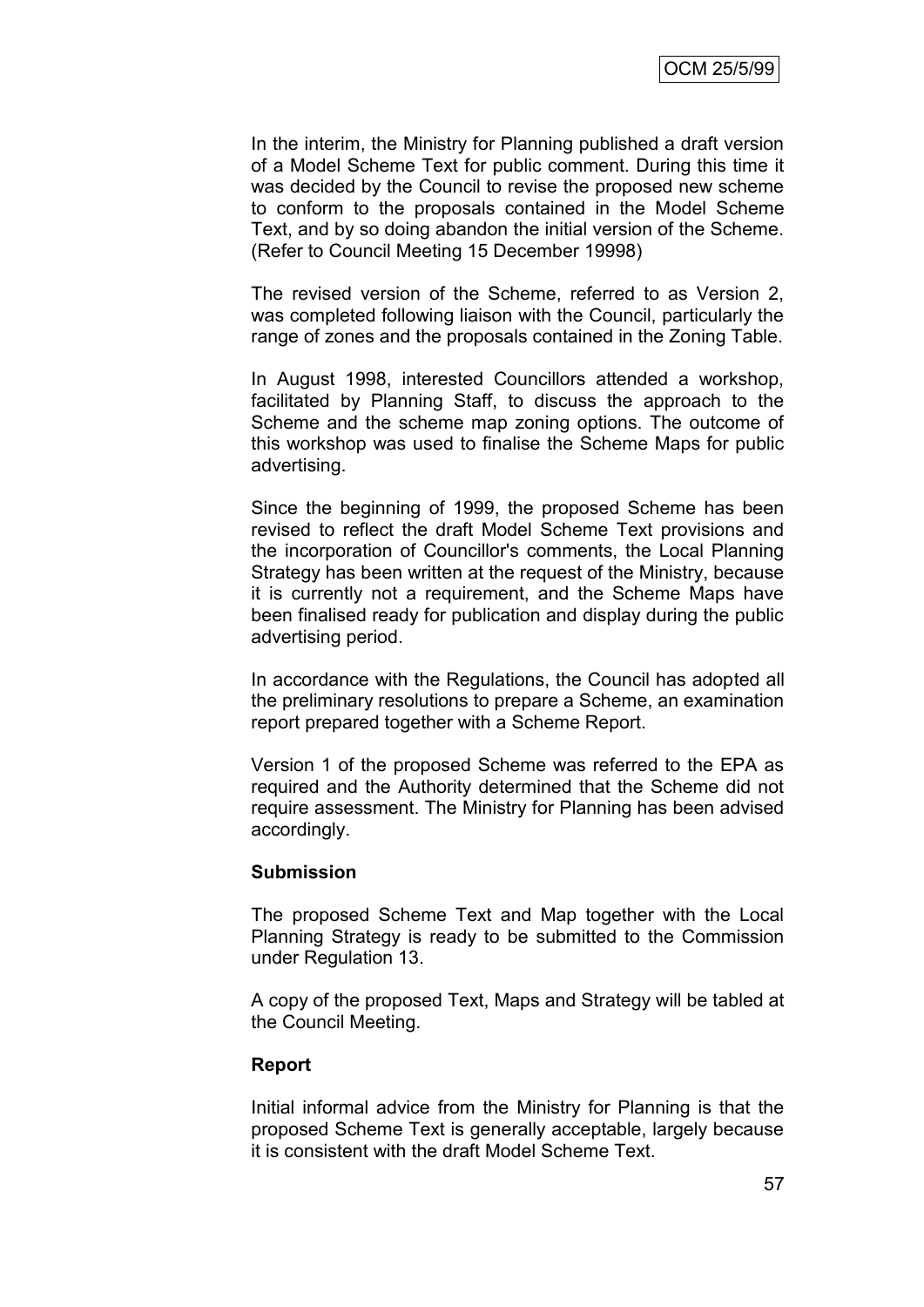The Planning and Development Division is satisfied that the proposed Scheme documents are sufficiently refined and adequately produced to enable them to be advertised for public comment.

The proposed Scheme Maps are generally the same as those currently applying under District Zoning Scheme No. 2, particularly in relation to the distribution of residential densities. The major change is the introduction of the "Resource" zone in the eastern sector of the district to be consistent with the MRS and the use of a Special Purpose zone for particular major developments within the district.

Should there be any matters that arise after the Council seeks to have the proposed Scheme advertised there is the opportunity for reconsideration prior to advertising in direct liaison with Ministry staff or during advertising.

Modifications to the Scheme could occur following advertising or once it has been referred to the Minister for final adoption.

During the advertising period, public displays should be conducted together with the distribution of information brochures.

It could take some time, based on the experience of other local governments, for approval to advertise to be granted and finalisation following the close of the public comment period. It could take in the order of 2 years before final gazettal.

Potential delays could also be caused by the finalisation of the FRIARS recommendations, which depending on the option adopted, could significantly affect the south-west sector of the Scheme area.

The Local Planning Strategy and the proposed Scheme Text and Map are comprehensive, but self explanatory and therefore would be no advantage in attempting to summarise them as part of this report.

The primary purpose of the report is to enable the Scheme to proceed to advertising, so that the Commission and the community have the opportunity to comment on the proposals.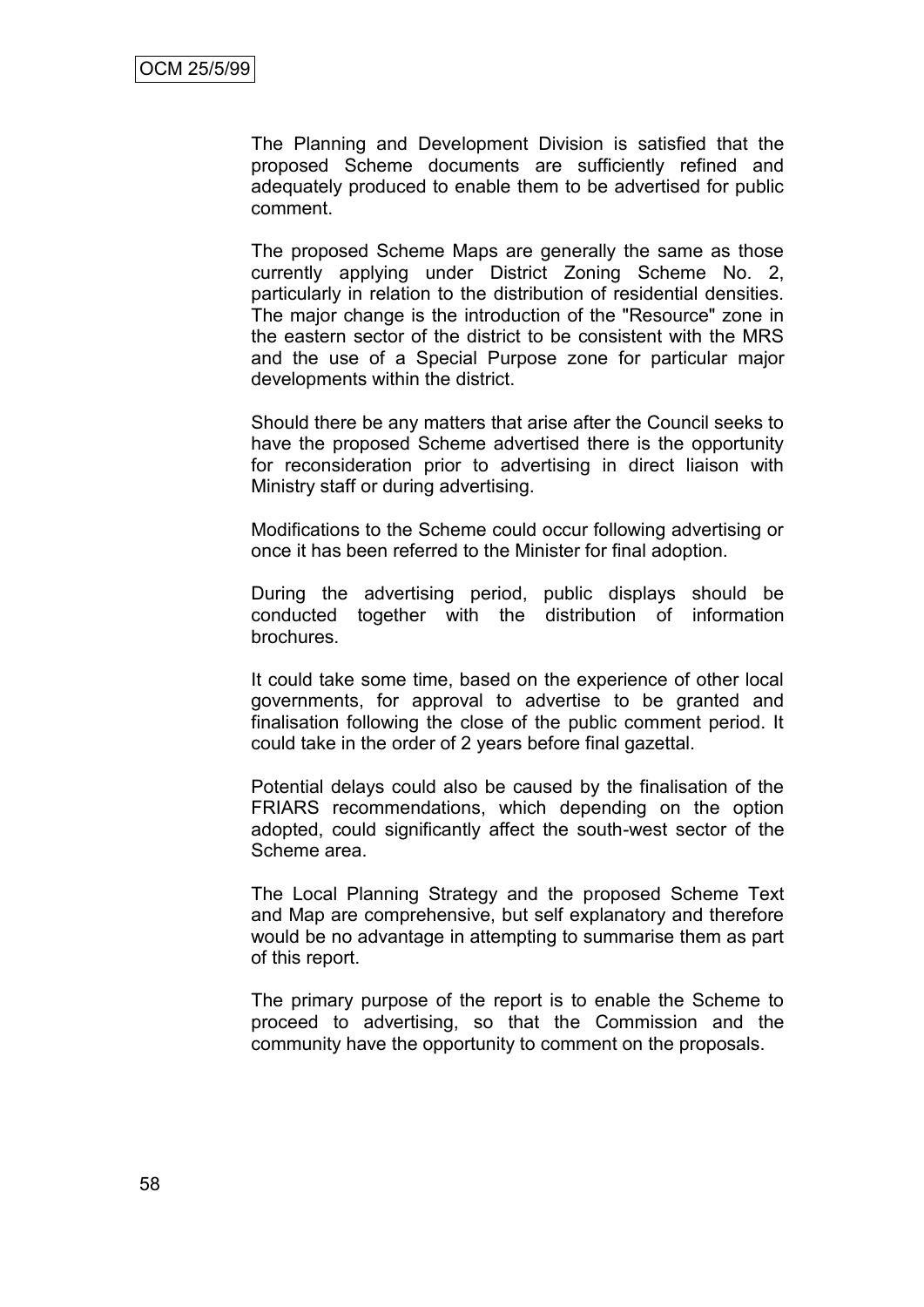# **Strategic Plan/Policy Implications**

Corporate Strategic Planning Strategy 2.3 k) and Action 2.3.11 applies.

### **Budget/Financial Implications**

The 1998/99 Budget provides:

- \$19,545 for Legal Advice (Acc. 500476)
- \$20,000 for Community Consultation (Acc. 500474)

#### **Implications of Section 3.18(3) Local Government Act, 1995**

Nil.

#### **14.16 (OCM2\_5\_1999) - CLAIM FOR REIMBURSEMENT OF LEGAL COSTS - LOT 13 THOMAS STREET, SOUTH LAKE - OWNER/APPLICANT: N DEVINE (995907) (SR) (EAST) (MAP 14) (ATTACH)**

#### **RECOMMENDATION**

That Council advise Mr N Devine that it is not prepared to reimburse his legal costs.

# **COUNCIL DECISION**

#### **Background**

| ZONING:    | MRS:   | Urban                                 |
|------------|--------|---------------------------------------|
|            | DZS:   | Local Reserve - Public Purposes (SEC) |
| LAND USE:  | Vacant |                                       |
| USE CLASS: | N/A    |                                       |

The owner of Lot 13 Thomas Street, South Lake has requested Council's reconsideration of legal costs incurred in regard to the subdivision of adjacent land, namely former Lot 1 North Lake Road.

Copy of Minutes (2 July 1996 and 3 October 1995) and exchanges of correspondence are attached for information.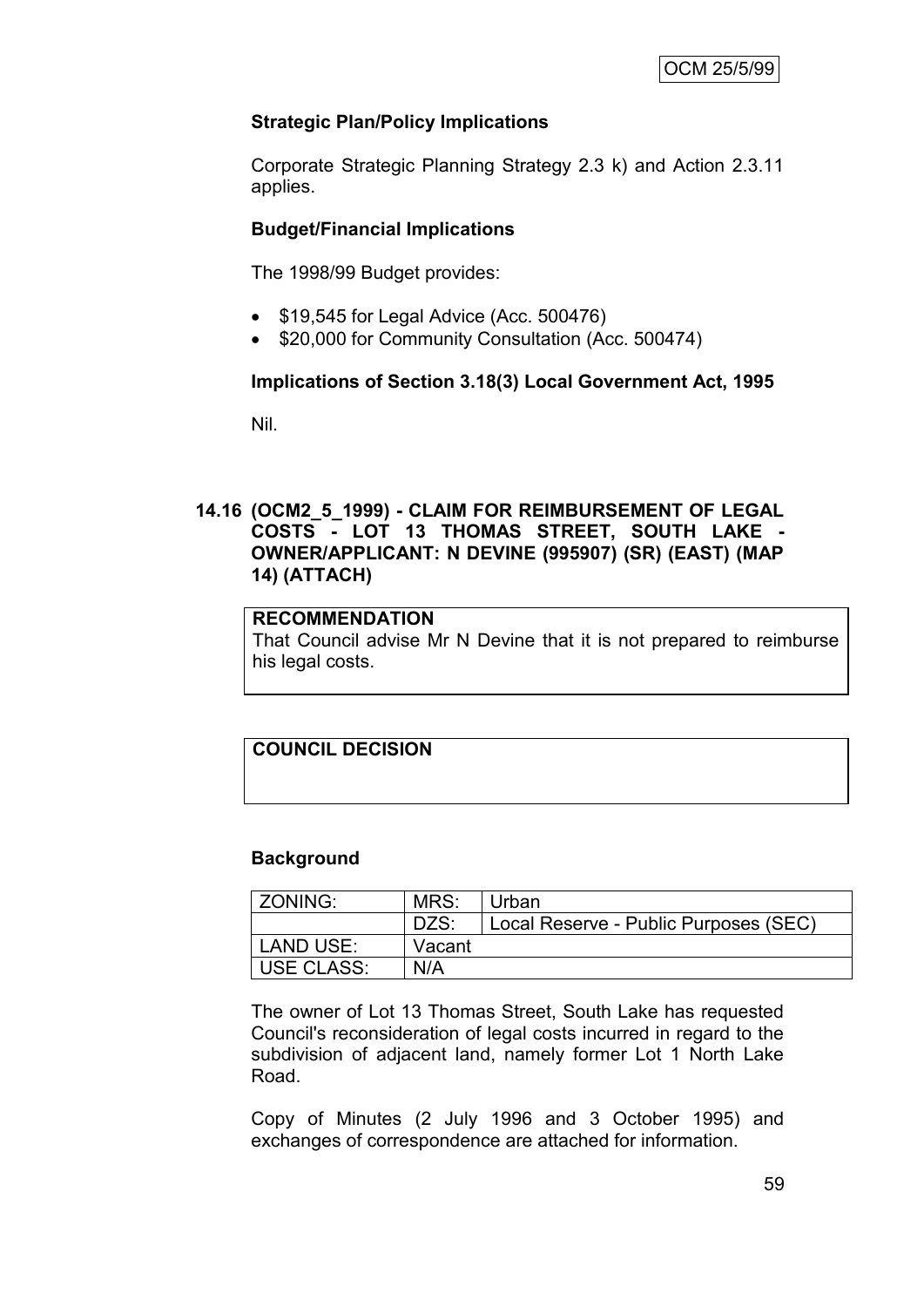The reimbursement claim is understood to be for an amount of \$1,028.40 for legal costs incurred by Mr Devine, in respect to a possible road extension across Lot 13.

The WAPC subdivision approval for the former Lot 1 North Lake Road included the following condition:

"*Arrangements being made for the Thomas Street deviation and construction prior to the endorsement of any Plan or Diagram of Survey.*"

The planning rationale for this condition was to eliminate a potential traffic problem associated with the existing, below standard intersection spacing on North Lake Road between Thomas Street and Hammond Road. At that time North Lake Road was controlled by Main Roads WA and it was their requirement for the intersection spacing of Hammond Road and Thomas Street to be rationalised.

Implementation of the condition required the subdivider (B & R Investments) to negotiate with the owner of Lot 13 Thomas Street to acquire a  $1295m^2$  portion of Lot 13 for the road extension. B & R Investments is a company controlled by former Deputy Mayor, Terry Battalis.

The parties were unable to reach an agreement on the purchase price and the Planning Consultant for B & R Investments wrote to the City of Cockburn requesting Council to initiate resumption procedures for the proposed road extension land, due to the following circumstances.

"*In March 1995, the owners of Lot 1 made a verbal offer to Mr Divine of \$10,000 which was rejected by Mr Divine on the basis that it was too low. In view of the situation, the owners of Lot 1 agreed to appoint an independent valuer to assess the value of the land. The subsequent valuation by Ross Hughes & Co put a value of \$5,000 on the land. By letter dated 13 July 1995, the owners of Lot 1 offered Mr Divine the sum of \$6,000 and offered to pay all costs associated with the sale. By letter dated 18 July 1995, Mr Divine advised that the previous verbal offer of \$10,000, together with the offer for \$6,000, was unacceptable but the subject land from Lot 13 is still for sale.*

*Our client is of the view that they have used their best endeavours to secure the necessary land for the extension of Thomas Road by private negotiations with Mr Divine. Our client's view is that Mr Divine wishes to take advantage of the situation, whereby the road is required as a condition of*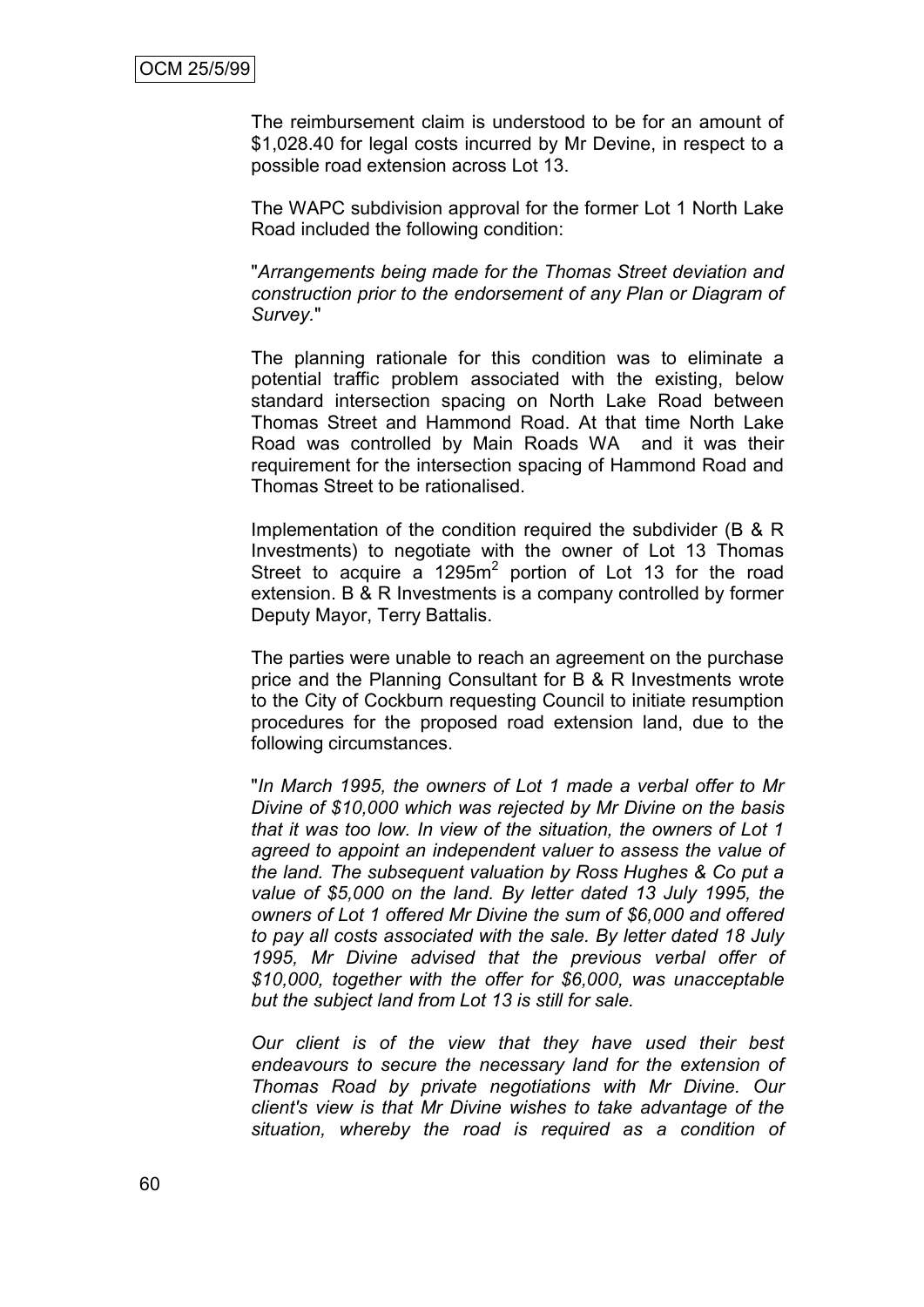*subdivision, to achieve a land value far in excess of its current market value.*

*Whilst the Thomas Road extension forms part of the subdivision for Lot 1, the link also provides the following benefits to Council:*

- *Increases the distance between the existing intersection of Thomas Road and Hammond Road with Forrest Road. This is considered essential given the proposed development of land between Thomas Road, Briggs Street and Berrigan Drive, east of the Western Power power lines, which will significantly increase traffic volumes on Thomas Road and hence the intersection of Thomas Road and Forrest Road;*
- *Provides a continuity of open space comprising Anning Park and POS to be provided within Lot 1."*

In response to this request, Council resolved as follows at its meeting on 3 October 1995:-

- "*(1) Council affirm its proposal for the deviation of Thomas Street as per the approved plan for Lot 1 Forrest Road and the closure of the current Thomas Street access on to Forrest Road.*
- *(2) Council advise Mr Devine that it has received a valuation from the prospective purchaser (B & R Investments) of the area of land proposed for the extension of Thomas Street;*
- *(3) Mr Devine be invited to seek an alternative valuation and negotiate further with B & R Investments;*
- *(4) Mr Devine be advised that in the event that a commercial resolution cannot be reached Council may consider alternative options to implement the proposed Thomas Street extension."*

Exchanges of correspondence between Council staff and Mr Devine's Solicitors followed.

On 8 January 1996 the WAPC resolved to delete the condition from the subdivision approval.

#### **Submission**

Mr Devine subsequently wrote to Council on 17 April 1996 requesting reimbursement of his legal costs for the reasons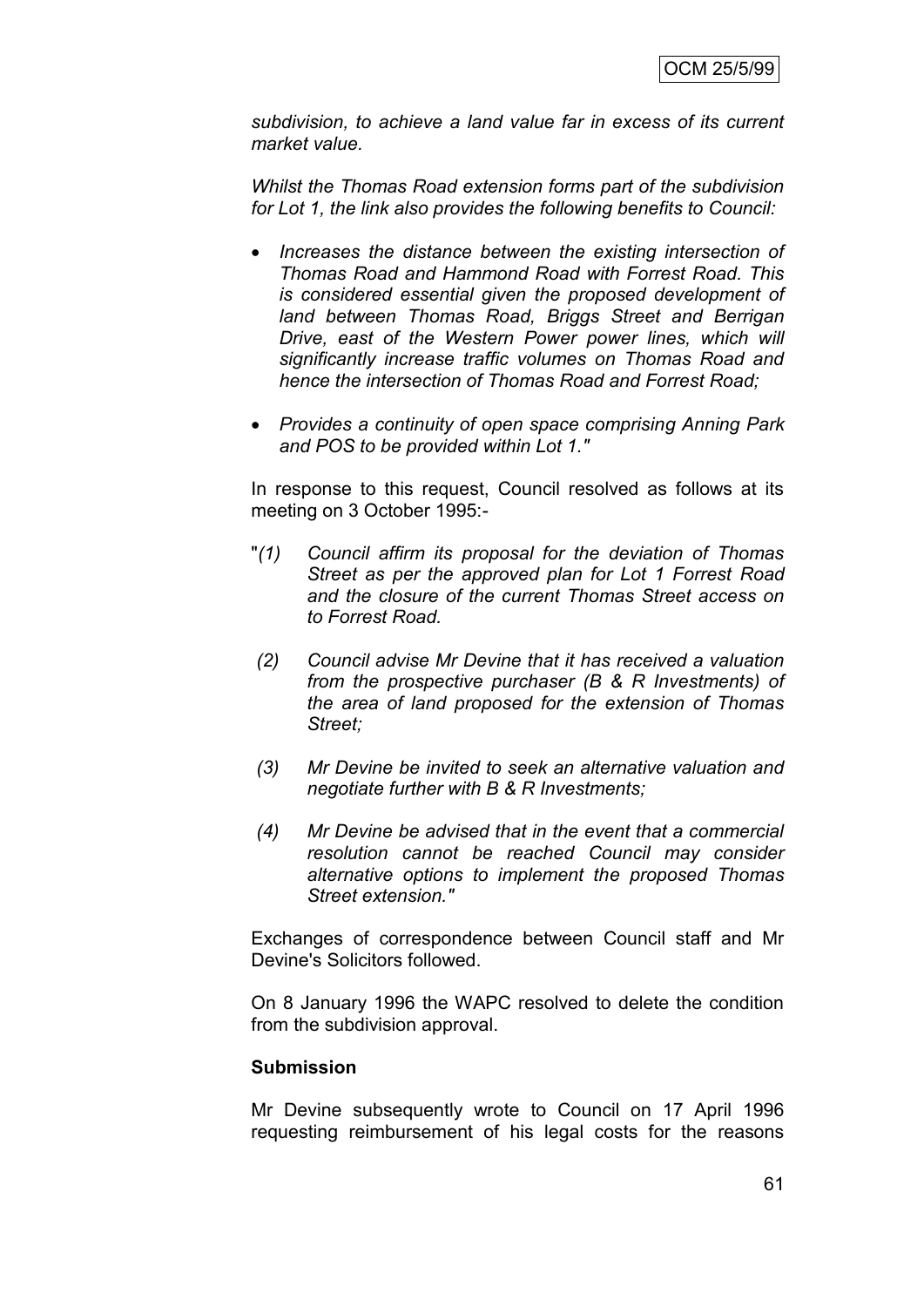outlined in his letter attached. Council at its meeting on 2 July 1996 resolved that it was not prepared to reimburse these costs.

Mr Devine met recently with Commissioner Donaldson and the Director, Planning and Development and has suggested that there is a legal basis for Council to pay his costs.

#### **Report**

Circumstances have not changed since Council's 1996 decision and it is considered that there is no right to compensation.

The Land Administration Act 1997 (s181) provides for compensation to be payable for 'reasonable costs incurred' in cases when formal resumption procedures have been commenced and then abandoned.

In this case no formal resumption procedures were initiated by the Council.

It therefore appears that Mr Devine on his own volition sought legal advice in relation to this matter.

Should the Council be of the view that the Council has for some reason an obligation to reimburse Mr Devine his out of pocket legal expenses, then it would need to resolve to make an exgratia payment.

#### **Strategic Plan/Policy Implications**

N/A

#### **Budget/Financial Implications**

It would be open to Council to make an 'ex-gratia' payment of \$1,028.40, however this could be considered as an undesirable precedent, as there may be other cases in which people engage Solicitors in respect to contentious issues and seek to make Council pay their costs.

#### **Implications of Section 3.18(3) Local Government Act, 1995**

Nil.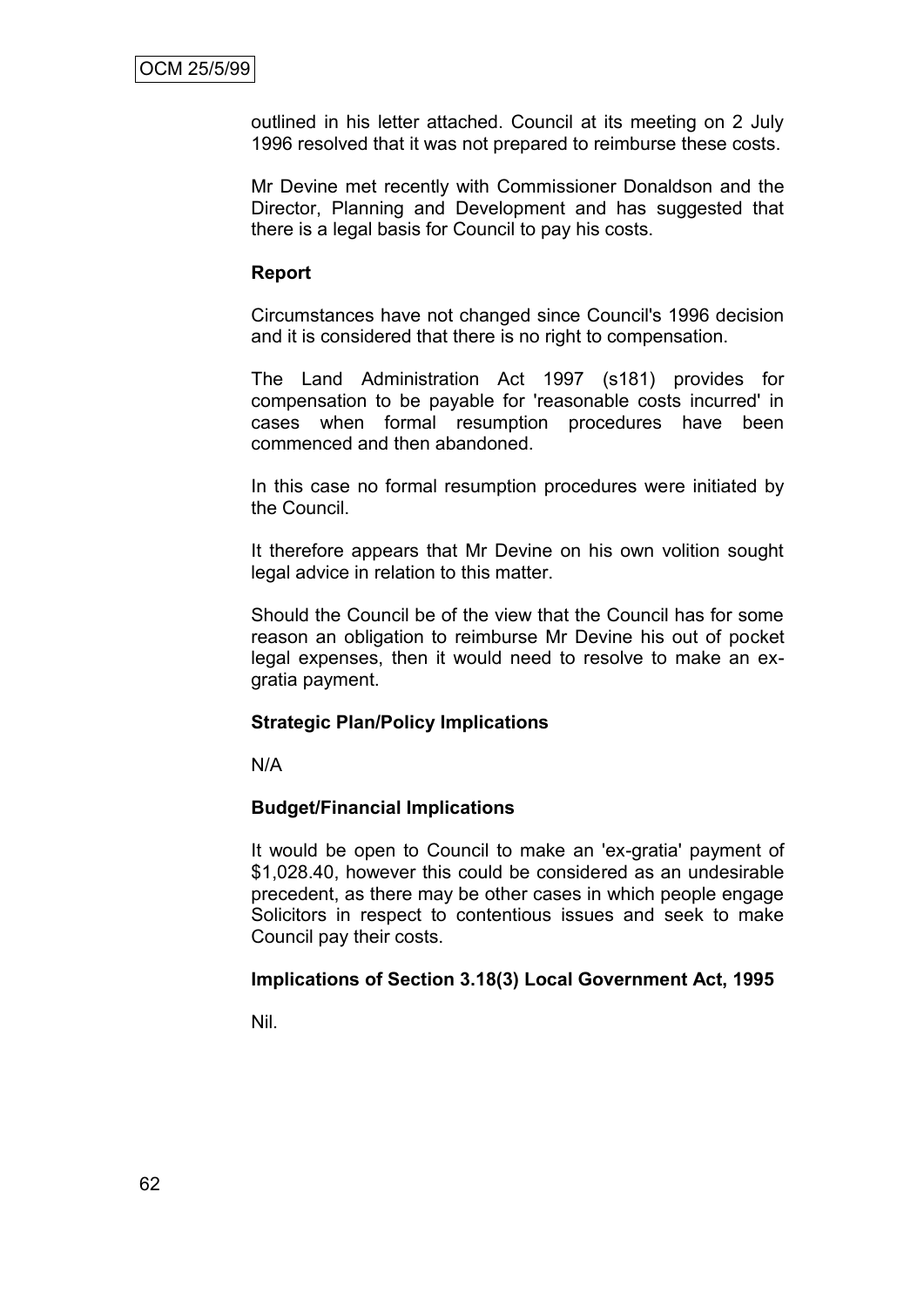#### **14.17 (OCM2\_5\_1999) - SAND EXTRACTION - PT LOT 135 ARMADALE ROAD, BANJUP - OWNER: CSR READYMIX CONCRETE - APPLICANT: CSR READYMIX QUARRIES (5513296) (CC) (EAST) (MAP 20) (ATTACH)**

# **RECOMMENDATION**

That Council:

- (1) refuse the proposal to excavate sand from the Armadale Road Important Regional Roads reservation and the 40 metre buffer on Pt Lot 135 Armadale Road for the following reasons:
	- 1. The proposal would result in a loss of visual amenity by the removal of natural vegetation and ridgelines and increase potential for views to the pit area which would impact negatively on the rural character of the locality;
	- 2. The proposal would set an undesirable precedent for other owner/occupiers of sand excavation sites to seek approval to similar proposals;
- (2) Issue a MRS Form 2 Notice of Refusal and;
- (3) Advise the referral authorities and the Western Australian Planning Commission of the Council's decision.

#### **COUNCIL DECISION**

# **Background**

| <b>ZONING:</b> |        | MRS: Rural Water Protection & Important   |
|----------------|--------|-------------------------------------------|
|                |        | <b>Regional Roads</b>                     |
|                | DZS:   | Rural                                     |
| LAND USE:      |        | <b>Rural and Important Regional Roads</b> |
| LOT SIZE:      | 38 ha  |                                           |
| AREA:          |        |                                           |
| USE CLASS:     | SA use |                                           |

Council at its Meeting of 20 April 1998 resolved as follows:

- *'1) defer consideration of the proposal to excavate from the Armadale Road Reservation until the Planning Application Fee has been paid; and*
- *2) advise the application accordingly.'*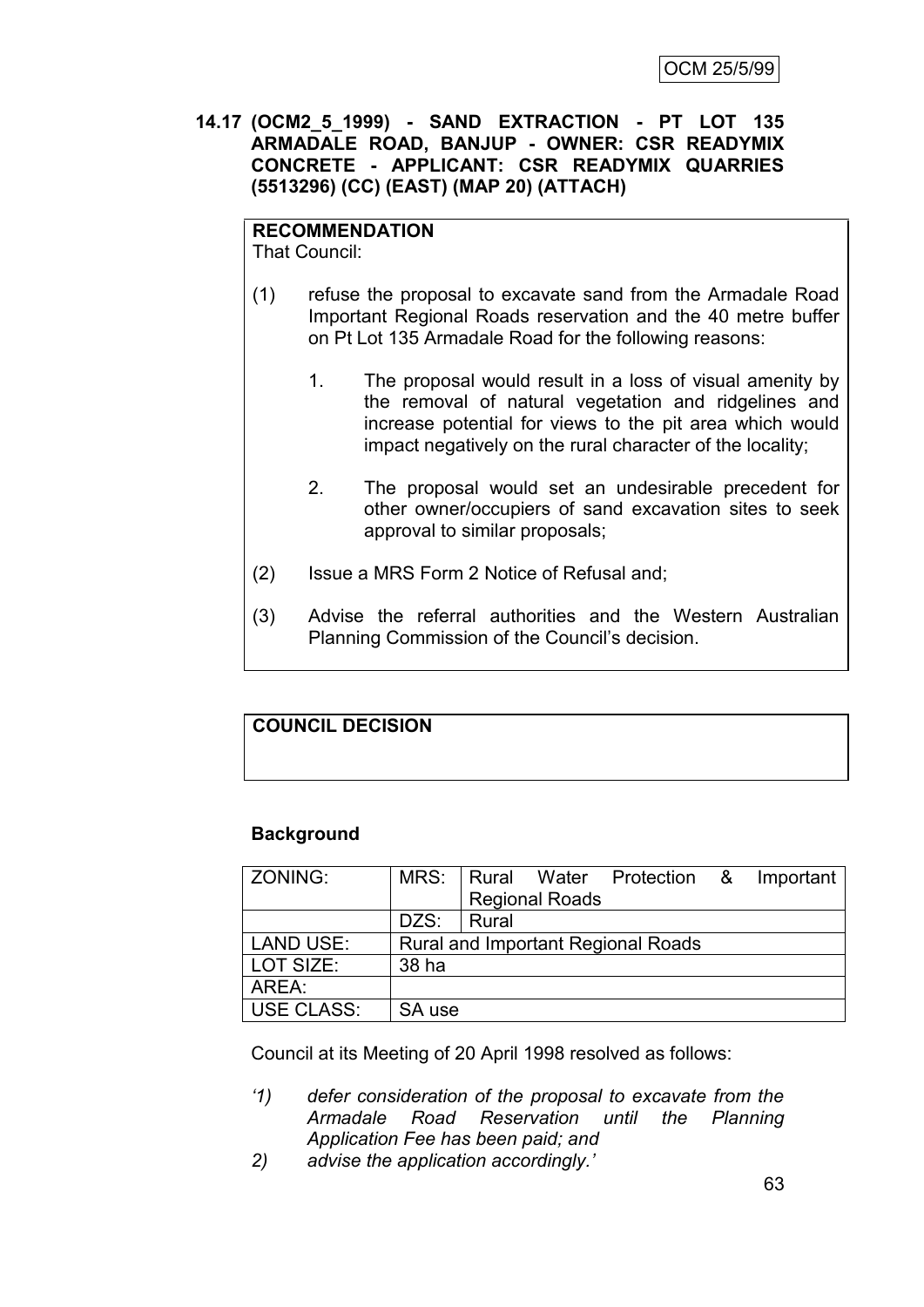The Planning Application Fee was paid and the Council considered the proposal at its meeting of 11 May 1999 and resolved to defer consideration of the proposal for consideration of comments made by CSR (Paul Rokich) at the public address session.

#### **Report**

See Agenda Attachments April CDC Item 9.5 and May CDC Item 14.3 for background details.

CSR has submitted two documents in addition to the original submission for the proposal. The first document titled 'Addendum to Application' was presented at the Council meeting of 11 May 1999. See agenda attachments for copy of 'Addendum to Application'.

The second document is titled 'CSR Submission Against Council Report Item 14.3 of the meeting of 11 May 1999'. The submission challenges statements made in the Council report Item 14.3. The following is a summary of the proponents' criticism and Council's response.

#### **Submission**

The application is not contrary to the current development approval.

#### **Response**

Condition 1 of the development approval requires development to be in accordance with approved excavation management plan, which indicates a total buffer with a width of 70 to 100 metres, comprising the Armadale Road reservation and Council's 40 metre buffer setback from the road reserve boundary. Excavation of the buffer and reserve would be contrary to this plan and therefore the approval.

#### **Submission**

No excavation has occurred to date that is contrary to the current development approval.

#### **Response**

There is no statement in the report suggesting that excavation, contrary to the current approval, has occurred.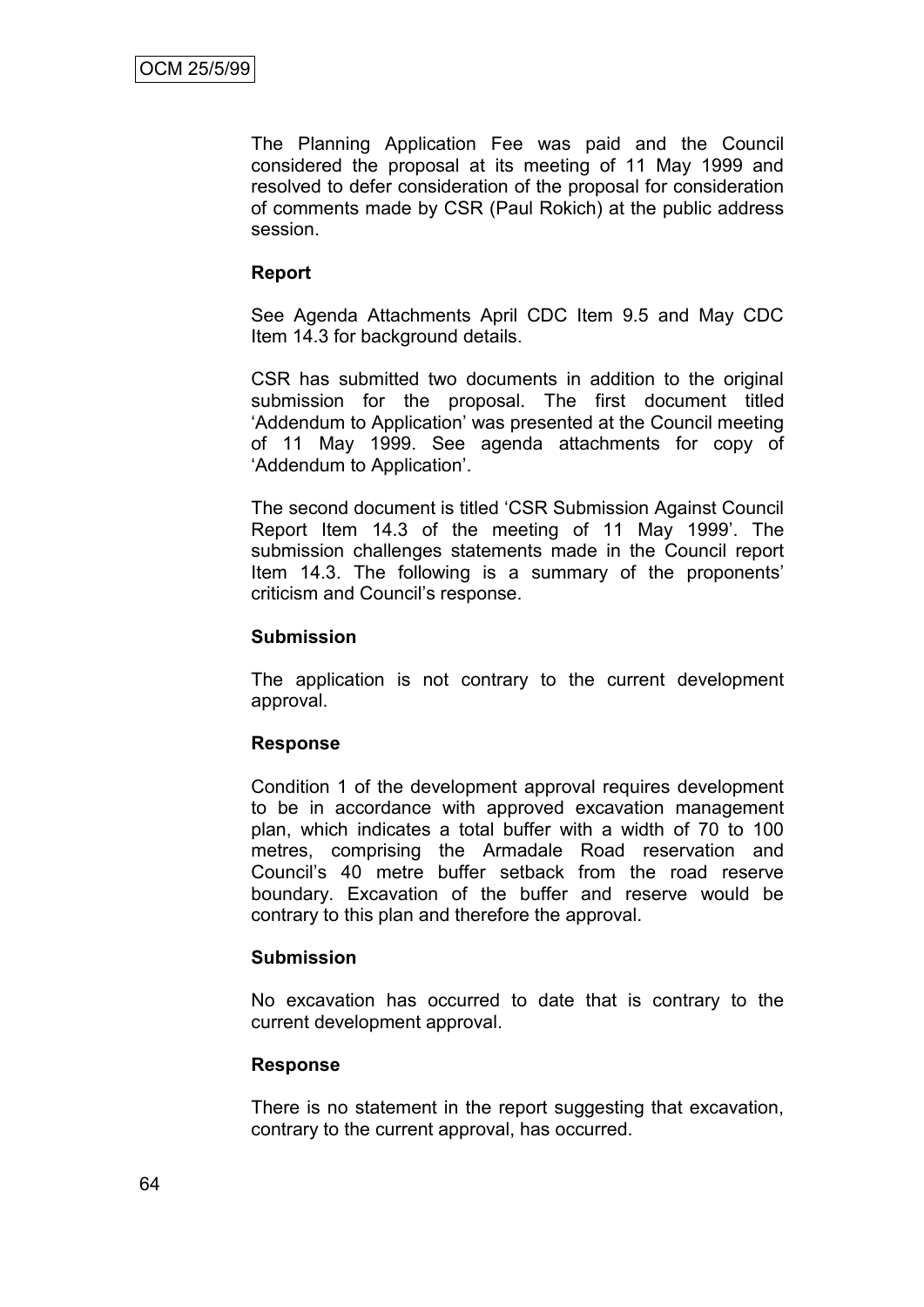# **Submission**

The by laws allow for variations to buffer distance requirements.

#### **Response**

The By-Laws do allow for excavation in buffer zones subject to the written approval of Council. It is acknowledged that this matter was not discussed in the Report of April. It can be stated that there is a general presumption in the By-Laws against excavation in buffers.

It follows that a development approval to excavate in a buffer would also be considered as the written approval of Council required under the By-Laws. The decision not to allow for excavation in the buffer is based on planning considerations discussed below.

#### **Submission**

The Scheme and By-Laws prevail over the Council's Extractive Industry Policy PD-21.

#### **Response**

Council's is proposing to introduce Extractive Industry provisions into the Scheme via Amendment 186. The Amendment mirrors the Policy and represents best planning practice for extractive industry applications. The By-Laws, the Policy and proposed Amendment 186 indicate that excavation within buffer zones may be allowed subject to the approval of Council. Council's decision not to support excavation within the reserve is based on a set of planning considerations discussed below.

#### **Submission**

Proposed Amendment 186 Extractive Industries has yet to be finalised and does not yet have the force of Law. It should not be a consideration against approval.

#### **Response**

Proposed Amendment 186 has been publicly advertised and is therefore a seriously entertained proposal for which Council should have regard. The amendment indicates that buffers adjacent to road reserves should not be less than 40 metres unless otherwise agreed to by Council. Similarly, there is a general presumption in proposed Amendment 186 against excavation of buffers.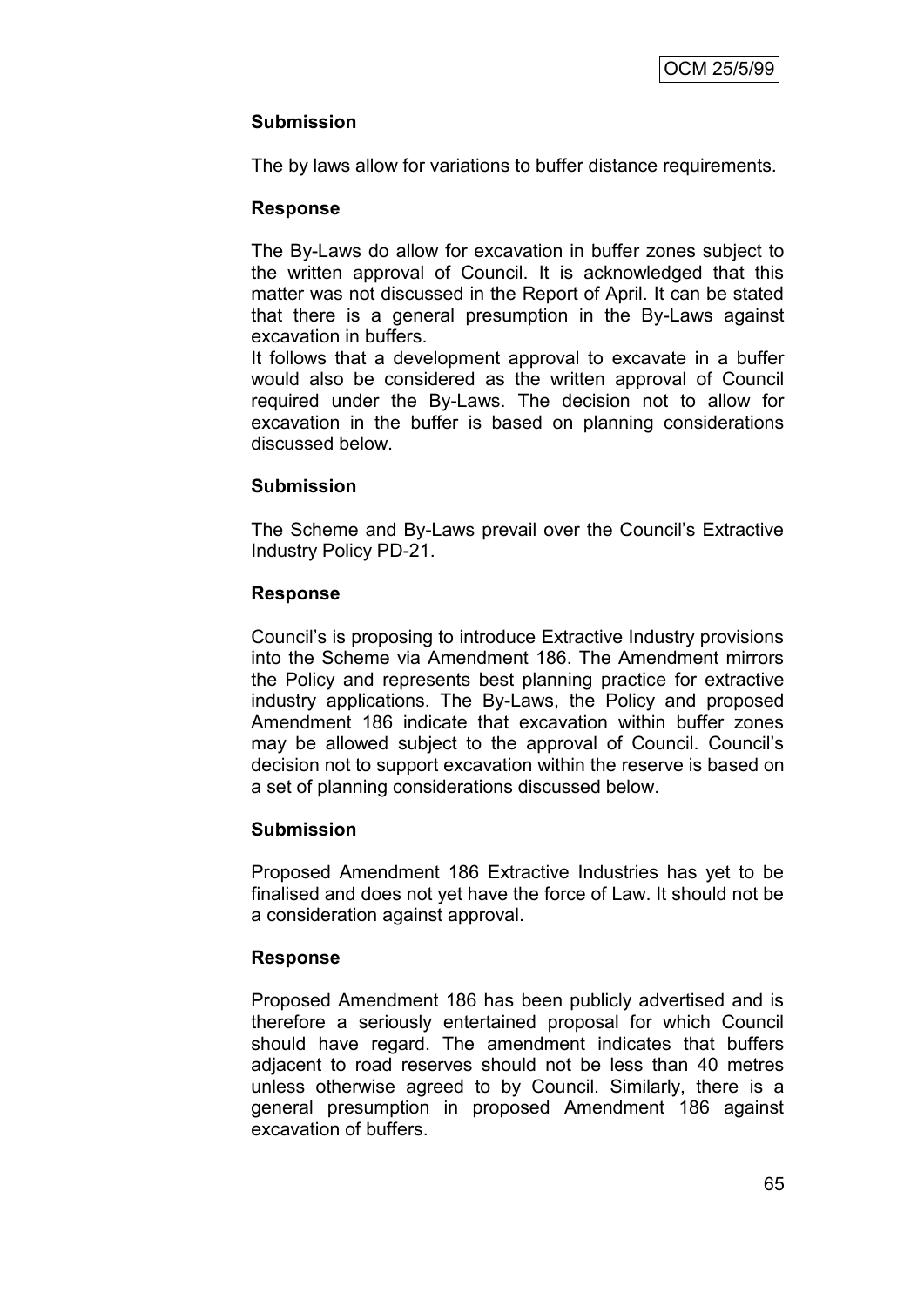# **Submission**

CSR considers that excavation and clearing of the road reserve well ahead of road construction is forward planning and is therefore a point for the proposal and not against.

#### **Response**

Main Roads has scheduled the construction/widening of Armadale Road in its 10 year major road works program. Despite this there is no guarantee that this will occur as road programs are often rescheduled. It is considered that excavation and clearing of the current buffer and reserve with only a 5-10 metre buffer and bund would result in a loss of visual and rural amenity in the locality in the period between excavation and clearing and the construction of the road. Armadale Road is an important distributor road and gateway to the City of Cockburn and Thomson's Lake Regional Centre. A minimal buffer in juxtaposition to vegetated Special Rural lots on the adjacent side of Armadale Road would result in a less than appealing vista road users. The appropriate time to excavate the reserve would be following a final detailed design for the second carriageway of Armadale Road and as part to road construction, and a commitment to commence the works within an acceptable time frame which would be less than 1 year.

#### **Submission**

CSR considers that commitments contained in the application to establish bunds will provide a visual buffer from Armadale Road and that no data has been presented to support the statement that the reserve would be too narrow for visual, acoustic and dust buffering. Acoustic effects from excavation is irrelevant given traffic noise from Armadale Road would mask out the noise.

#### **Response**

Standard practice for sand extraction operations is to create bunds from topsoil and overburden. A prominent bund adjacent to an important distributor road is a potential source of visual blight and source of dust nuisance in dry windy conditions. In respect to potential acoustic effects, the onus is on the applicant to provide sufficient detail to demonstrate that the reduced bund will provide an adequate acoustic buffer from on site operations. Noise however, is not a major issue, only something to be considered.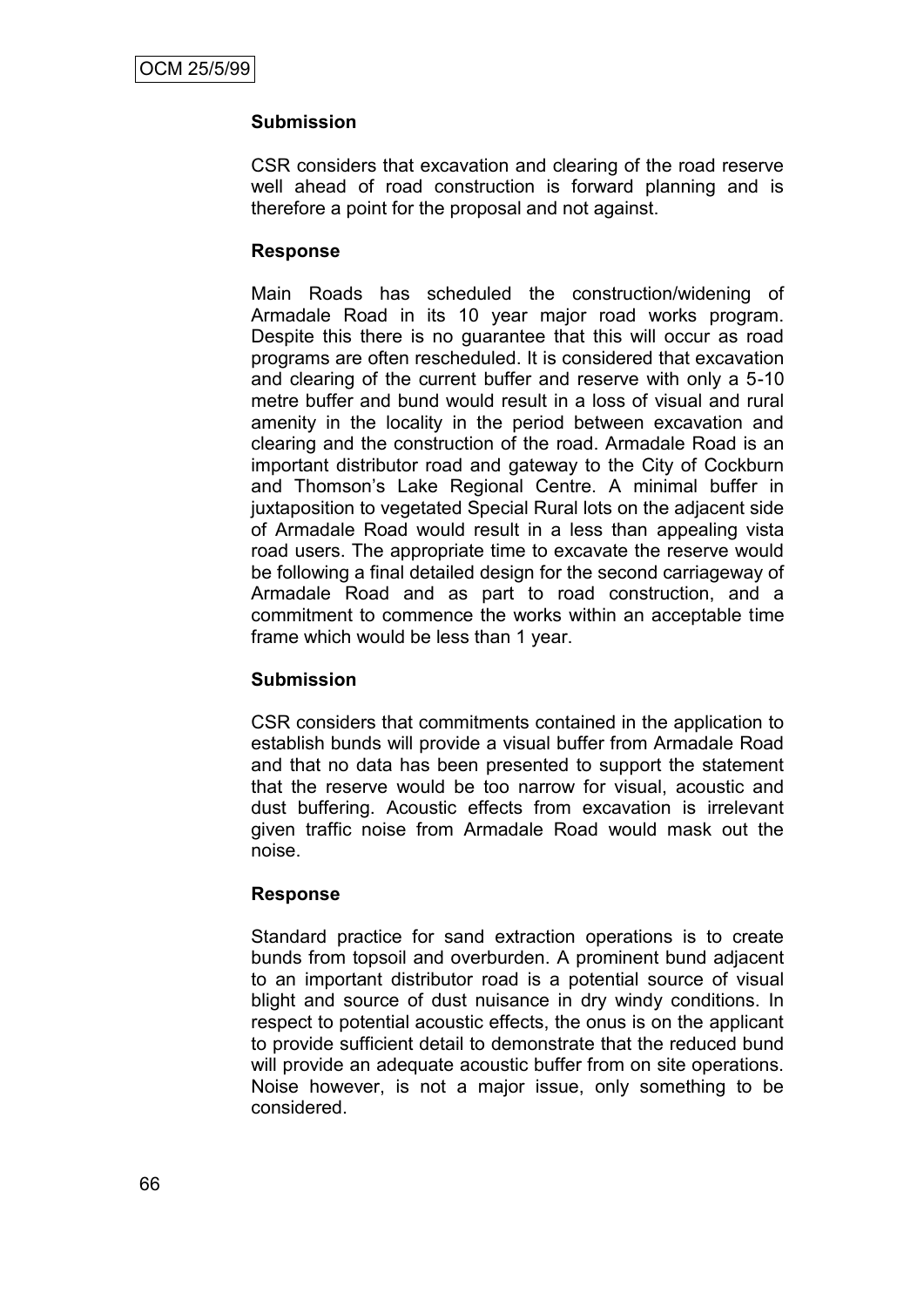## **Submission**

CSR considers that there is no Special Rural development adjacent to the site.

## **Response**

The land on the adjacent side of Armadale Road is zoned Special Rural under the City of Cockburn District Planning Scheme No. 2, and the amenity of the nearby landowners is a valid planning consideration.

## **Submission**

CSR considers that there is no requirement for buffers in Special Rural development and that the original submission outlined the process by which CSR would ensure an effective Special Rural development.

### **Response**

A common characteristic of successful Special Rural development is the existence of established vegetation.

Not withstanding the above, the Council has not considered any application for Special Rural type development on the land, and as such a use may not be acceptable to other authorities such as the Waters and Rivers Commission.

### **Submission**

In respect to recommended refusal reason 1, CSR considers that the commitments to create a bund and planting would not result in external views to the pit area.

### **Response**

CSR's excavation operation is extensive, covering several sites including Lots 132 and 133 Jandakot Road and Lot 2 Armadale Road. The steep topography, vegetation and width of the reserve and buffer prevents most, bar the curious, from views to the barren pit area. The concern is that a minimal buffer and sand bund would increase potential for views to the pit area.

### **Submission**

In respect to recommended refusal reason 2, CSR considers that no undesirable precedent would be set as Council has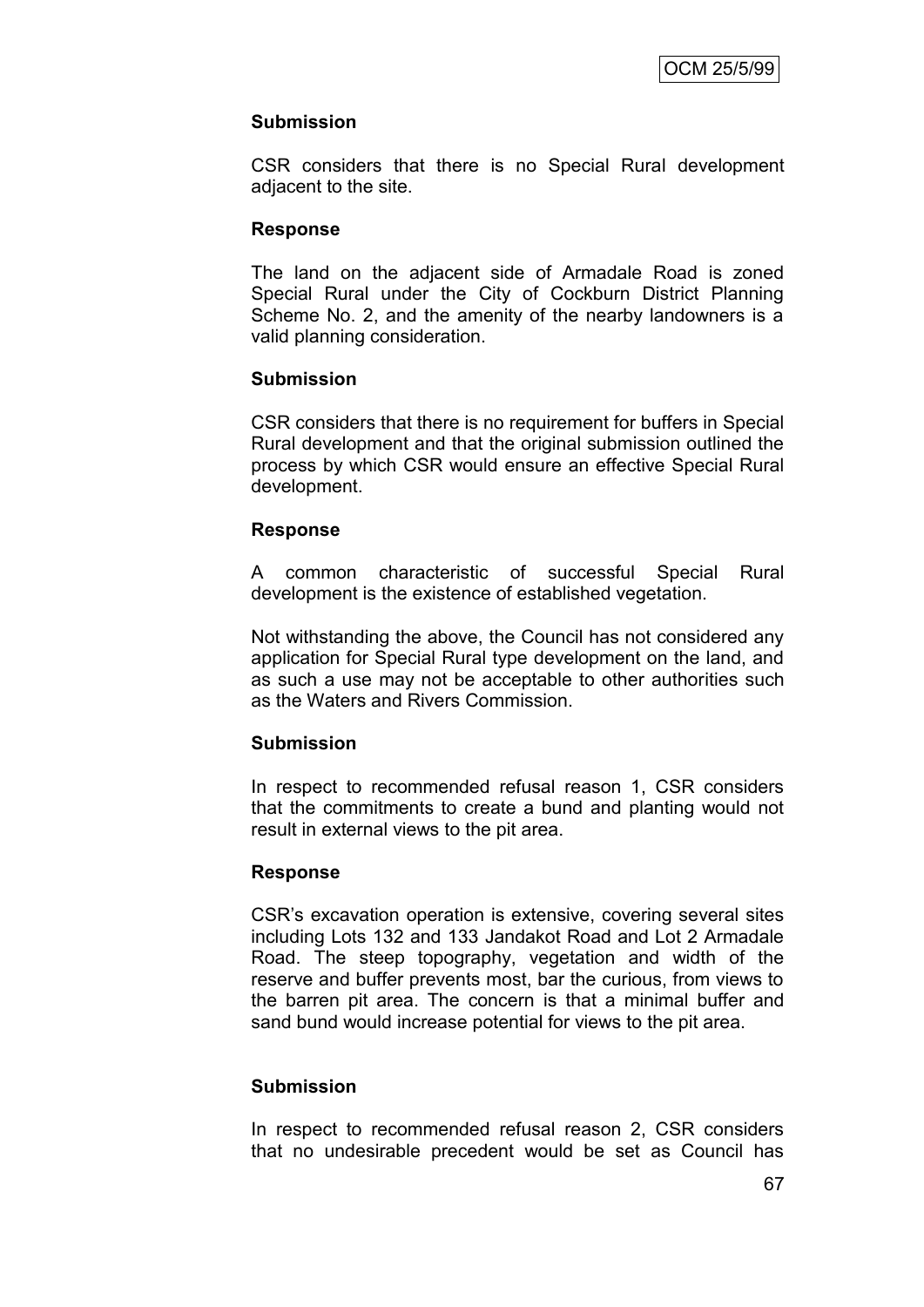already agreed to variations to 40 metre buffer distances and the proposal is a response to the unique circumstance of the MRD reserve.

#### **Response**

40 metre buffers to road reserves may not necessarily apply were excavation precedes a non-rural landuse such as industrial or residential development where the requirement to create a landform conducive to such development is a chief consideration. In respect to excavation in rural areas a paramount consideration is the maintenance of rural character, hence the importance of maintaining well vegetated buffers.

The issue of precedent relates to other quarry operations on Armadale Road such as quarry operations on Lot 136 and Lot 4 Armadale Road to the east of the site. Approval to CSR's proposal to excavate in the reserve and buffer may prompt operators on these sites to also seek excavation of their reserves and buffers prior to road construction.

#### **Submission**

Main Roads WA supports the proposal.

#### **Response**

The support of Main Roads for the excavation was acknowledged in the Report to Council of 20 April 1999.

#### **Summary**

Whilst it is acknowledged that excavation of the reserve is a necessity of road construction the principle issue is timing. It is considered that the proposal is premature and that the appropriate time should be just prior to construction. Council is chiefly concerned that the minimal buffer and bund will have a detrimental effect on the rural amenity of the area. The adjacent rural land on the southern side of the road in comparison to a narrow and sparsely vegetated buffer on the northern side would create a negative vista for road users. This is of particular relevance given the high volume of traffic on Armadale Road and its function as a gateway to the City of Cockburn and the Thomsons Lake Regional Centre.

Although undertakings have been made to provide screen planting, it is seldom effective especially in the short to medium term where the relative small size of plants does not provide adequate screening.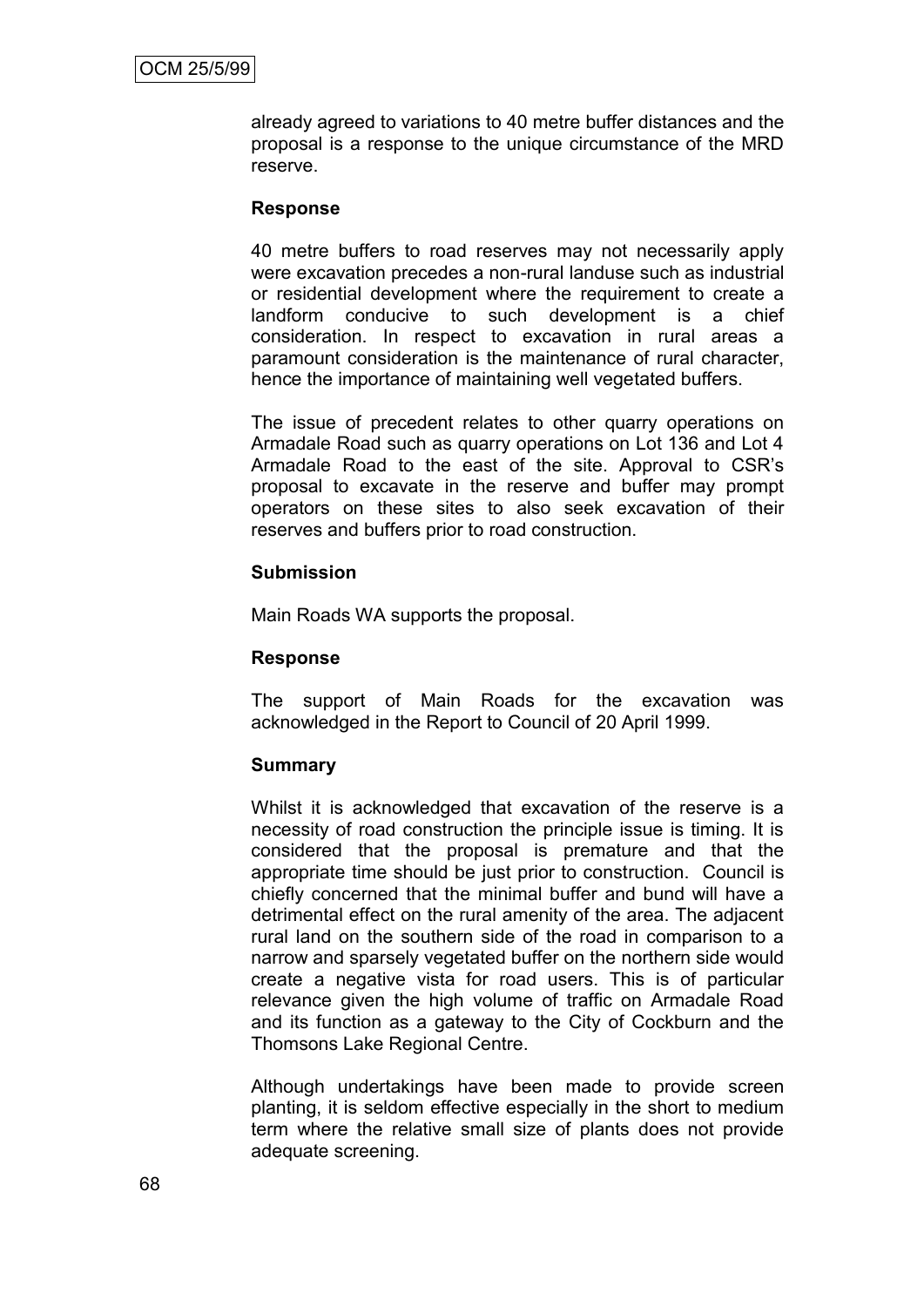In respect to the points raised by CSR that the proposal is not contrary to the By-Laws the Scheme and Council's Extractive Industries Policy, it is acknowledged that these do provide for excavation of buffer zones, however, it is at the discretion of Council, not the applicant, to allow for such excavation. Clearly, there is a general presumption in the By-Laws, the Policy and proposed Amendment 186 against excavation of buffers.

The current development approval reflects the requirements of CSR when the original application was considered and approved by Council. There was no appeal to the conditions of approval.

The final use of the land has yet to be determined. Any proposal to develop the land for Special Rural type development (2 ha lots) will need to be considered and assessed in accordance with the requirements of the Jandakot Ground-water Protection Policy. CSR's assertion that the proposal creates a landform conducive to Special Rural developed in based on the presumption that the land can be developed so, which is not necessarily the case.

In respect to the TPS No. 2, the Council must be satisfied that by varying the standards there would be no detrimental impact on the locality or set an undesirable precedent. Under the Provision of TPS No. 2 Clause 6.3.2 for the determination of discretionary uses (SA uses) Council must have regard to the preservation of amenities in the locality.

In Council Item 9.5 it was indicated that Council would be willing to consider excavation of 40 meter buffer only. CSR has not indicated to Council that this compromise proposal is acceptable. It is considered that to achieve the landform goals of CSR it would be necessary to approve the proposal as submitted, which Council is not prepared to do. It is therefore considered inappropriate for Council to indicate acceptance of an alternative proposal within the scope of this application. Accordingly, Council withdraws any indication of acceptance of alternative proposals.

This proposal is also subject to determination of the Western Australian Planning Commission.

#### **Strategic Planning Policy Implications**

PD 21 Extractive Industries Proposed Amendment 186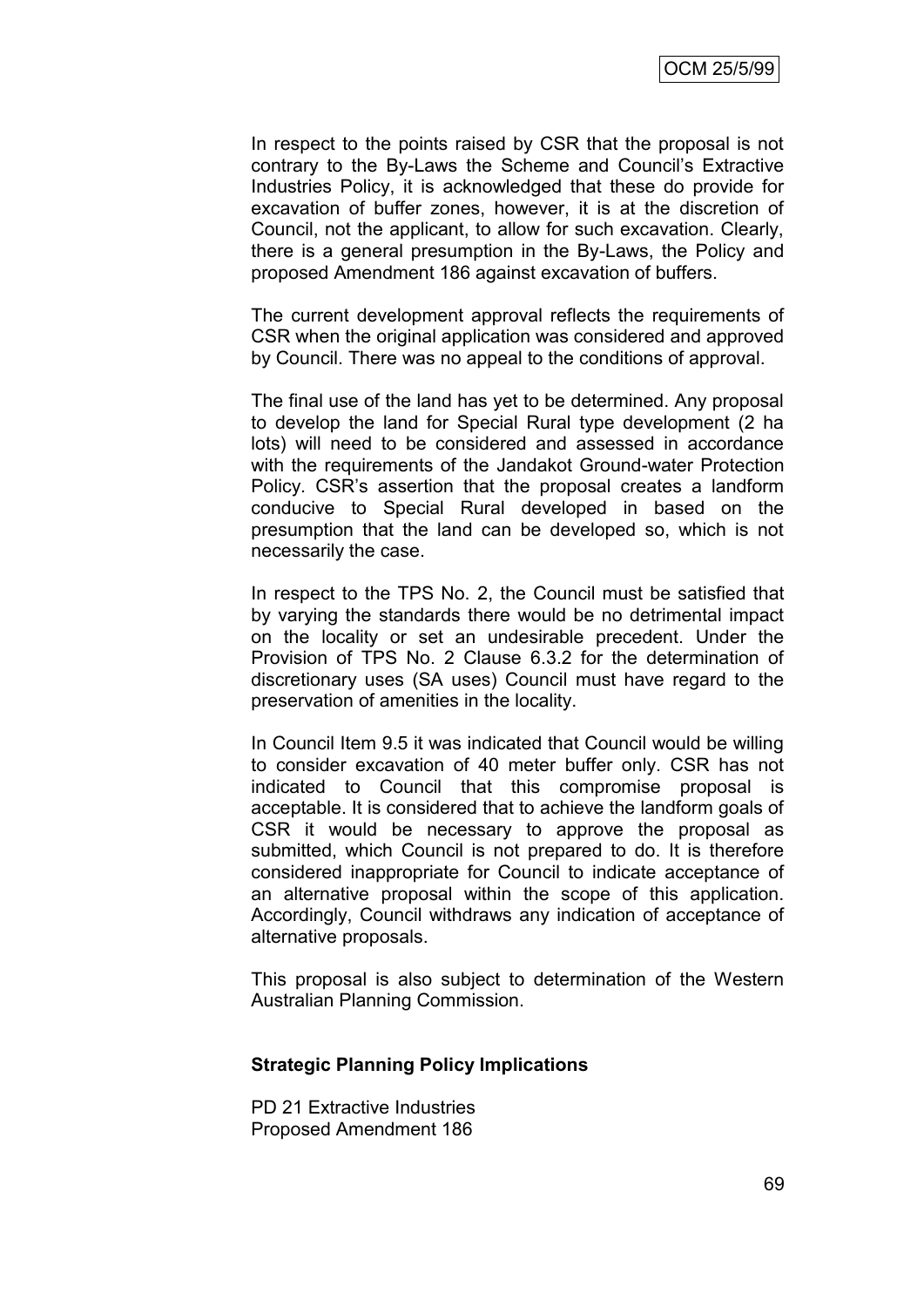## **Budget/Financial Implications**

N/A

**Implications of Section 3.18(3) Local Government Act, 1995**

Nil

**14.18 (OCM2\_5\_1999) - PROPOSED AMENDMENT NO. 194 TO DISTRICT ZONING SCHEME NO. 2 - PORTION OF RESERVE 24309 COCKBURN ROAD, HENDERSON AND PART OF COCKBURN SOUND - OWNER: RESERVE VESTED IN THE CITY OF COCKBURN - APPLICANT: GRAY & LEWIS (92194) (SA) (COASTAL) (MAP 5) (ATTACH)**

#### **RECOMMENDATION** That Council:

(1) adopt the following amendment:-

TOWN PLANNING AND DEVELOPMENT ACT 1928 (AS AMENDED) RESOLUTION DECIDING TO AMEND A TOWN PLANNING SCHEME CITY OF COCKBURN - DISTRICT ZONING SCHEME NO.2.

AMENDMENT NO.194

Resolved that Council, in pursuance of section 7 of the Town Planning and Development Act 1928 (as amended) amend the above Town Planning Scheme by:-

- 1. Rezoning Portion of Reserve 24309 Cockburn Road, Henderson from Unclassified Land to General Industry (Restricted Use: Ship Building and the manufacture, fabrication and assembly of components for use by the offshore petroleum industry), and portion of Cockburn Road from Local Reserve - Local Road to General Industry (Restricted Use: Ship Building and the manufacture, fabrication and assembly of components for use by the offshore petroleum industry) in accordance with the Scheme Amendment Map;
- 2. Including Portion of Reserve 24309 and part of Cockburn Sound in the Third Schedule - Restricted Use under 10. Cockburn Road; and
- 3. Amending the Scheme Maps accordingly.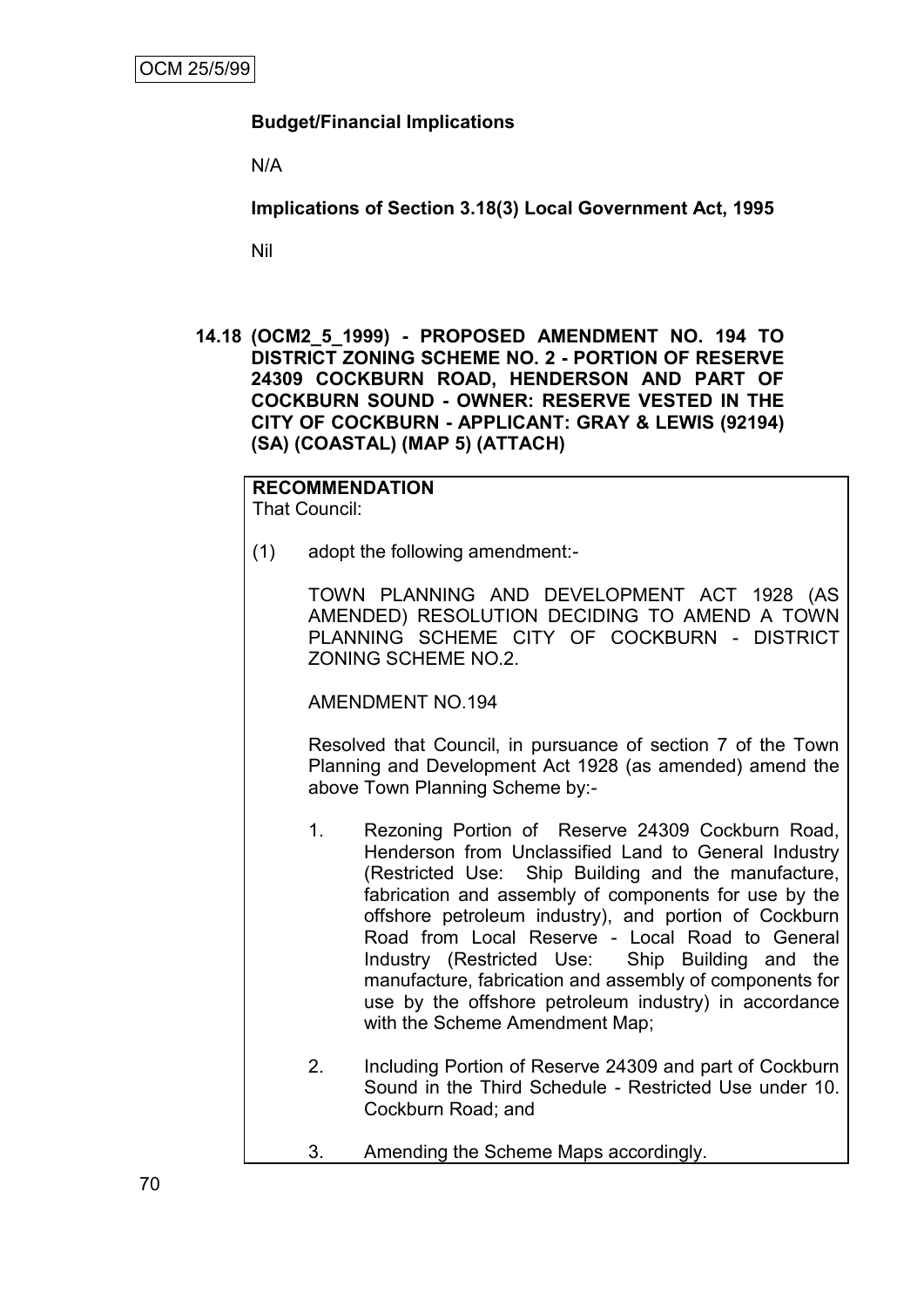# DATED THIS 25th DAY OF MAY 1999

### CHIEF EXECUTIVE OFFICER

- (2) upon preparation of the amending documents, sign the amending documents, and forward a copy to:-
	- 1. The Environmental Protection Authority in accordance with Section 7A(1) of the Act; and
	- 2. The Western Australian Planning Commission for information.
- (3) following receipt of formal advice from the Environmental Protection Authority that the Scheme or Scheme Amendment should not be assessed under Section 48A of the Environmental Protection Act, advertise the proposed amendment in accordance with the Town Planning Regulations 1967 (as amended);
- (4) notwithstanding (3) above, the Director of Planning and Development may refer a Scheme or Scheme Amendment to Council for further consideration following formal advice from the Environmental Protection Authority that the Scheme or Scheme Amendment should not be assessed under Section 48A of the Environmental Protection Act;
- (5) advise the applicant of Council's decision.

# **COUNCIL DECISION**

### **Background**

The Western Australian Planning Commission has recently amended the Metropolitan Region Scheme (MRS) for the proposed Jervoise Bay Infrastructure Project. The MRS Amendment No.1001/33, which is subject to Section 38 Assessment by the Environmental Protection Authority, was finalised earlier this year.

The purpose of the MRS Omnibus Amendment is to incorporate changes to zones and reservations arising from decisions made by the WAPC or Government proposals for the use of land, more detailed studies of specific proposals, and generally to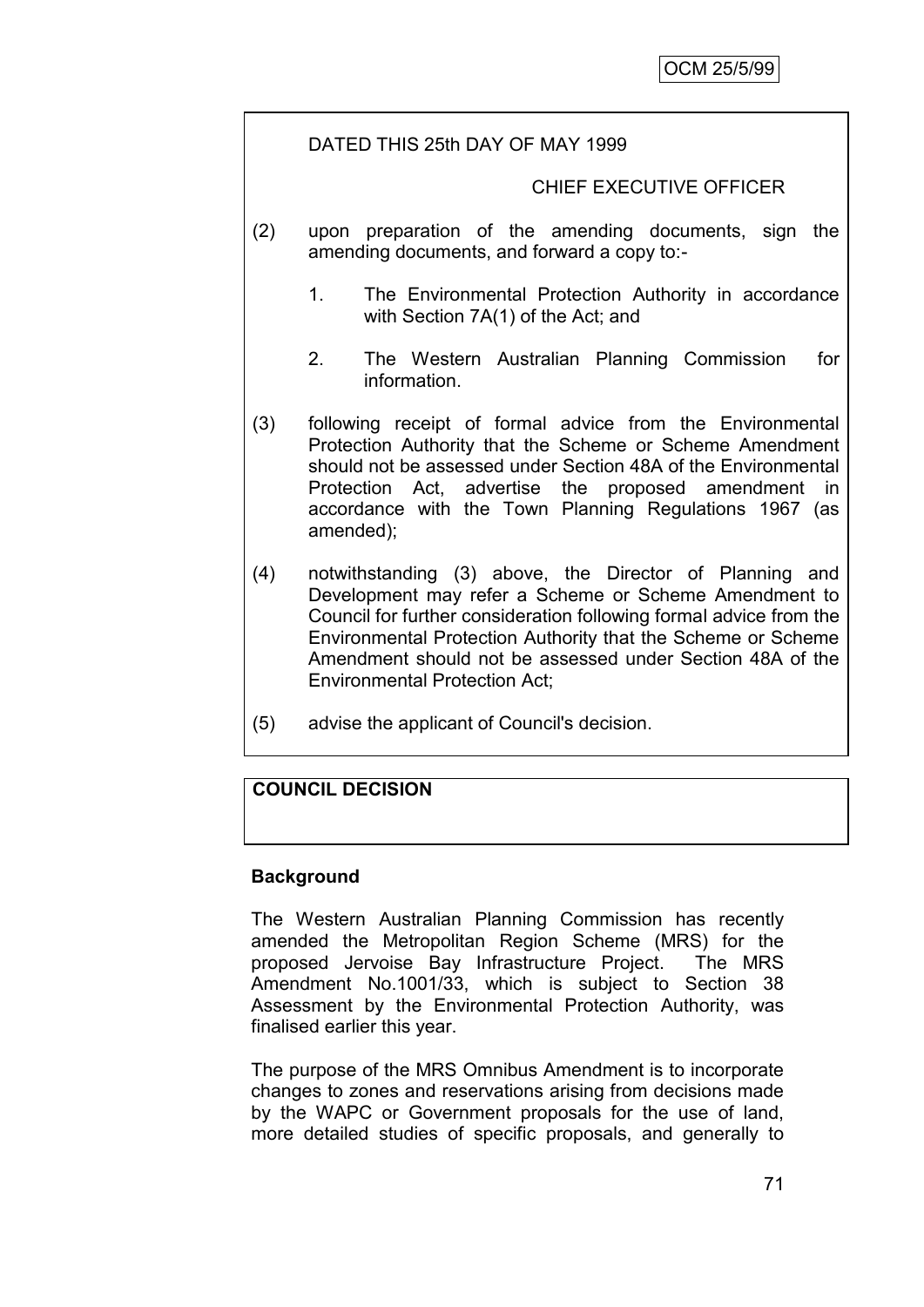ensure the MRS is kept up to date as the statutory regional plan for Perth.

### **Submission**

Amendment No.194 will rezone Portion of Reserve 24309 Cockburn Road, Henderson from Parks & Recreation Reserve to General Industry (Restricted Use: Ship Building) and portion of Cockburn Road from Local Reserve - Local Road to General Industry (Restricted Use: Shipbuilding)

#### **Report**

The proposed transfer of the subject land to General Industry will assist in the development of the southern harbour component of the Jervoise Bay Marine Industry Infrastructure Development. This development has been adopted as a priority initiative by the State, but has not been supported by the City of Cockburn.

It is intended that the southern harbour will support the fabrication and loadout of purpose-built modules and jackets; the fit out of floating production and storage vessels; naval vessel refits and maintenance; and module and specialist plant fabrication for the mining and mineral processing industries.

The southern harbour will be divided into two precincts:- the Heavy Fabrication/Ship Building precinct and the Marine-Related Heavy Industry precinct.

The development of the Heavy Fabrication/Ship Building precinct will require the construction of a major offshore breakwater to provide a fully protected waterfront and reclamation of approximately 50ha of waterfront land. The reclaimed area is intended to be largely developed as a common use Fabrication/Laydown Facility with direct access to waterfront berths and loadout wharves.

The scheme was the subject of an environmental review (formal assessment) by the Environmental Protection Authority, as a part of the MRS Major Amendment procedure. The Minister for Environment granted Ministerial approval to the proposed amendment, subject to conditions in December 1998.

As a large portion of the Jervoise Bay Infrastructure Development area lies outside the City of Cockburn's Municipal Boundary, Council has no jurisdiction to consider or assess the matter. The amendment process will now take place in stages. Refer to attached plan for proposed stages.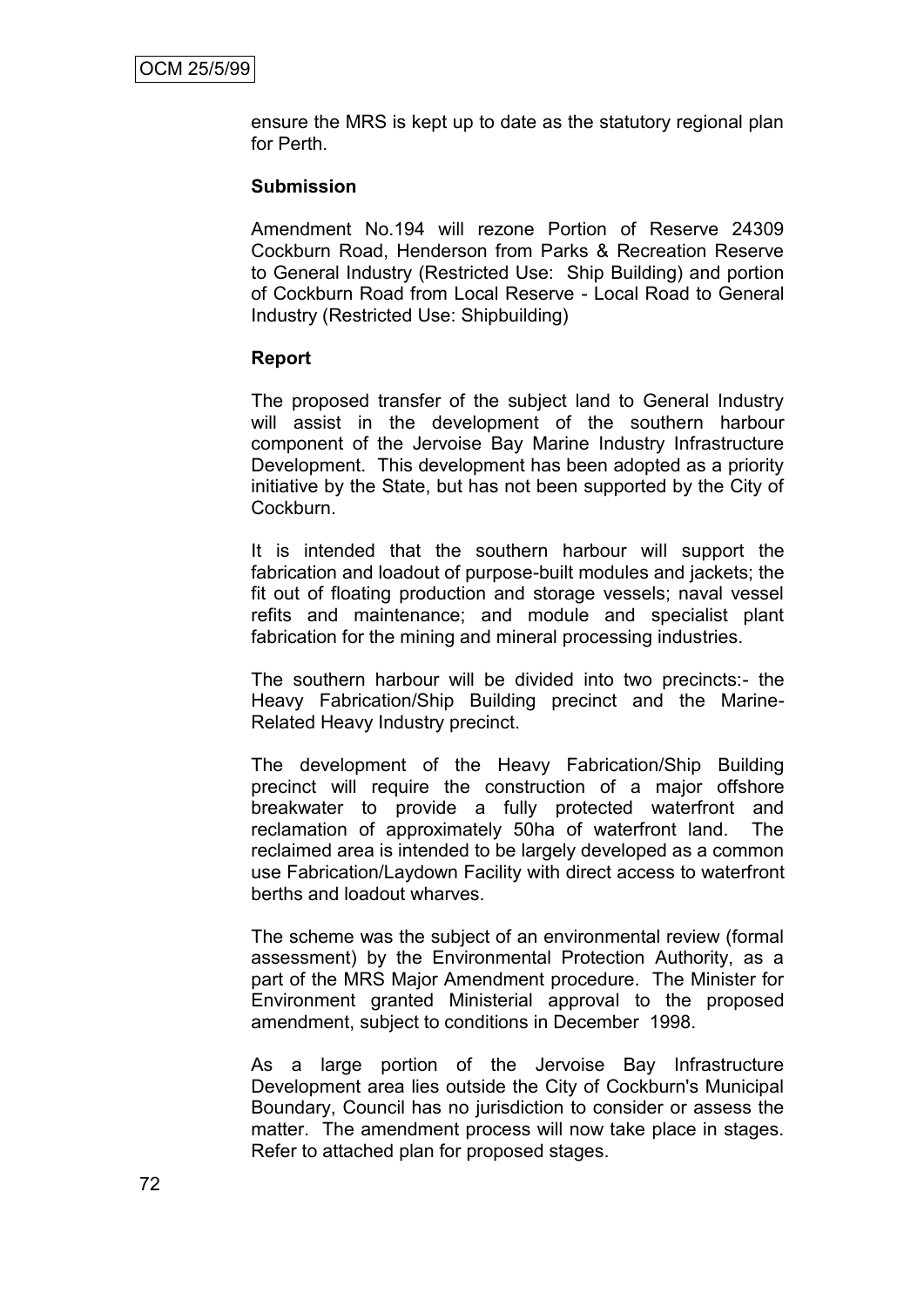The first stage is the land area which currently lies inside Council's Municipal Boundary, refer to the above amendment details (Amendment No. 194). The next stage will be the realignment of the Municipal boundary to include the Heavy Fabrication/Ship Building precinct in Council's Municipal area, and the final stage will be the rezoning of this precinct.

Works within the precinct area will soon commence but to date there has been no Structure Plan submitted to the Council or the WAPC for consideration and adoption.

Also Amendment 170, which proposes to amend the "Restricted Use: Shipbuilding" description has not yet been finalised, despite this however, the consultants for DOCAT / Landcorp have requested that this amendment be proceeded with.

The advice of the Western Australian Planning Commission has been sought, as to the best method to resolve the boundary alignment and jurisdiction issue.

#### **Strategic Plan/Policy Implications**

Corporate Strategic Plan Strategy - Clause 2.1 - Promotion of Henderson Ship building area.

### **Budget/Financial Implications**

N/A

### **Implications of Section 3.18(3) Local Government Act, 1995**

N/A

#### **14.19 (OCM2\_5\_1999) - HAMMOND ROAD WIDENING (IMPORTANT REGIONAL ROADS) - PT LOT 433 HAMMOND ROAD, BEELIAR - OWNER: ISPARO FARMING (4309297) (CC) (SOUTH) (MAP 15) (ATTACH)**

### **RECOMMENDATION**

That Council advise the Catholic Church and Isparo Farming that Council is prepared to accept a deed to satisfy Condition 3 of the Western Australian Planning Commission's Subdivision Approval (WAPC Ref. 109238) committing the Council to acquire Lot 501 (road widening) within 15 years of the date of the agreement, subject to the deed being to Council's satisfaction.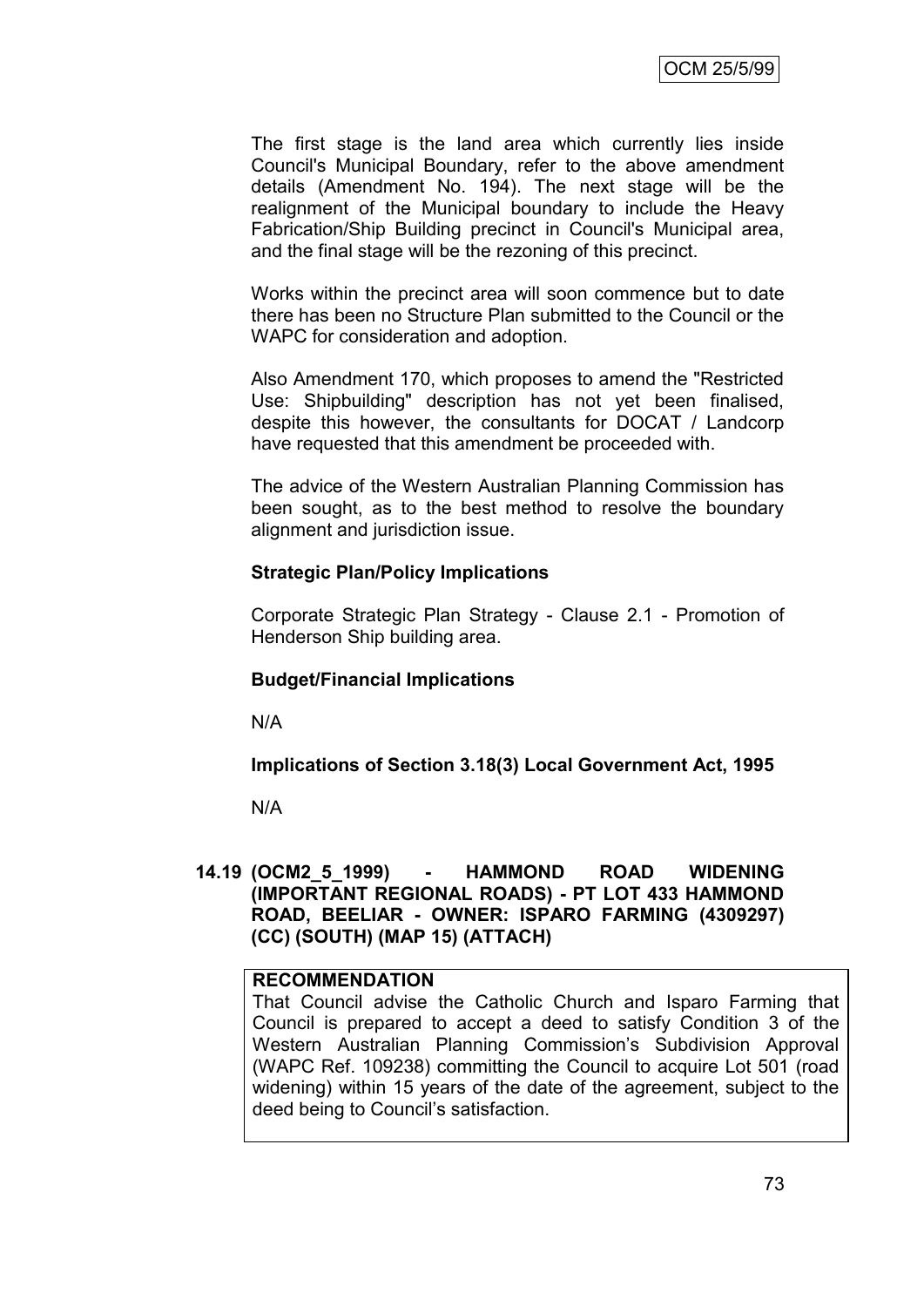# **COUNCIL DECISION**

#### **Background**

| ZONING:          | MRS:    | Urban, Important Regional Roads & Parks<br>and Recreation |
|------------------|---------|-----------------------------------------------------------|
|                  | DZS:    | Rural Important Regional Roads & Parks and                |
|                  |         | Recreation                                                |
| <b>LAND USE:</b> |         | Pasture Approved for Primary and Secondary School         |
| LOT SIZE:        | 13.85ha |                                                           |
| AREA:            | N/A     |                                                           |
| USE CLASS:       | N/A     |                                                           |

Lot 433 is located at the corner of Hammond Road and Beeliar Drive and comprises currently undeveloped rural land, land reserved MRS Parks & Recreation and Important Regional for the widening of Hammond Road.

The Western Australian Planning Commission approved subdivision (WAPC Ref 109238) of the land to create separate lots for the Parks and Recreation land, the Important Regional Roads land and a balance lot of Rural zone land. See agenda attachments for subdivision approval.

Council's support of the subdivision is conditional upon the owner of the land entering into an agreement with the City to pay developer contributions for the upgrading/construction of Hammond Road, and to provide to Council free of cost a portion of the road widening with the balance being purchased by Council.

The owner has entered into an agreement to sell the balance Rural zone land to the Catholic Church for the development of a private school. The Council issued a Planning Approval for the school on 17 December 1998.

The Church has agreed to pay the developer contribution for the upgrading/construction of Hammond Road via the deed. Isparo will retain ownership of the road widening until Council acquires the land in accordance with the terms of the Deed.

Council's solicitors are currently drafting the Deed.

### **Submission**

The Church is concerned that failure of Council to acquire the road land may allow the owner to develop the site for alternative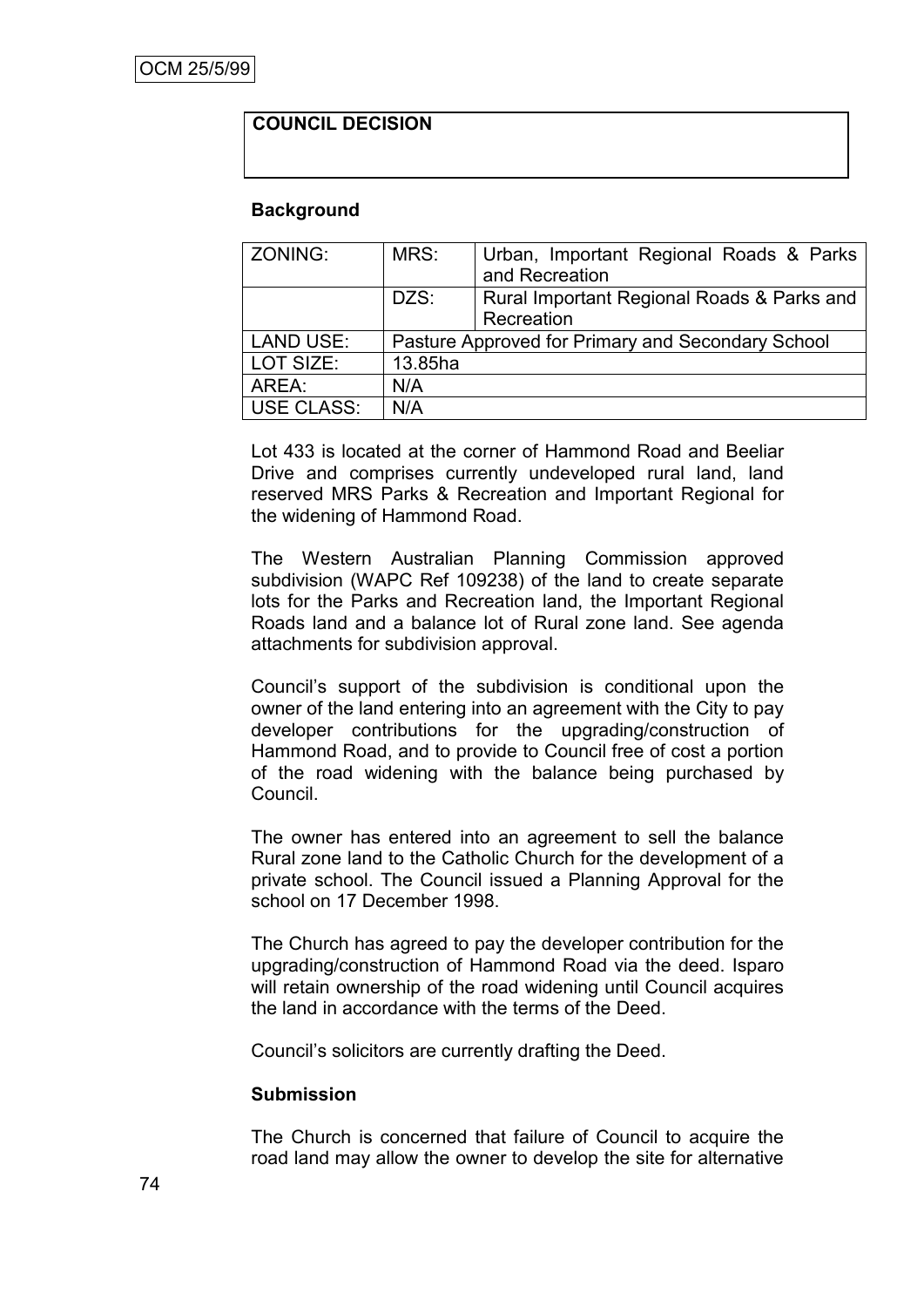uses, which would impact on the school's access and exposure to Hammond Road. The Church is requesting a resolution from Council that it will acquire the road widening in accordance with the terms of the deed within 15 years.

## **Report**

It is considered that Council can provide a commitment to the Church to acquire the land within 15 years for the reasons outlined below:

Council is formally committed to the future widening and upgrading of Hammond Road in accordance with the Metropolitan Region Scheme as is evidenced by the initiation of Amendment 197 to TPS No. 2 which is to formalise pro-rata contributions for road construction from landowners in the area generally bounded by Kwinana Freeway, Beeliar Drive, Bartram Road and the Regional Open Space and including the subject land.

Traffic forecasts prepared for Hammond Road range between 11,000 vehicles per day (Connell Wagner 1997) and 15,000 vpd (Sinclair Knight 1993) at the Beeliar Drive end of Hammond Road. Projected Traffic volumes confirm the need to upgrade Hammond Road to four lanes and confirms Hammond Road's Important Regional Roads status in the MRS.

Council has commissioned engineering consultants Halpern Glick Maunsell to prepare preliminary designs and cost estimates for the Hammond Road between Beeliar Drive and Bartram Road, and the other sections of Hammond Road south of Bartram Road. Although design, and costing are under review the section of Hammond Road adjacent to Pt Lot 433 is no subject to review.

It is considered that 15 years is a more than sufficient period to finalise design, costing and contribution arrangements, and for increased traffic volumes to warrant acquisition of Lot 501 (road widening).

### **Strategic Plan/Policy Implications**

Proposed Amendment 197 Developer Contributions

### **Budget/Financial Implications**

Council committed to purchase balance portion of Hammond Road reserve from Isparo within 15 years. The monies for the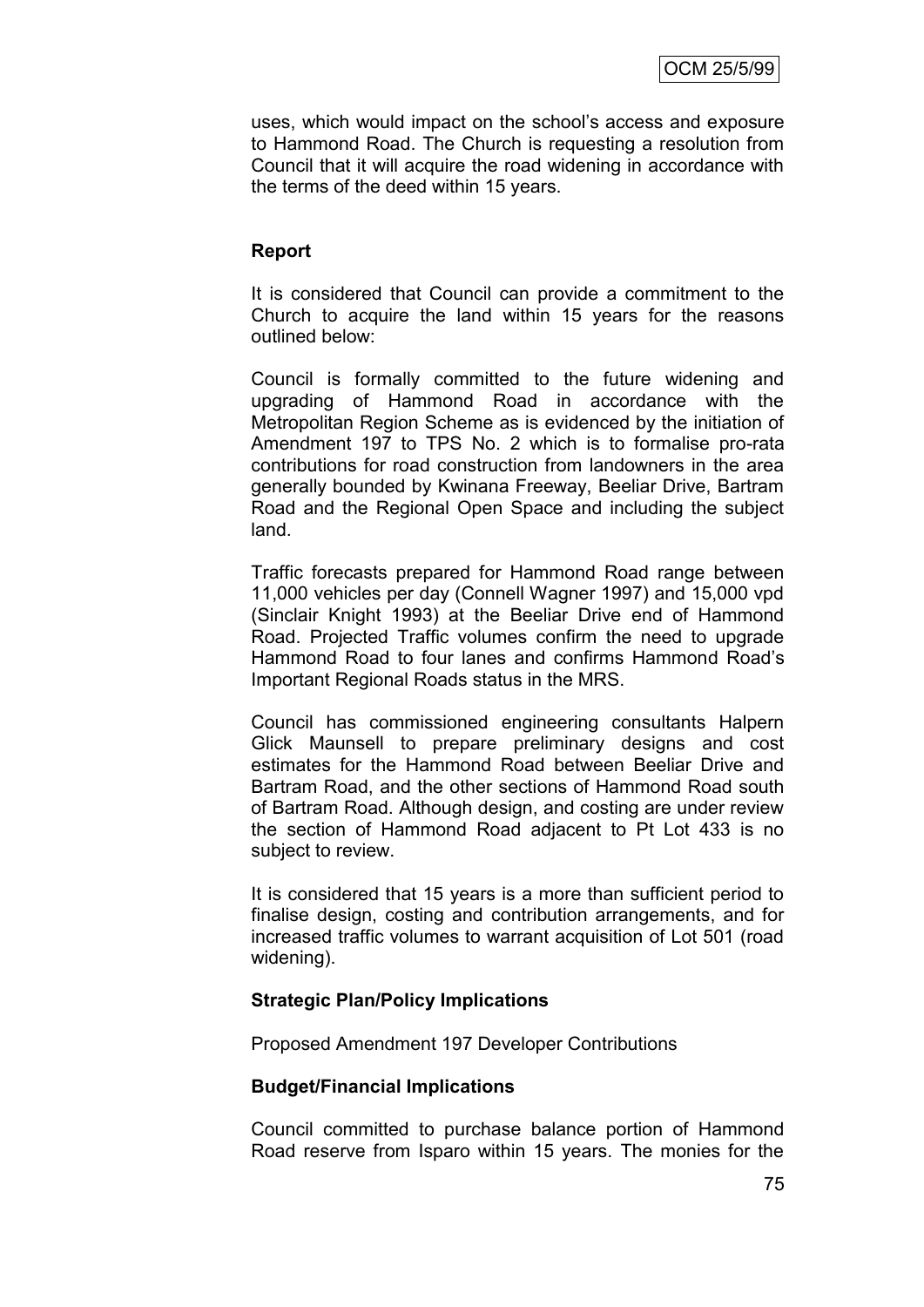purchase will be derived from the pro-rata contribution from landowners in the catchment area to Hammond Road. This is provided fro in Amendment 197.

## **Implications of Section 3.18(3) Local Government Act, 1995**

Nil

## **15. FINANCE AND CORPORATE SERVICES DIVISION ISSUES**

#### **15.1 (OCM2\_5\_1999) - REPORT ON FINANCIAL STATEMENTS (5505) (NM) (ATTACH)**

#### **RECOMMENDATION**

That Council receive the Report on the Financial Statements for the month of March/April 1999.

### **COUNCIL DECISION**

### **Background**

Section 6.4 of the Local Government Act 1995 requires Council to prepare financial reports. Section 34(1) of the Local Government (Financial Management) Regulations 1996 prescribes that a Local Government is to prepare:

- 1. Monthly Financial Reports in such form as the Local Government considers to be appropriate;
- 2. quarterly financial reports for the periods ending 30 September, 31 December, 31 March and 30 June; or
- 3. triennial financial reports for the periods ending 31 October, 28 February and 30 June.

Section 35(1) (c) and (d) of the Regulations states that the report is to identify:

• any significant variations between the year-to-date income and expenditure totals and the relevant annual budget provisions; and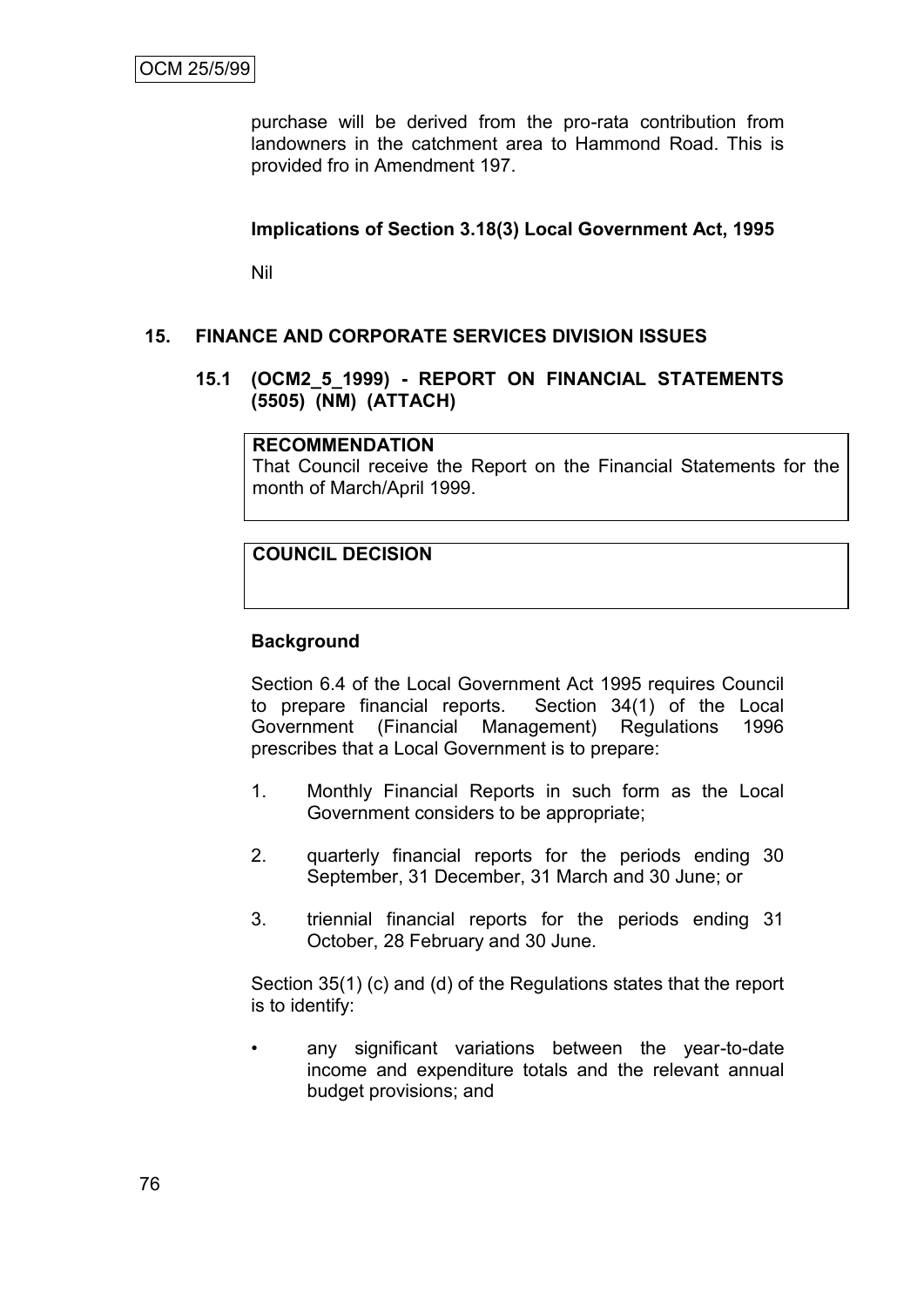• any significant areas where the activities of the local government are not in accordance with the estimates set forth in the annual budget.

## **Submission**

N/A

## **Report**

Attached to the Agenda are Financial Reports for the periods ended 31 March 1999 (Quarterly) and 30 April 1999 (Monthly).

The reports are presented to this Meeting as a one off exercise in order to bring them in line with the new Council Meeting structure.

Any significant variations between the year-to-date income and expenditure totals and the relevant annual budget provisions, were identified and addressed through the Budget Review, submitted to Council on 16 February 1999. Since then, no further significant variations have been identified.

As at 31 March 1999, there were no significant areas where the activities of Council were not in accordance with the annual budget, except those areas which were addressed in the midyear Budget Review.

### **Strategic Plan/Policy Implications**

N/A

**Budget/Financial Implications**

N/A

**Implications of Section 3.18(3) Local Government Act, 1995**

N/A

## **15.2 (OCM2\_5\_1999) - LIST OF CREDITORS PAID (5605) (KL) (ATTACH)**

## **RECOMMENDATION**

That Council receive the List of Creditors Paid for March/April 1999.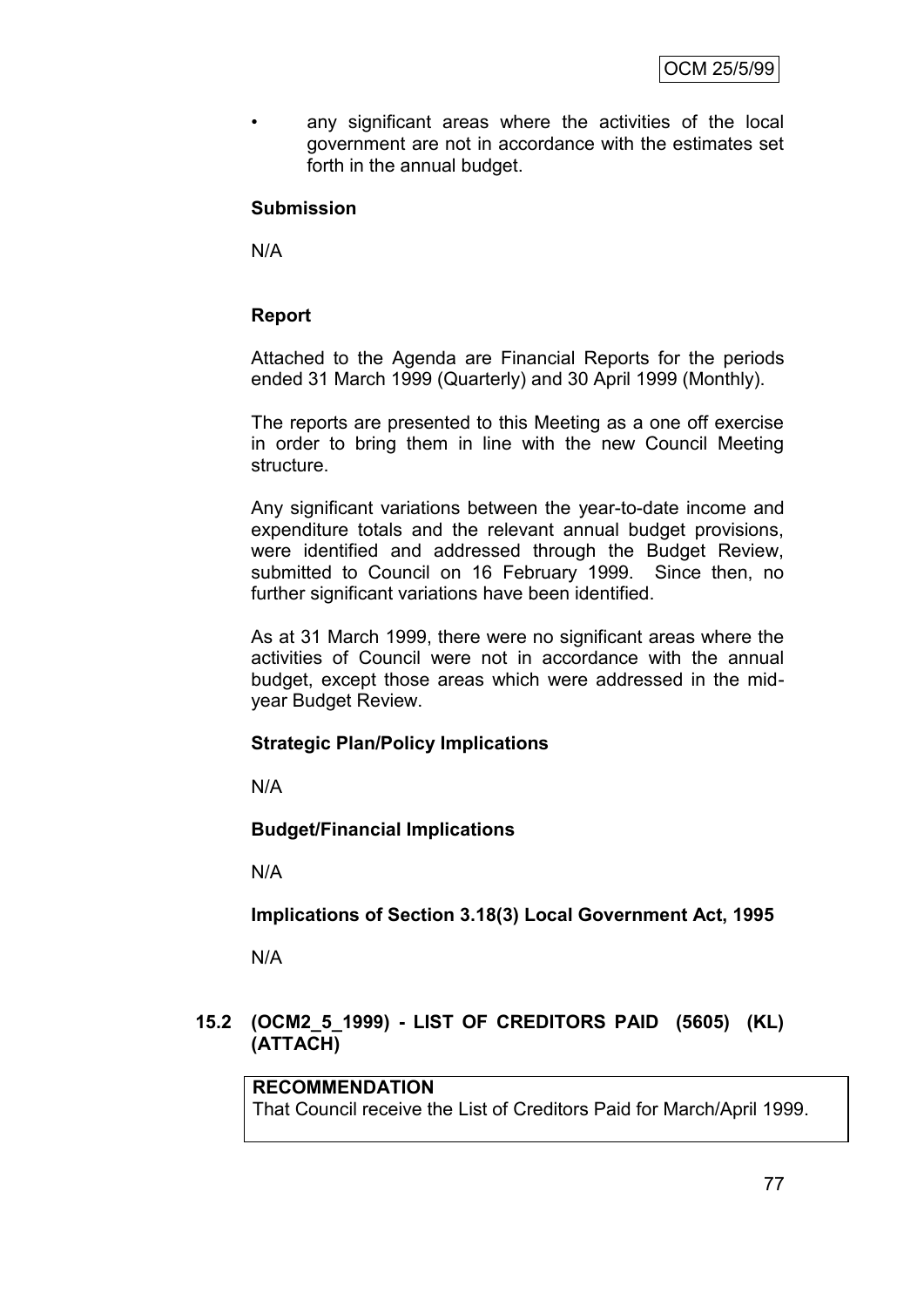# **COUNCIL DECISION**

### **Background**

It is a requirement of the Local Government (Financial Management) Regulations 1996 that a List of Creditors be compiled each month.

#### **Submission**

N/A

### **Report**

N/A

### **Strategic Plan/Policy Implications**

N/A

### **Budget/Financial Implications**

N/A

# **Implications of Section 3.18(3) Local Government Act, 1995**

N/A

### **15.3 (OCM2\_5\_1999) - FIRE SERVICE LEVY - VOLUNTEER BUSH FIRE BRIGADES (1554; 1556) (ATC)**

|         |  |  |  |  | <b>RECOMMENDATION</b> |  |  |
|---------|--|--|--|--|-----------------------|--|--|
| — 100 U |  |  |  |  |                       |  |  |

That Council:

- (1) defer the imposition of a levy in respect of volunteer bushfire brigades, until the Fire Service Levy in relation to the permanent Fire District is introduced; and
- (2) advise affected ratepayers of this change.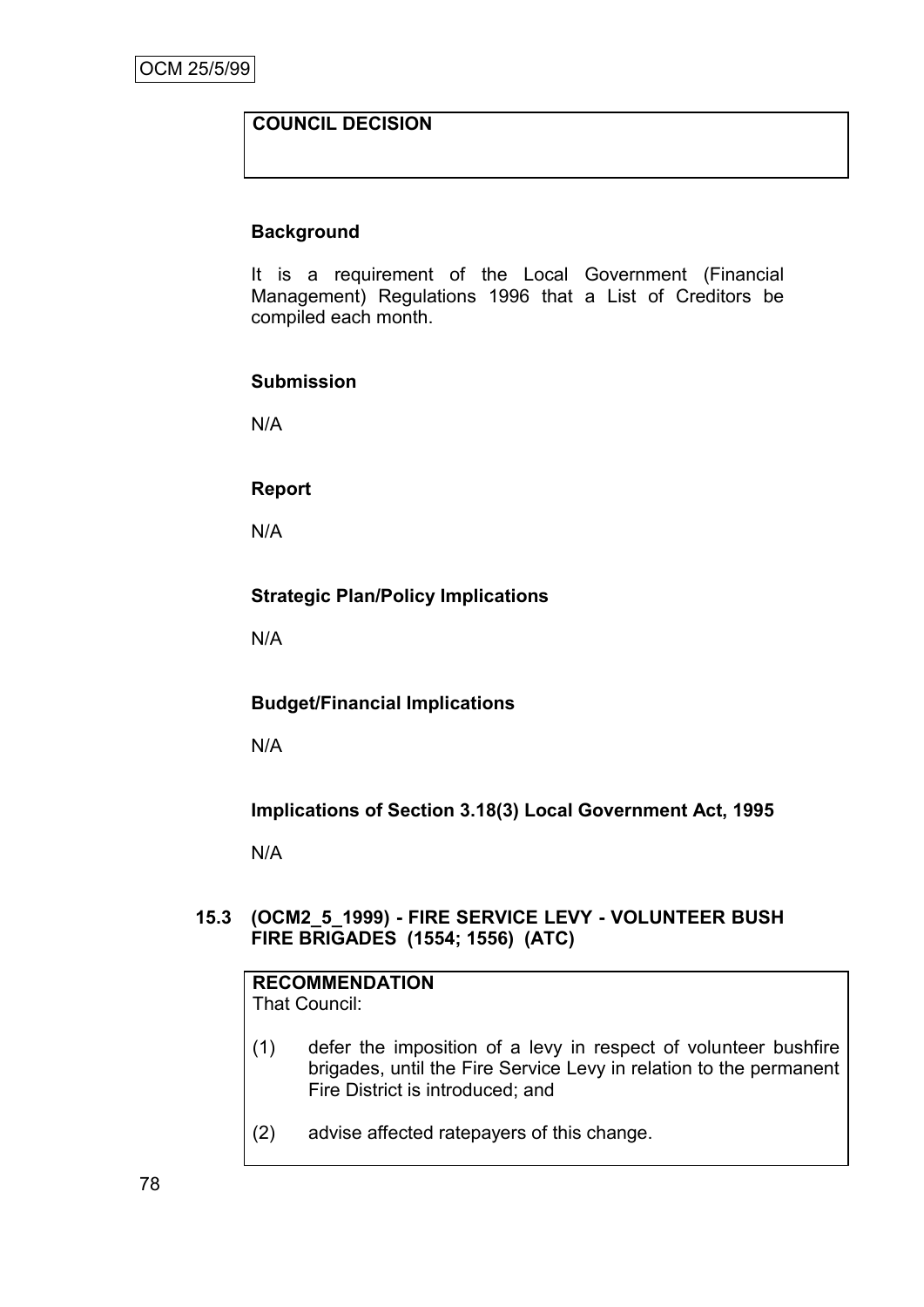#### **COUNCIL DECISION** That Council:

## **Background**

At its Meeting in February 1999, Council decided to impose a levy in respect of volunteer bushfire brigades, on owners of properties outside the permanent Fire District. This levy was to be imposed as a matter of equity - those properties in the permanent Fire District were to pay a Fire Service Levy imposed by the State Government, and it was therefore considered appropriate that those properties outside the permanent Fire District covered by the Volunteer Bushfire Brigades should contribute towards the cost of the Brigades.

### **Submission**

N/A

## **Report**

The Minister for Police and Emergency Services has announced that the Fire Service Levy proposed to be introduced from 1 July 1999 would not get through State Parliament before this date and therefore introduction of the levy would not be progressed in the immediate future. He further advises that, "the framework for inevitable changes to fire levy contributions, and potentially, emergency services funding in this State, is now well advanced and we will continue our commitment to develop further legislation to address these issues.

Due to the enforced delay, it is now an opportune time to review our achievements to date and look at continuing to address other funding inequities in our emergency services, including the bushfire brigades, the FRS volunteer brigades, the State Emergency Service and volunteer sea search and rescue, in the future. In the meantime, the current collection system for funding fire and rescue in this State, will rest with the ICA, which together with Local Government Authorities (12.5%), contribute 87.5% of the total Western Australian FRS budget.

As the Volunteer Fire Brigade Levy was to be introduced as a matter of equity, the deferment of the Fire and Rescue Service Levy should result in the deferment of the Volunteer Fire Brigade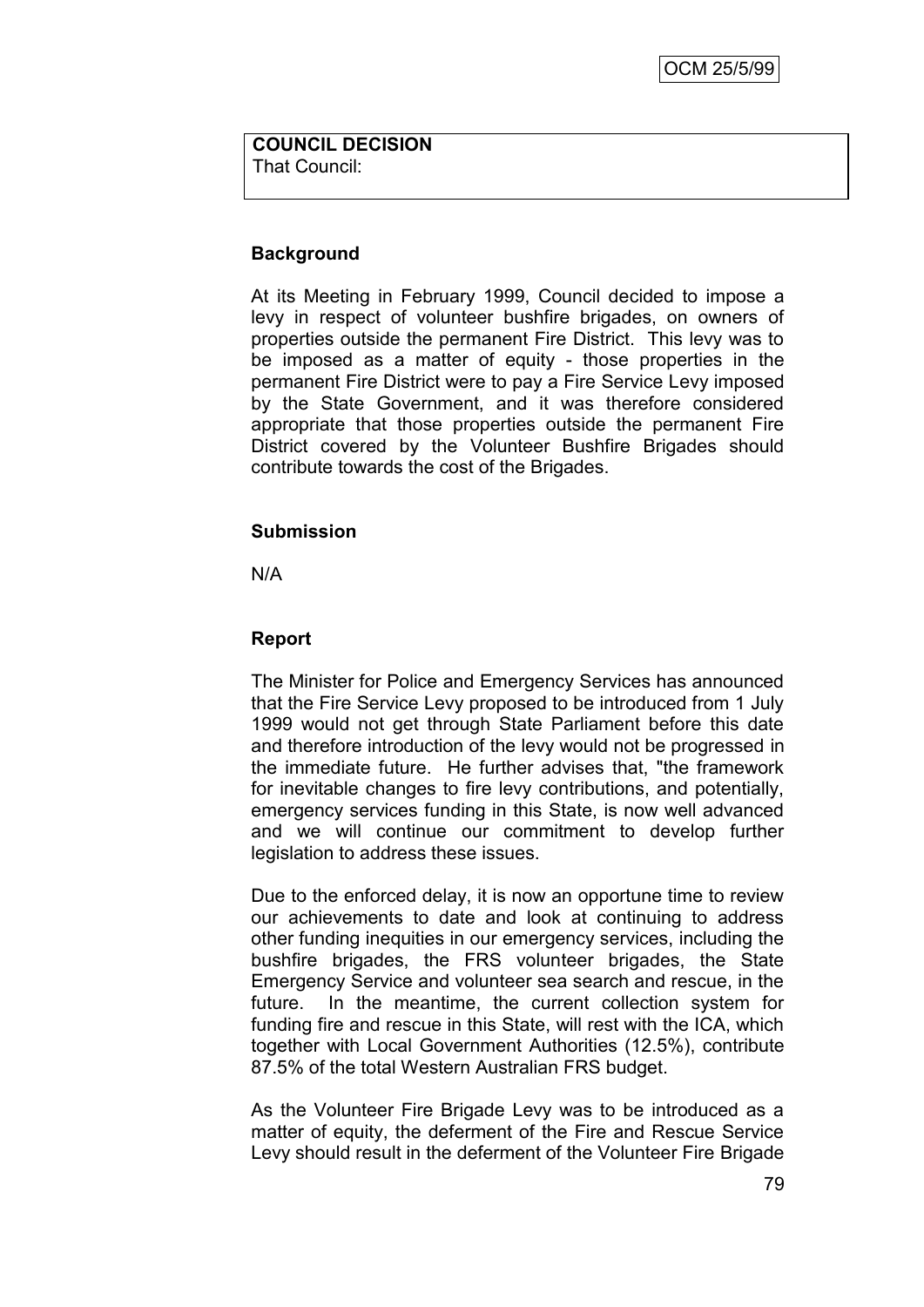Levy. All ratepayers covered by the Volunteer Fire Brigades were advised of the proposed introduction of a levy and it is therefore appropriate that they be advised of the deferment of the levy.

# **Strategic Plan/Policy Implications**

N/A

# **Budget/Financial Implications**

The Volunteer Fire Brigade Levy was to have raised \$150,000 in 1999/00. The introduction of the Fire and Rescue Service Levy was estimated to save Council \$250,000 in its payments to the W.A.F.B. This additional income/savings was to be used to minimise rate increases. This will now not be possible.

# **Implications of Section 3.18(3) Local Government Act, 1995**

N/A

# **15.4 (OCM2\_5\_1999) - TENDER NO.11/99 - SALE OF 75 BRITANNIA AVENUE, BEELIAR (3411614) (KJS)**

# **RECOMMENDATION**

That Council:

- (1) accept Tender No.11/99 Sale of 75 Britannia Avenue, Beeliar from Mrs. M. A. Neri for the sum of \$137,100; and
- (2) amend Delegated Authority function DA-F5 "Acceptance of Tenders", to include the sale of Council goods, services or property by tender, as attached to the Agenda.

# **COUNCIL DECISION**

### **Background**

Following a decision of Council at its Meeting held on 16 March 1999, to call for tenders for the purchase of 75 Britannia Avenue,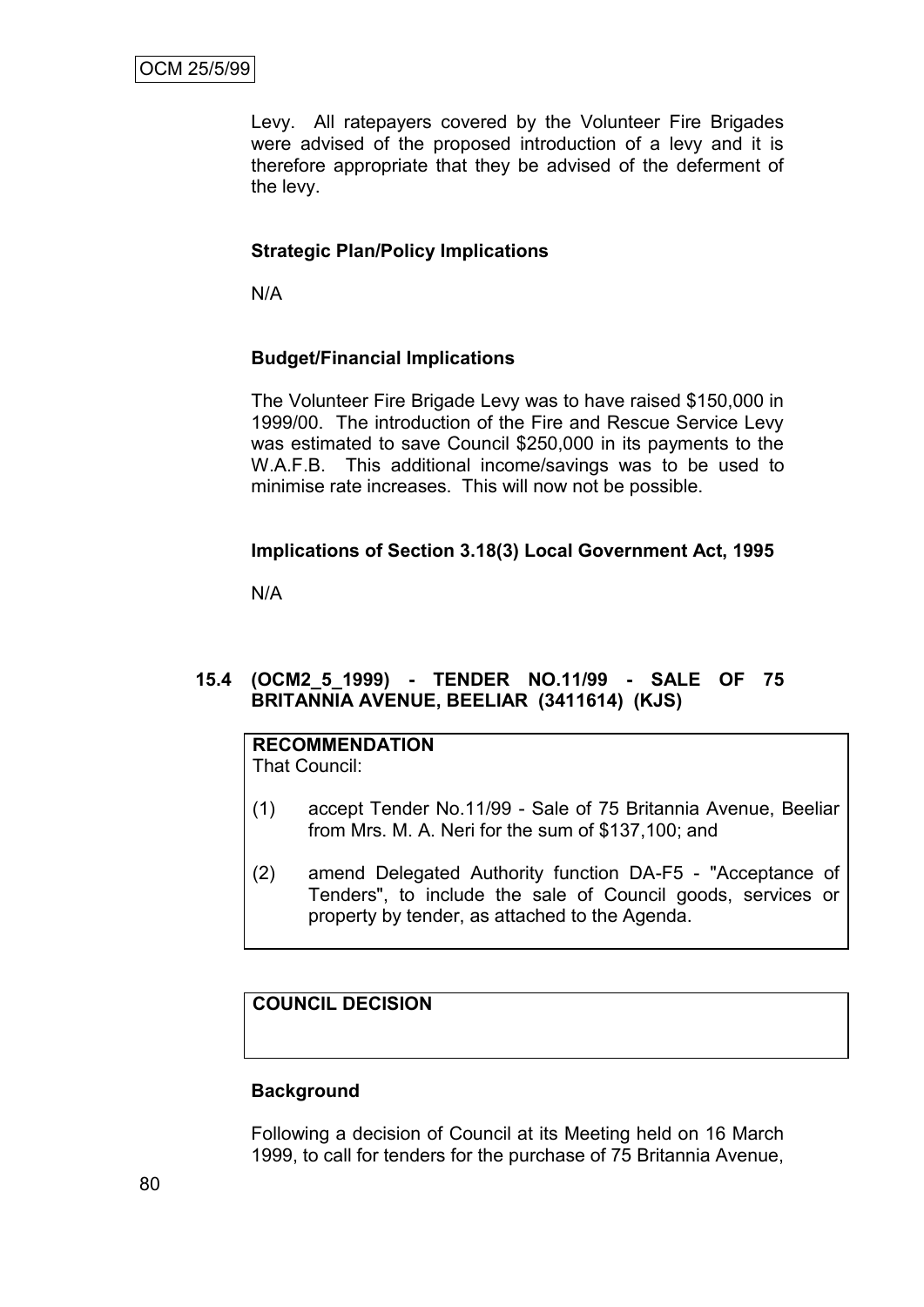advertisements were placed in both weekend newspapers over a period of several weeks.

## **Submission**

Two tenders were received by the close of the tender period:

|    | M. A. Neri  | \$137,100 |
|----|-------------|-----------|
| 2. | Peter Erzay | \$110,000 |

and one tender was received after the close of the tender period from:

3. D. Tomlinson \$70,000

### **Report**

A Valuation Report by Jeff Spencer, Licensed Valuer placed a valuation of \$150,000 on the house and land, with \$120,000 for the land and \$30,000 for the house.

Recent sales of Lots 23, 24 and 26 Britannia Avenue, being vacant land of equal area, were sold at \$135,000 each. The house at 75 Britannia Avenue is in a very poor state. Most prospective purchasers who inspected the property were interested in the land, as lots of around 4,000 sq.m. were rate in this area. The offer of \$137,100 probably represents land value in the current market. In November 1998, a local real estate agent reported after inspecting the property that they would, if commissioned, market the property for between \$125,000 - \$135,000.

### **Strategic Plan/Policy Implications**

N/A

### **Budget/Financial Implications**

An income of \$130,000 has been budgeted for the sale of this property in the financial year 1998/99.

### **Implications of Section 3.18(3) Local Government Act, 1995**

N/A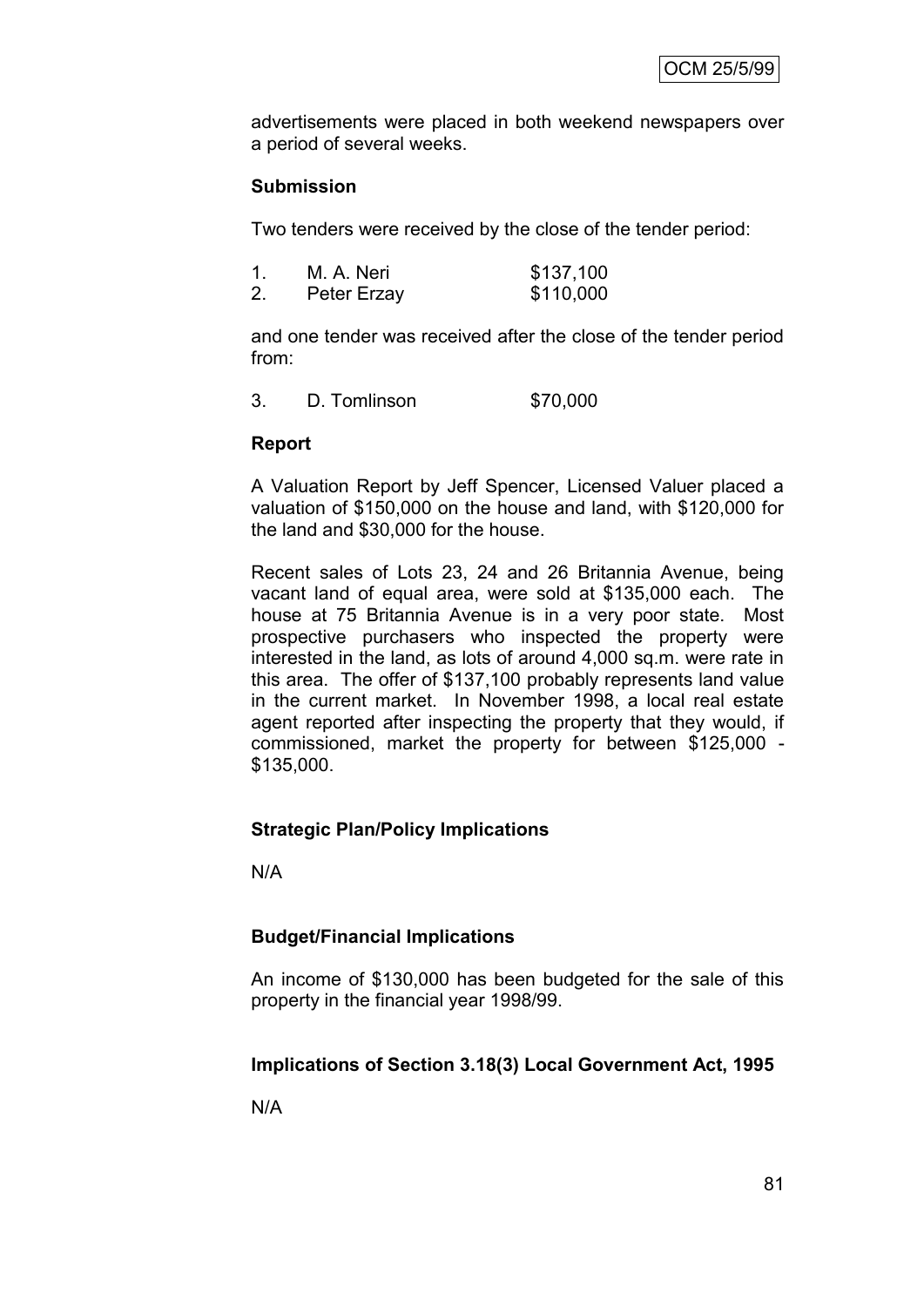### **16. ENGINEERING AND WORKS DIVISION ISSUES**

#### **16.1 (OCM2\_5\_1999) - TENDER NO. 9/99 - SALVAGE AND RECOVERY RIGHTS - HENDERSON LANDFILL SITE (AS) (4433) (COASTAL) (ATTACH)**

## **RECOMMENDATION**

That Council resolve to accept the tender of \$3,800 submitted by Clinton John Scott for Tender No. 9/99 - Salvage and Recovery Rights - Henderson Landfill, for a period of two year with the option at Council's discretion of extending for a further year following review of this operation.

# **COUNCIL DECISION**

That Council:

### **Background**

In an attempt to reduce the amount of reusable waste going into the Henderson Landfill Site, a salvage and recovery operation has been undertaken since October 1998. This has operated on an "unofficial" basis alongside Council's community recycling efforts. Figures for March and April 1999 show that a total of 51,023 kg (or 836 kg per day) was removed out of the waste stream and recycled.

Council has received no income from the sale of this material, however there is a rebate of \$3 per tonne of waste which is diverted from landfill (in effect, a \$3 refund of the Department of Protection Landfill Levy paid when the waste entered the site). Council does, of course, receive income when the waste enters the site.

Under the current trial an average of 25 tonne per month is being salvaged from the typical 12,000 tonne of waste being disposed of on the lined site at Henderson Landfill Site per month. Council presently coordinates the community recycling bins at the entrance to the Landfill Site recovering oil, paper, glass, cardboard, aluminium cans and batteries. It is proposed that the successful tenderer would be responsible for this operation thus reducing Council's costs in the maintenance of the area other than supervision of the scavenger. Waste Services currently spend approx. \$6000 per annum maintaining the recycling bins. It is proposed to significantly increase the amount of material being recovered and recycled by appointing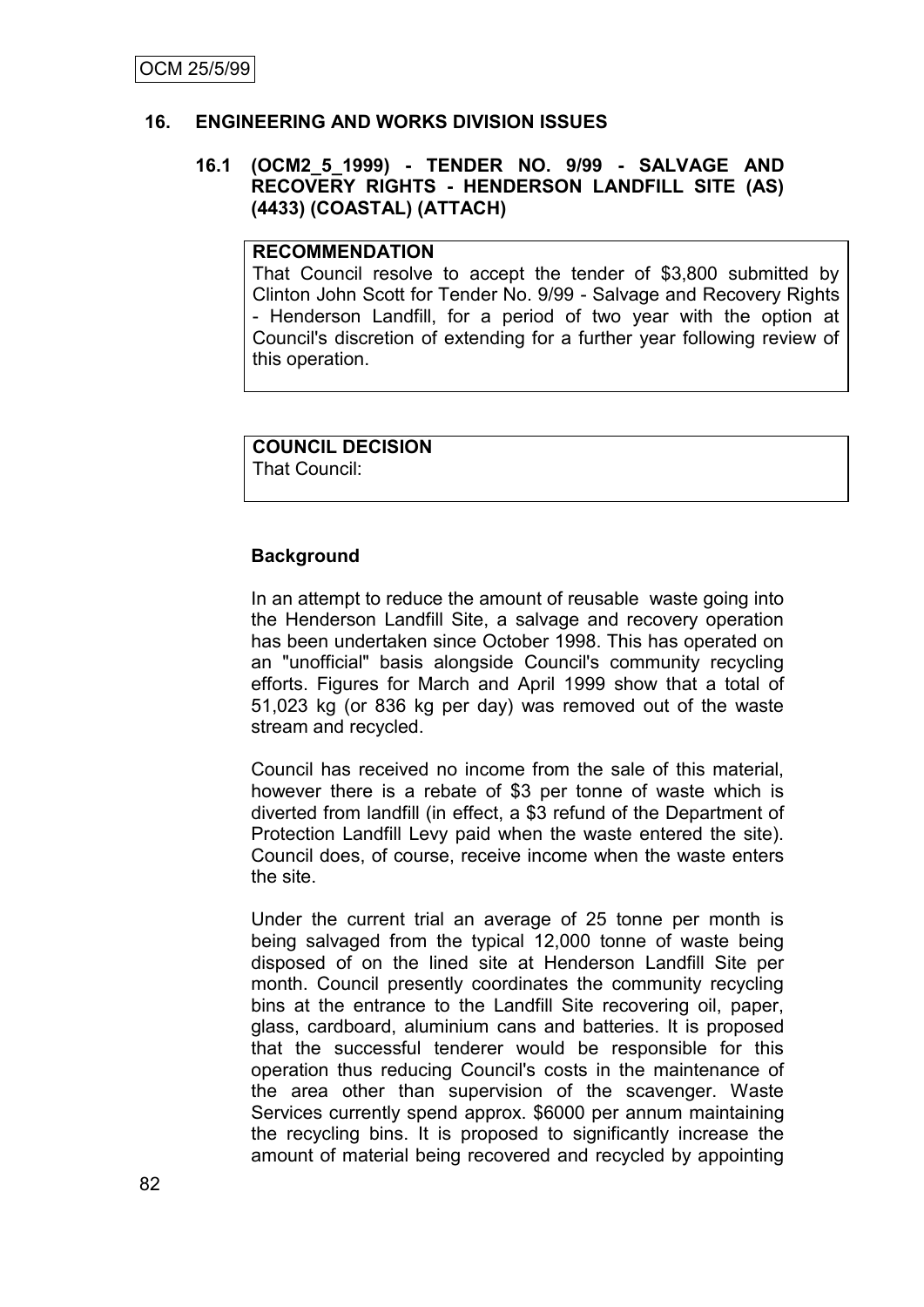a professional scavenger who approaches the operation in a more businesslike manner than the ad-hoc operation which currently exists. Refer to Landfill Supervisor's Estimated Costs attached to the Agenda.

There is also the benefit of securing an annual income from a professional scavenger for the exclusive rights to recover material from the site.

It was with these aims that Waste Services studied other operations at landfill sites and using the information gained, prepared the specificiation and sought tenders for salvage and recovery rights at the Henderson Landfill Site.

#### **Submission**

N/A

#### **Report**

Submissions for Tender No. 9/99 Salvage and Recovery Rights - Henderson Landfill Site closed on 15 April 1999. Eleven sets of documents were issued and five tenders were received. A Summary of tenders received is attached to the Agenda. The lowest and highest tenders received (Baxter Enterprise at \$1,560 and Patricks Recycling at \$9,600) are both closely associated with the current recycling operator, George's Recycling. George's Recycling did not submit a Tender. The most experienced tenderer was Clinton John Scott with 12 years experience operating the recycling area at Gosnells Waste Disposal Area. It is felt that an experienced operator with ready markets for all classes of waste being recycled will be motivated to remove as much material as is physically possible to maximise their income.

After examining the tenders, considering the tenderer's ability to start the operation efficiently on commencement, maximise the removal of recyclables from the site and on evaluation of relevant references and referees, Clinton John Scott is clearly the preferred tenderer.

The lowest tenderer was not considered due to a lack of experience as compared with the highest tenderer.

### **Strategic Plan/Policy Implications**

Recycling of household waste is an important component of Council's Waste Minimisation Policy and, as such, must be effectively managed to minimise the amount going to landfill and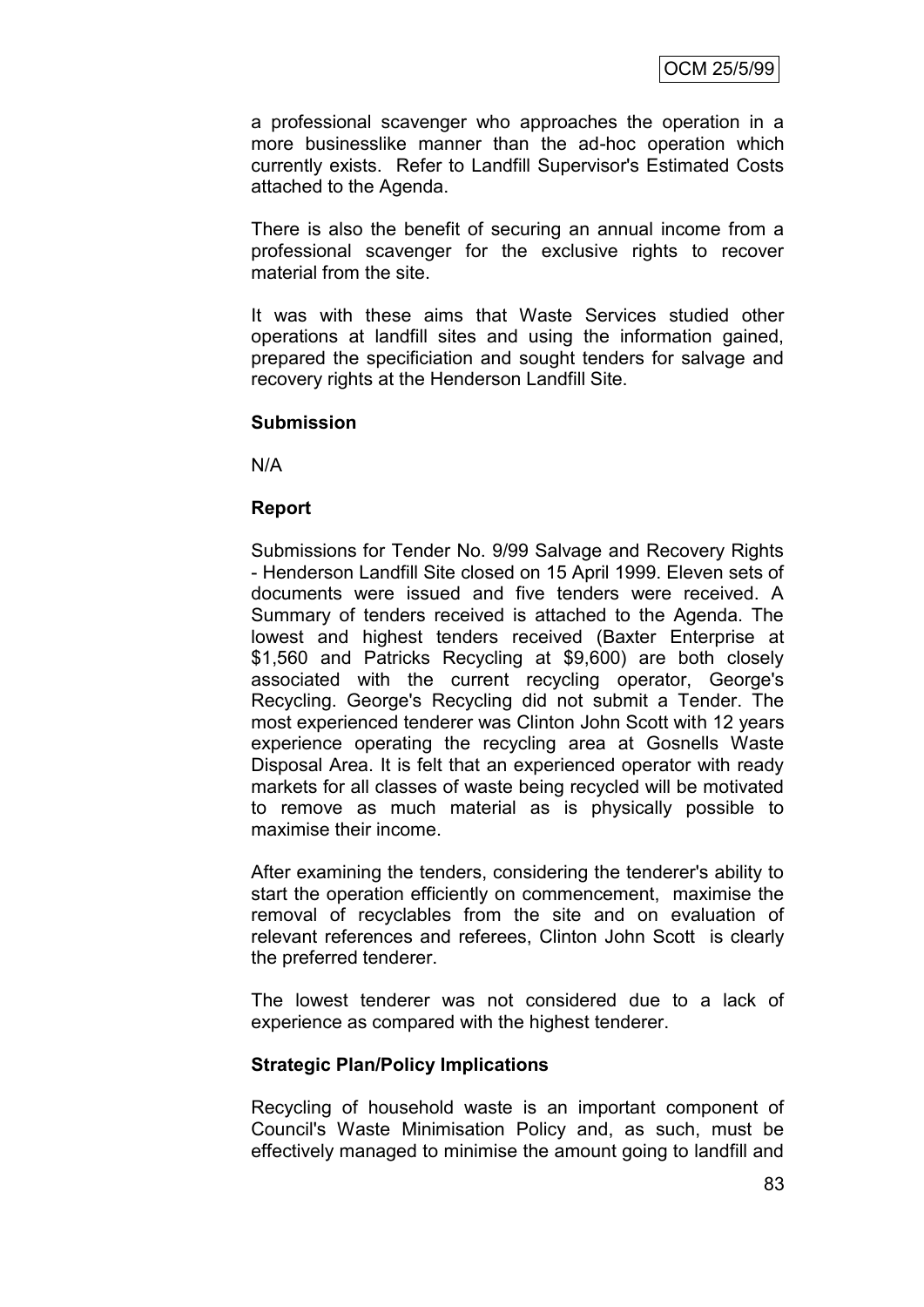maximise the amount of material being diverted from the waste stream, providing positive leadership on this issue to the greater community.

## **Budget/Financial Implications**

As well as modest income for salvage and recovery rights of \$3,800, there is likely to be savings of approximately \$4,000 per annum currently allocated to the maintenance of the recycling area which will be used to increase the time allocated to essential tasks within the site such as litter control, fence maintenance and improved directional signage and safety.

Council will also receive a rebate of the \$3 Landfill Levy which leaves the site estimated at some \$700 per annum.

#### **Implications of Section 3.18(3) Local Government Act, 1995**

Nil

## **17. COMMUNITY SERVICES DIVISION ISSUES**

Nil

### **18. EXECUTIVE DIVISION ISSUES**

## **18.1 (OCM2\_5\_1999) - RE-AFFIRMATION OF 1998/99 BUDGET ADOPTION DECISIONS (1335) (RWB)**

#### **RECOMMENDATION**

That Council re-affirm the following decisions of the Special Meeting of Council held on the 28<sup>th</sup> July 1999 (Budget Adoption) by absolute majority:-

- (a) Annual Budget
- (b) Rate Charge
- (c) Service Charge
- (d) Granting of a discount or incentive for early payment of any rate or service charge
- (e) Waiving a rate or service charge or granting other concessions in relation to a rate and service charge
- (f) Setting an interest rate on a rate or service charge that remained unpaid.

*[sections 6.2, 6.46, 6.47, 6.51 of the Act]*

### **TO BE CARRIED BY ABSOLUTE MAJORITY OF COUNCIL**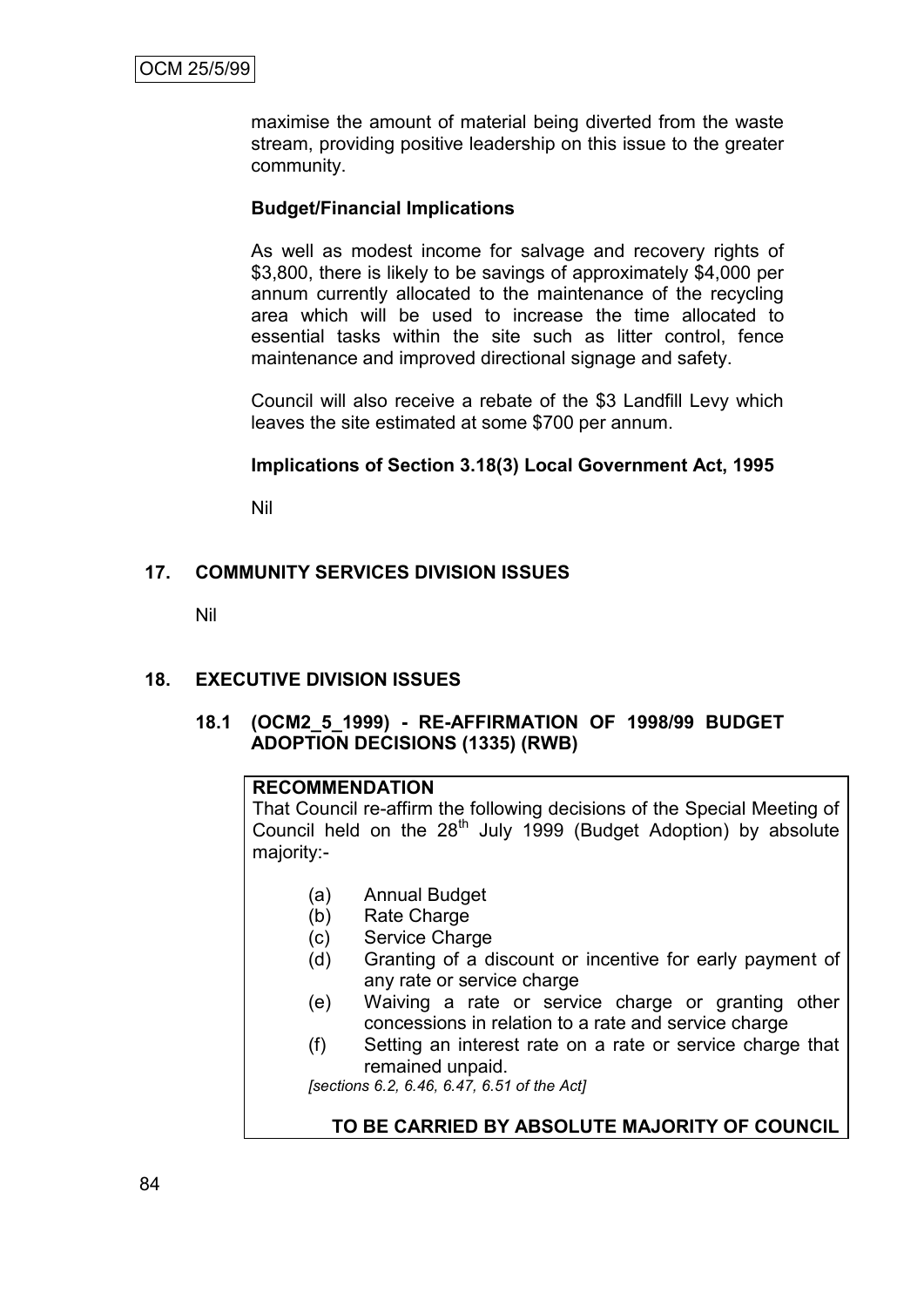## **COUNCIL DECISION**

## **Background**

The Department of Local Government Compliance Assessment Report highlighted that Council, in adopting its 1998/99 Budget and associated charges, did not do so by an Absolute Majority, as required under Sections 6.2; 6.46; 6.47 and 6.51 of the Local Government Act 1995.

#### **Submission**

N/A

### **Report**

By formally re-affirming the resolutions associated with the adoption of the 1998/99 Budget, Council is complying with the requirement to do so and can respond to the Department that this issue has been rectified.

## **Strategic Plan/Policy Implications**

N/A

**Budget/Financial Implications**

N/A

**Implications of Section 3.18(3) Local Government Act, 1995**

Nil

### **18.2 (OCM2\_5\_1999) - DEPARTMENT OF LOCAL GOVERNMENT COMPLIANCE ASSESSMENT (1335) (RWB) (ATTACH)**

# **RECOMMENDATION**

That: Council:

- (1) receive the Compliance Assessment for the Department of Local Government under cover of letter dated 27<sup>th</sup> April 1999;
- (2) note the high level of compliance as advised by the Executive Director, Mr John Lynch;
- (3) advise the Department of Local Government of the following actions, outcomes or comments relating to the non-compliance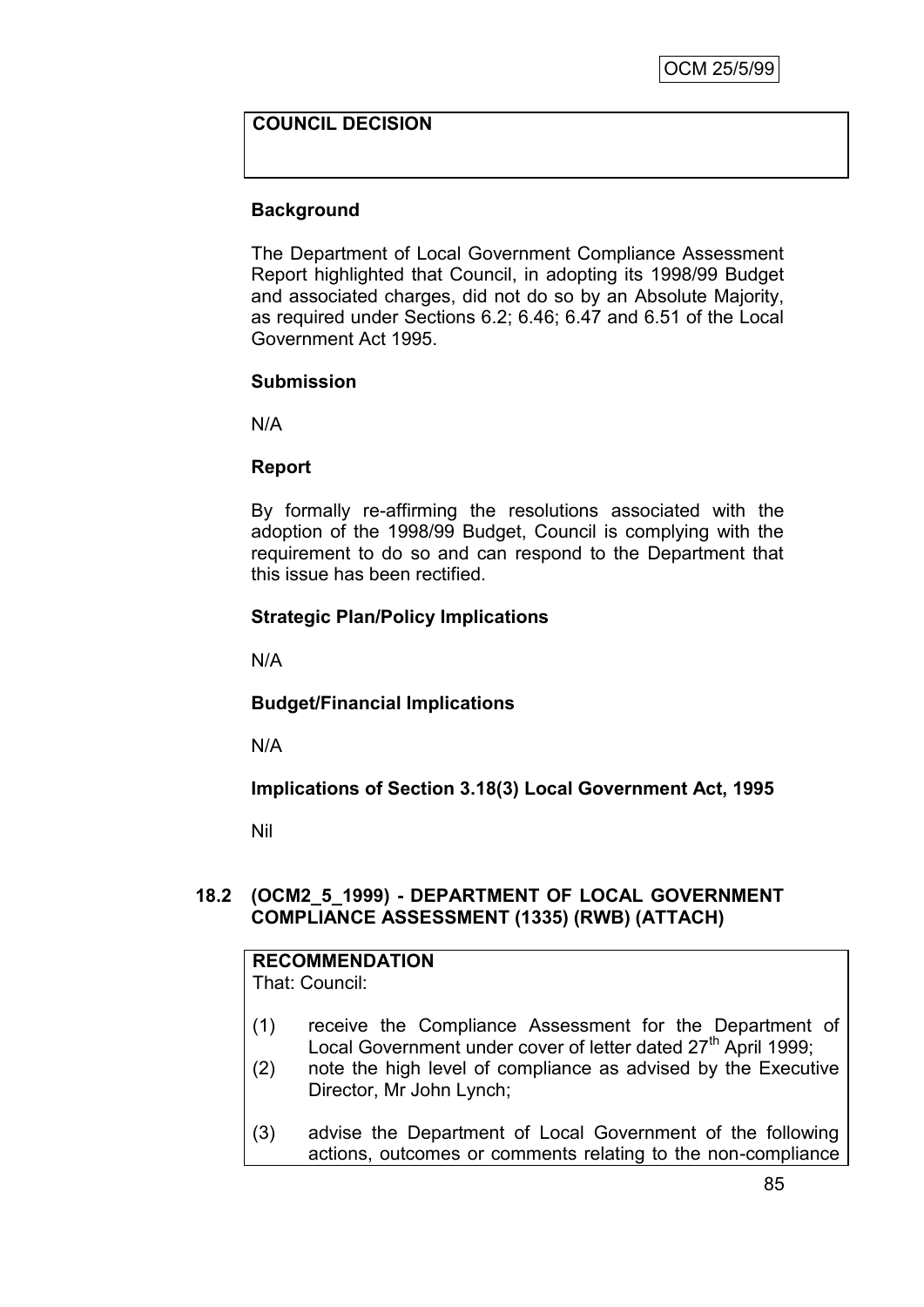|     | recommendations in the report:                                                                                                                                                                                                                                                                                                                                                                   |                                                                                                                                                                                                                          |  |  |  |
|-----|--------------------------------------------------------------------------------------------------------------------------------------------------------------------------------------------------------------------------------------------------------------------------------------------------------------------------------------------------------------------------------------------------|--------------------------------------------------------------------------------------------------------------------------------------------------------------------------------------------------------------------------|--|--|--|
| 3.1 | <b>ISSUE</b><br>That Council satisfy itself that the services and facilities it<br>provides are integrated and coordinated with those<br>provided by the state or commonwealth, do not<br>inappropriately duplicate services and facilities provided<br>by the public or private sector and that services and<br>facilities are managed effectively and efficiently.[section<br>3.18 of the Act] |                                                                                                                                                                                                                          |  |  |  |
|     |                                                                                                                                                                                                                                                                                                                                                                                                  | <b>RESPONSE</b><br>The Local Government Act 1995 provides that a local<br>government is to satisfy itself that services and facilities<br>that it provides -                                                             |  |  |  |
|     | (a)                                                                                                                                                                                                                                                                                                                                                                                              | integrate and coordinate, so far as practicable,<br>with any provided by the Commonwealth, the<br>State or any public body;                                                                                              |  |  |  |
|     | (b)                                                                                                                                                                                                                                                                                                                                                                                              | do not duplicate, to an extent that the local<br>government considers inappropriate, services or<br>facilities provided by the Commonwealth, the State<br>or any other body or person, whether public or<br>private; and |  |  |  |
|     | (c)                                                                                                                                                                                                                                                                                                                                                                                              | are managed efficiently and effectively.                                                                                                                                                                                 |  |  |  |
|     | Council has adopted a practice of considering<br>the<br>relevance of this section of the Act when determining a<br>decision on any matter placed before it.                                                                                                                                                                                                                                      |                                                                                                                                                                                                                          |  |  |  |
|     |                                                                                                                                                                                                                                                                                                                                                                                                  | Key Performance Indicators have been developed which<br>measures the efficiency of the services.                                                                                                                         |  |  |  |
|     | section.                                                                                                                                                                                                                                                                                                                                                                                         | A report will be placed before Council in November '99<br>analysing on a service unit basis, the implications of this                                                                                                    |  |  |  |
| 3.2 | <b>ISSUE</b><br>Tender Register to include details of the successful<br>tenderer and decision to invite tenders. [Function and<br><b>General Regulation 17]</b>                                                                                                                                                                                                                                  |                                                                                                                                                                                                                          |  |  |  |
|     |                                                                                                                                                                                                                                                                                                                                                                                                  | <b>RESPONSE</b><br>Instructions have been issued to staff responsible for<br>maintaining the Tender Register, to ensure:                                                                                                 |  |  |  |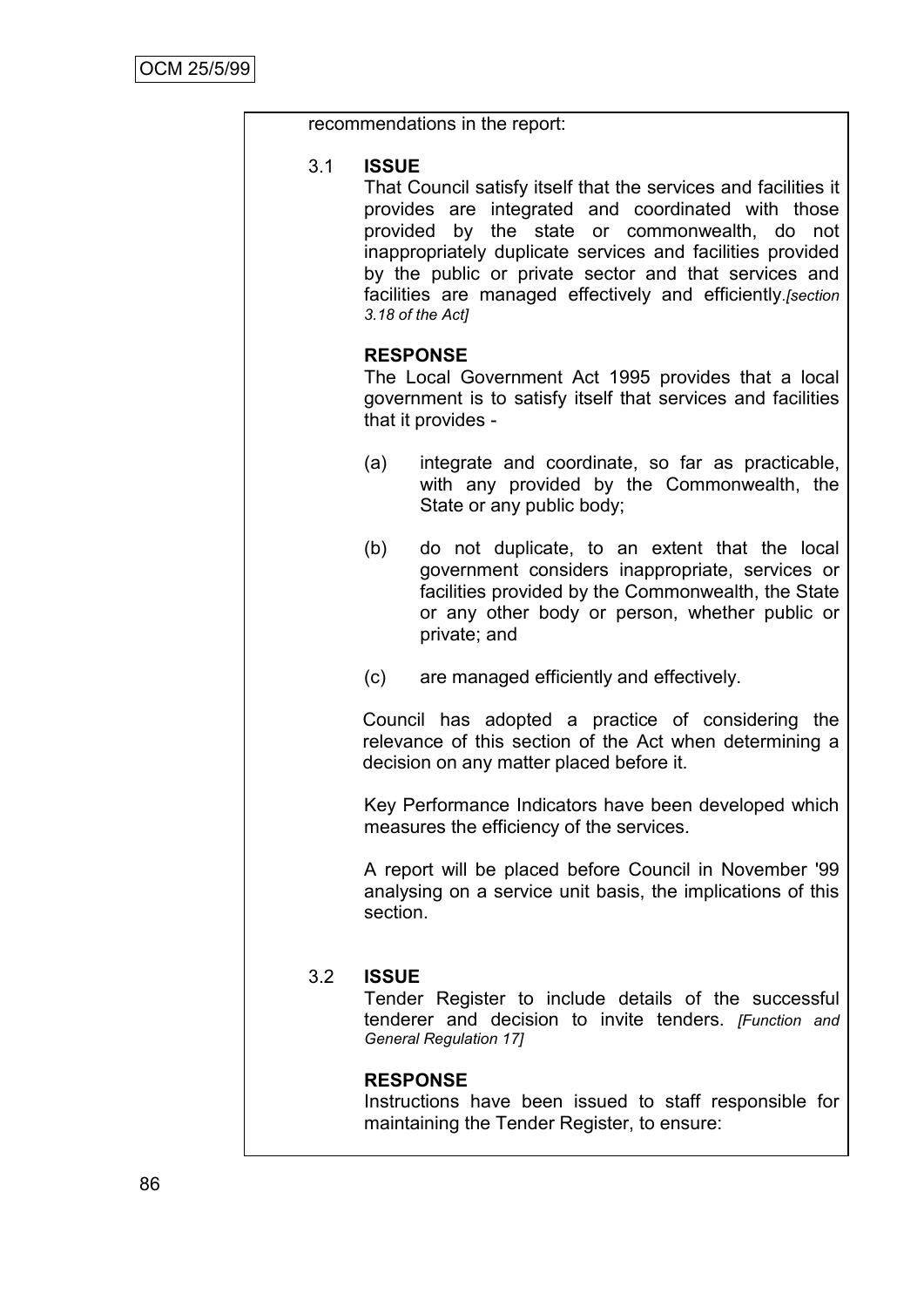|     | (1)          | The decision to invite Tenders, together with the<br>relevant Officer's delegated authority or Council<br>resolution, be recorded in the Tender Register,<br>and                                                                                                                                                                                                                                                                                                                   |
|-----|--------------|------------------------------------------------------------------------------------------------------------------------------------------------------------------------------------------------------------------------------------------------------------------------------------------------------------------------------------------------------------------------------------------------------------------------------------------------------------------------------------|
|     | (2)          | Details of the tender awarded, including the name<br>the successful tenderer and the amount<br>of<br>tendered, be recorded in the Tender Register.                                                                                                                                                                                                                                                                                                                                 |
|     |              | Regular checks of the Tender Register will be undertaken<br>to ensure that the register is kept up to date.                                                                                                                                                                                                                                                                                                                                                                        |
| 3.3 | <b>ISSUE</b> | Delegations from Council to Committees to be included in<br>the Register of Delegations. [section 5.18 of the Act]                                                                                                                                                                                                                                                                                                                                                                 |
|     |              | <b>RESPONSE</b><br>The Delegations from Council to Committees, was<br>available in an appropriate register.                                                                                                                                                                                                                                                                                                                                                                        |
|     | required.    | Apparently, the inspecting officers approached<br>the<br>Customer Services Officer and requested the Delegated<br>Authority Register and was provided with the Register of<br>Delegated Authority to Officers only. While the Register<br>of Delegations to Committees was available, it was not<br>provided to the Inspector as the staff member assumed<br>(incorrectly) that the Register provided was all that was                                                             |
|     |              | The Compliance Report (Page 5) mentions that it does<br>not consider Council has complied with its requirement to<br>review delegations to Committees, even though the<br>recommendation to Community Development Committee<br>was subsequently deferred by Council, pending review of<br>the meeting procedure. However, this does not extend to<br>Delegations made to the Strategic and Policy Committee,<br>which were clearly carried out in accordance with<br>requirements. |
|     | exists.      | In terms of correcting any anomaly in relation to the<br>Delegations to the Community Development Committee,<br>there can be no action taken as the Committee no longer                                                                                                                                                                                                                                                                                                            |
| 3.4 | <b>ISSUE</b> | Appropriate records of decisions made under delegated<br>authority to be established. [Section 5.46 of the Act and                                                                                                                                                                                                                                                                                                                                                                 |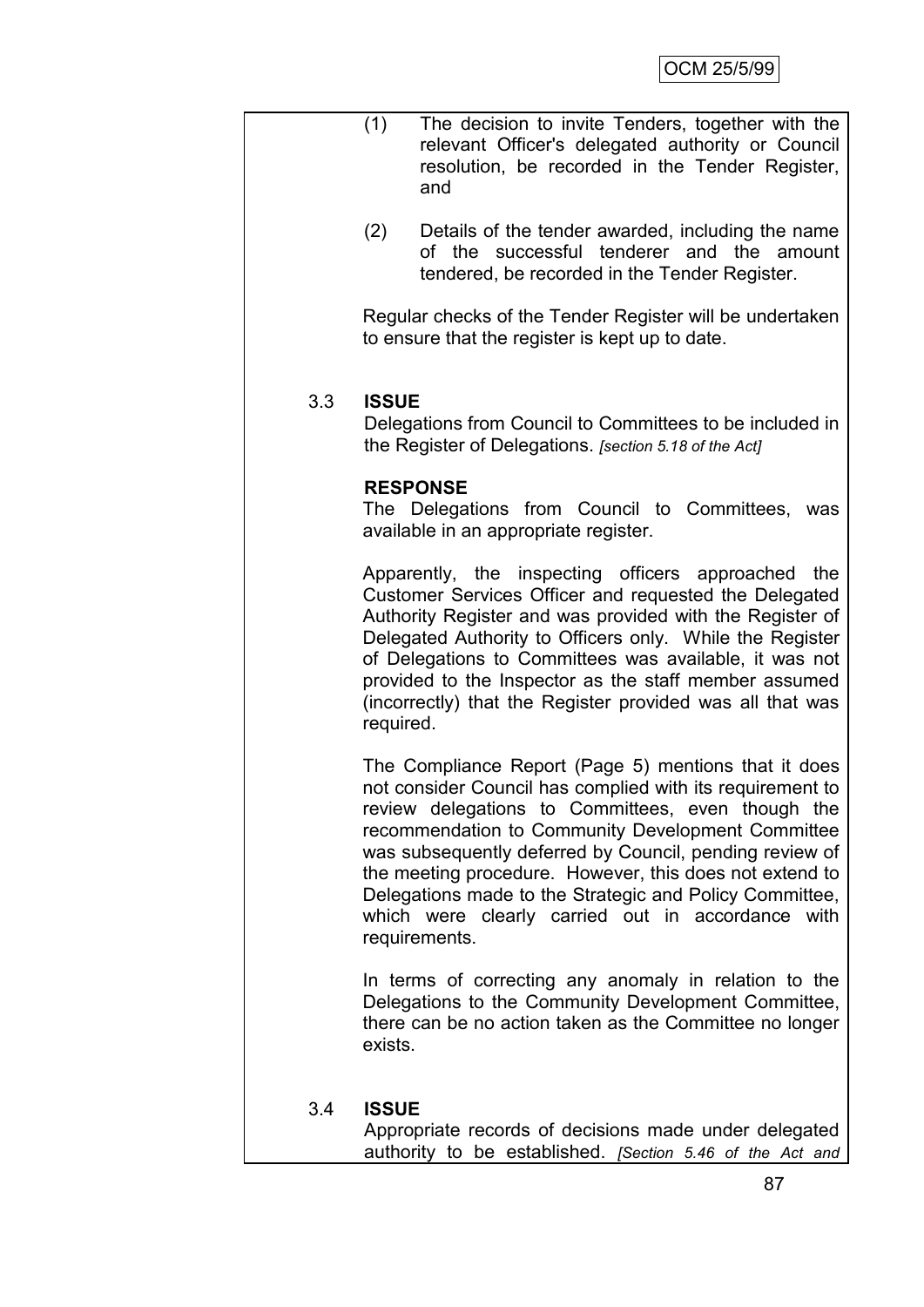|     | <b>Administration Regulation 19]</b>                                                                                                                                                                                                                                                                                          |
|-----|-------------------------------------------------------------------------------------------------------------------------------------------------------------------------------------------------------------------------------------------------------------------------------------------------------------------------------|
|     | <b>RESPONSE</b><br>Council has developed a computerised performance<br>management system which officers who are delegated<br>authority, are required to post details of the application<br>and decision taken. The system is in its infancy and all<br>staff who have delegated authority, have not been using<br>the system. |
|     | Previous reliance has been on the appropriate file being<br>treated as a register/record of delegations used. Based<br>on earlier advice received from the Department, the use<br>of the files was understood to have complied with the Act.                                                                                  |
|     | The need to utilise the performance system will be<br>reinforced and monitored.                                                                                                                                                                                                                                               |
|     | Councillors have access to the system through a dial in<br>connection.                                                                                                                                                                                                                                                        |
|     | Whilst not a statutory requirement, a register of decisions<br>taken under delegated authority will be provided for<br>public information.                                                                                                                                                                                    |
|     | One off authority to officers will, in future, be included in a<br>Delegation Register.                                                                                                                                                                                                                                       |
| 3.5 | <b>ISSUE</b><br>Employees who have a financial interest in a matter<br>before committee and/or council disclosure the nature of<br>the interest at committee and council meetings. [section<br>5.70 of the Act]                                                                                                               |
|     | <b>RESPONSE</b><br>The requirement to disclose a financial interest relating to<br>the CEO's Performance Review, was not known.<br><b>This</b><br>requirement is now being complied with.                                                                                                                                     |
| 3.6 | <b>ISSUE</b><br>Re-affirm the following decisions of the Special Meeting<br>of Council on the 28 July 1998 (Budget Adoption) by<br>absolute majority.                                                                                                                                                                         |
|     | (a)<br><b>Annual Budget</b><br>(b)<br>Rate Charge<br>Service Charge<br>(c)                                                                                                                                                                                                                                                    |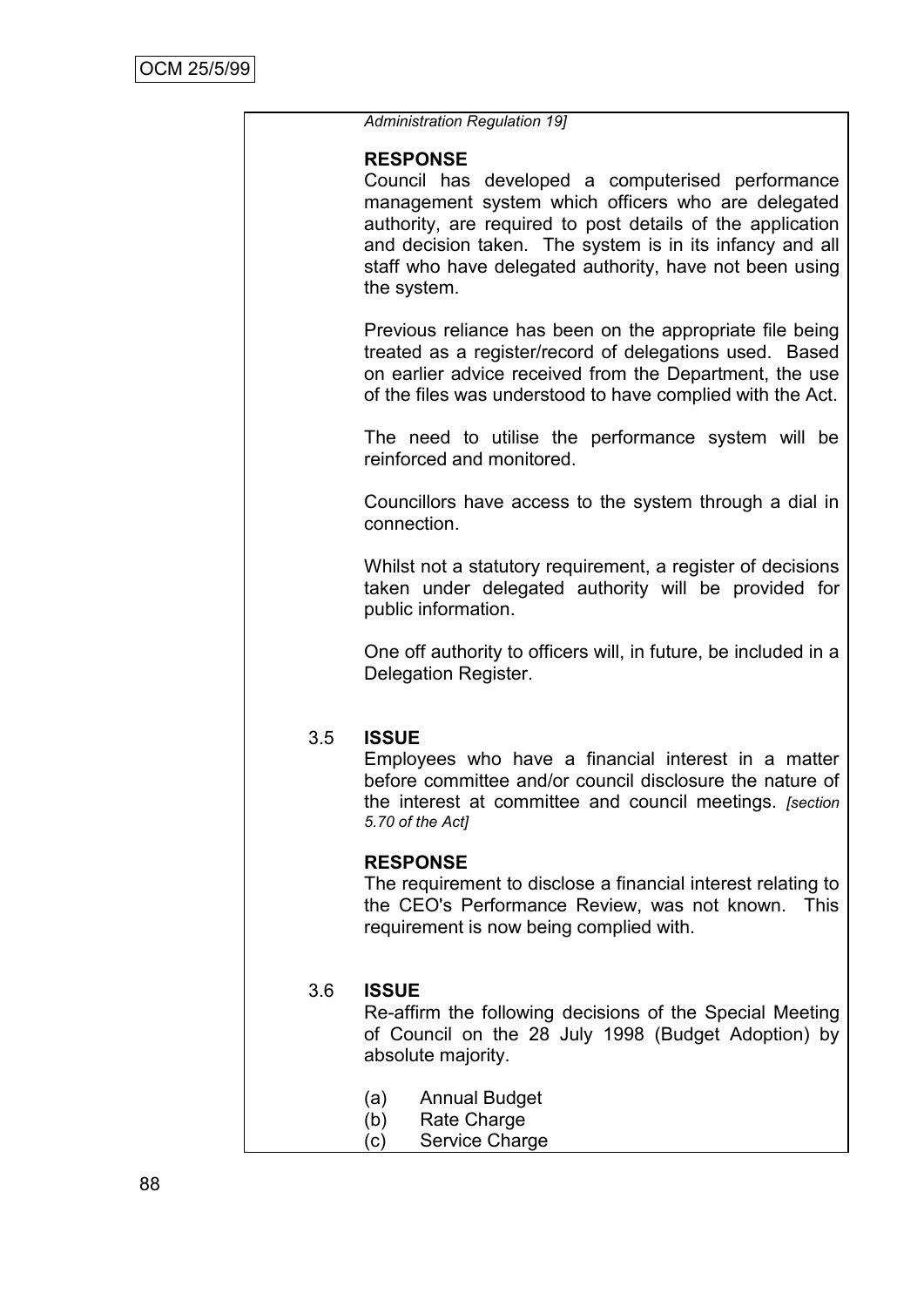- (d) Granting of a discount or incentive for early payment of any rate or service charge
	- (e) Waiving a rate or service charge or granting other concessions in relation to a rate and service charge
	- (f) Setting an interest rate on a rate or service charge that remained unpaid.

*[sections 6.2, 6.46, 6.47, 6.51 of the Act]*

#### **RESPONSE**

While the decisions at the Budget Meeting were carried 13/1, the adoption of absolute majority was not recorded. All future officer reports will detail this voting requirement to ensure this oversight does not recur.

Council, at its meeting of the  $25<sup>th</sup>$  May 1999, rectified this matter by re-affirming the decision.

## 3.7 **ISSUE**

Quarterly or triannual financial report to be prepared and presented to Council. *[Financial Management Regulations 34 & 35]*

### **RESPONSE**

A reminder system will be put in place to ensure that required reports are presented to Council in accordance with Financial Management Regulations 34 and 35.

(4) advise the Department of Local Government of the following actions, outcomes or comments relating to the recommendations in the report not relating to non compliance.

### 4.1 **ISSUE**

That Council and the CEO define and agree on performance targets and quantifiable outcomes in undertaking reviews of the CEO's performance.

### **RESPONSE**

Council, at its meeting of the  $16<sup>th</sup>$  March 1999, determined that the system of Performance Review for the CEO be developed on the basis of the model produced by the Western Australian Municipal Association.

The previous system required by Council, will be maintained as the basis of a quarterly report to Council.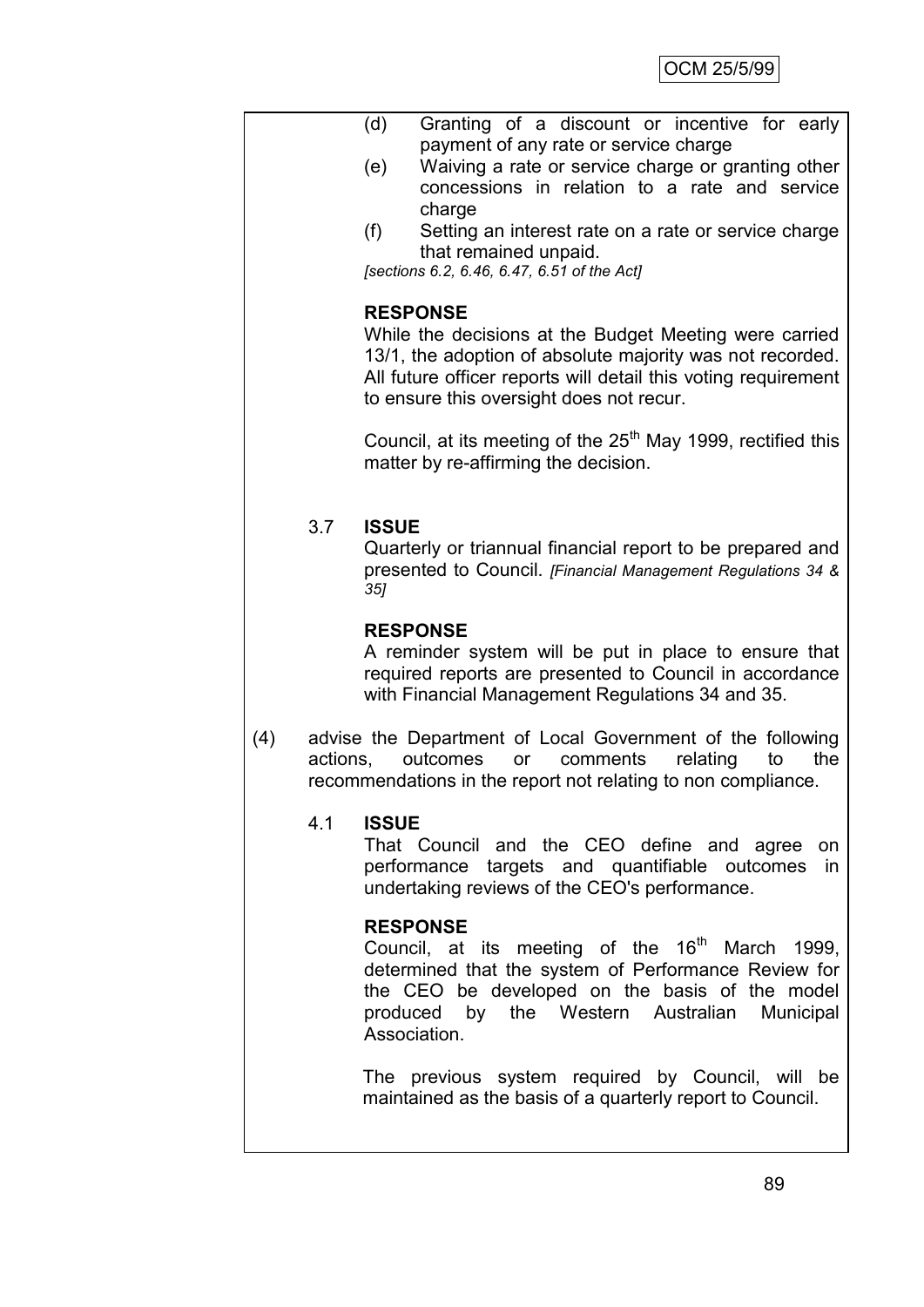|     |     | It is noted that Council complied with the Act.                                                                                                                                                                        |
|-----|-----|------------------------------------------------------------------------------------------------------------------------------------------------------------------------------------------------------------------------|
|     | 4.2 | <b>ISSUE</b><br>That all officer reports include details of voting<br>requirements and Council adopts the practice of<br>recording the number of votes counted for and against a<br>motion in the minutes.             |
|     |     | <b>RESPONSE</b><br>The officer reports do not provide advice on voting<br>requirements where a simply majority is required. The<br>practice is to identify the issues where absolute or special<br>majority is needed. |
|     |     | A list of Local Government Act provisions requiring<br>absolute or special majority, has been provided to<br>appropriate staff.                                                                                        |
|     |     | The number of votes counted for and against a motion,<br>will be in future included in the minutes.                                                                                                                    |
| (5) |     | detail the number of votes for and against a motion, be recorded<br>for all future meetings.                                                                                                                           |

## **COUNCIL DECISION**

### **Background**

The Terms of Reference for the inquiry into Council, required that a Compliance Assessment be undertaken by the Local Government Department.

### **Submission**

A copy of the report from the Department, is attached to the Agenda.

The Executive Director has advised that the "*report finds a high level of compliance however, there are a number of areas of non-compliance*".

### **Report**

Two officers from the Department undertook the assessment in January 1999. They worked in the Administration building for five(5) days.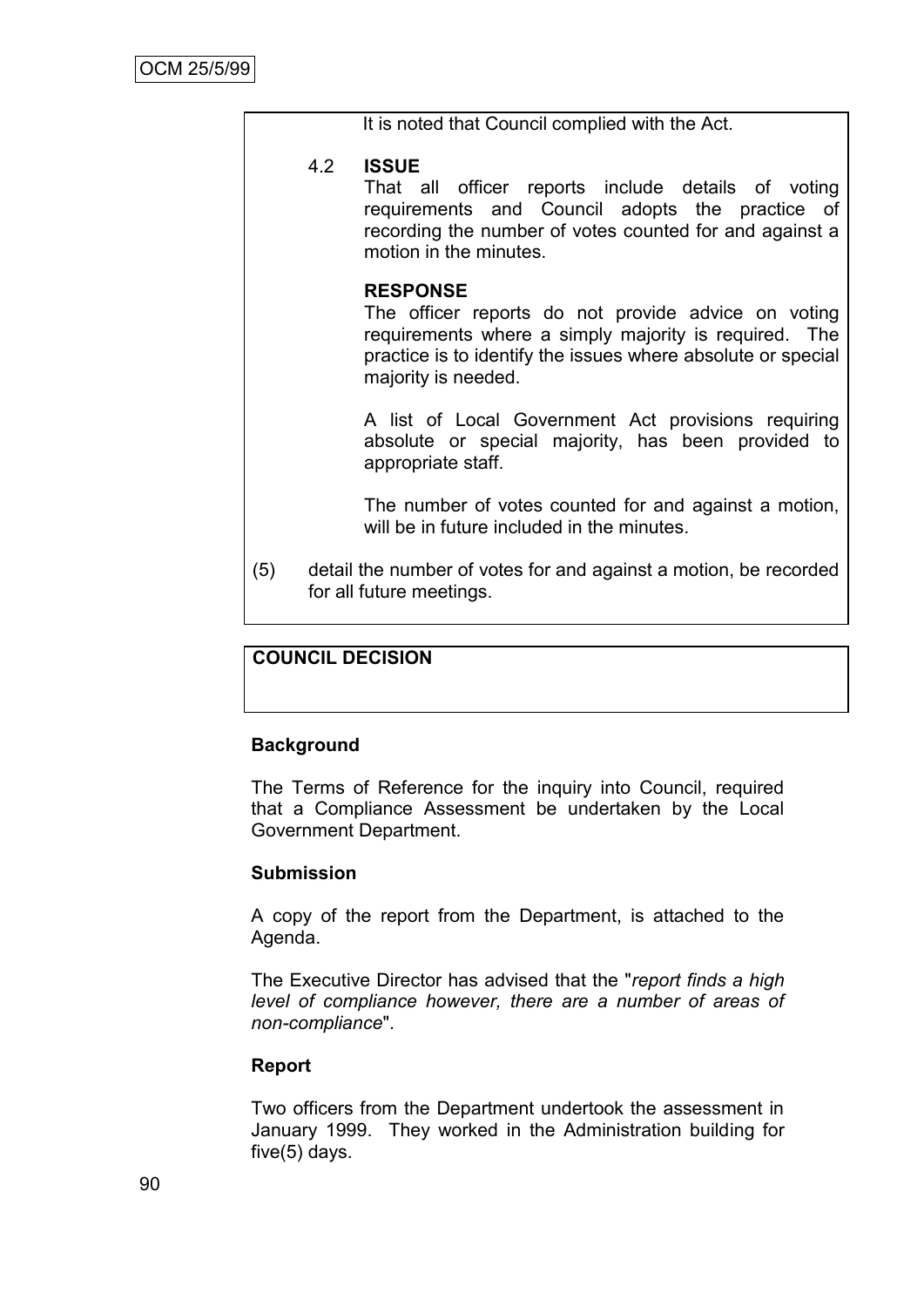# **Strategic Plan/Policy Implications**

N/A

# **Budget/Financial Implications**

Nil

**Implications of Section 3.18(3) Local Government Act, 1995**

Nil

## **18.3 (OCM2\_5\_1999) - REPORT OF THE INQUIRY INTO THE CITY OF COCKBURN - DEPARTMENT OF LOCAL GOVERNMENT (1335) (RWB)**

## **RECOMMENDATION**

That Council:

(1) advise the Department of Local Government of the following actions, outcomes or comments relating to the Recommendations in the Report on the Inquiry into the City of Cockburn:

# **Report Recommendation**

**6.1.2.1.1.** *That the Council should seek training for the elected members in the area of their roles and responsibilities. When arranging training for the elected members, the Council should not limit that training to the division of responsibilities but should take the opportunity to review all of the requirements of the elected members and include training in areas such as performance review, meeting procedure, strategic planning, policy development, ethics in local government etc.*

### **Response**

Advice on appropriate training for Councillors will be provided to Council following the next Local Government Election. Councillors were previously provided the opportunity for training.

# **Report Recommendation**

**6.2.2.1.** *That the Council should be reminded of the recommendations of the Royal Commission into the City of Wanneroo and specifically, that the existence of factions should*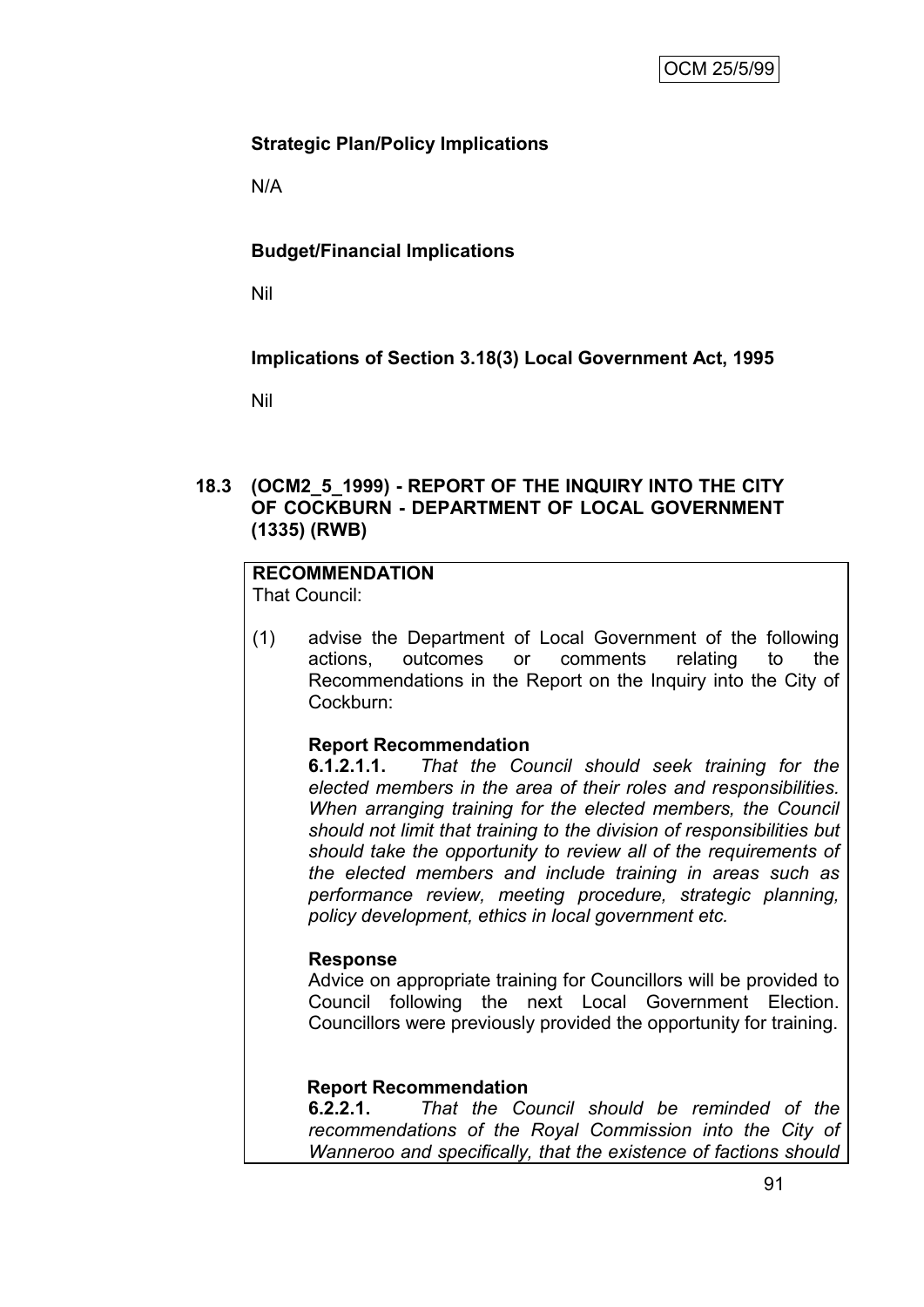*not be expressly or by implication condoned and that the dangers of factionalism and the need for independent judgement should be emphasised.*

#### **Response**

The training program for Councillors pursuant to recommendation 6.1.2.1.1. should include discussion on factions and a review of the recommendations of the Royal Commission into the City of Wanneroo.

### **Report Recommendation**

**6.3.2.1.** *That the Council quickly arranges training in chairmanship and meeting procedure for all of the elected members. The provisions of the Standing Orders should be strictly enforced and all of the elected members should support the persons presiding at meetings of the Council and Committees and ensure appropriate standards of behaviour are observed.*

#### **Response**

A training program as per recommendation 6.1.2.1.1. will be offered to Councillors.

### **Report Recommendation**

**6.3.2.2.** *That the Standing Orders should address the matter of inappropriate behaviour and provide the mechanism for dealing with elected members who do not behave in an acceptable manner.*

### **Response**

The Council will be considering the adoption of new Standing Orders at its meeting of the  $25<sup>th</sup>$  May 1999. These Standing Orders address the issues identified.

### **Report Recommendation**

**6.4.2.1.** *That the Council should quickly arrange training in chairmanship and meeting procedure for all of the elected members. The training should include and emphasise the need for elected members to properly prepare themselves for attendance at meetings.*

#### **Response**

Training program as per recommendation 6.1.2.1.1. will be offered to Councillors.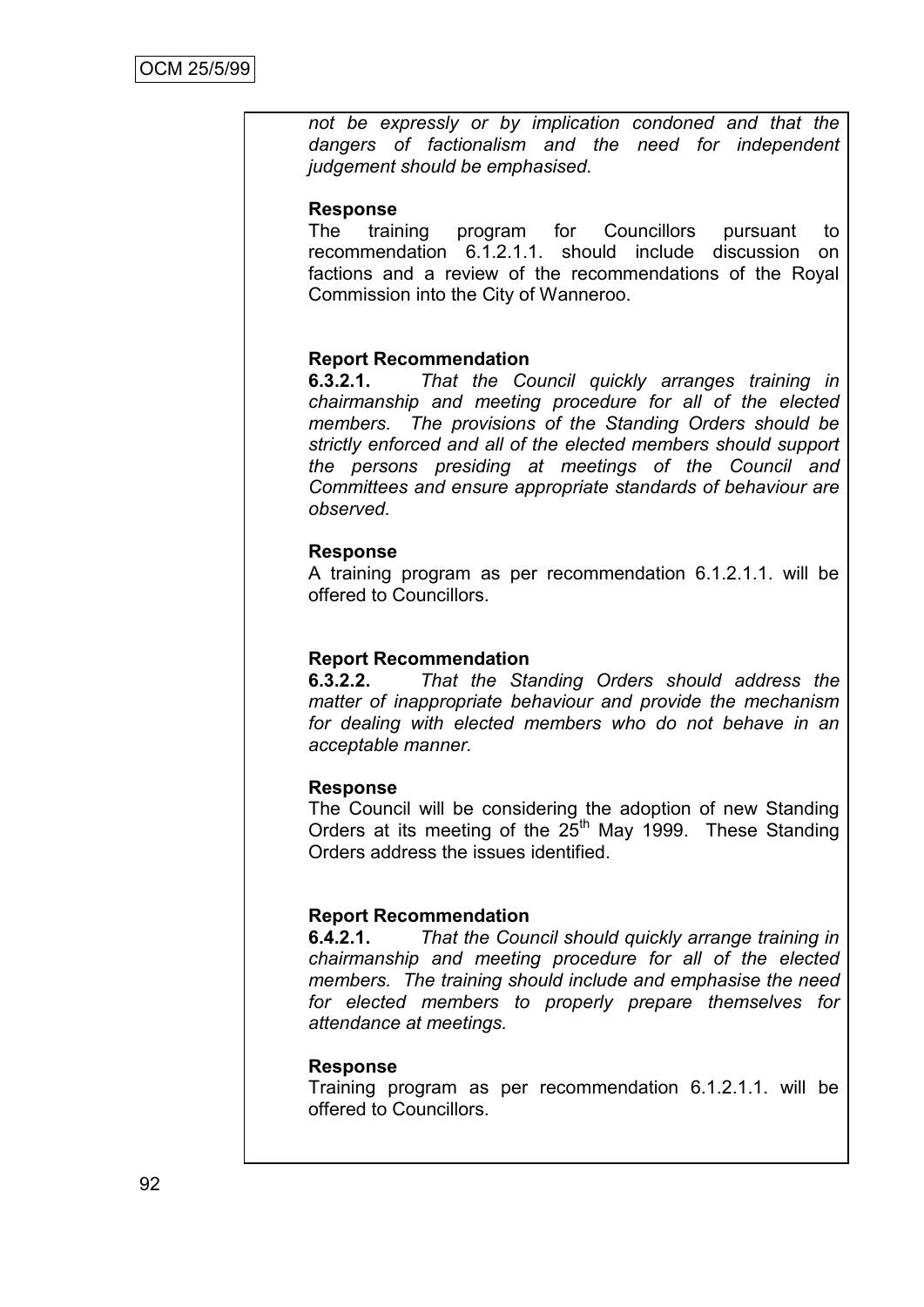#### **Report Recommendation**

**6.4.2.2.** *That alternative procedures for displaying the motions and amendments to motions on the large screen in the meeting place should be examined and the requirement that the public should be able to see the motions proposed should also be considered.*

#### **Response**

In considering the adoption of new Standing Orders, Council will consider including a requirement for Councillors to submit alternative recommendations in writing (the Report raised the issue prompting this response).

The provision of equipment to enable the public to see proposed motions, will be investigated and further considered by Council.

### **Report Recommendation**

**6.5.2.1.** *That the Council take action to ensure there is no perception that decisions are taken or implied at the workshops and briefing sessions.*

#### **Response**

The report has found no evidence that decisions are taken or implied at workshops or briefing sessions.

This particular point will be included in Councillors training and induction.

The issue will be drawn to the Elected Members' attention.

### **Report Recommendation**

**6.5.2.2.** *That Council members be reminded of the importance of considering each application on its merits and to be careful in the manner in which they react to lobbying.*

#### **Response**

This point will be included in Councillor training and induction.

The issue will be drawn to Elected Members' attention.

### **Report Recommendation**

**6.6.2.1.** *That the Council and the CEO establish a dispute resolution procedure to ensure differences between elected members and staff are quickly identified and effectively resolved.*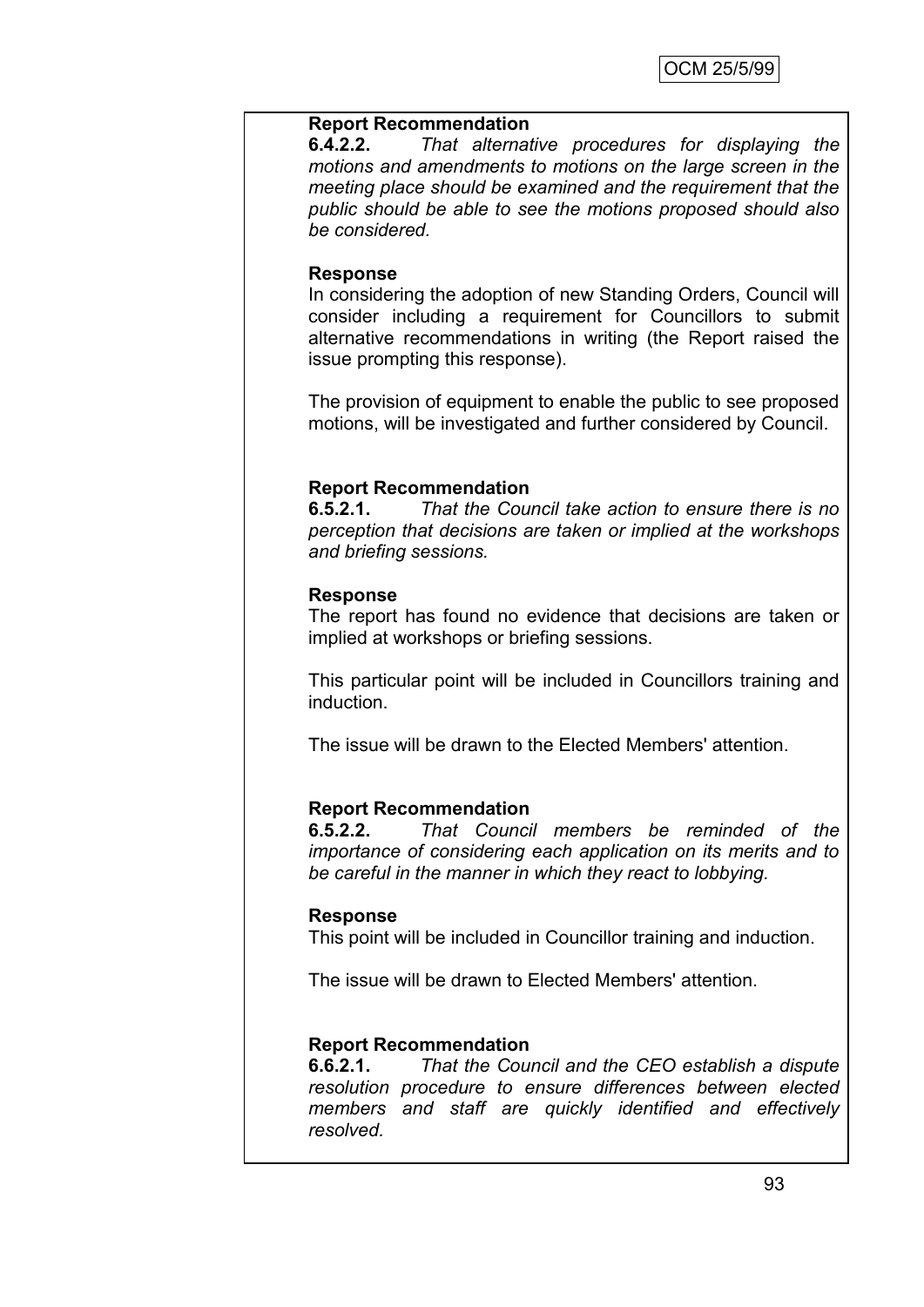#### **Response**

A procedure will be developed and included in Council's Standing Orders.

#### **Report Recommendation**

**6.6.2.2.** *That the CEO, in conjunction with the Council, establish an arrangement for ensuring the elected members are kept informed of the stage reached in the implementation of any particular decision of the Council; such an arrangement may already be in place however, it must be understood and supported by the elected members.*

#### **Response**

A management system is in place which summarises the action taken by staff.

Training on access to the system will be instigated for elected members. They have been previously advised in writing on access to the system.

#### **Report Recommendation**

**6.6.2.3.** *That the need for an improved method of assessing the performance of the CEO be addressed. There is reference to this requirement in later recommendations.*

#### **Response**

Council, at its meeting of the  $16<sup>th</sup>$  March 1999, resolved to adopt a performance review system for the CEO based on the model produced by the Western Australian Municipal Association.

#### **Report Recommendation**

**6.7.2.1.** *That the Council Working Party that has made recommendations with regard to Standing Orders, Policies, Delegations and other matters, be given the additional responsibility of reviewing the form and style of the officers reports to Council with the aim of ensuring the reports are of a standard that will satisfy the elected members.*

#### **Response**

The Working Party was primarily established to consider the Council meeting structure. It is not intended to re-appoint the Working Party.

It is to be noted that an assessment of agendas/reports undertaken by the Local Government Department in August 1998 noted Council's reports as being of a 'Good Standard'.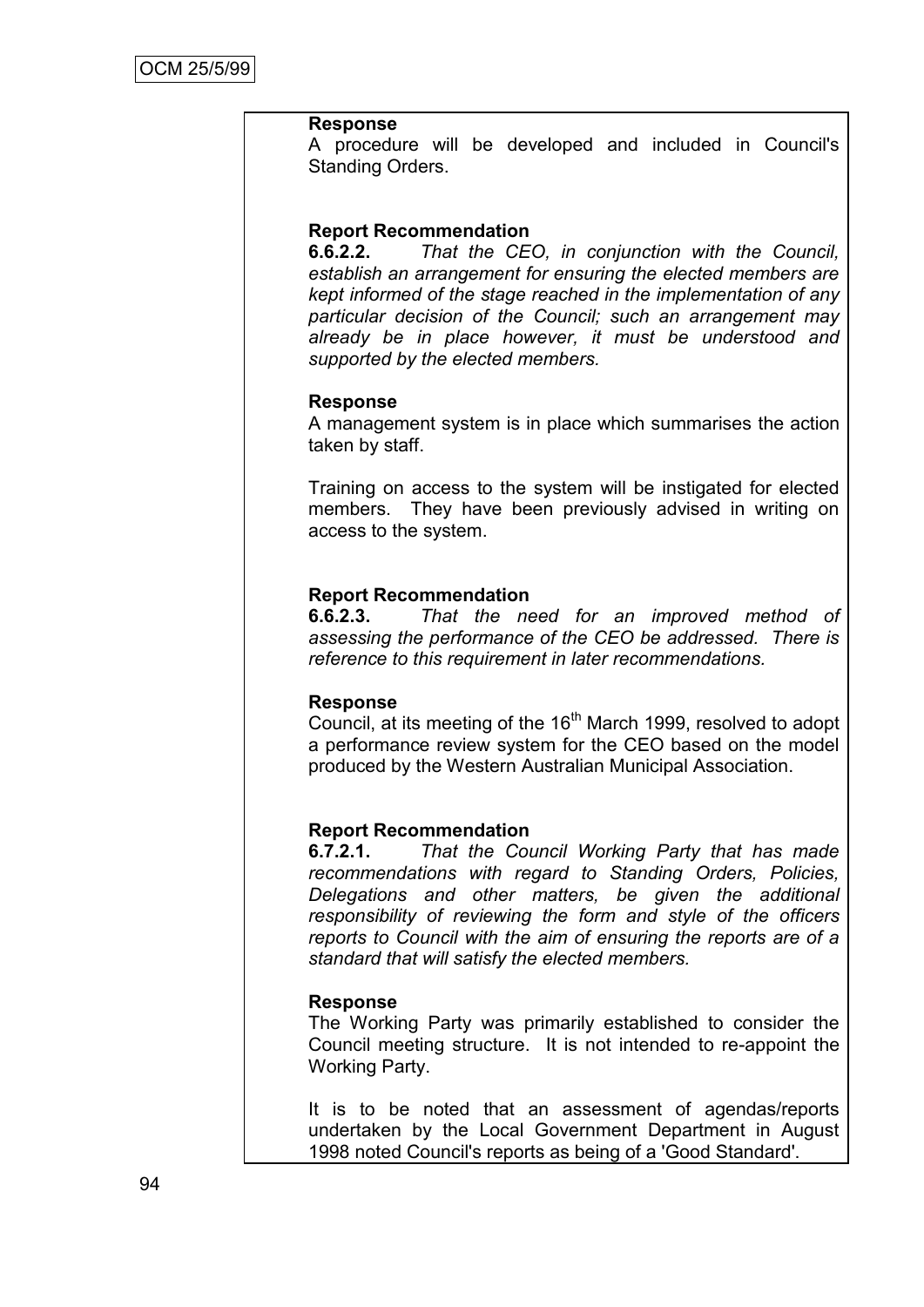Council members will be surveyed as to the adequacy of the reports.

## **Report Recommendation**

**6.7.2.2.** *That any problems with regard to the quality of the officer's reports presented to the meetings of the Council should be raised with the CEO as they occur.*

## **Response**

The procedure to be developed under 6.6.2.1 will be used as the vehicle for raising concerns on the standard of reports.

## **Report Recommendation**

**6.7.2.3.** *That the quality of the information and advice provided by the staff be included as an item in the criteria for the CEO performance review process.*

### **Response**

The performance review system of the CEO will include this item.

### **Report Recommendation**

**6.8.2.1.** *That the Council, in conjunction with the Department of Local Government, establish a method for conducting an annual review of the performance of the CEO that addresses the statutory functions attached to the position as well as strategic objectives. The method adopted should provide the opportunity for input to the process by all of the elected members.*

### **Response**

A review system based on the Western Australian Municipal Association's model is being developed.

See response to 6.6.2.3.

# **Report Recommendation**

**8.23.2.1.** *That, in respect of Lot 17, the Council resolve to acknowledge its failure to carry out its role in directing and controlling the affairs of the City in a proper manner and accept responsibility for its failure to properly perform the local government function for the benefit of the residents of the district.*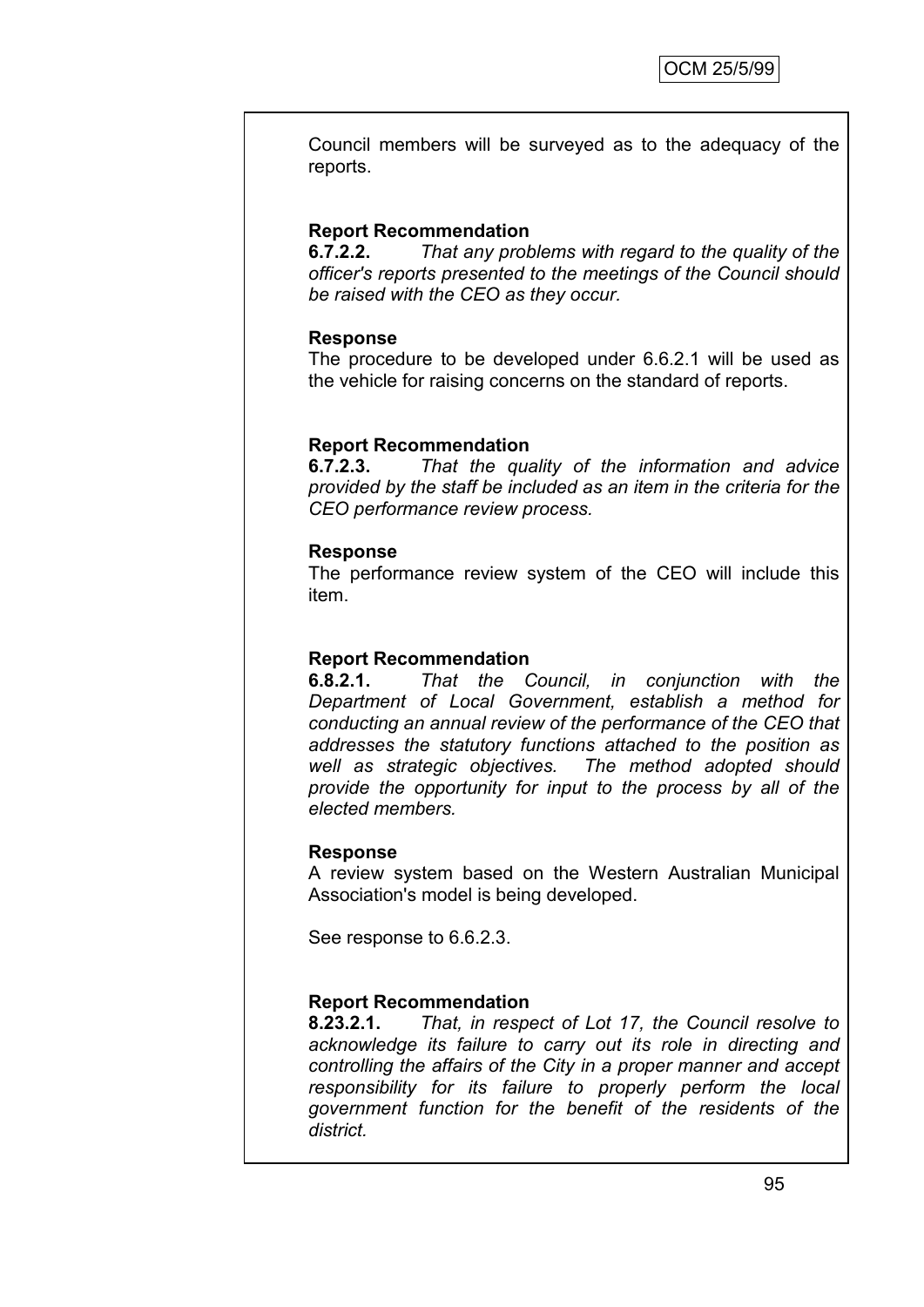#### **Response**

This matter will need to be considered by the elected members provided the Councillors are re-instated.

#### **Report Recommendation**

**8.23.2.2.** *That, in respect of Lot 17, the Council signify its intention to review this situation and to adopt strategies and policies that will ensure it properly performs its functions in future, and including the immediate priority to the formulation and adoption of suitable and adequate provisions for the prevention of conflict of interest and improper influence in its code of conduct, that are satisfactory to the Minister for Local Government.*

#### **Response**

The Code of Conduct will again be reviewed as will the Standing Orders, to include statements relating to conflict of interest.

#### **Report Recommendation**

**8.23.2.3.** *That, in respect of Lot 17, the Council demonstrate to the community its commitment to open and accountable government by implementing the necessary reforms and notifying the public of the actions taken or proposed to be taken, and its acceptance and willingness to implement the recommendations of this report.*

#### **Response**

This matter will need to be considered by the elected members provided the Councillors are re-instated.

#### **Report Recommendation**

**8.24.2.1.** *That the Council resolve to acknowledge that, as individual elected members, they have failed to abide by their declaration of office in respect of the issue of Lot 17 Hamilton Road Spearwood, in that the interests of the individual took precedence over the interests of the district, and that a public apology be issued to the electors, residents and ratepayers of the district. The form and text of the apology to be approved by the Minister for Local Government.*

#### **Response**

This matter will need to be considered by the elected members provided the Councillors are re-instated.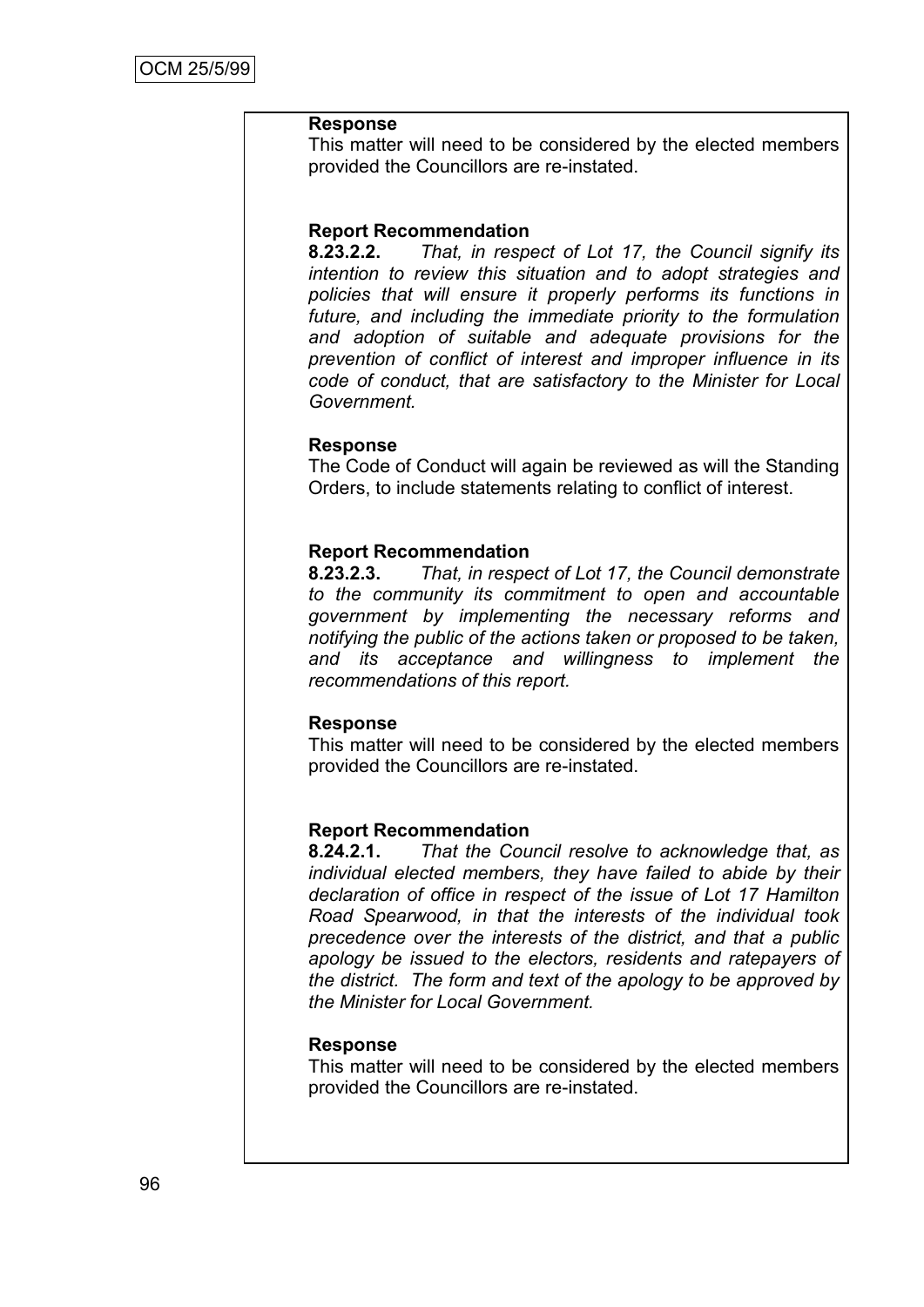#### **Report Recommendation**

**8.24.2.2.** *That Councillor Pecotic refrain from personal attacks on members of the staff and provide an undertaking to the Minister for Local Government that he will abide by the Council Code of Conduct.*

#### **Response**

Mr Pecotic will need to consider this issue if he is re-elected to Council.

#### **Report Recommendation**

**8.24.2.3.** *That the Mayor, Councillor Grljusich, provide an undertaking to the Minister for Local Government that he will abide by the Council Code of Conduct.*

#### **Response**

Mr Grljusich will need to consider this issue if he is re-elected to Council.

#### **Report Recommendation**

**8.24.2.4.** *That the Mayor, Cr Grljusich, acknowledge that he has not properly fulfilled his role as an elected member, or as Mayor, that he has a personal conflict of interest in this matter, and a public apology be issued by him to the electors, residents and ratepayers of the district. The form and text of the apology to be approved by the Minister for Local Government.*

#### **Response**

Mr Grljusich will need to consider this issue if he is re-elected to Council.

#### **Report Recommendation**

**8.24.2.5.** *That the Council inform the Minister for Local Government of the actions it intends to take to prevent similar problems arising in future, and provide an undertaking that it will implement and abide by such reforms, to the satisfaction of the Minister.*

### **Response**

This matter will need to be considered by the elected members provided the Councillors are re-instated.

#### **Report Recommendation**

**8.24.2.6.** *That the Council publish the conclusions and recommendations of this report, together with details of the*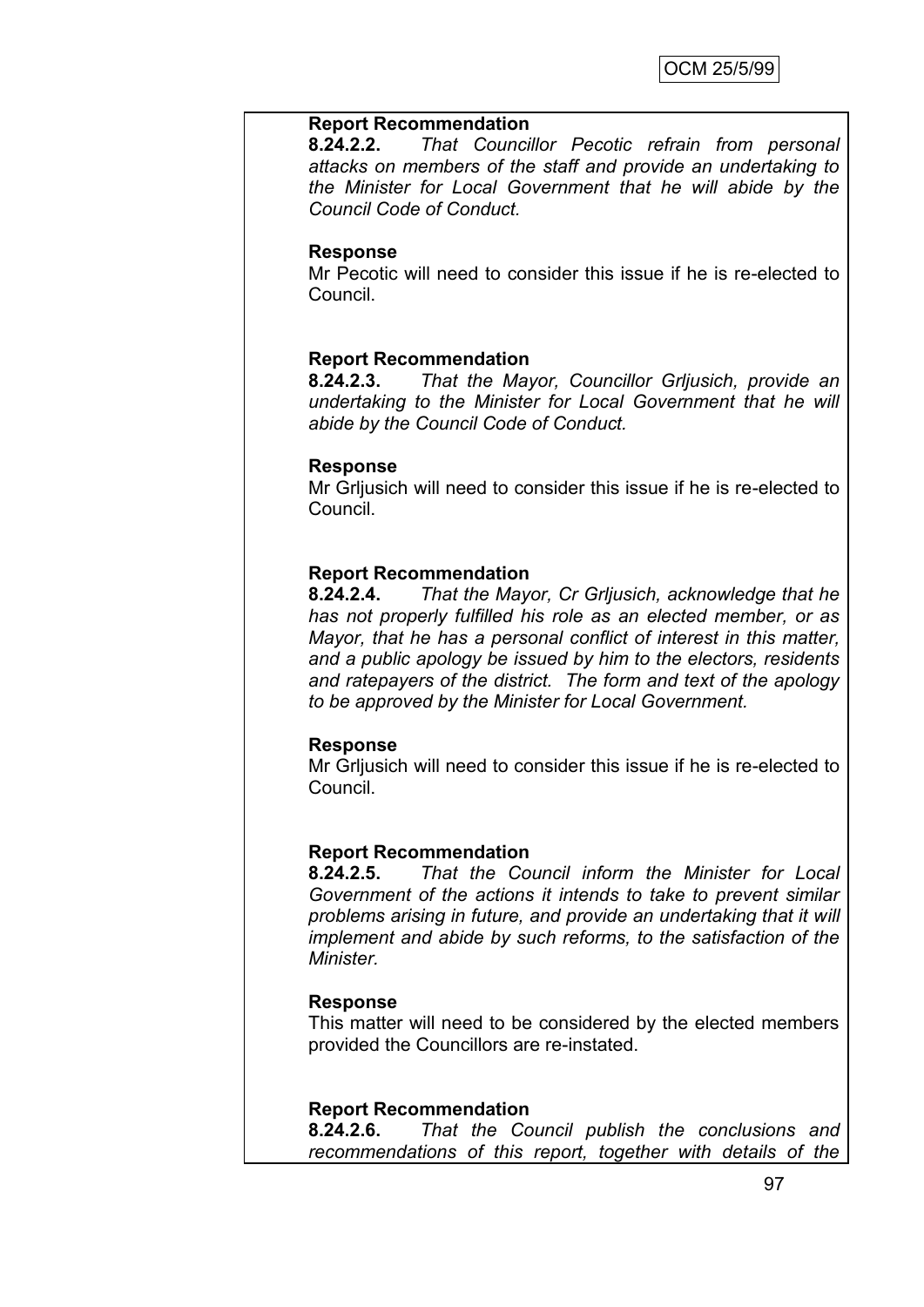*actions it has taken to implement the recommendations, in its next Annual Report to the residents, electors and ratepayers of the district.*

### **Response**

Council publish the conclusions and recommendations of this report, together with details of the actions which are able to be implemented by Council, under the Commissioners, which are detailed in this response to the Department of Local Government, will be included in the next Annual Report.

### **Report Recommendation**

**8.24.2.7.** *That the Council encourage the maximum number of electors to participate in the electoral process by adopting Postal Voting for all future elections for the City.*

### **Response**

The issue of Postal Voting will be considered by Council in time for the next elections.

#### **Report Recommendation**

**8.26.2.1.** *That earlier recommendations relating to the establishment of systems for:*

- *Reporting on the implementation of Council decisions;*
- *The review of the performance of the CEO; and*
- *Conflict resolution*

*be implemented to the satisfaction of the Minister.*

#### **Response**

These matters have been dealt with under recommendations 6.6.2.2, 6.6.2.3, 6.8.2.1 and 6.6.2.1.

- (2) note the following In regard to comments made in the Report:
	- (Page 13 & 29) Records relating to Lot 14 which were held offsite, have been placed in the file. Staff have been instructed to ensure that material is forwarded to the centralised records section for filing and not held onto.
	- (Page 18) The opportunity for staff to provide advice at Council meetings, will be provided for in the new Standing Orders.
	- (Page 41) Regulation 11(da) now require for Council Minutes to contain reasons for decisions made which significantly differ from the recommendation to be recorded.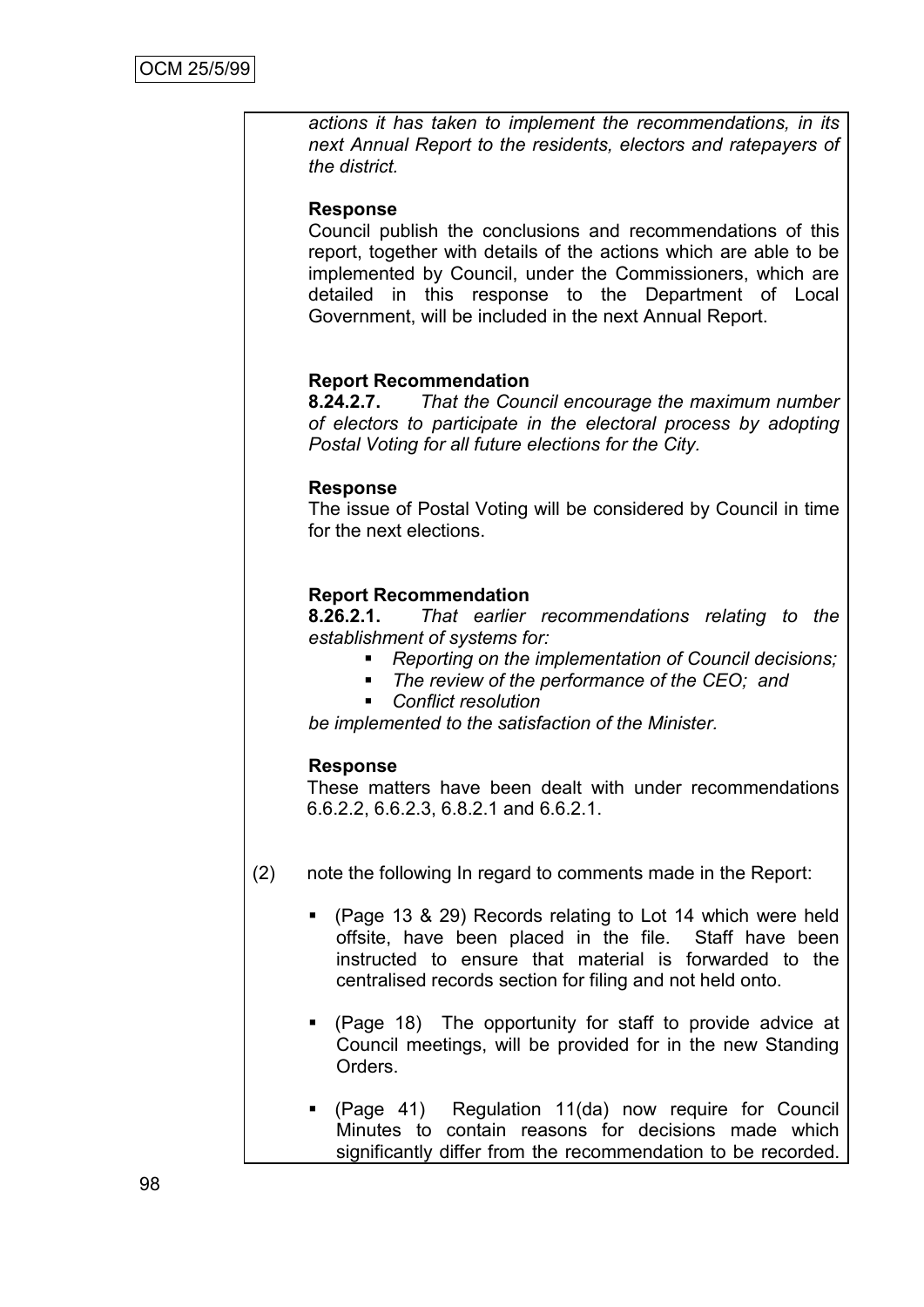Therefore the issue of explanation has been addressed.

 (Page 84) The procedure to ensure that accounts are levied by Council at the same time as accounts are paid, has been reviewed.

The payment has been received from Peremate.

(3) advise the Department of Local Government of the outcome of issues, as identified in part (1) which require further action by Council as determined.

## **COUNCIL DECISION**

#### **Background**

The Report relating to the Inquiry into the City of Cockburn by the Department of Local Government under the provision of Section 8.13 of the Local Government Act 1995, was provided to Parliament on the 20<sup>th</sup> April 1999.

#### **Submission**

Commissioners have been provided with a copy of the Report by the Department of Local Government.

#### **Report**

The Report sets out a series of recommendations, all of which have been commented on by way of response in the officer's recommendation on this item.

Whilst a further Inquiry will be held, headed by Mr Neil Douglas, it is considered appropriate to pursue as many of the recommendations as possible which are contained in the report.

#### **Strategic Plan/Policy Implications**

N/A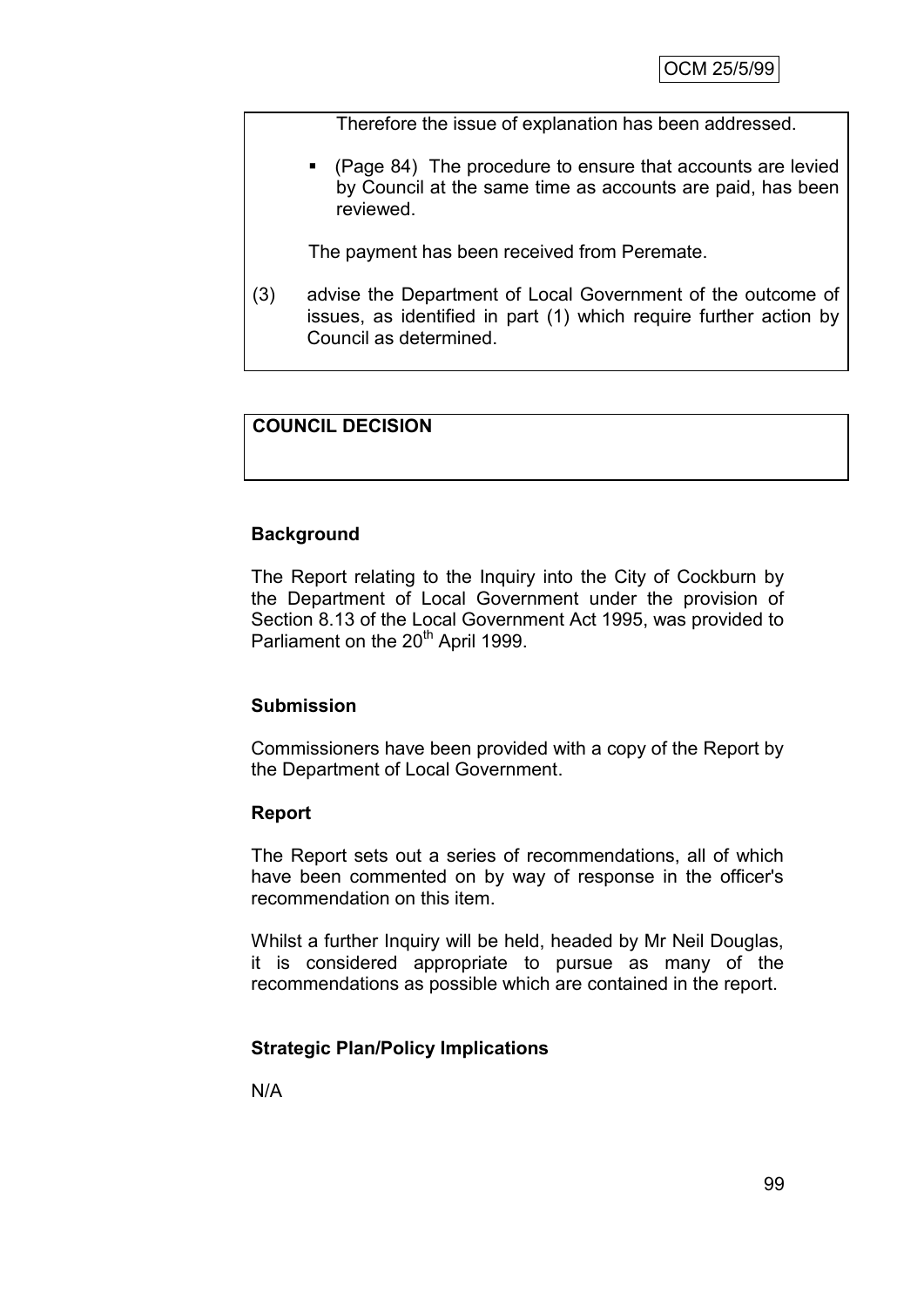# **Budget/Financial Implications**

Allowance will be made in the 1999/2000 budget towards the cost of a further inquiry together with legal costs.

**Implications of Section 3.18(3) Local Government Act, 1995**

Nil

# **19. MOTIONS OF WHICH PREVIOUS NOTICE HAS BEEN GIVEN**

Nil

## **20. CONFIDENTIAL BUSINESS**

Nil

## **21. QUESTIONS OF WHICH DUE NOTICE HAS BEEN GIVEN WITHOUT DISCUSSION**

Nil

## **22. NOTICES OF MOTION GIVEN AT THE MEETING FOR CONSIDERATION AT NEXT MEETING**

Nil

## **23. MATTERS TO BE NOTED FOR INVESTIGATION, WITHOUT DEBATE**

Nil

- **24. RESOLUTION OF COMPLIANCE (Section 3.18(3), Local Government Act 1995)** Council is satisfied that resolutions carried at this Meeting and applicable to items concerning Council provided services and facilities, are:-
	- (a) integrated and co-ordinated, so far as practicable, with any provided by the Commonwealth, the State or any public body;